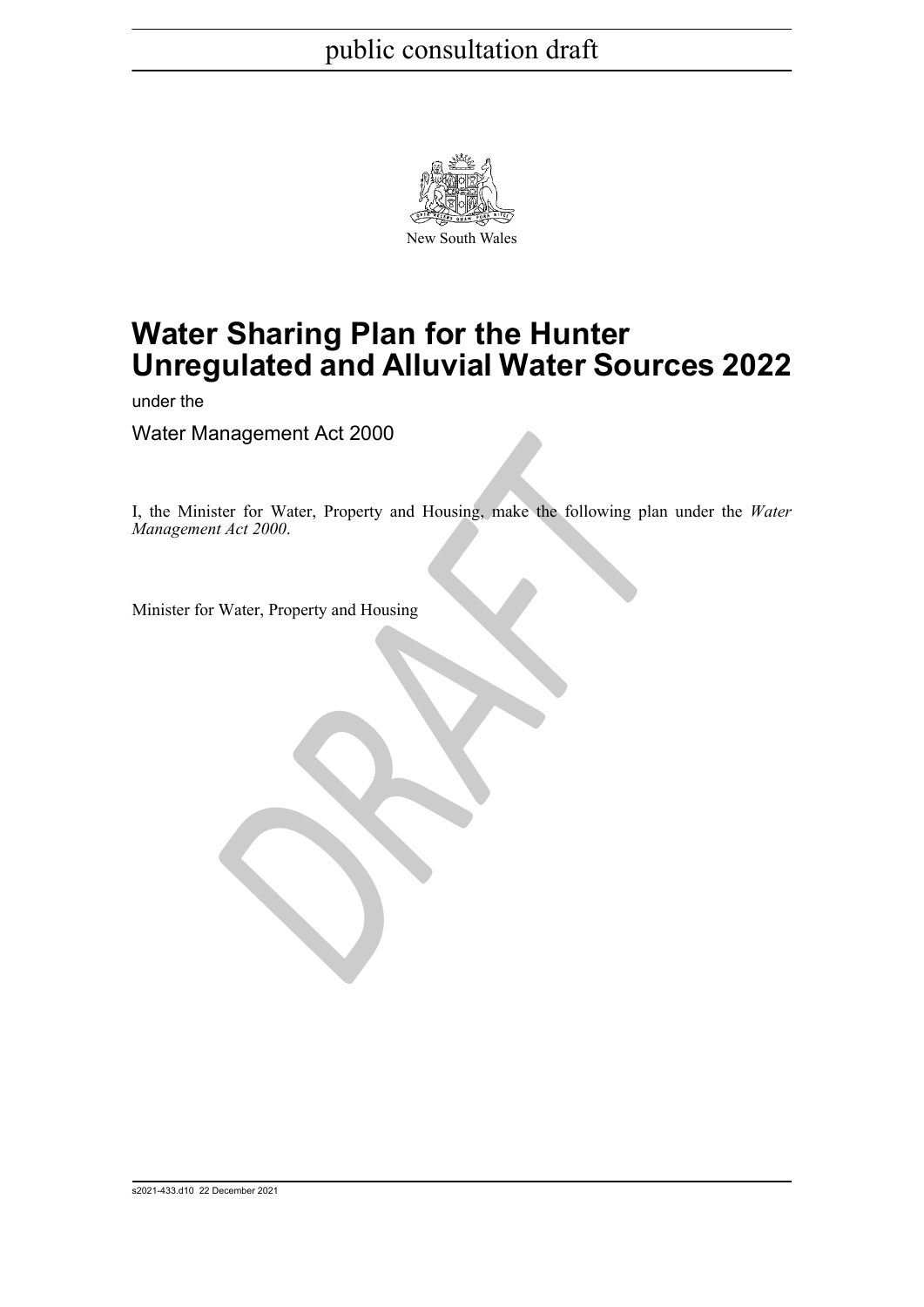Water Sharing Plan for the Hunter Unregulated and Alluvial Water Sources 2022 [NSW] **Contents** 

# **Contents**

Page

| Part 1 | <b>Introduction</b>                                                                                                                                                                                                                               |                                   |  |  |  |  |  |
|--------|---------------------------------------------------------------------------------------------------------------------------------------------------------------------------------------------------------------------------------------------------|-----------------------------------|--|--|--|--|--|
|        | Name of Plan<br>1<br>2<br>Commencement<br>3<br>Water sources to which Plan applies<br>Management zones to which Plan applies<br>4<br>5<br>Extraction management units established by Plan—the Act, s 20(2)(a)<br>6<br>Interpretation<br>7<br>Maps |                                   |  |  |  |  |  |
| Part 2 | Vision, objectives, strategies and performance indicators                                                                                                                                                                                         |                                   |  |  |  |  |  |
|        | 8<br>Vision statement—the Act, s 35(1)(a)<br>Objectives of Plan-the Act, s 35(1)(b)<br>9<br>Strategies for reaching objectives—the Act, s 35(1)(c)<br>10<br>Performance indicators-the Act, s 35(1)(d)<br>11                                      | 11<br>11<br>11<br>12 <sup>°</sup> |  |  |  |  |  |
| Part 3 | <b>Requirements for water</b>                                                                                                                                                                                                                     |                                   |  |  |  |  |  |
|        | <b>Division 1</b><br>Requirements for water to satisfy basic landholder rights-the<br>Act, $s \ 20(1)(b)$                                                                                                                                         |                                   |  |  |  |  |  |
|        | 12<br>Domestic and stock rights<br>13<br>Native title rights<br>14<br>Harvestable rights                                                                                                                                                          | 13<br>14<br>14                    |  |  |  |  |  |
|        | <b>Division 2</b><br>Requirements for water for extraction under access licences                                                                                                                                                                  |                                   |  |  |  |  |  |
|        | 15<br>Share components of access licences in the water sources—the Act, s<br>20(1)(c)                                                                                                                                                             | 14                                |  |  |  |  |  |
| Part 4 | Limits to the availability of water—the Act, s 20(2)(b)                                                                                                                                                                                           |                                   |  |  |  |  |  |
|        | <b>Division 1</b><br><b>Available water determinations</b>                                                                                                                                                                                        |                                   |  |  |  |  |  |
|        | Available water determinations<br>20<br>16                                                                                                                                                                                                        |                                   |  |  |  |  |  |
|        | <b>Extraction limits</b><br><b>Division 2</b>                                                                                                                                                                                                     |                                   |  |  |  |  |  |
|        | <b>Subdivision 1</b><br><b>Definitions</b>                                                                                                                                                                                                        |                                   |  |  |  |  |  |
|        | 17<br><b>Definitions</b>                                                                                                                                                                                                                          | 20                                |  |  |  |  |  |
|        | <b>Subdivision 2</b><br>Standard long-term average annual extraction limits                                                                                                                                                                       |                                   |  |  |  |  |  |
|        | 18<br>Establishment of standard long-term average annual extraction limits<br>19<br>Calculation of annual standard extraction<br>Assessment of compliance with standard long-term average annual<br>20                                            | 21<br>21                          |  |  |  |  |  |
|        | extraction limits<br>21<br>Compliance with standard long-term average annual extraction limits                                                                                                                                                    | 22<br>22                          |  |  |  |  |  |
|        | <b>Subdivision 3</b><br><b>Annual higher flow extraction limits</b>                                                                                                                                                                               |                                   |  |  |  |  |  |
|        | 22<br>Establishment of annual higher flow extraction limit<br>Calculation of annual higher flow extraction<br>23<br>Compliance with annual higher flow extraction limits<br>24                                                                    | 22<br>22<br>23                    |  |  |  |  |  |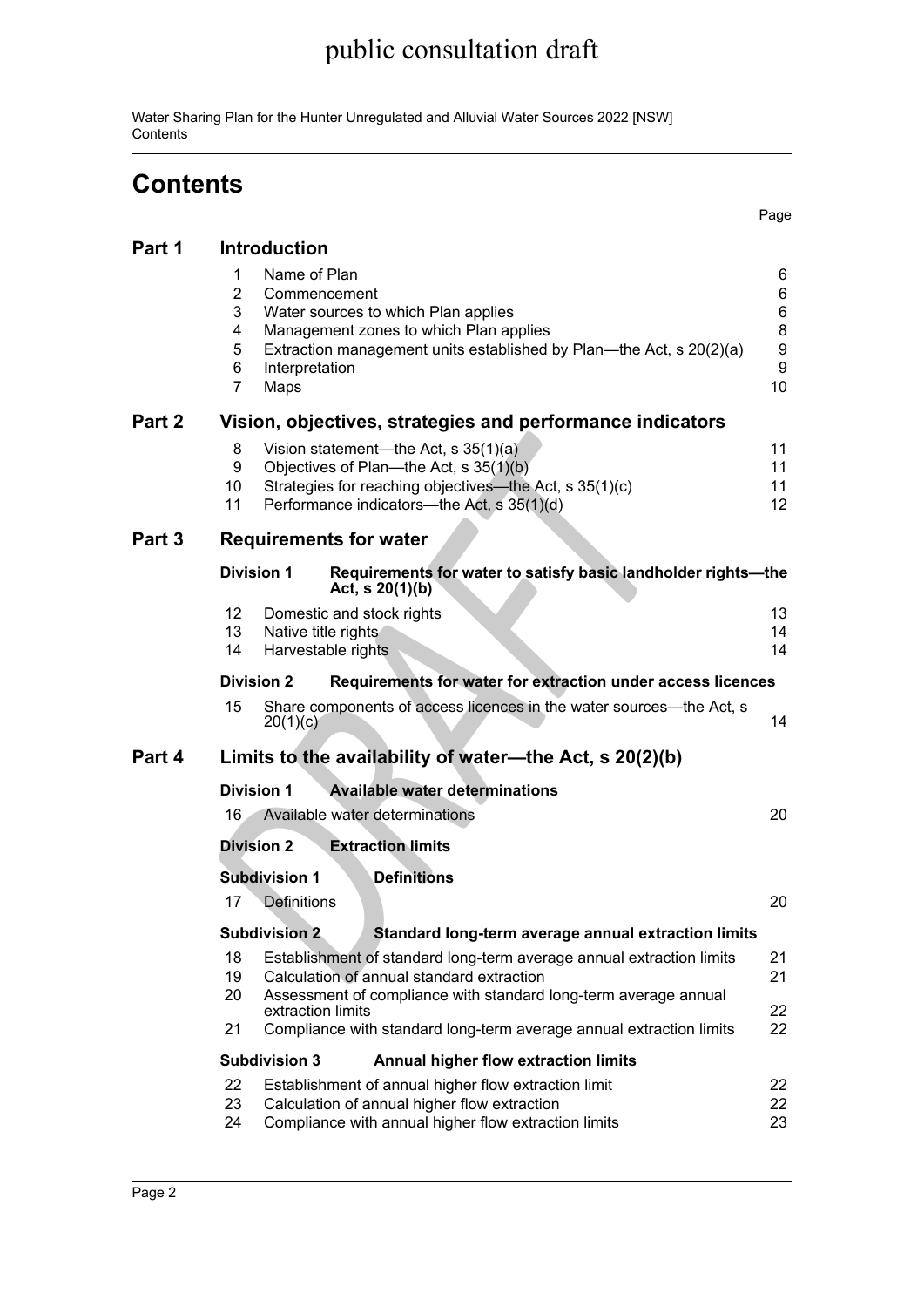Water Sharing Plan for the Hunter Unregulated and Alluvial Water Sources 2022 [NSW] **Contents** 

|        |                                                             |                                                              |                                                                                                                                                                                                                                                                                                              | Page                                         |  |  |  |  |
|--------|-------------------------------------------------------------|--------------------------------------------------------------|--------------------------------------------------------------------------------------------------------------------------------------------------------------------------------------------------------------------------------------------------------------------------------------------------------------|----------------------------------------------|--|--|--|--|
|        |                                                             | <b>Subdivision 4</b>                                         | Long-term average annual extraction limits for Hunter<br><b>Water Corporation</b>                                                                                                                                                                                                                            |                                              |  |  |  |  |
|        | 25<br>26<br>27                                              |                                                              | Establishment of LTAAEL for Hunter Water Corporation<br>Calculation of annual extractions                                                                                                                                                                                                                    | 24<br>24                                     |  |  |  |  |
|        | 28                                                          | limit                                                        | Assessment of compliance with long-term average annual extraction<br>Compliance with long-term average annual extraction limit                                                                                                                                                                               | 24<br>24                                     |  |  |  |  |
|        |                                                             |                                                              |                                                                                                                                                                                                                                                                                                              |                                              |  |  |  |  |
| Part 5 |                                                             |                                                              | <b>Rules for granting access licences</b>                                                                                                                                                                                                                                                                    |                                              |  |  |  |  |
|        | 29                                                          |                                                              | Specific purpose access licences—the Act, s 20(2)(b)                                                                                                                                                                                                                                                         | 26                                           |  |  |  |  |
| Part 6 |                                                             | licences                                                     | Operation of water allocation accounts and managing access                                                                                                                                                                                                                                                   |                                              |  |  |  |  |
|        |                                                             | <b>Division 1</b>                                            | Accounting for water allocation accounts-the Act, s 21(c)                                                                                                                                                                                                                                                    |                                              |  |  |  |  |
|        | 30<br>31                                                    |                                                              | Water allocation account debiting<br>Carryover of water remaining in water allocation account                                                                                                                                                                                                                | 28<br>29                                     |  |  |  |  |
|        |                                                             | <b>Division 2</b>                                            | <b>Flow classes</b>                                                                                                                                                                                                                                                                                          |                                              |  |  |  |  |
|        | 32                                                          | Act, $s 21(a)$                                               | Flow classes for specified water sources and management zones-the                                                                                                                                                                                                                                            | 29                                           |  |  |  |  |
|        | 33                                                          |                                                              | Minister may determine flow classes in certain circumstances                                                                                                                                                                                                                                                 | 30                                           |  |  |  |  |
|        |                                                             | <b>Division 3</b>                                            | Access rules for take of surface water-the Act, s 21(a)                                                                                                                                                                                                                                                      |                                              |  |  |  |  |
|        | 34<br>35<br>36                                              | General<br>Specific access rules<br>Exceptions               |                                                                                                                                                                                                                                                                                                              | 30<br>30<br>31                               |  |  |  |  |
|        |                                                             | <b>Division 4</b>                                            | Access rules for take of groundwater-the Act, s 21(a)                                                                                                                                                                                                                                                        |                                              |  |  |  |  |
|        | 37<br>38<br>39                                              | General<br>Specific access rules<br>Exceptions               |                                                                                                                                                                                                                                                                                                              | 32<br>33<br>33                               |  |  |  |  |
| Part 7 | Construction and use of water supply works—the Act, s 21(b) |                                                              |                                                                                                                                                                                                                                                                                                              |                                              |  |  |  |  |
|        |                                                             | <b>Division 1</b>                                            | Water supply works that take groundwater                                                                                                                                                                                                                                                                     |                                              |  |  |  |  |
|        | 40 <sup>°</sup><br>41<br>42<br>43<br>44<br>45<br>46<br>47   | Application of Division                                      | Replacement groundwater works<br>Interference between water supply works<br><b>Contamination sources</b><br>High priority groundwater-dependent ecosystems<br>Potential acid sulfate soils<br>Groundwater-dependent culturally significant areas<br>Water supply works used only for basic landholder rights | 34<br>34<br>35<br>35<br>36<br>37<br>37<br>37 |  |  |  |  |
|        |                                                             | <b>Division 2</b>                                            | Water supply works that take surface water                                                                                                                                                                                                                                                                   |                                              |  |  |  |  |
|        | 48<br>49<br>50                                              | Application of Division<br>In-river dams<br>Coastal wetlands |                                                                                                                                                                                                                                                                                                              | 38<br>38<br>38                               |  |  |  |  |

÷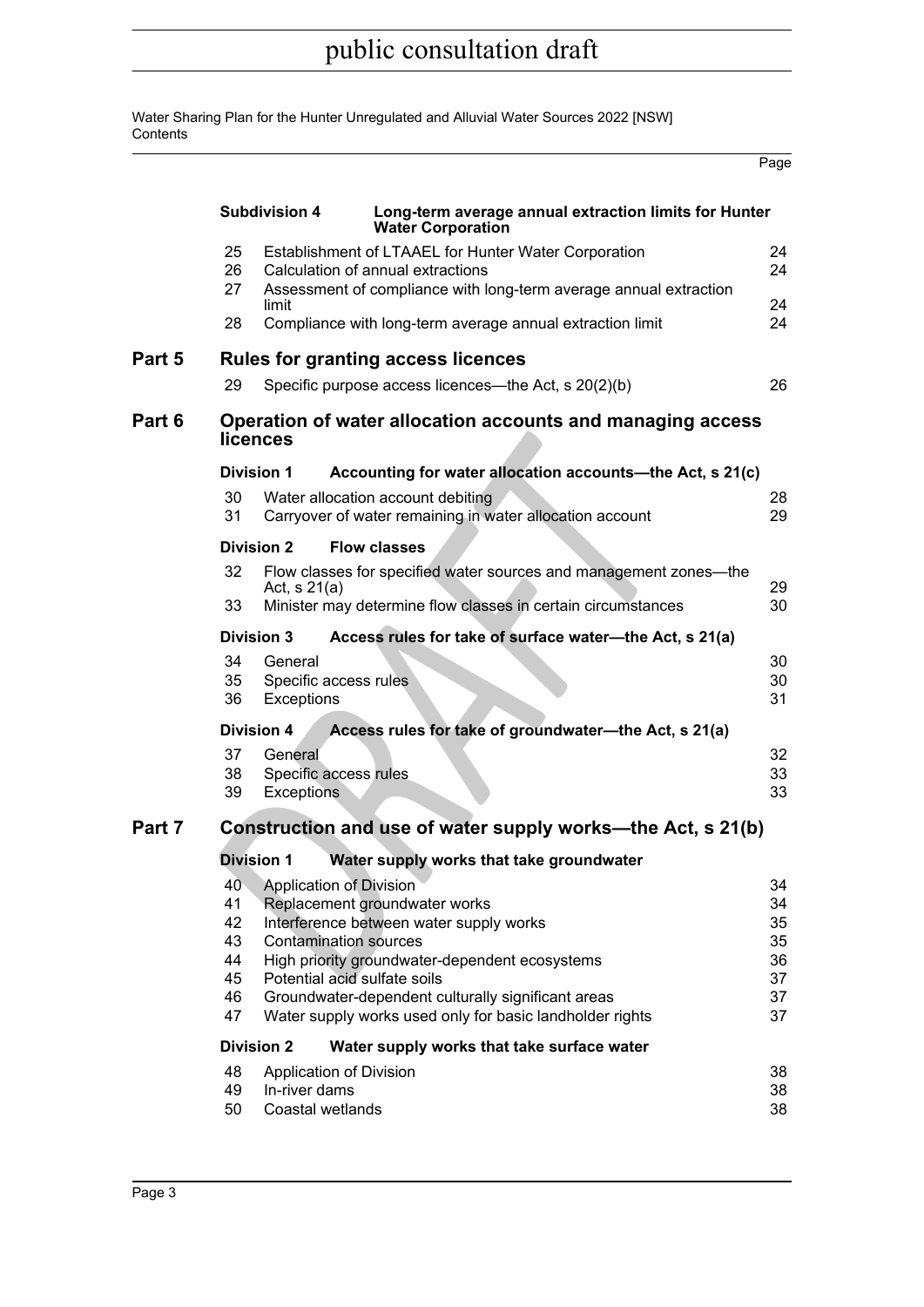Water Sharing Plan for the Hunter Unregulated and Alluvial Water Sources 2022 [NSW] **Contents** 

Page

| Part 8                          | Access licence dealing rules—the Act, s 20(1)(d)                                                                                                    |                                                 |                                                                                                                          |          |  |  |  |  |
|---------------------------------|-----------------------------------------------------------------------------------------------------------------------------------------------------|-------------------------------------------------|--------------------------------------------------------------------------------------------------------------------------|----------|--|--|--|--|
|                                 | <b>Division 1</b>                                                                                                                                   |                                                 | <b>Conversions under the Act, section 710</b>                                                                            |          |  |  |  |  |
|                                 | 51                                                                                                                                                  |                                                 | Certain conversions of access licence to new categories permitted                                                        | 39       |  |  |  |  |
|                                 | <b>Division 2</b>                                                                                                                                   |                                                 | Dealings under the Act, sections 71Q, 71R and 71T                                                                        |          |  |  |  |  |
|                                 | 52<br>53                                                                                                                                            |                                                 | Prohibited assignments of rights and water allocations<br>Prohibited assignments between water sources in the same water |          |  |  |  |  |
|                                 | management area<br>Permitted dealings-general<br>54<br>Permitted dealings if share components not increased<br>55<br>Other permitted dealings<br>56 |                                                 |                                                                                                                          |          |  |  |  |  |
|                                 | <b>Division 3</b>                                                                                                                                   |                                                 | Other prohibited dealings                                                                                                |          |  |  |  |  |
|                                 | 57                                                                                                                                                  |                                                 | Interstate access licence transfer and assignment of water allocations<br>dealings prohibited                            | 44       |  |  |  |  |
|                                 | 58                                                                                                                                                  |                                                 | Nomination of water supply works dealings                                                                                | 44       |  |  |  |  |
| Part 9                          | Rules for major utility storages—the Act, section 21(a)                                                                                             |                                                 |                                                                                                                          |          |  |  |  |  |
|                                 | 59                                                                                                                                                  |                                                 | Seaham Weir Management Zone                                                                                              | 46       |  |  |  |  |
|                                 | 60                                                                                                                                                  | Chichester Dam                                  |                                                                                                                          | 46<br>46 |  |  |  |  |
|                                 | 61                                                                                                                                                  |                                                 | <b>Upper Hunter River Water Source</b>                                                                                   |          |  |  |  |  |
| Part 10                         | Mandatory conditions—the Act, s 17(c)                                                                                                               |                                                 |                                                                                                                          |          |  |  |  |  |
|                                 | <b>Division 1</b>                                                                                                                                   |                                                 | General                                                                                                                  |          |  |  |  |  |
|                                 | 62                                                                                                                                                  | Definition                                      |                                                                                                                          | 48       |  |  |  |  |
|                                 | <b>Division 2</b><br><b>Access licences</b>                                                                                                         |                                                 |                                                                                                                          |          |  |  |  |  |
|                                 | 63<br>64                                                                                                                                            | General conditions<br>Record keeping conditions |                                                                                                                          |          |  |  |  |  |
|                                 | Division 3                                                                                                                                          |                                                 | Water supply work approvals                                                                                              |          |  |  |  |  |
|                                 | 65                                                                                                                                                  |                                                 | General conditions                                                                                                       | 49<br>49 |  |  |  |  |
|                                 | Record keeping conditions<br>66<br>Metering conditions<br>67                                                                                        |                                                 |                                                                                                                          |          |  |  |  |  |
|                                 |                                                                                                                                                     |                                                 | Division 4 Water supply work approvals for groundwater                                                                   | 50       |  |  |  |  |
|                                 | 68                                                                                                                                                  |                                                 | General conditions                                                                                                       | 50       |  |  |  |  |
|                                 | 69<br>Water supply work decommissioning condition                                                                                                   |                                                 |                                                                                                                          |          |  |  |  |  |
|                                 | 70<br>Water supply work construction conditions<br>Water quality condition<br>71                                                                    |                                                 |                                                                                                                          |          |  |  |  |  |
|                                 | 51                                                                                                                                                  |                                                 |                                                                                                                          |          |  |  |  |  |
| Part 11                         | Amendment of this Plan—the Act, s 17(d)                                                                                                             |                                                 |                                                                                                                          |          |  |  |  |  |
| <b>Schedule 1</b>               | 72                                                                                                                                                  | Amendments<br><b>Flow classes</b>               |                                                                                                                          | 52<br>54 |  |  |  |  |
| <b>Schedule 2</b>               |                                                                                                                                                     |                                                 | <b>Cease to take conditions</b>                                                                                          | 66       |  |  |  |  |
| <b>Schedule 3</b><br>Schedule 4 |                                                                                                                                                     |                                                 | <b>Contamination sources</b><br>Access licences permitted to take from very low flows                                    | 70<br>71 |  |  |  |  |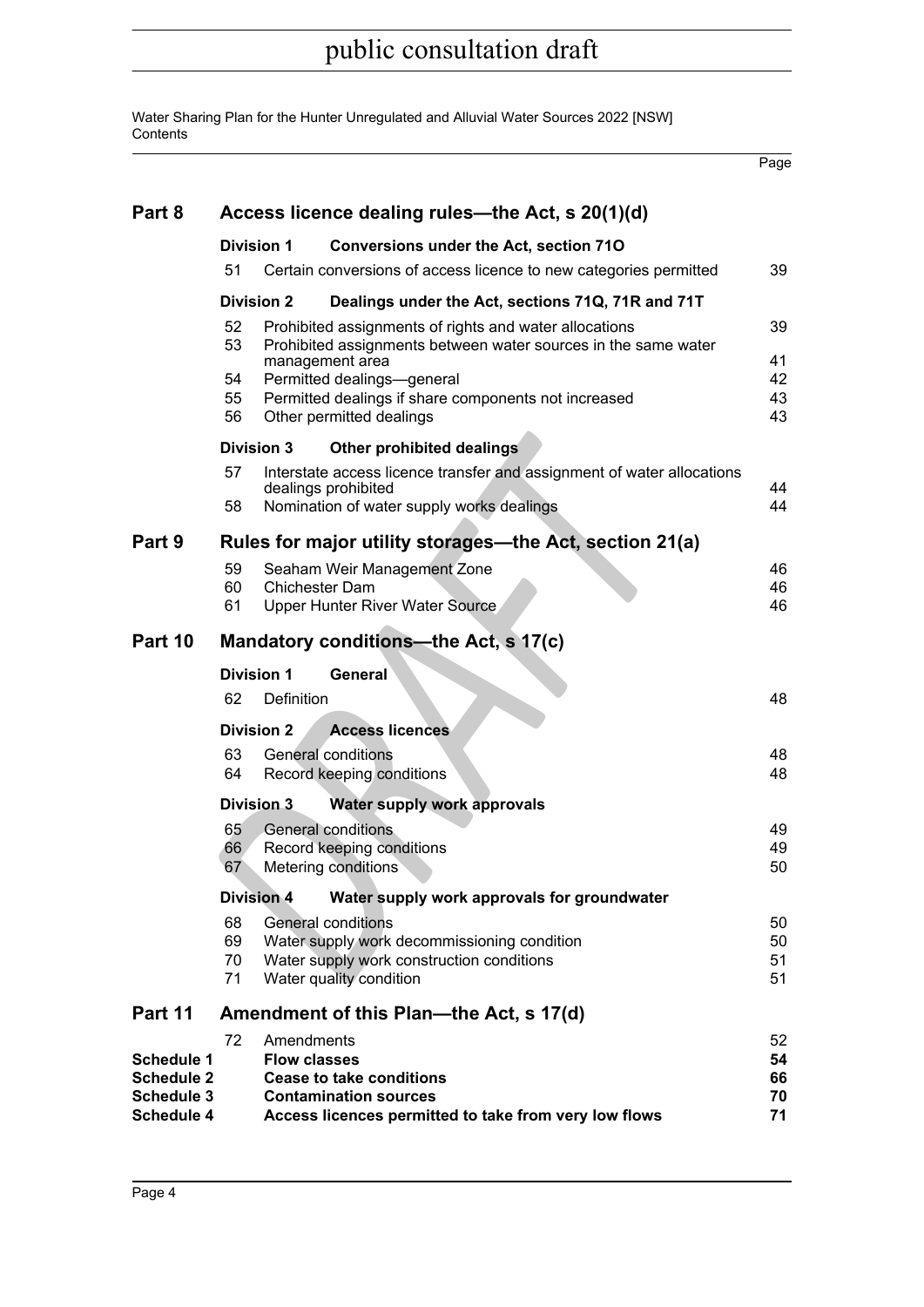Water Sharing Plan for the Hunter Unregulated and Alluvial Water Sources 2022 [NSW] **Contents** 

## **[Dictionary 73](#page-72-0)**

*DRAFT*

Page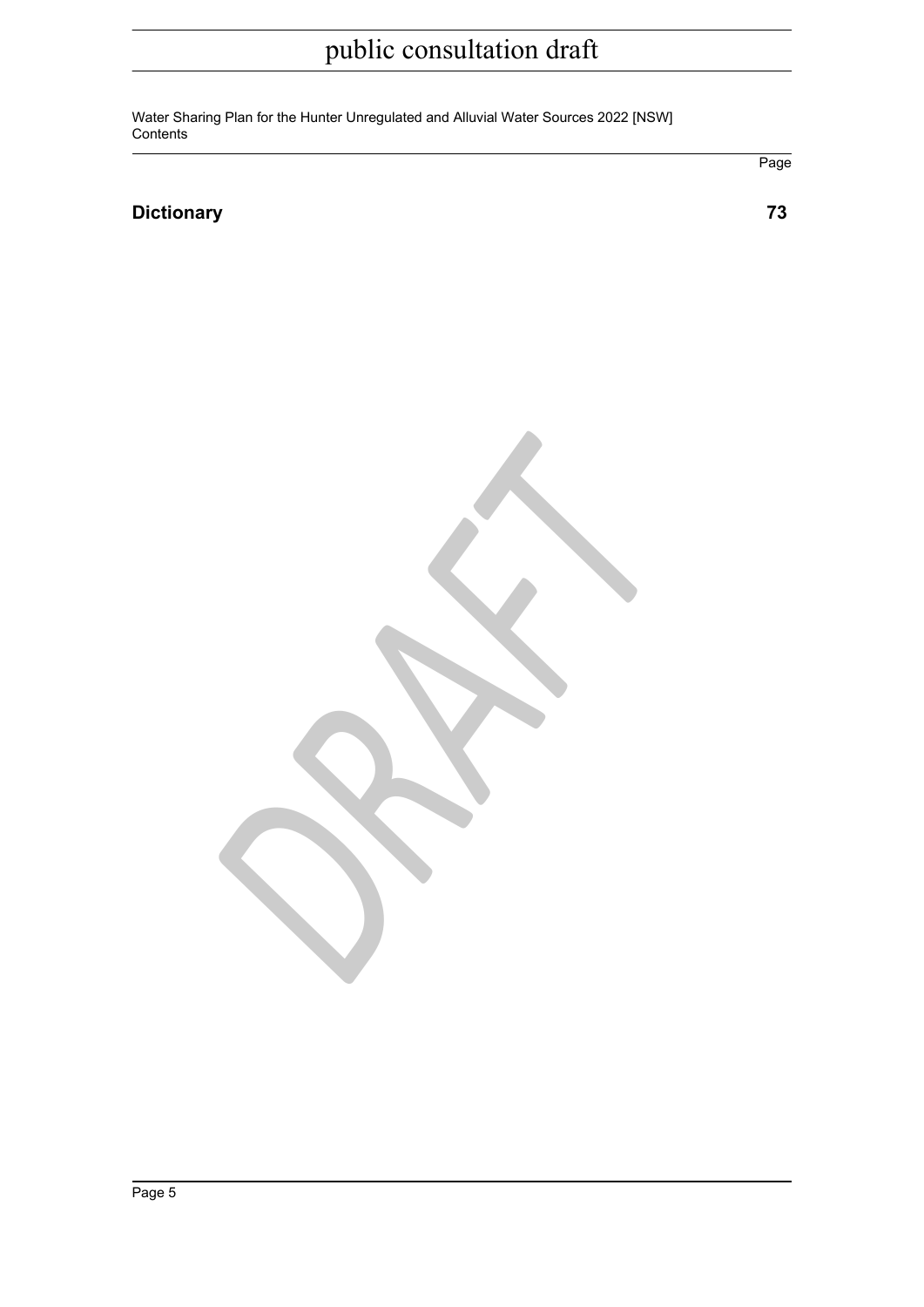Water Sharing Plan for the Hunter Unregulated and Alluvial Water Sources 2022 [NSW] Part 1 Introduction

# **Water Sharing Plan for the Hunter Unregulated and Alluvial Water Sources 2022**

under the

Water Management Act 2000

# <span id="page-5-0"></span>**Part 1 Introduction**

**Note—** Respect is paid to the traditional owners of this country, who are acknowledged as the first natural resource managers within the Hunter Water Management Area and the Central Coast Water Management Area.

#### <span id="page-5-1"></span>**1 Name of Plan**

This Plan is the *Water Sharing Plan for the Hunter Unregulated and Alluvial Water Sources 2022* .

#### <span id="page-5-2"></span>**2 Commencement**

This Plan commences on 1 July 2022 and is required to be published on the NSW legislation website.

#### <span id="page-5-3"></span>**3 Water sources to which Plan applies**

- *Providence South the Bunder Water Management Area and the Central Coast W*<br> **PRODUCE 10**<br> **DRAFT** This Plan is the *Water Sharing Plan for the Hunter Unregulated an*<br> *Sources 2022.*<br> **DRAFTER PRODUCE 10**<br> **DRAFTER TO THE** (1) This Plan applies to the following water sources (*the water sources*) identified on the Plan Application Map, being water sources within the Hunter Water Management Area and the Central Coast Water Management Area—
	- (a) the Baerami Creek Water Source,
	- (b) the Black Creek Water Source,
	- (c) the Bow River Water Source,
	- (d) the Bylong River Water Source,
	- (e) the Dart Brook Water Source,
	- (f) the Dora Creek Water Source,
	- (g) the Doyles Creek Water Source,
	- (h) the Glendon Brook Water Source,
	- (i) the Glennies Water Source,
	- (j) the Halls Creek Water Source,
	- (k) the Hunter Coastal Floodplain Alluvial Groundwater Water Source,
	- (l) the Hunter Regulated River Alluvial Water Source,
	- (m) the Hunter River Tidal Pool Water Source,
	- (n) the Isis River Water Source,
	- (o) the Jerrys Water Source,
	- (p) the Krui River Water Source,
	- (q) the Lake Macquarie Coastal Floodplain Alluvial Groundwater Water Source,
	- (r) the Lower Goulburn River Water Source,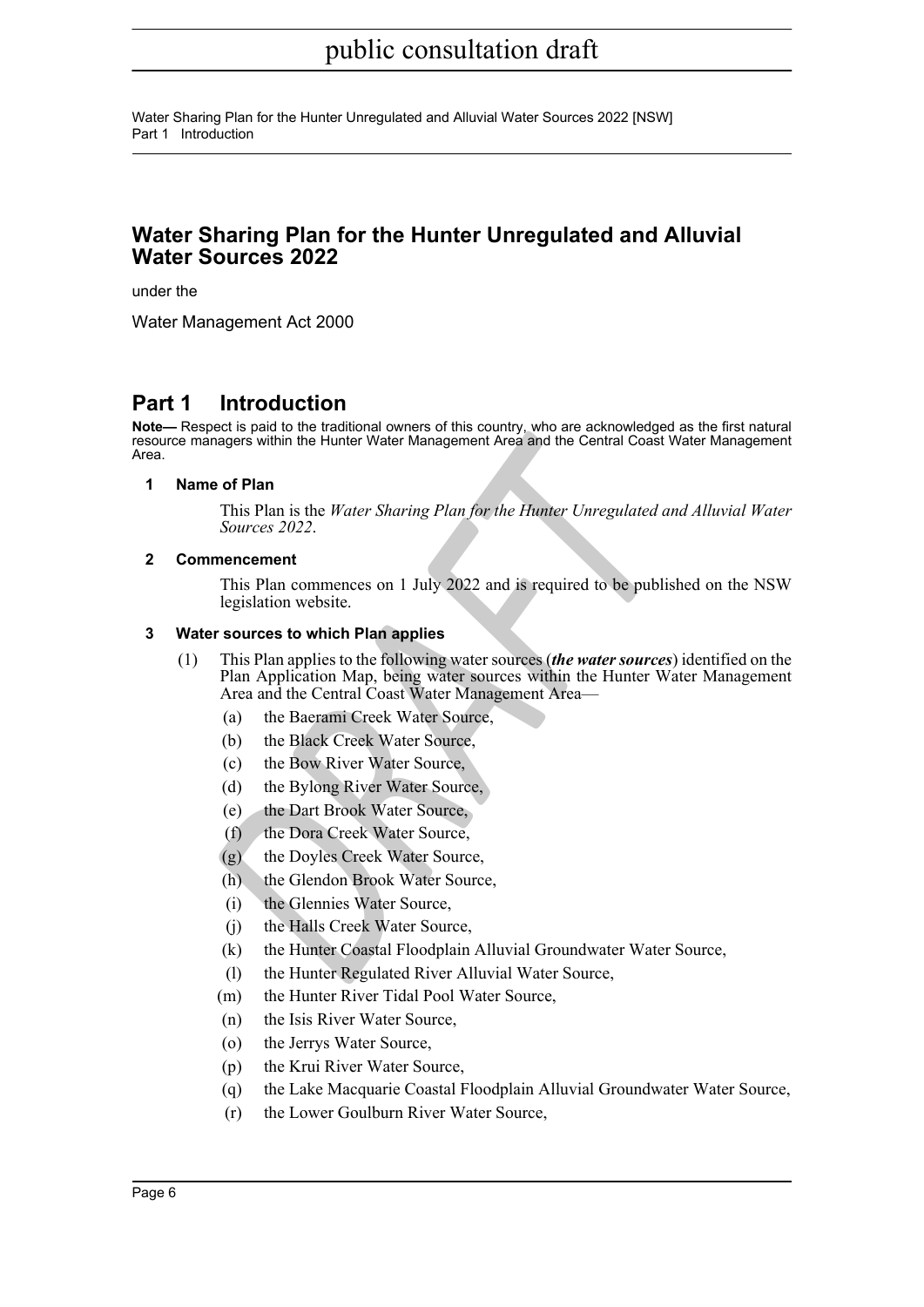Water Sharing Plan for the Hunter Unregulated and Alluvial Water Sources 2022 [NSW] Part 1 Introduction

- (s) the Lower Wollombi Brook Water Source,
- (t) the Luskintyre Water Source,
- (u) the Martindale Creek Water Source,
- (v) the Merriwa River Water Source,
- (w) the Munmurra River Water Source,
- (x) the Muswellbrook Water Source,
- (y) the Newcastle Water Source,
- (z) the North Lake Macquarie Water Source,
- (aa) the Pages River Water Source,
- (ab) the Paterson/Allyn Rivers Water Source,
- (ac) the Paterson River Tidal Pool Water Source,
- (ad) the Rouchel Brook Water Source,
- (ae) the Singleton Water Source,
- (af) the South Lake Macquarie Water Source,
- (ag) the Upper Goulburn River Water Source,
- (ah) the Upper Hunter River Water Source,
- (ai) the Upper Paterson Water Source,
- (aj) the Upper Wollombi Brook Water Source,
- (ak) the Wallis Creek Water Source,
- (al) the Wallis Creek Tidal Pool Water Source,
- (am) the Widden Brook Water Source,
- (an) the Williams River Water Source,
- (ao) the Wollar Creek Water Source,
- (ap) the Wybong Creek Water Source.
- (2) The water sources include—
	- (a) all water on the surface of the ground, including in rivers, lakes and wetlands, upstream of the mangrove limit,
	- (b) all alluvial groundwater upstream of the tidal limit in the water sources,
- (ad) the Rouchel Brook Water Source,<br>
(ac) the Singleton Water Source,<br>
(af) the South Lake Macquaric Water Source,<br>
(ag) the Upper Goulburn River Water Source,<br>
(ah) the Upper Hunter River Water Source,<br>
(ai) the Upper Hu (c) water occurring on the surface of the part of the following water sources (the *Tidal Pool water sources*) that is between the tidal limit and the mangrove limit of the Tidal Pool water sources—
	- (i) Hunter River Tidal Pool Water Source,
	- (ii) Paterson River Tidal Pool Water Source,
	- (iii) Wallis Creek Tidal Pool Water Source, and
	- (d) water sources contained downstream of the tidal limit within alluvial sediments below the surface of the land in the following water sources—
		- (i) Hunter Coastal Floodplain Alluvial Groundwater Water Source,
		- (ii) Lake Macquarie Coastal Floodplain Alluvial Groundwater Water Source.
- (3) The Hunter Regulated River Alluvial Water Source extends from the top of the high bank of the Hunter Regulated River or Glennies Creek to the boundary of the alluvial aquifer covering the unconsolidated alluvial sediments, and includes alluvial water.
- (4) The water sources do not include the following—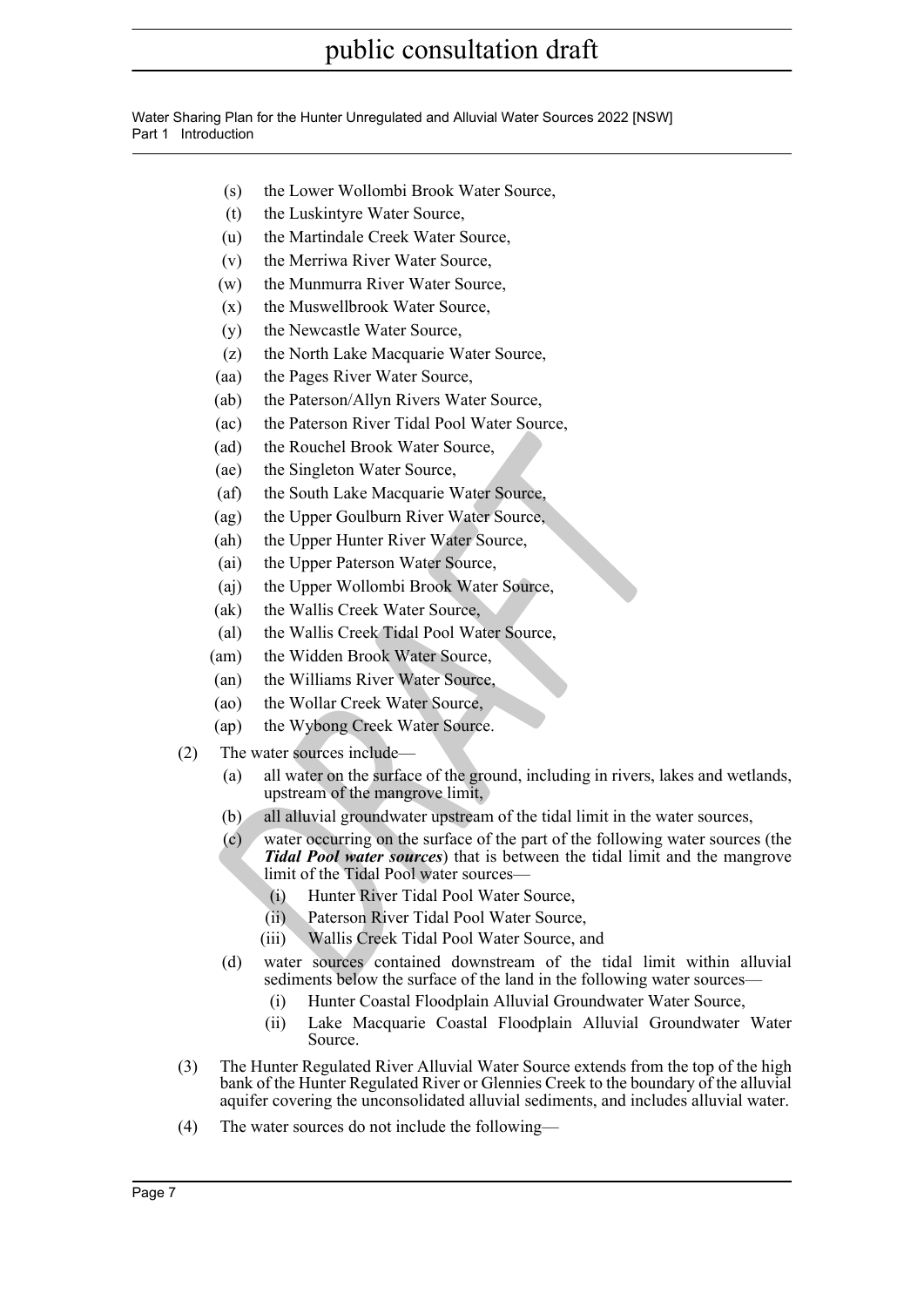Water Sharing Plan for the Hunter Unregulated and Alluvial Water Sources 2022 [NSW] Part 1 Introduction

- (a) water contained in the coastal sands,
- (b) water contained in fractured rock aquifers and basement rocks,
- (c) the part of the Hunter Regulated River Water Source to which the Water Sharing Plan for the Hunter Regulated River Water Source 2016 applies,
- (d) the part of the Paterson Regulated River Water Source to which the Water Sharing Plan for the Paterson Regulated River Water Source 2019 applies,
- (e) the area of land below the mangrove limit, other than—
	- (i) the Mannering Lake in the South Lake Macquarie Water Source, and
	- (ii) Belmont Lagoon in the North Lake Macquarie Water Source.
- (5) In this clause—

*tidal limit* has the same meaning as in *DIPNR Survey of tidal limits and mangrove limits in NSW estuaries 1996 to 2005*, published by the Department of Planning, Industry and Environment, 1 September 2006.

#### <span id="page-7-0"></span>**4 Management zones to which Plan applies**

- *Immits in NSW estidares 1996 to 2005*, published by the Departm<br>
Industry and Environment, 1 September 2006,<br> **Alastry and Environment, 1** September 2006.<br> **DRAFT CONTEX CONTEM AND ADVENT CONTEX CONTEX CONTEX CONTENT (a)** (1) The Isis River Water Source is divided into the following management zones shown on the Plan Application Map—
	- (a) Upper Isis River Management Zone,
	- (b) Lower Isis River Management Zone.
- (2) The Pages River Water Source is divided into the following management zones shown on the Plan Application Map—
	- (a) Murrurundi and Scotts Creek Management Zone,
	- (b) Kewell Creek and Gundy Management Zone,
	- (c) Segenhoe Management Zone.
- (3) The Dart Brook Water Source is divided into the following management zones shown on the Plan Application Map—
	- (a) Upper Dart Brook Management Zone,
	- (b) Upper Middle Brook Management Zone,
	- (c) Petwyn Vale Management Zone,
	- (d) Lower Dart Brook Management Zone,
	- (e) Lower Middle Brook and Kingdon Ponds Management Zone.
- (4) The Upper Wollombi Brook Water Source is divided into the following management zones shown on the Plan Application Map—
	- (a) Upper Congewai Creek Management Zone,
	- (b) Mid Congewai Creek Management Zone,
	- (c) South Arm Management Zone.
- (5) The Williams River Water Source is divided into the following management zones shown on the Plan Application Map—
	- (a) Upper Williams River Management Zone,
	- (b) Williams River Management Zone,
	- (c) Seaham Weir Management Zone.
- (6) The Hunter Regulated River Alluvial Water Source is divided into the following management zones shown on the Plan Application Map—
	- (a) Upstream Glennies Creek Management Zone,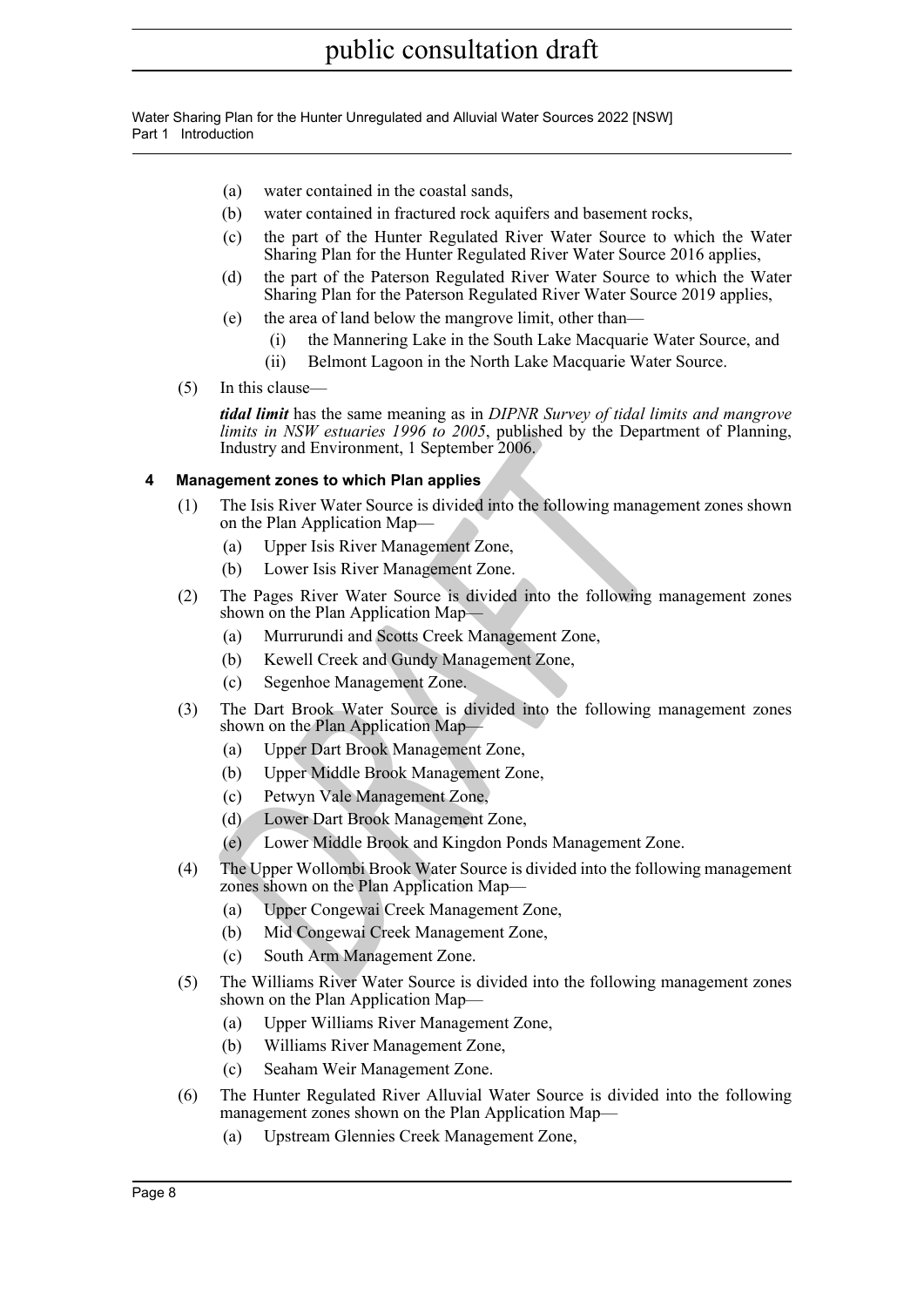Water Sharing Plan for the Hunter Unregulated and Alluvial Water Sources 2022 [NSW] Part 1 Introduction

- (b) Downstream Glennies Creek Management Zone,
- (c) Glennies Creek Management Zone.
- (7) The Jerrys Water Source is divided into the following management zones shown on the Plan Application Map-
	- (a) Jerrys Management Zone,
	- (b) Appletree Flat Management Zone.
- (8) The Upper Hunter River Water Source is divided into the following management zones shown on the Plan Application Map—
	- (a) Upper Hunter Management Zone,
	- (b) Stewarts Brook Management Zone.
- (9) The Wybong Creek Water Source is divided into the following management zones shown on the Plan Application Map—
	- (a) Kars Springs Management Zone,
	- (b) Bunnan Management Zone,
	- (c) White Rock Management Zone,
	- (d) Manobalai Management Zone,
	- (e) Wybong Management Zone,
	- (f) Cuan Management Zone,
	- (g) Cuan and Reedy Creeks Management Zone.

#### <span id="page-8-0"></span>**5 Extraction management units established by Plan—the Act, s 20(2)(a)**

The following extraction management units are established—

- (a) the Hunter Coastal Floodplain Alluvial Extraction Management Unit, which consists of the Hunter Coastal Floodplain Alluvial Groundwater Source,
- (b) the Hunter Regulated River Alluvial Extraction Management Unit, which consists of the Hunter Regulated River Alluvial Water Source,
- shown on the Plan Application Map—<br>
(a) Kars Springs Management Zone,<br>
(b) Bunnan Management Zone,<br>
(c) White Rock Management Zone,<br>
(d) Manobalai Management Zone,<br>
(e) Wybong Management Zone,<br>
(g) Cuan and Reedy Creeks Ma (c) the Lake Macquarie Coastal Floodplain Alluvial Extraction Management Unit, which consists of the Lake Macquarie Coastal Floodplain Alluvial Groundwater Source,
	- (d) the Lake Macquarie Extraction Management Unit, which consists of the following water sources—
		- (i) the North Lake Macquarie Water Source,
		- (ii) the South Lake Macquarie Water Source,
		- (iii) the Dora Creek Water Source,
	- (e) the Greater Hunter Extraction Management Unit, which consists of all other water sources to which this Plan applies.

#### <span id="page-8-1"></span>**6 Interpretation**

- (1) The Dictionary defines words used in this Plan. **Note—** The *Interpretation Act 1987* contains definitions and other provisions that affect the interpretation and application of this Plan.
- (2) Unless otherwise specified in this Plan, a category of an access licence includes a reference to a subcategory of the access licence.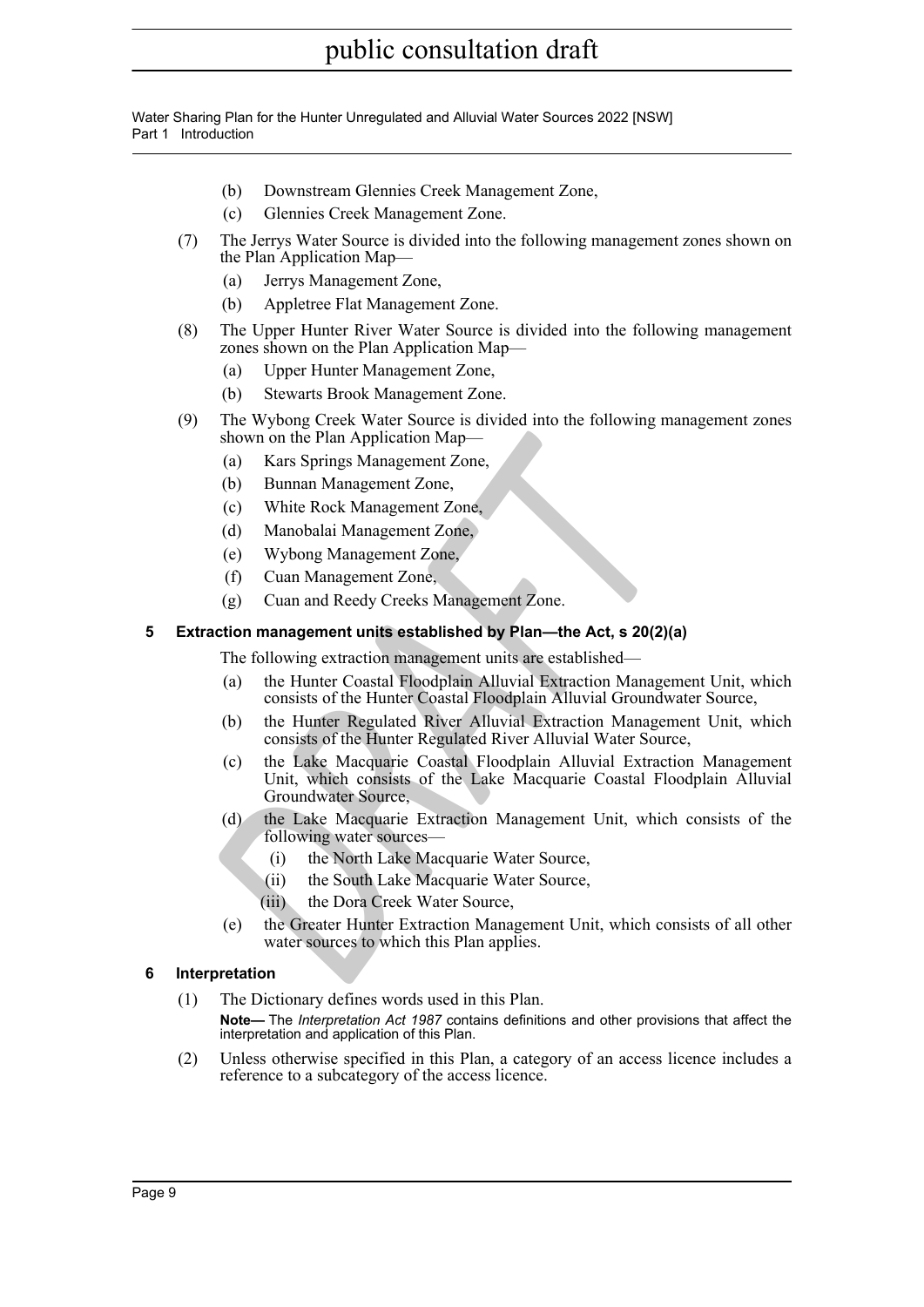Water Sharing Plan for the Hunter Unregulated and Alluvial Water Sources 2022 [NSW] Part 1 Introduction

#### <span id="page-9-0"></span>**7 Maps**

- (1) A reference in this Plan to a named map adopted by this Plan is a reference to a map by that name kept and made available for public access in accordance with arrangements approved by the Minister.
- (2) A map that amends or replaces a map adopted by this Plan only has effect if this Plan is amended to give effect to it.

*DRAFT*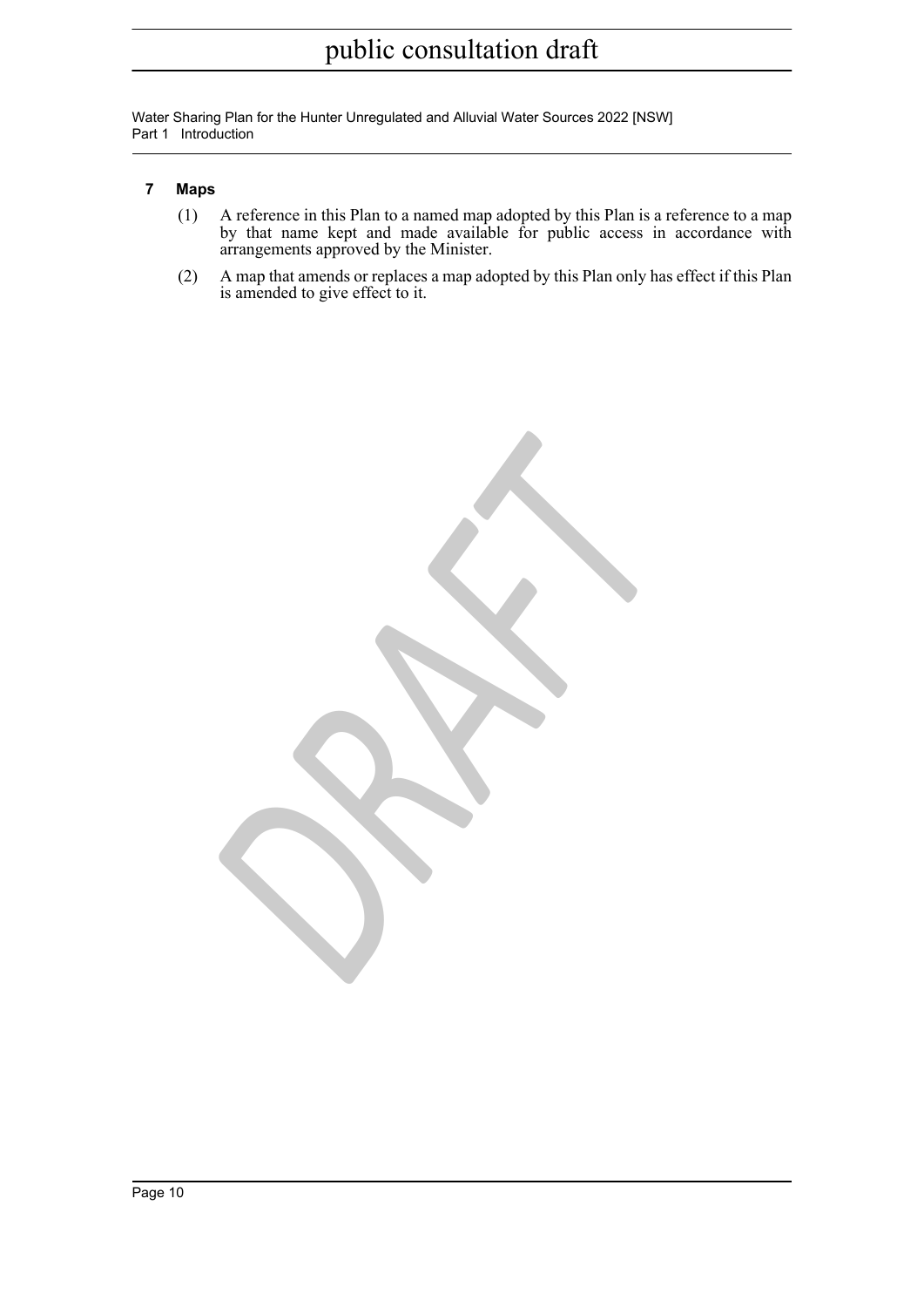Water Sharing Plan for the Hunter Unregulated and Alluvial Water Sources 2022 [NSW] Part 2 Vision, objectives, strategies and performance indicators

## <span id="page-10-0"></span>**Part 2 Vision, objectives, strategies and performance indicators**

#### <span id="page-10-1"></span>**8 Vision statement—the Act, s 35(1)(a)**

The vision for this Plan is to provide for the following—

- (a) the health and enhancement of the water sources and their dependent ecosystems,
- (b) the continuing productive extraction of water for economic benefit,
- (c) the spiritual, social, customary and economic benefits of water to Aboriginal communities,
- (d) the social and cultural benefits to urban and rural communities that result from water.

#### <span id="page-10-2"></span>**9 Objectives of Plan—the Act, s 35(1)(b)**

The objectives of this Plan are as follows-

- (a) to protect, and where possible enhance and restore, the condition of the water sources and their water-dependent ecosystems,
- (b) to maintain, and where possible improve, access to water to optimise economic benefits for agriculture, water-dependent industries and local economies,
- (c) to maintain, and where possible improve, the spiritual, social, customary and economic values and uses of water by Aboriginal people,
- (d) to provide access to water to support water-dependent social and cultural values.

#### <span id="page-10-3"></span>**10 Strategies for reaching objectives—the Act, s 35(1)(c)**

The strategies for reaching the objectives of this Plan include the following—

- (a) reserve all water volume in excess of each long-term average annual extraction limit for the environment,
- (b) reserve a portion of natural flows to partially mitigate alterations to natural flow regimes in the water sources,
- (c) restrict the take of water from an in-river pool or off-river pool when the volume of water in the pool is less than the volume of water that can be held by the pool when at full capacity,
- (d) reserve a portion of natural flows to maintain hydrological connectivity between the water sources and other connected water sources, including connectivity between tidal pools and estuaries,
- **Example 10** and where possible enhance and restore, the conditionary and their matter dependent cosystems,<br>
(b) to protect, and where possible enhance and restore, the condition sources and their water-dependent ecosystem (e) manage the construction and use of water supply works to minimise impacts on instream ecosystems, high priority groundwater-dependent ecosystems and groundwater quality, groundwater-dependent culturally significant areas, basic landholder rights and town water supply,
	- (f) restrict or prevent water supply work approvals on third order or higher streams within specified water sources,
	- (g) provide for trade of water allocations and share components subject to environmental constraints and local impacts,
	- (h) provide a stable and predictable framework for sharing water among water users,
	- (i) provide for flexibility of access to water,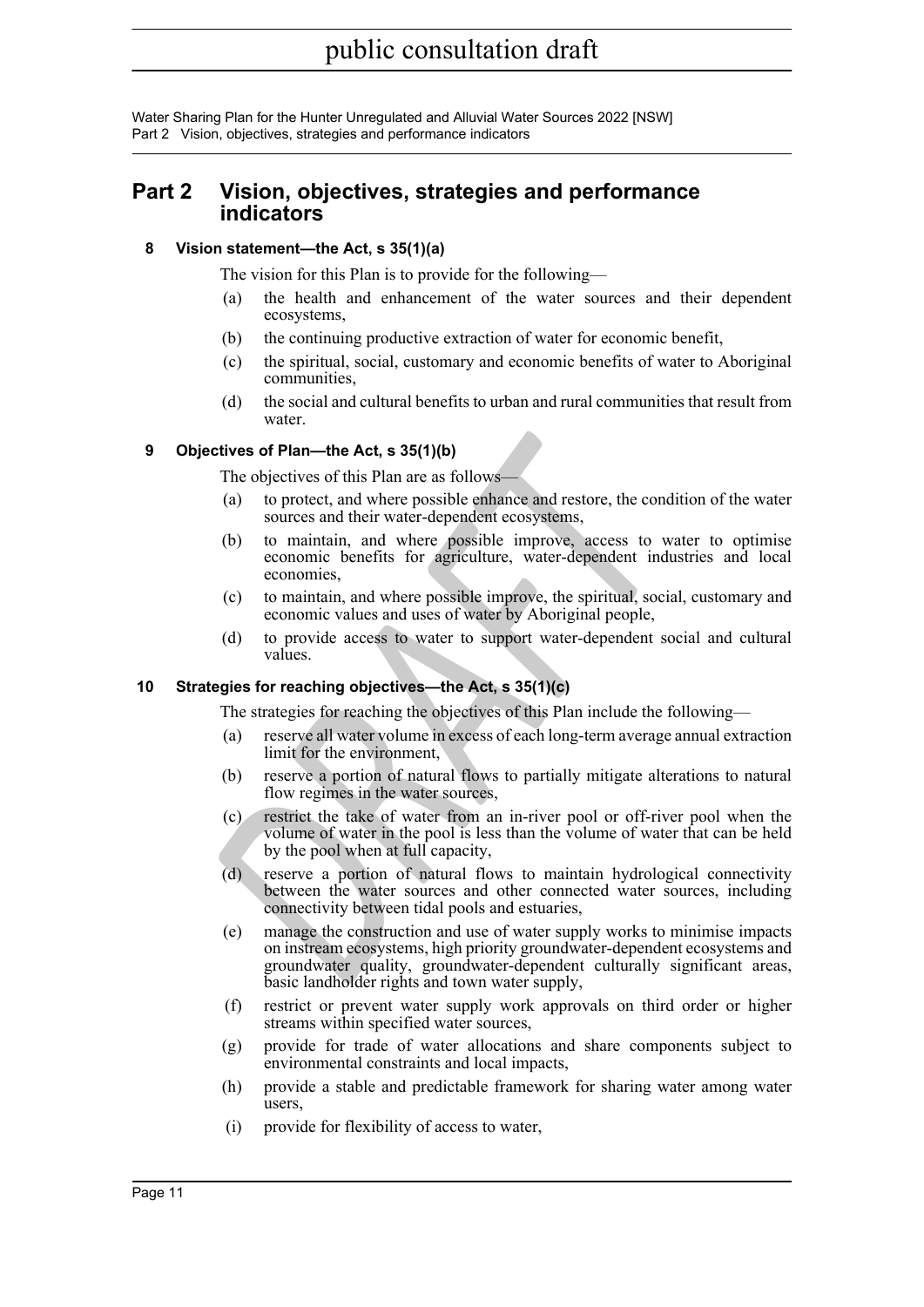Water Sharing Plan for the Hunter Unregulated and Alluvial Water Sources 2022 [NSW] Part 2 Vision, objectives, strategies and performance indicators

- (j) manage access to water consistently with the exercise of native title rights,
- (k) provide for water associated with Aboriginal cultural values and uses, and community development.

#### <span id="page-11-0"></span>**11 Performance indicators—the Act, s 35(1)(d)**

- (1) The performance indicators used to measure the success of the strategies for reaching the objectives of this Plan are the changes or trends, during the term of this Plan, in the following—
	- (a) the ecological condition of the water sources,
	- (b) economic benefits,
	- (c) Aboriginal cultural benefits,
	- (d) social and cultural benefits.
- The performance indicators must be monitored and evaluated in the by the Minister for the purposes of this clause. (2) The performance indicators must be monitored and evaluated in the way approved by the Minister for the purposes of this clause.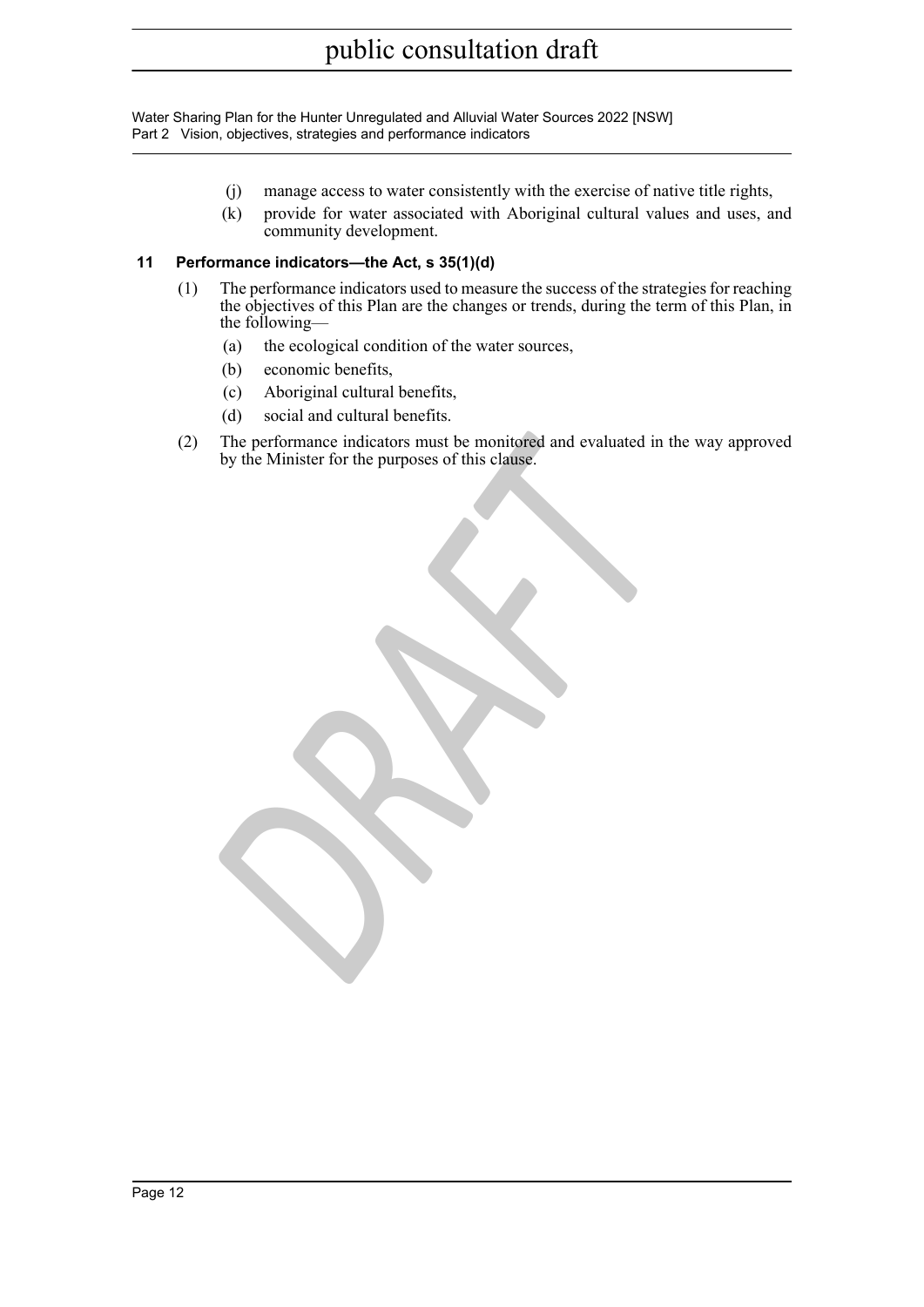# <span id="page-12-0"></span>**Part 3 Requirements for water**

### <span id="page-12-1"></span>**Division 1 Requirements for water to satisfy basic landholder rights the Act, s 20(1)(b)**

### <span id="page-12-2"></span>**12 Domestic and stock rights**

On the commencement of this Plan, the amount of water required to satisfy domestic and stock rights is estimated to be 17,776 ML/year and is distributed as follows—

- (a) 103 ML/year in the Baerami Creek Water Source,
- (b) 540 ML/year in the Black Creek Water Source,
- (c) 373 ML/year in the Bow River Water Source,
- (d) 350 ML/year in the Bylong River Water Source,
- (e) 658 ML/year in the Dart Brook Water Source,
- (f) 379 ML/year in the Dora Creek Water Source,
- (g) 41 ML/year in the Doyles Creek Water Source,
- (h) 782 ML/year in the Glendon Brook Water Source,
- (i) 565 ML/year in the Glennies Water Source,
- (j) 420 ML/year in the Halls Creek Water Source,
- (k) 182 ML/year in the Hunter Coastal Floodplain Alluvial Groundwater Source,
- (l) 116 ML/year in the Hunter Regulated River Alluvial Water Source,
- (m) 284 ML/year in the Hunter River Tidal Pool Water Source,
- (n) 328 ML/year in the Isis River Water Source,
- (o) 459 ML/year in the Jerrys Water Source,
- (p) 314 ML/year in the Krui River Water Source,
- (e) 658 ML/year in the Dart Brook Water Source,<br>
(f) 379 ML/year in the Dora Creek Water Source,<br>
(g) 41 ML/year in the Glendon Brook Water Source,<br>
(h) 782 ML/year in the Glendon Brook Water Source,<br>
(i) 656 ML/year in th (q) 6 ML/year in the Lake Macquarie Coastal Floodplain Alluvial Groundwater Source,
	- (r) 387 ML/year in the Lower Goulburn River Water Source,
	- (s) 306 ML/year in the Lower Wollombi Brook Water Source,
	- (t) 374 ML/year in the Luskintyre Water Source,
	- (u) 141 ML/year in the Martindale Creek Water Source,
	- (v) 352 ML/year in the Merriwa River Water Source,
	- (w) 443 ML/year in the Munmurra River Water Source,
	- (x) 662 ML/year in the Muswellbrook Water Source,
	- (y) 204 ML/year in the Newcastle Water Source,
	- (z) 172 ML/year in the North Lake Macquarie Water Source,
	- (aa) 415 ML/year in the Pages River Water Source,
	- (ab) 192 ML/year in the Paterson River Tidal Pool Water Source,
	- (ac) 1,396 ML/year in the Paterson/Allyn Rivers Water Source,
	- (ad) 257 ML/year in the Rouchel Brook Water Source,
	- (ae) 344 ML/year in the Singleton Water Source,
	- (af) 124 ML/year in the South Lake Macquarie Water Source,
	- (ag) 284 ML/year in the Upper Goulburn River Water Source,
	- (ah) 560 ML/year in the Upper Hunter River Water Source,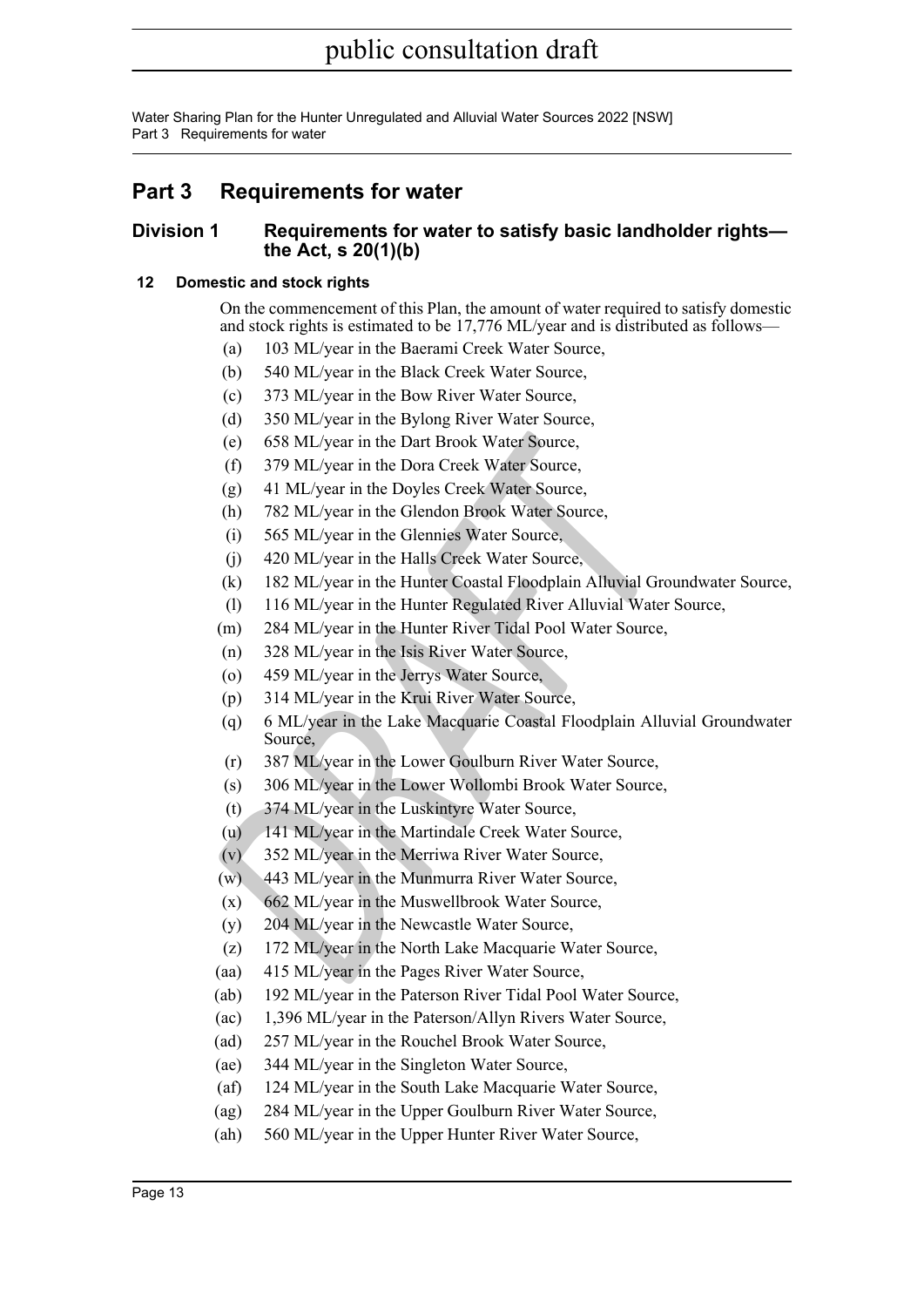- (ai) 310 ML/year in the Upper Paterson Water Source,
- (aj) 921 ML/year in the Upper Wollombi Brook Water Source,
- (ak) 604 ML/year in the Wallis Creek Tidal Pool Water Source,
- (al) 595 ML/year in the Wallis Creek Water Source,
- (am) 144 ML/year in the Widden Brook Water Source,
- (an) 1,837 ML/year in the Williams River Water Source,
- (ao) 219 ML/year in the Wollar Creek Water Source,
- (ap) 633 ML/year in the Wybong Creek Water Source.

#### <span id="page-13-0"></span>**13 Native title rights**

On the commencement of this Plan, the amount of water required to satisfy native title rights is estimated to be 0 ML/year.

Note 1- A native title holder is entitled, without the need for an access licence, water supply work approval or water use approval, to take and use water in the exercise of native title rights—see the Act, section 55.

**Note 2—** When this Plan was made, no determinations of native title had been made in relation to the water sources.

#### <span id="page-13-1"></span>**14 Harvestable rights**

[Not applicable]

**Note—** The following harvestable rights orders have been made in relation to the water sources—

Order under section 54, the Act for harvestable rights—Eastern and Central Division, Gazette No 40, 31 March 2006, pages 1628–1630.

However, on the commencement of this Plan, the amount of water required to satisfy harvestable rights had not been estimated.

### <span id="page-13-2"></span>**Division 2 Requirements for water for extraction under access licences**

#### <span id="page-13-3"></span>**15 Share components of access licences in the water sources—the Act, s 20(1)(c)**

- Internative Transis and matricular of the Unity Jean.<br> **Note 1—A** native title holder is entitled, without the need for an access lice work approval or water use approval, to take and use water in the exercity of the water (1) On the commencement of this Plan, the share components of domestic and stock access licences are estimated to be a total of 1,095.5 ML/year and are distributed as follows—
	- (a) 85 ML/year in the Black Creek Water Source,
	- (b) for the Dart Brook Water Source—
		- (i) 10 ML/year in the Lower Dart Brook Management Zone, and
		- (ii) 26 ML/year in the Lower Middle Brook and Kingdon Ponds Management Zone, and
		- (iii) 5 ML/year in the Petwyn Vale Management Zone, and
		- (iv) 30 ML/year in the Upper Dart Brook Management Zone,
		- (v) 21 ML/year in the Upper Middle Dart Brook Management Zone, and
	- (c) 2 ML/year in the Dora Creek Water Source,
	- (d) 11.5 ML/year in the Glendon Brook Water Source,
	- (e) 41 ML/year in the Halls Creek Water Source,
	- (f) 52 ML/year in the Hunter River Tidal Pool Water Source,
	- (g) for the Isis River Water Source—
		- (i) 4 ML/year in the Lower Isis River Management Zone, and
		- (ii) 17 ML/year in the Upper Isis River Management Zone,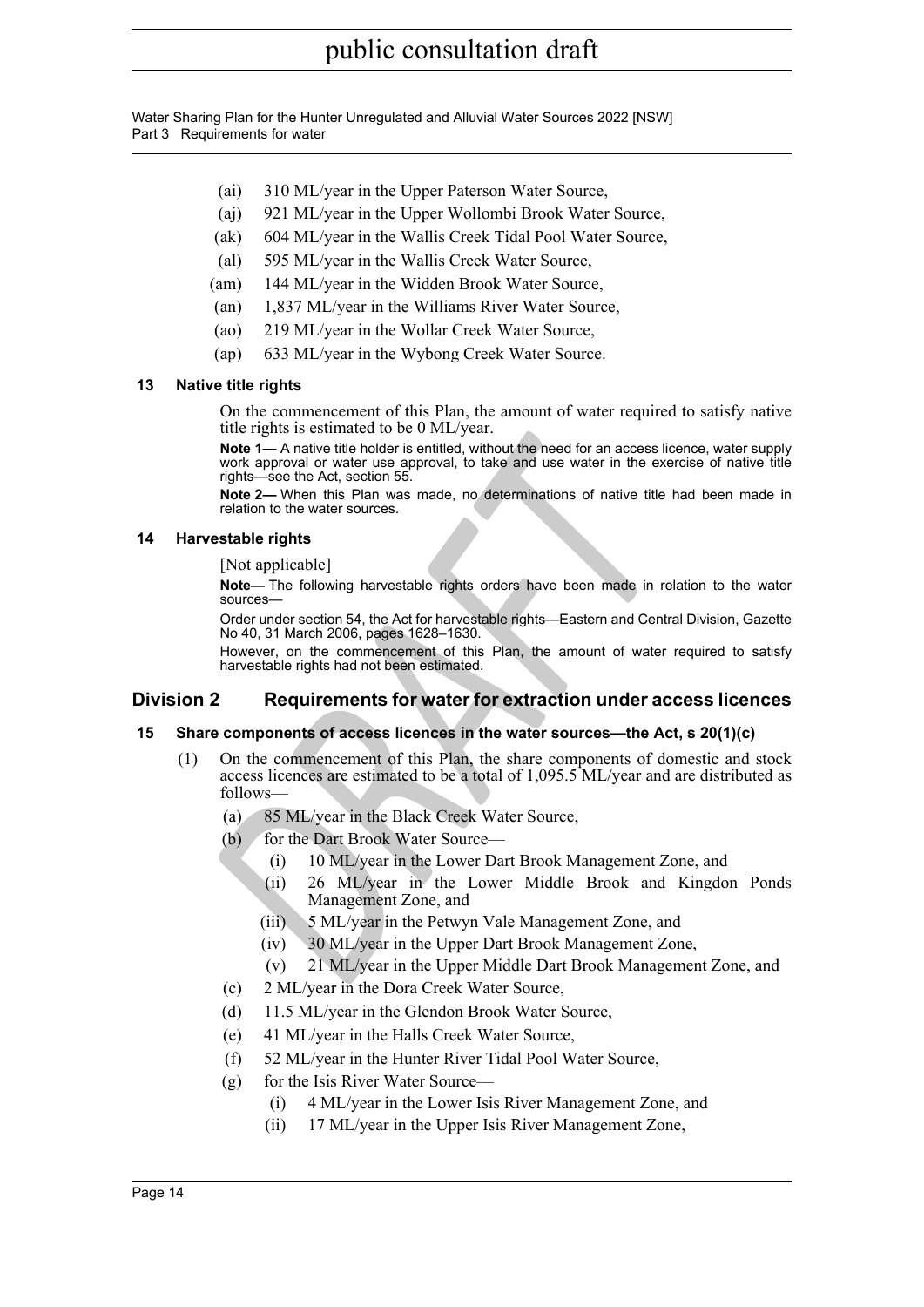- (h) for the Jerrys Water Source—
	- (i) 31 ML/year in the Appletree Flat Management Zone, and
	- (ii) 10 ML/year in the Jerrys Management Zone,
- (i) 79 ML/year in the Lower Goulburn River Water Source,
- (j) 53 ML/year in the Lower Wollombi Brook Water Source,
- (k) 16 ML/year in the Martindale Creek Water Source,
- (l) 6.5 ML/year in the Merriwa River Water Source,
- (m) 6 ML/year in the Munmurra River Water Source,
- (n) 88 ML/year in the Muswellbrook Water Source,
- (o) for the Pages River Water Source—
	- (i) 73.5 ML/year in the Kewell Creek and Gundy Management Zone, and
	- (ii) 64 ML/year in the Murrurundi and Scotts Creek Management Zone, and
	- (iii) 5 ML/year in the Segenhoe Management Zone,
- (p) 25.5 ML/year in the Paterson/Allyn Rivers Water Source,
- (ii) 64 ML/year in the Murrurundi and Scotts Creek Manag<br>
(iii) 5 ML/year in the Paterson/Allyn Rivers Water Source,<br>
(p) 25.5 ML/year in the Paterson River Tidal Pool Water Source,<br>
(q) 115.5 ML/year in the Paterson River (q) 115.5 ML/year in the Paterson River Tidal Pool Water Source,
	- (r) 12 ML/year in the Rouchel Brook Water Source,
	- (s) 13 ML/year in the Singleton Water Source,
	- (t) 8 ML/year in the Upper Goulburn River Water Source,
	- (u) for the Upper Hunter River Water Source—
		- (i) 0 ML/year in the Stewarts Brook Management Zone, and
		- (ii) 33 ML/year in the Upper Hunter Management Zone,
	- (v) for the Upper Wollombi Brook Water Source—
		- (i) 1 ML/year in the Mid Congewai Creek Management Zone, and
		- (ii) 3 ML/year in the South Arm Management Zone, and
		- (iii) 0 ML/year in the Upper Congewai Creek Management Zone,
	- (w) 1 ML/year in the Wallis Creek Tidal Pool Water Source,
	- (x) 6 ML/year in the Wallis Creek Water Source,
	- (y) 5 ML/year in the Widden Brook Water Source,
	- (z) for the Williams River Water Source—
		- (i) 0 ML/year in the Williams River Management Zone, and
		- (ii) 8 ML/year in the Seaham Weir Management Zone, and
		- (iii) 9 ML/year in the Upper Williams River Management Zone,
	- (aa) 20 ML/year in the Wollar Creek Water Source,
	- (ab) for the Wybong Creek Water Source—
		- (i) 5 ML/year in the Bunnan Management Zone, and
		- (ii) 5 ML/year in the Manobalai Management Zone, and
		- (iii) 89 ML/year in the Wybong Management Zone, and
		- (iv) 0 ML/year in all other management zones,
	- (ac) 0 ML/year in all other water sources.
- (2) On the commencement of this Plan, the share components of local water utility access licences are estimated to be a total of 5,418 ML/year and are distributed as follows—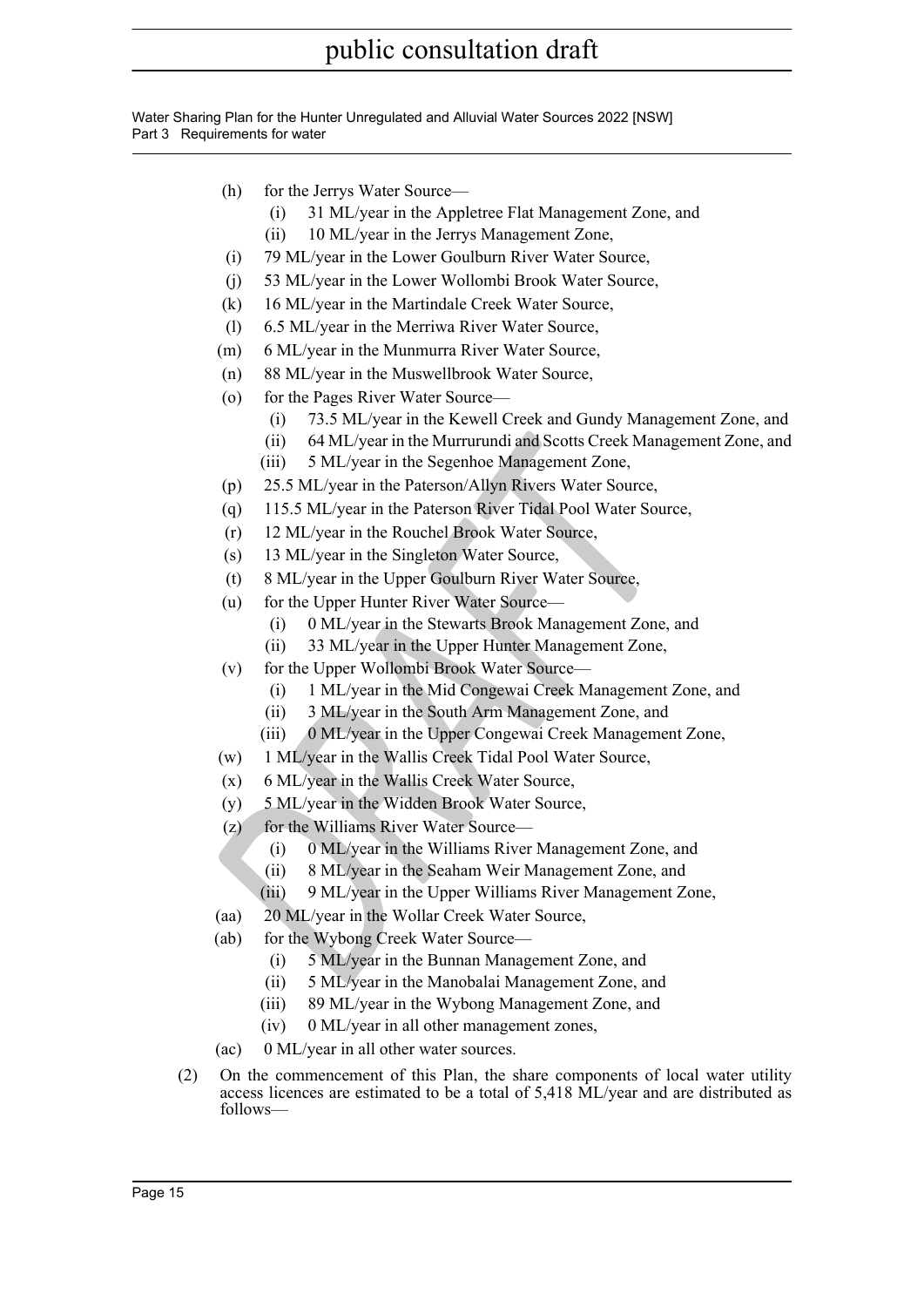- (a) 198 ML/year in the Dart Brook Water Source in the Lower Middle Brook and Kingdon Ponds Management Zone,
- (b) for the Hunter Regulated River Alluvial Water Source—
	- (i) 4,095 ML/year in the Downstream Glennies Creek Management Zone, and
	- (ii) 843 ML/year in the Upstream Glennies Creek Management Zone,
- (c) 50 ML/year in the Lower Goulburn Water Source,
- (d) 232 ML/year in the Pages River Water Source in the Murrurundi and Scotts Creek Management Zone,
- (e) 0 ML/year in all other water sources.
- (3) On the commencement of this Plan, the share components of unregulated river access licences are estimated to be a total of 114,229.9 unit shares and are distributed as follows—
	- (a) 1,556 unit shares in the Baerami Creek Water Source,
	- (b) 6,321.5 unit shares in the Black Creek Water Source,
	- (c) 200 unit shares in the Bow River Water Source,
	- (d) 89 unit shares in the Bylong River Water Source,
	- (e) for the Dart Brook Water Source—
		- (i) 62 unit shares in the Lower Dart Brook Management Zone, and
	- follows—<br>
	(a) 1,556 unit shares in the Bareami Creek Water Source,<br>
	(b) 6,321.5 unit shares in the Black Creek Water Source,<br>
	(c) 200 unit shares in the Bylong River Water Source,<br>
	(d) 89 unit shares in the Bylong River Wa (ii) 14 unit shares in the Lower Middle Brook and Kingdon Ponds Management Zone, and
		- (iii) 126 unit shares in the Petwyn Vale Management Zone, and
		- (iv) 722 unit shares in the Upper Dart Brook Management Zone, and
		- (v) 302 unit shares in the Upper Middle Dart Brook Management Zone,
		- (f) 796 unit shares in the Dora Creek Water Source,
		- (g) 20 unit shares in the Doyles Creek Water Source,
		- (h) 1,567 unit shares in the Glendon Brook Water Source,
		- (i) 446 unit shares in the Glennies Water Source,
		- (j) 3,208.5 unit shares in the Halls Creek Water Source,
		- (k) 11,499.5 unit shares in the Hunter River Tidal Pool Water Source,
		- (l) for the Isis River Water Source—
			- (i) 1,497 unit shares in the Lower Isis River Management Zone, and
			- (ii) 571 unit shares in the Upper Isis River Management Zone,
	- (m) for the Jerrys Water Source—
		- (i) 817 unit shares in the Appletree Flat Management Zone, and
		- (ii) 2,044 in the Jerrys Management Zone,
	- (n) 1,449 unit shares in the Krui River Water Source,
	- (o) 13,941 unit shares in the Lower Goulburn River Water Source,
	- (p) 6,625.2 unit shares in the Lower Wollombi Brook Water Source,
	- (q) 574.5 unit shares in the Luskintyre Water Source,
	- (r) 2,943 unit shares in the Martindale Creek Water Source,
	- (s) 4,444 unit shares in the Merriwa River Water Source,
	- (t) 636 unit shares in the Muswellbrook Water Source,
	- (u) 48 unit shares in the Newcastle Water Source,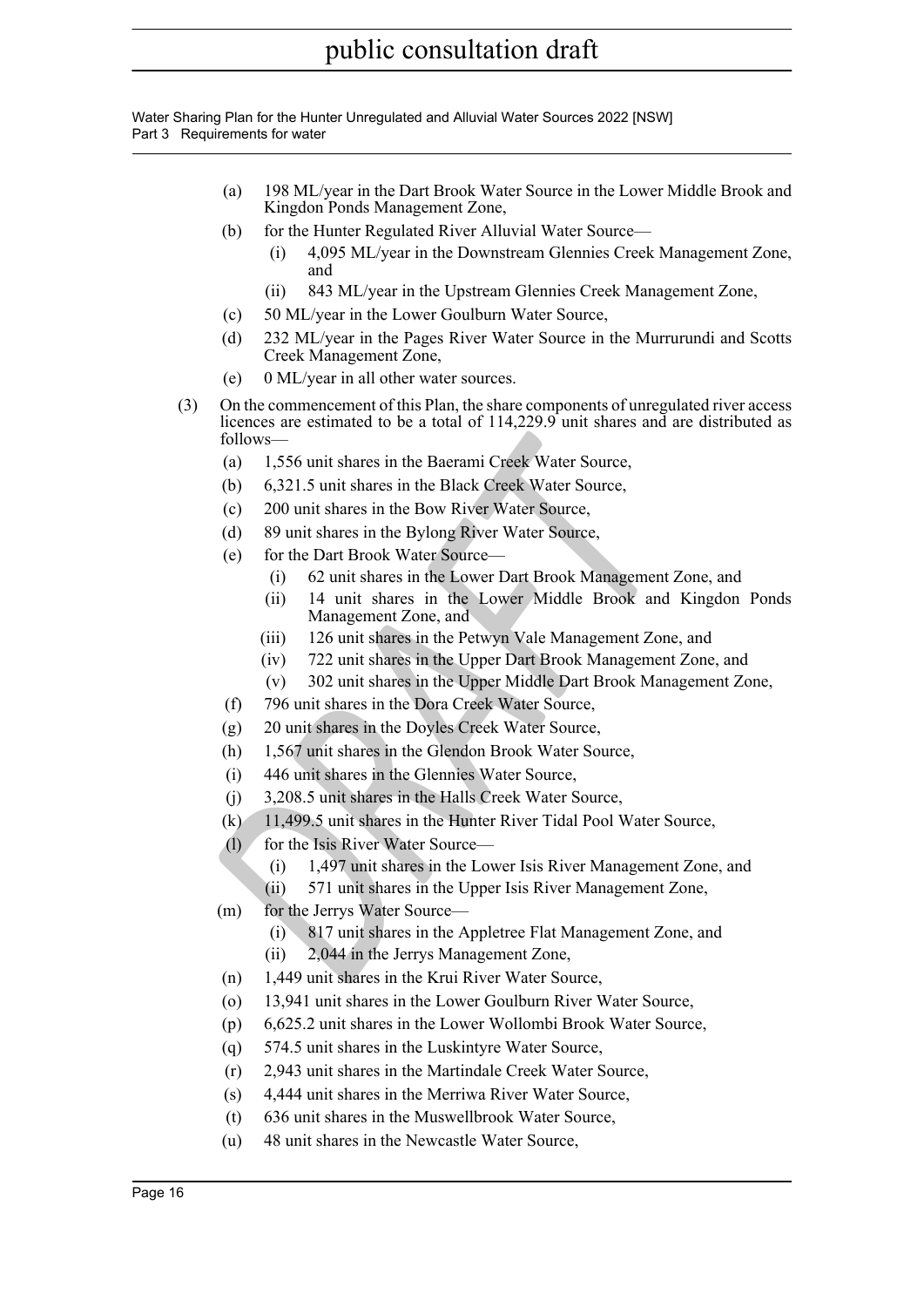Water Sharing Plan for the Hunter Unregulated and Alluvial Water Sources 2022 [NSW] Part 3 Requirements for water

- (v) 1,211 unit shares in the North Lake Macquarie Water Source,
- (w) for the Pages River Water Source—
	- (i) 1,938 unit shares in the Kewell Creek and Gundy Management Zone, and
		- (ii) 2,888 unit shares in the Murrurundi and Scotts Creek Management Zone, and
	- (iii) 264 unit shares in the Segenhoe Management Zone,
- (x) 3,823.5 unit shares in the Paterson/Allyn Rivers Water Source,
- (y) 10,849.5 unit shares in the Paterson River Tidal Pool Water Source,
- (z) 1,086 unit shares in the Rouchel Brook Water Source,
- (aa) 1,170 unit shares in the Singleton Water Source,
- (ab) 295 unit shares in the South Lake Macquarie Water Source,
- (ao) 259 unit shares in the Solut Later Water Touries.<br>
(as) 1,770 unit shares in the Upper Goulburn River Water Source,<br>
(ad) for the Upper Hunter River Water Source—<br>
(i) 3,658 in the Upper Hunter Management Zone,<br>
(ii) (ac) 1,770 unit shares in the Upper Goulburn River Water Source,
	- (ad) for the Upper Hunter River Water Source—
		- (i) 337 unit shares in the Stewarts Brook Management Zone, and
		- (ii) 3,658 in the Upper Hunter Management Zone,
	- (ae) for the Upper Wollombi Brook Water Source—
		- (i) 1,421 unit shares in the Mid Congewai Creek Management Zone, and
		- (ii) 516 unit shares in the South Arm Management Zone, and
		- (iii) 451 unit shares in the Upper Congewai Creek Management Zone,
	- (af) 1,411.5 unit shares in the Wallis Creek Tidal Pool Water Source,
	- (ag) 457.5 unit shares in the Wallis Creek Water Source,
	- (ah) 2,022 unit shares in the Widden Brook Water Source,
	- (ai) for the Williams River Water Source—
		- (i) 1,558 unit shares in the Seaham Weir Management Zone, and
		- (ii) 1,227 unit shares in the Upper Williams River Management Zone, and
		- (iii) 5,190.2 in the Williams River Management Zone,
	- (aj) 78 unit shares in the Wollar Creek Water Source,
	- (ak) for the Wybong Creek Water Source—
		- (i) 124 unit shares in the Cuan and Reedy Management Zone, and
		- (ii) 311 unit shares in the Cuan Management Zone, and
		- (iii) 943 unit shares in the Bunnan Management Zone, and
		- (iv) 1,489 unit shares in the Kars Springs Management Zone, and
		- (v) 309 unit shares in the Manobalai Management Zone, and
		- (vi) 473 unit shares in the White Rock Management Zone, and
		- (vii) 4,439.5 unit shares in the Wybong Management Zone,
	- (al) 0 unit shares in all other water sources.
- (4) On the commencement of this Plan, the share components of unregulated river (high flow) access licences are estimated to be a total of 0 unit shares and are distributed as follows in the Upper Hunter Water Source—
	- (a) 0 unit shares in the Upper Hunter Management Zone, and
	- (b) 0 unit shares in the Stewarts Brook Management Zone.

**Note—** When this Plan was made, there were no share components assigned to unregulated river (high flow) access licences.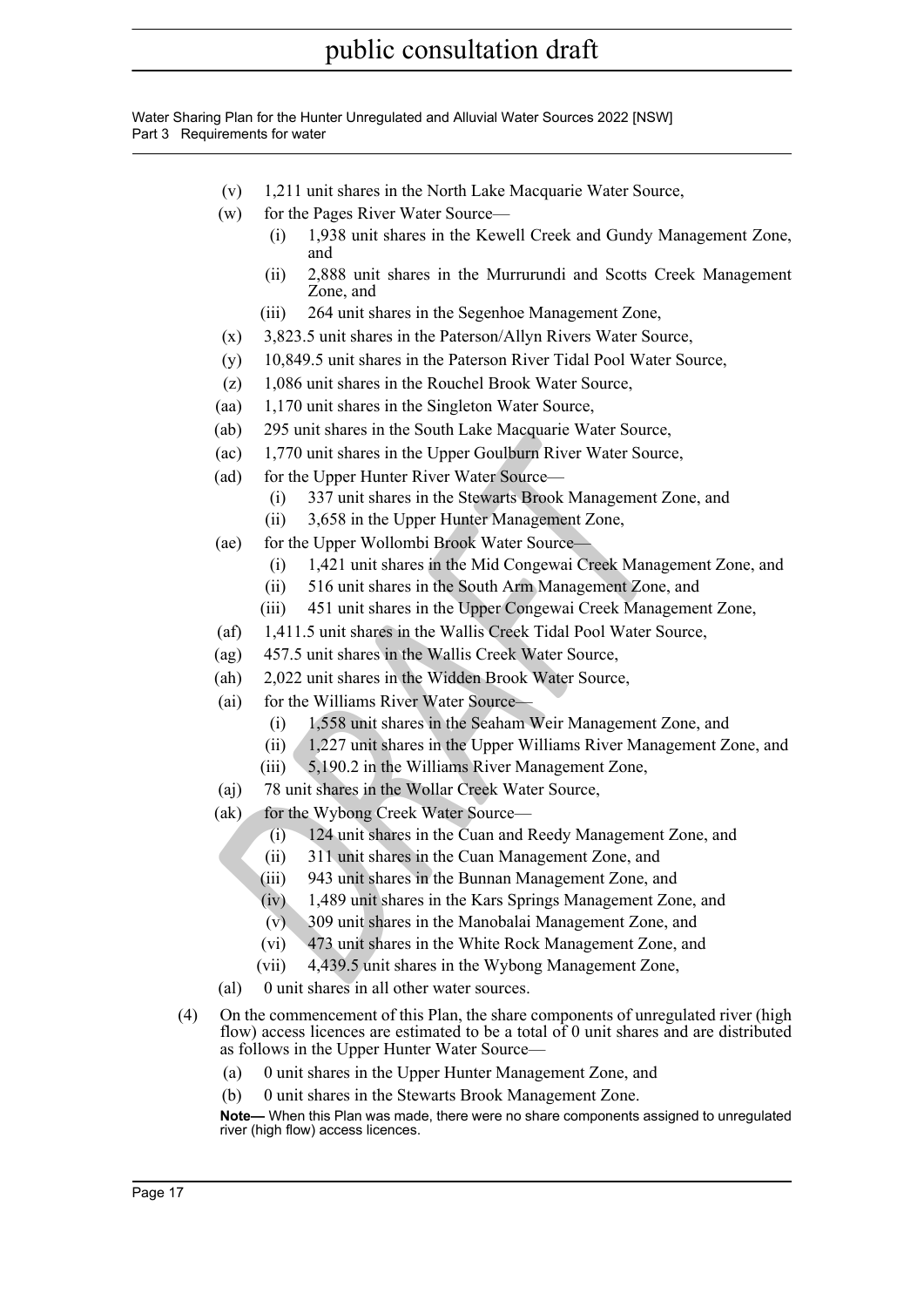Water Sharing Plan for the Hunter Unregulated and Alluvial Water Sources 2022 [NSW] Part 3 Requirements for water

- (5) On the commencement of this Plan, the share components of aquifer access licences are estimated to be a total of 87,490.5 unit shares and are distributed as follows—
	- (a) 2,524 unit shares in the Baerami Creek Water Source,
	- (b) 5 unit shares in the Bow River Water Source,
	- (c) 7,719 unit shares in the Bylong River Water Source,
	- (d) for the Dart Brook Water Source—
		- (i) 12,801 unit shares in the Lower Dart Brook Management Zone, and
		- (ii) 13,313 unit shares in the Lower Middle Brook and Kingdon Ponds Management Zone, and
		- (iii) 588 unit shares in the Petwyn Vale Management Zone, and
		- (iv) 513 unit shares in the Upper Dart Brook Management Zone, and
		- (v) 5 unit shares in the Upper Middle Dart Brook Management Zone,
	- (e) 300 unit shares in the Doyles Creek Water Source,
	- (f) 65 unit shares in the Glendon Brook Water Source,
	- (g) 10 unit shares in the Glennies Water Source,
	- (h) 691 unit shares in the Halls Creek Water Source,
	- (i) for the Hunter Regulated River Alluvial Water Source—
		- (i) 7,130 unit shares in the Downstream Glennies Management Zone, and
		- (ii) 10 unit shares in the Glennies Management Zone, and
		- (iii) 15,960 unit shares in the Upstream Glennies Management Zone,
	- (j) for the Jerrys Water Source—
		- (i) 451 unit shares in the Appletree Flat Management Zone, and
		- (ii) 812 in the Jerrys Management Zone,
	- (k) 3,086 unit shares in the Lower Goulburn River Water Source,
	- (l) 3,745 unit shares in the Lower Wollombi Brook Water Source,
	- (m) 100 unit shares in the Luskintyre Water Source,
	- (n) 1,580 unit shares in the Martindale Creek Water Source,
	- (o) 1,901 unit shares in the Merriwa River Water Source,
	- (p) 24 unit shares in the Munmurra Water Source,
	- (q)  $1,169$  unit shares in the Muswellbrook Water Source,
	- (r) 91 unit shares in the Newcastle Water Source,
	- (s) 5 unit shares in the North Lake Macquarie Water Source,
	- (t) for the Pages River Water Source—
		- (i) 207 unit shares in the Kewell Creek and Gundy Management Zone, and
	- (c) 300 unit shares in the Orleans Patrician Energy Amazon and Space Data Line (f) 300 unit shares in the Glendon Brook Water Source,<br>
	(f) 65 unit shares in the Glennies Water Source,<br>
	(h) 691 unit shares in the Glennies W (ii) 120 unit shares in the Murrurundi and Scotts Creek Management Zone, and
		- (iii) 7,069 unit shares in the Segenhoe Management Zone,
		- (u) 97 unit shares in the Rouchel Brook Water Source,
		- (v) 230 unit shares in the Singleton Water Source,
		- (w) 102 unit shares in the Upper Goulburn River Water Source,
		- (x) for the Upper Hunter River Water Source—
			- (i) 240 unit shares in the Stewarts Brook Management Zone, and
			- (ii) 329 in the Upper Hunter River Management Zone,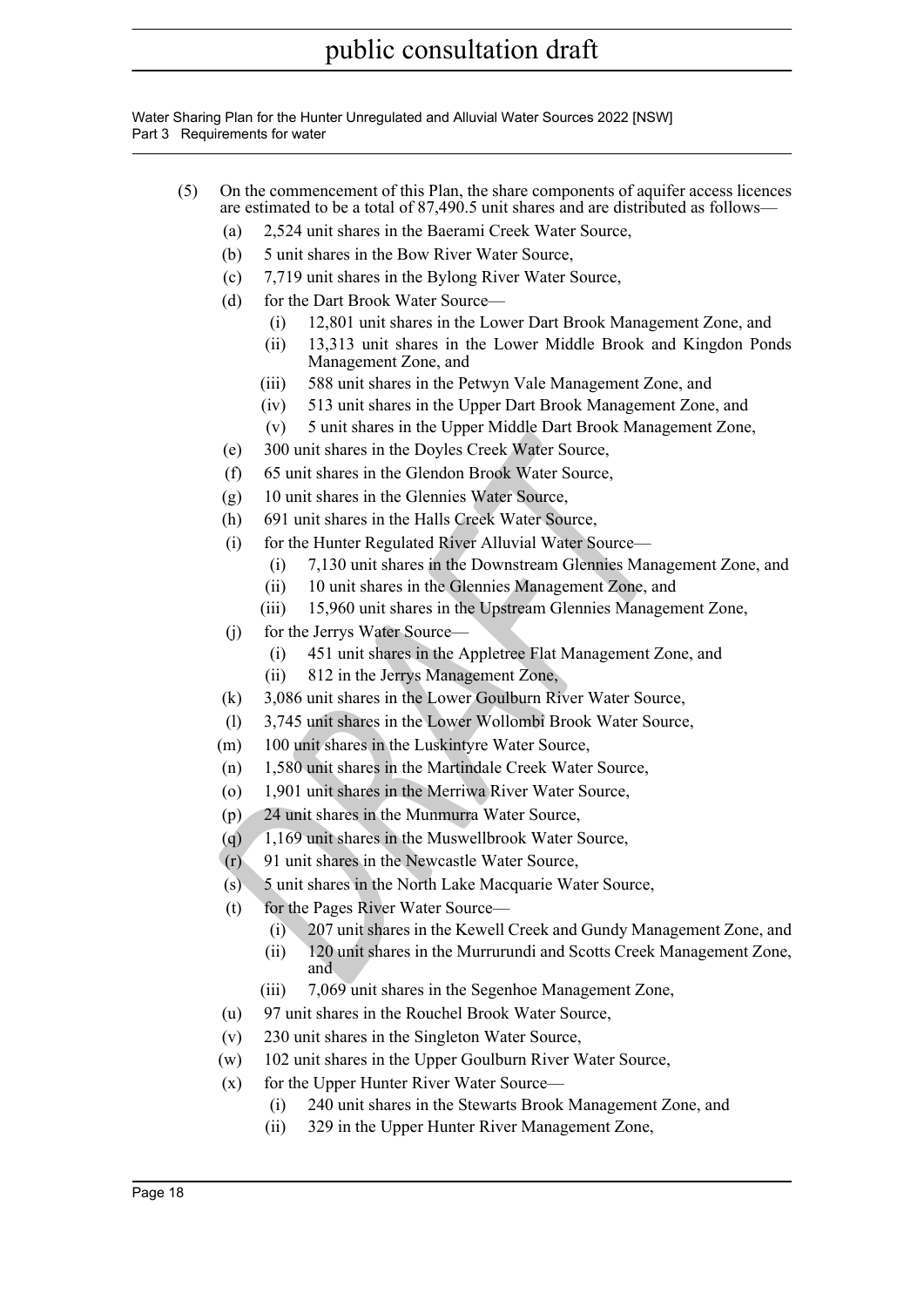Water Sharing Plan for the Hunter Unregulated and Alluvial Water Sources 2022 [NSW] Part 3 Requirements for water

- (y) for the Upper Wollombi Brook Water Source—
	- (i) 71 unit shares in the Mid Congewai Creek Management Zone, and
	- (ii) 3 unit shares in the South Arm Management Zone, and
	- (iii) 0 unit shares in the Upper Congewai Creek Management Zone,
- (z) 5 unit shares in the Wallis Creek Water Source,
- (aa) 1,303 unit shares in the Widden Brook Water Source,
- (ab) for the Williams River Water Source—
	- (i) 5 unit shares in the Seaham Weir Management Zone, and
	- (ii) 0 unit shares in the Upper Williams River Management Zone, and
	- (iii) 61 in the Williams River Management Zone,
- (ac) 20 unit shares in the Wollar Creek Water Source,
- (ad) for the Wybong Creek Water Source—
	- (i) 5 unit shares in the Bunnan Management Zone, and
	- (ii) 68 unit shares in the Cuan Management Zone, and
	- (iii) 504 unit shares in the Kars Springs Management Zone, and
	- (iv) 1,785 unit shares in the Wybong Management Zone, and
	- (v) 0 unit shares in all other management zones,
- (ae) 0 unit shares in all other water sources.
- (ad) for the Wybong Creek Water Source—<br>
(i) 5 unit shares in the Bunnan Management Zone, and<br>
(ii) 5 unit shares in the Cuan Management Zone, and<br>
(iii) 504 unit shares in the Cuan Management Zone, and<br>
(iv) 1,785 unit sh (6) On the commencement of this Plan, the share components of major utility access licences are estimated to be a total of 346,775 ML/year and are distributed as follows—
	- (a) for the Jerrys Water Source—7,700 ML/year in the Jerrys Management Zone,
	- (b) 100,000 ML/year in the Newcastle Water Source,
	- (c) 75 ML/year in the Paterson/Allyn Rivers Water Source,
	- (d) for the Williams River Water Source—
		- (i) 189,000 in the Seaham Weir Management Zone, and
		- (ii) 50,000 ML/year in the Upper Williams River Management Zone.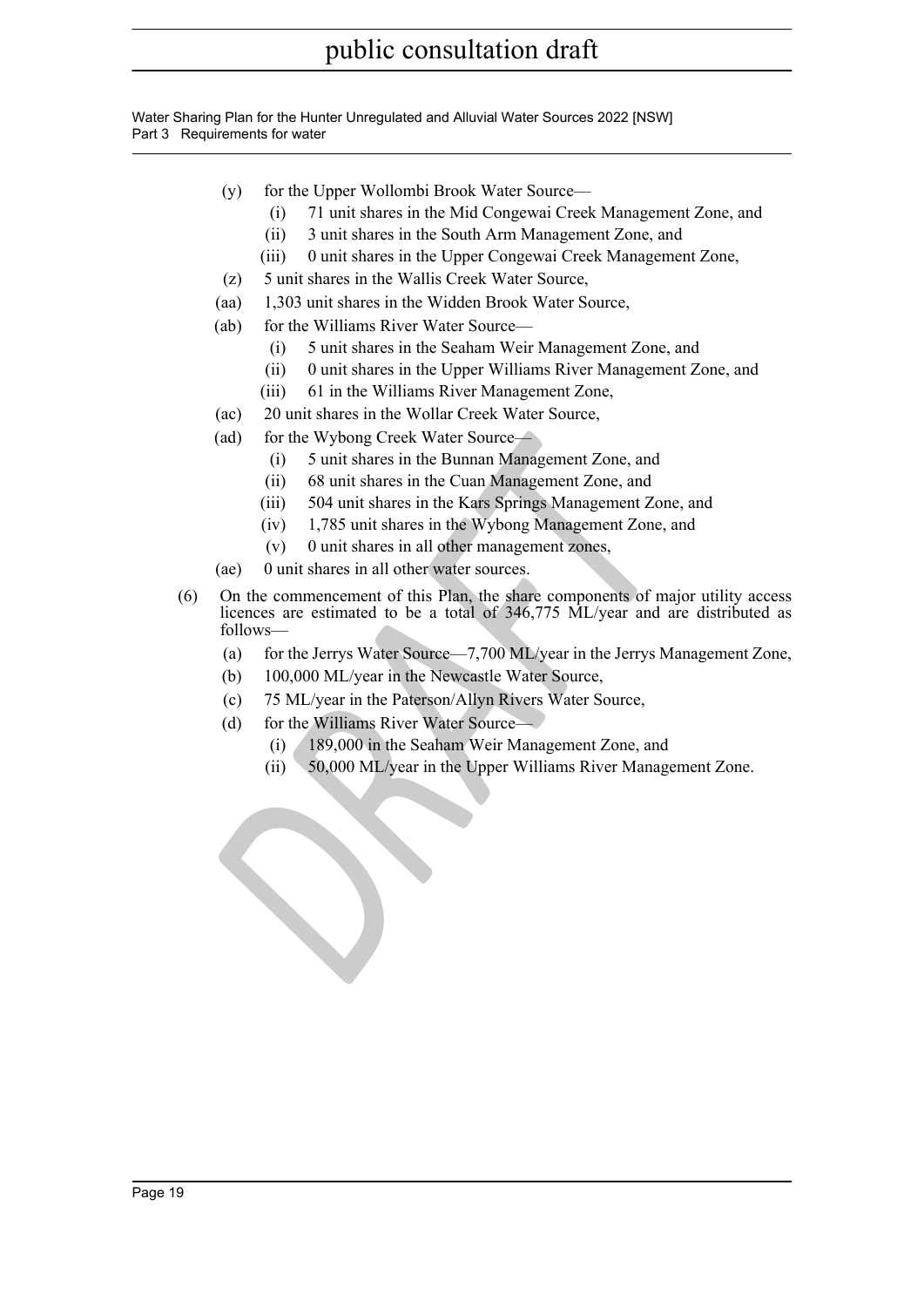Water Sharing Plan for the Hunter Unregulated and Alluvial Water Sources 2022 [NSW] Part 4 Limits to the availability of water—the Act, s 20(2)(b)

# <span id="page-19-0"></span>**Part 4 Limits to the availability of water—the Act, s 20(2)(b)**

### <span id="page-19-1"></span>**Division 1 Available water determinations**

#### <span id="page-19-2"></span>**16 Available water determinations**

- (1) The sum of available water determinations made for an access licence must not be more than the following in a water year—
	- (a) for an access licence specifying the share component in ML/year—100% of the access licence share component,
	- (b) for an access licence specifying the share component as a number of unit shares—1 ML/unit share of the access licence share component.
- (2) At the start of each water year, the Minister must consider making the following available water determinations—
	- (a) for domestic and stock access licences—100%,
	- (b) for local water utility access licences—100%,
	- (c) for major utility access licences— $100\%$ ,
	- (d) for unregulated river access licences—1 ML/unit share,
	- (e) for unregulated river (high flow) access licences—1 ML/unit share,
	- (f) for aquifer access licences—1 ML/unit share,
	- available water determinations—<br>
	(a) for domestic and stock access licences—100%,<br>
	(b) for local water utility access licences—100%,<br>
	(c) for major utility access licences—100%,<br>
	(d) for unregulated river access licences— (g) for an aquifer access licence in the Hunter Regulated River Alluvial Water Source—the available water determination made for regulated river (high security) access licences under the *Water Sharing Plan for the Hunter Regulated River Water Source 2016*.
- (3) This clause is subject to clauses 21 and 24.

**Note—** The Minister may make available water determinations, at any time, including at the start of the water year, in relation to the availability of water for a category or subcategory of access licence—see the Act, section 59.

## <span id="page-19-3"></span>**Division 2 Extraction limits**

**Note—** This Division contains planned environmental water provisions. The provisions limit extraction—see the Act, section 8(1A)(b).

### <span id="page-19-4"></span>**Subdivision 1 Definitions**

#### <span id="page-19-5"></span>**17 Definitions**

In this Division—

*3-year average standard extraction* means the average of the annual standard extractions for 3 consecutive water years most recently calculated for an extraction management unit.

*annual standard extraction*—see clause 19(2).

*higher flow extraction licence* means the following—

- (a) an unregulated river (high flow) access licence,
- (b) an access licence of the subcategory Aboriginal community development,
- (c) a higher flow specific purpose access licence,
- (d) a major utility access licence, but only in relation to the extraction of water from declared dams within the meaning of the *Dams Safety Act 2015* .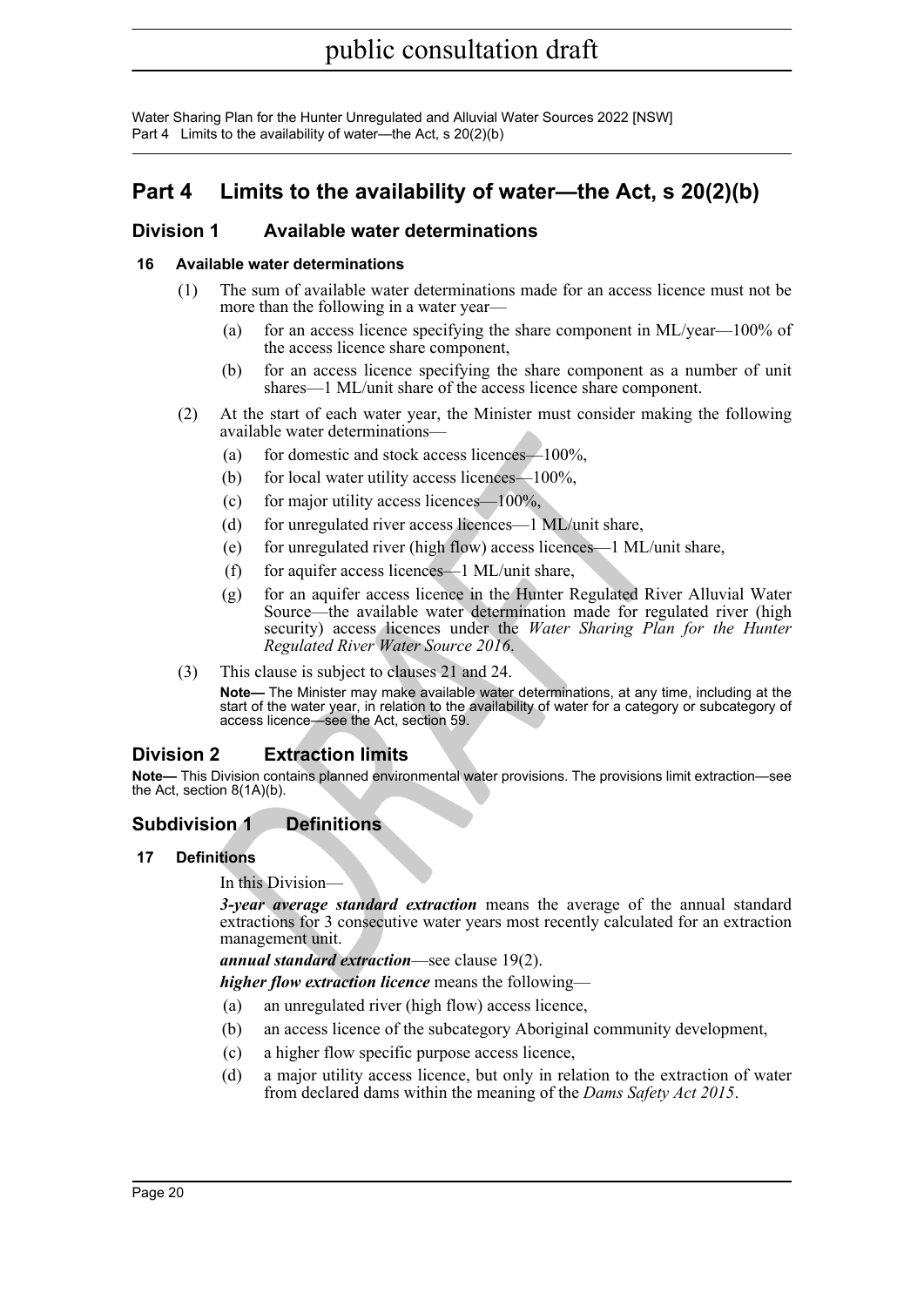Water Sharing Plan for the Hunter Unregulated and Alluvial Water Sources 2022 [NSW] Part 4 Limits to the availability of water—the Act, s 20(2)(b)

> *higher flow specific purpose access licence* means a specific purpose access licence granted after the commencement of this Plan, which is permitted to extract water from high flows only.

*Hunter Water LTAAEL*, for Subdivision 4—see clause 25.

*reduced available water determinations* means available water determinations that are less than the amount specified in clause 16(2) for the category of licence in relation to which the determination is made.

*standard long-term average annual extraction limit* or *standard LTAAEL* means—

- (a) the standard long-term average annual extraction limit established by clause 18, and
- (b) includes a variation to the limit, if any, made under the Act, section 8F(2).

*standard share components*, for Subdivision 2, means—

- (a) all access licence share components, and
- (b) the share components for replacement licences converted under the Act, Schedule 10, and
- (c) amendments to share components made by the Minister under the Act, section 68A(1A), whether made before or after the commencement of this Plan.

### <span id="page-20-0"></span>**Subdivision 2 Standard long-term average annual extraction limits**

#### <span id="page-20-1"></span>**18 Establishment of standard long-term average annual extraction limits**

The standard long-term average annual extraction limits are as follows—

- (a) for the Hunter Coastal Floodplain Alluvial Extraction Management Unit— 4,750 ML/year,
- (b) for the Lake Macquarie Coastal Floodplain Extraction Management Unit— 825 ML/year,
- (a) all access licence share components, and<br>
(b) the share components for replacement licences converted<br>
Schedule 10, and<br>
(c) amendments to share components made by the Minister unde<br>
68A(1A), whether made before or aft (c) for the Greater Hunter Extraction Management Unit, the Hunter Regulated River Alluvial Extraction Management Unit and the Lake Macquarie Extraction Management Unit—the sum of the following for each extraction management unit—
	- (i) the standard share components on the commencement of this Plan,
	- (ii) an estimate of annual extractions in the exercise of native title rights and domestic and stock rights as of 1 August 2009,
	- (iii) an estimate of annual extraction from harvestable rights dams authorised to capture water under a harvestable rights order as of 1 August 2009.

**Note—** The standard long-term average annual extraction limits are taken to be varied by a change to the amount of water committed as licensed environmental water—see the Act, section 8F(2).

#### <span id="page-20-2"></span>**19 Calculation of annual standard extraction**

- (1) After the end of a water year, the annual standard extraction of each extraction management unit must be calculated for the water year.
- (2) In this clause—

*annual standard extraction* means the volume of water taken from an extraction management unit in the following circumstances, excluding extractions under a higher flow extraction licence—

(a) under an access licence that has share components included in the standard share components,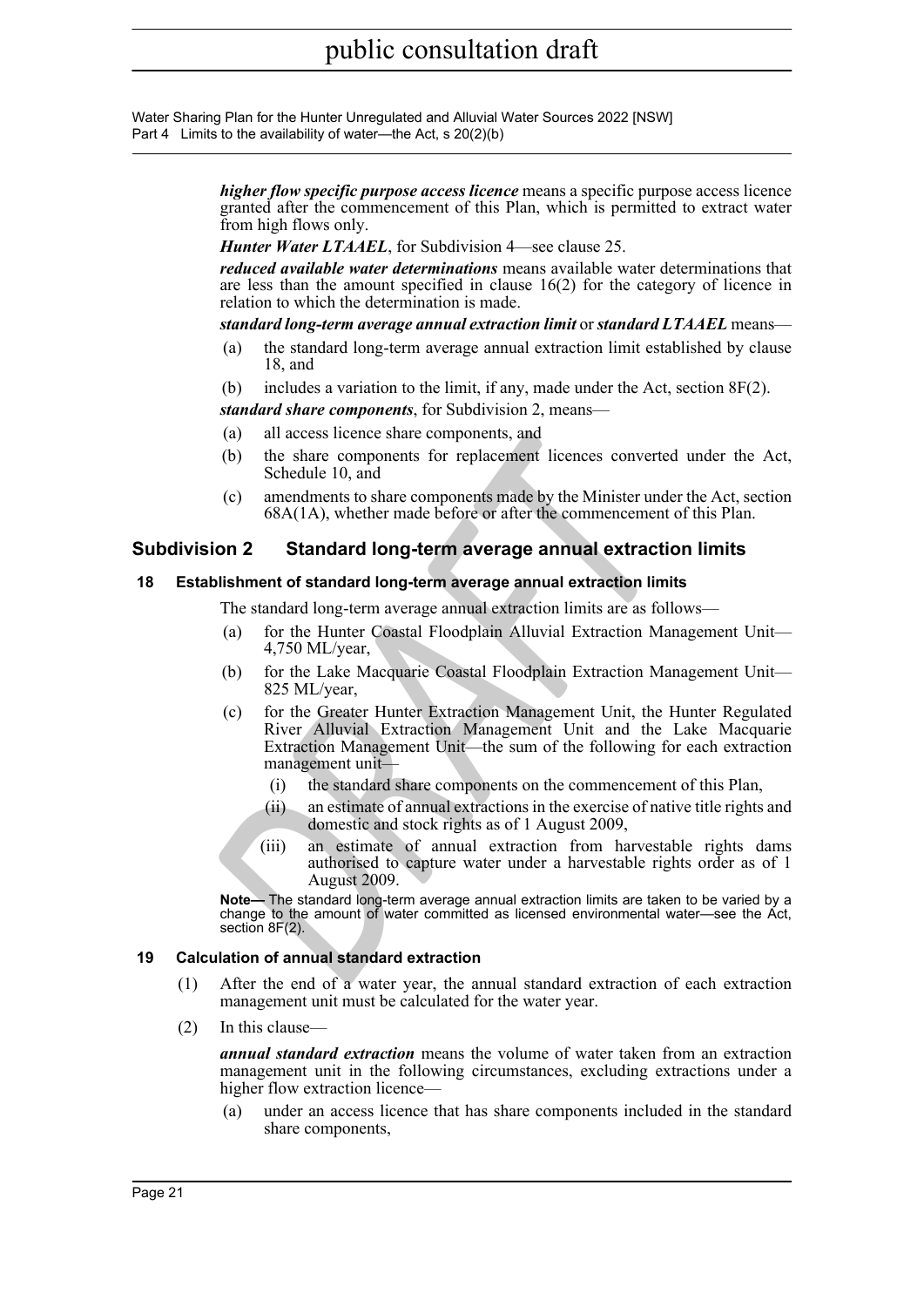Water Sharing Plan for the Hunter Unregulated and Alluvial Water Sources 2022 [NSW] Part 4 Limits to the availability of water—the Act, s 20(2)(b)

- (b) in the exercise of native title rights and domestic and stock rights,
- (c) under a harvestable rights order that authorises the capture of the average regional rain water run-off in a harvestable rights dam.

**Note—** The determination of the volume of water taken from each extraction management unit excludes water committed as licensed environmental water—see the Act, section 8F(5).

#### <span id="page-21-0"></span>**20 Assessment of compliance with standard long-term average annual extraction limits**

- (1) As soon as practicable after the end of a water year, the 3-year average standard extraction for each extraction management unit must be compared against the standard LTAAEL for the extraction management unit for the water year.
- (2) In determining the standard LTAAEL for the water year, the following share components, if any, within the extraction management unit must be excluded from the sum referred to in clause 18(b)—
	- (a) the share components of an access licence cancelled in order to grant a higher flow extraction licence after the commencement of this Plan,
	- (b) the share components of an access licence cancelled after the commencement of this Plan if the licence is cancelled for an environmental purpose.
- (3) There is non-compliance with the standard LTAAEL if the 3-year average standard extraction exceeds the standard LTAAEL by 5% or more.

#### <span id="page-21-1"></span>**21 Compliance with standard long-term average annual extraction limits**

- (1) This clause applies to an extraction management unit if there is noncompliance with the standard LTAAEL for the extraction management unit.
- (2) On 1 July in the water year occurring immediately after a noncompliance is assessed, reduced available water determinations, which are likely to result in the extractions from the extraction management unit complying with the standard LTAAEL, must be made for 1 or both of the following categories of licences-
	- (a) an unregulated river access licence,
	- (b) an aquifer access licence.
- (a) the share components of an access licence cancelled in order<br>
flow extraction licence after the commencement of this Plan.<br>
(b) the share components of an access licence cancelled after the<br>
of this Plan if the licence (3) The total sum of all available water determinations, including reduced available water determinations, made for the water sources in the extraction management unit within the same water year must be less than the sum specified in clause 16(1). **Note—** The Minister may make available water determinations, at any time, in relation to the availability of water for a category or subcategory of access licence—see the Act, section 59.

## <span id="page-21-2"></span>**Subdivision 3 Annual higher flow extraction limits**

#### <span id="page-21-3"></span>**22 Establishment of annual higher flow extraction limit**

- (1) This clause applies to the following extraction management units—
	- (a) the Greater Hunter Extraction Management Unit,
	- (b) the Lake Macquarie Extraction Management Unit.
- (2) The annual higher flow extraction limit is the sum of the share components of all higher flow extraction licences within each extraction management unit on the commencement of this Plan.

**Note—** The annual higher flow extraction limits are taken to be varied by a change to the amount of water committed as licensed environmental water—see the Act, section 8F(2).

#### <span id="page-21-4"></span>**23 Calculation of annual higher flow extraction**

(1) As soon as practicable after the end of a water year, the annual higher flow extraction of each extraction management unit must be calculated for the water year.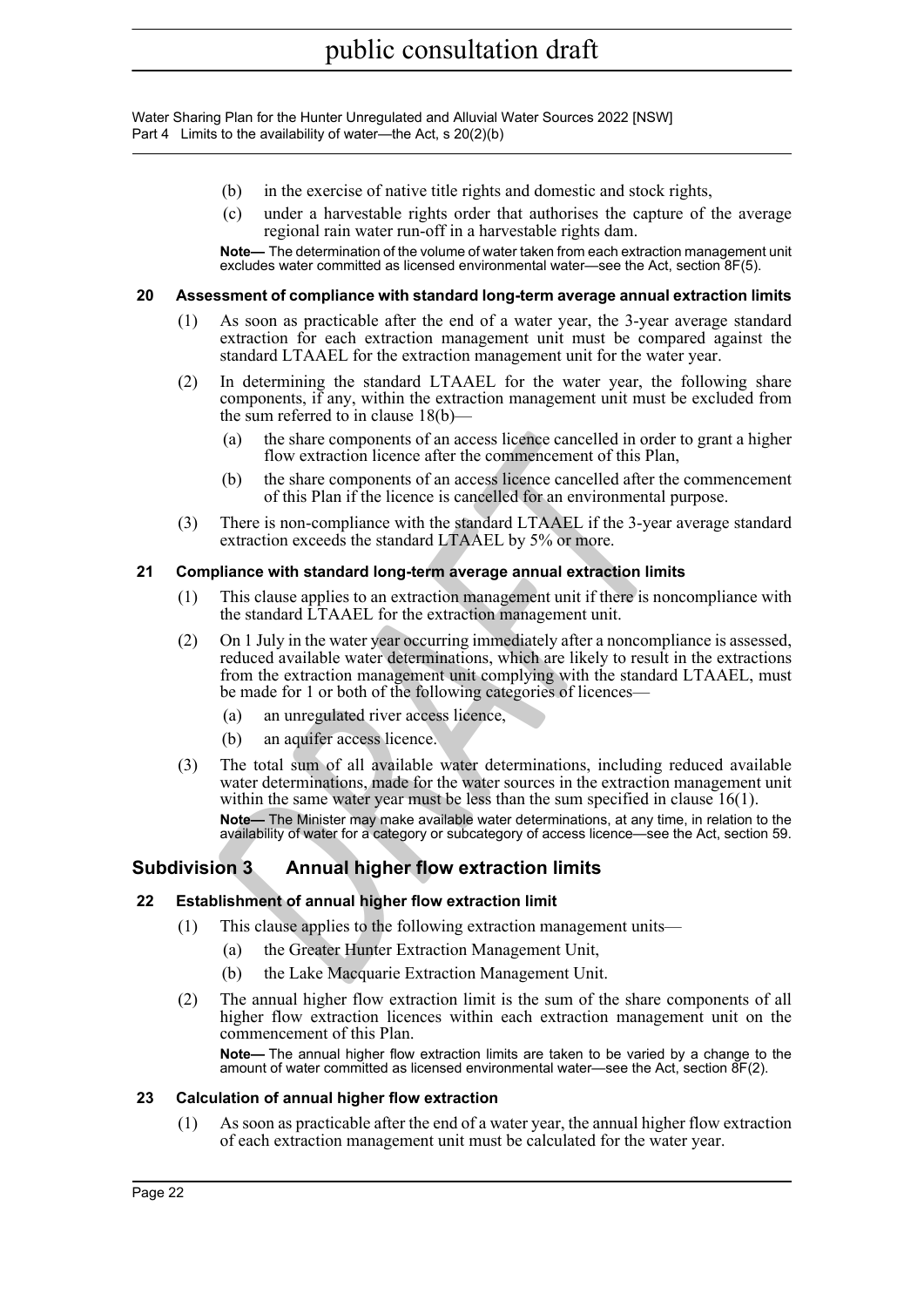Water Sharing Plan for the Hunter Unregulated and Alluvial Water Sources 2022 [NSW] Part 4 Limits to the availability of water—the Act, s 20(2)(b)

(2) In this clause—

*annual higher flow extraction* means the sum of the volume of water taken from an extraction management unit under all higher flow extraction licences within the extraction management unit.

**Note—** The determination of the volume of water taken from each extraction management unit excludes water committed as licensed environmental water—see the Act, section 8F(5).

#### <span id="page-22-0"></span>**24 Compliance with annual higher flow extraction limits**

- (1) As soon as practicable after the end of a water year (the relevant water year), the annual higher flow extraction for the relevant water year for an extraction management unit must be compared against the annual higher flow extraction limit for the relevant water year for the extraction management unit.
- (2) There is non-compliance with the annual higher flow extraction limit if the annual higher flow extraction for the relevant water year exceeds the annual higher flow extraction limit for the relevant water year.
- (3) On 1 July in the following water year, reduced available water determinations must be made for 1 or more of the following categories of licences–
	- (a) an unregulated river (high flow) access licence,
	- (b) an Aboriginal community development access licence,
	- (c) a higher flow specific purpose access licence.

**Note—** The Minister may make available water determinations, at any time, in relation to the availability of water for a category or subcategory of access licence—see the Act, section 59.

- (4) The reduced available water determinations must be likely to result in the annual higher flow extraction from the extraction management unit for the following water year complying with the reduced annual higher flow extraction limit for the next water year.
- migner how extraction for the relevant water year exceeds the annual higher how extraction limit for the relevant water year, reduced available water det<br>be made for 1 or more of the following categories of licences—<br>(a) a (5) If the annual higher flow extraction from the extraction management unit exceeds the reduced annual higher flow extraction limit for the following water year, further reduced available water determinations must be made for 1 or more of the following categories of licences until the exceedance is corrected—
	- (a) an unregulated river (high flow) access licence,
	- (b) an Aboriginal community development access licence,
	- (c) a higher flow specific purpose access licence.
- (6) In subclause (5), the exceedance is taken to be corrected when the total annual higher flow extractions from the extraction management unit are reduced by the amount by which the limit was exceeded in the relevant water year.
- (7) In this clause—

*following water year* means the water year occurring immediately after a non-compliance is assessed in accordance with subclause (2).

*reduced annual higher flow extraction limit* means the annual higher flow extraction limit reduced by the amount by which the limit was exceeded in the relevant water year.

*total annual higher flow extractions* means the sum of the annual higher flow extractions from the extraction management unit for the water years for which reduced available water determinations are made.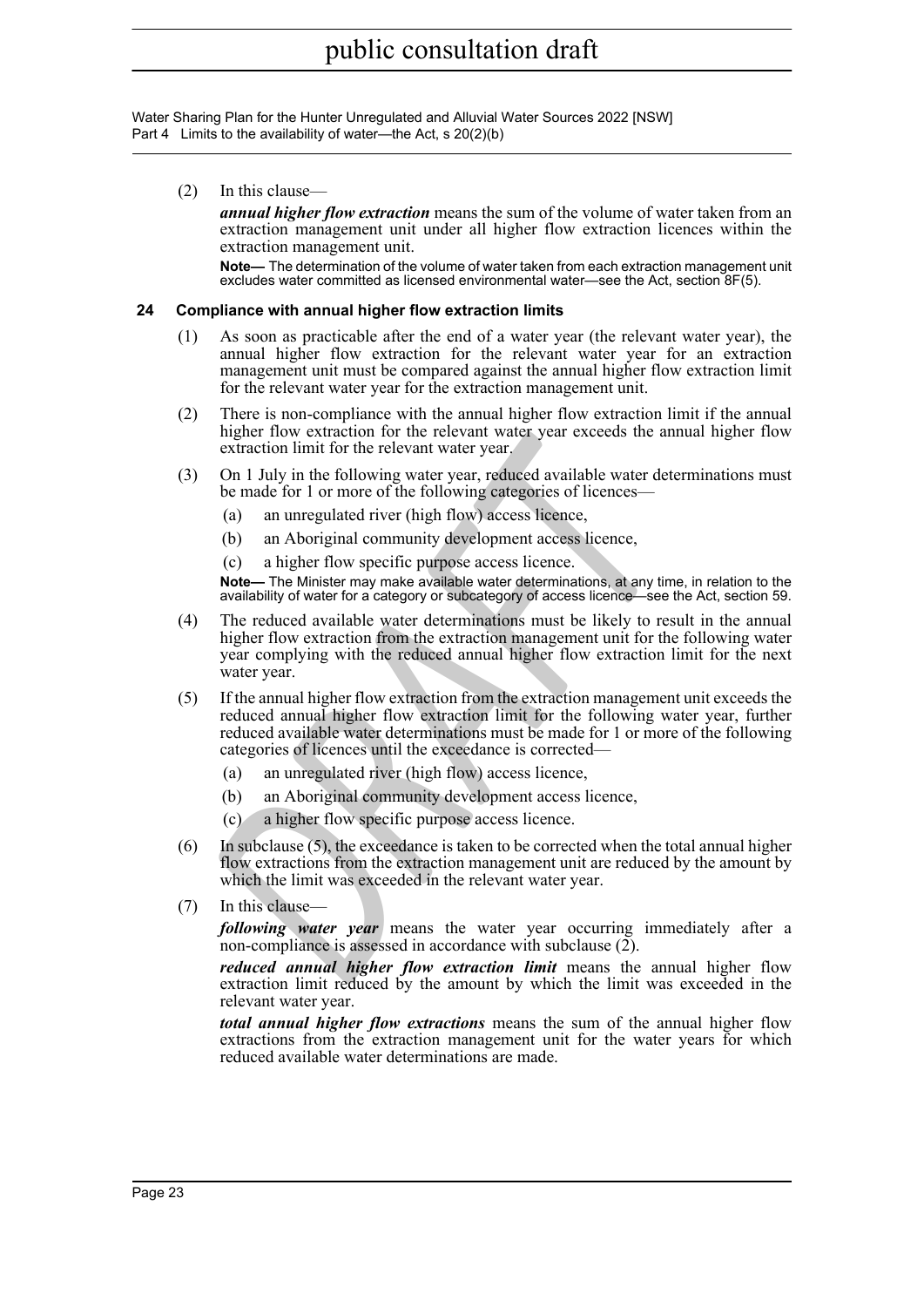Water Sharing Plan for the Hunter Unregulated and Alluvial Water Sources 2022 [NSW] Part 4 Limits to the availability of water—the Act, s 20(2)(b)

#### <span id="page-23-0"></span>**Subdivision 4 Long-term average annual extraction limits for Hunter Water Corporation**

#### <span id="page-23-1"></span>**25 Establishment of LTAAEL for Hunter Water Corporation**

The long-term average annual extraction limit for the Hunter Water Corporation (the *Hunter Water LTAAEL*) in the Greater Hunter Extraction Management Unit is 78,500 ML/year and includes a variation to the limit, if any, made under the Act, section  $8F(2)$ .

#### <span id="page-23-2"></span>**26 Calculation of annual extractions**

- (1) After the end of a water year, the volume of water taken under all major utility access licences held by Hunter Water Corporation must be calculated for the water year.
- (2) In calculating the volume of water taken for the water year, the following must be included—
	- (a) the water passing the outlet of Grahamstown Water Treatment Plant, excluding water passing the boundary meter from Hunter Water Corporation to Central Coast Council,
	- (b) water passing the boundary meter from Central Coast Council to Hunter Water Corporation,
	- (c) water taken by another major utility infrastructure nominated by Hunter Water Corporation and approved by the Minister for the purposes of this clause.

#### <span id="page-23-3"></span>**27 Assessment of compliance with long-term average annual extraction limit**

- (1) As soon as practicable after the end of a water year, the 10-year average extraction must be compared against the Hunter Water LTAAEL for the water year.
- (2) In determining the Hunter Water LTAAEL for the water year—
	- (a) the following must be subtracted from the long-term average extraction limit established by clause 25—
		- (i) the volume of water sent to the Central Coast Council Water Authority through the Hunter pipeline link from Hunter Water Corporation, and
		- (ii) the long-term average extraction under access licences held by the Hunter Water Corporation, which take from the following water sources—
			- (A) the Stockton Groundwater Source,
			- (B) the Tomago Groundwater Source,
			- (C) the Tomaree Groundwater Source, and
- included—<br>
(a) the water passing the outlet of Grahamstown Water 1<br>
celuding water passing the boundary meter from Hunter W<br>
to Central Coast Council,<br>
(b) water rassing the boundary meter from Central Coast Council<br>
(c) c (b) the volume of water received from the Central Coast Council Water Authority through the Hunter pipeline link must be added to the amount calculated under paragraph (a).
- (3) There is non-compliance with the Hunter Water LTAAEL if the 10-year average extraction exceeds the Hunter Water LTAAEL for the water year.
- (4) In this clause—

*10-year average extraction* means the average of the annual extractions for the 10 consecutive water years most recently calculated under clause 26.

#### <span id="page-23-4"></span>**28 Compliance with long-term average annual extraction limit**

(1) This clause applies if there is noncompliance with the Hunter Water LTAAEL.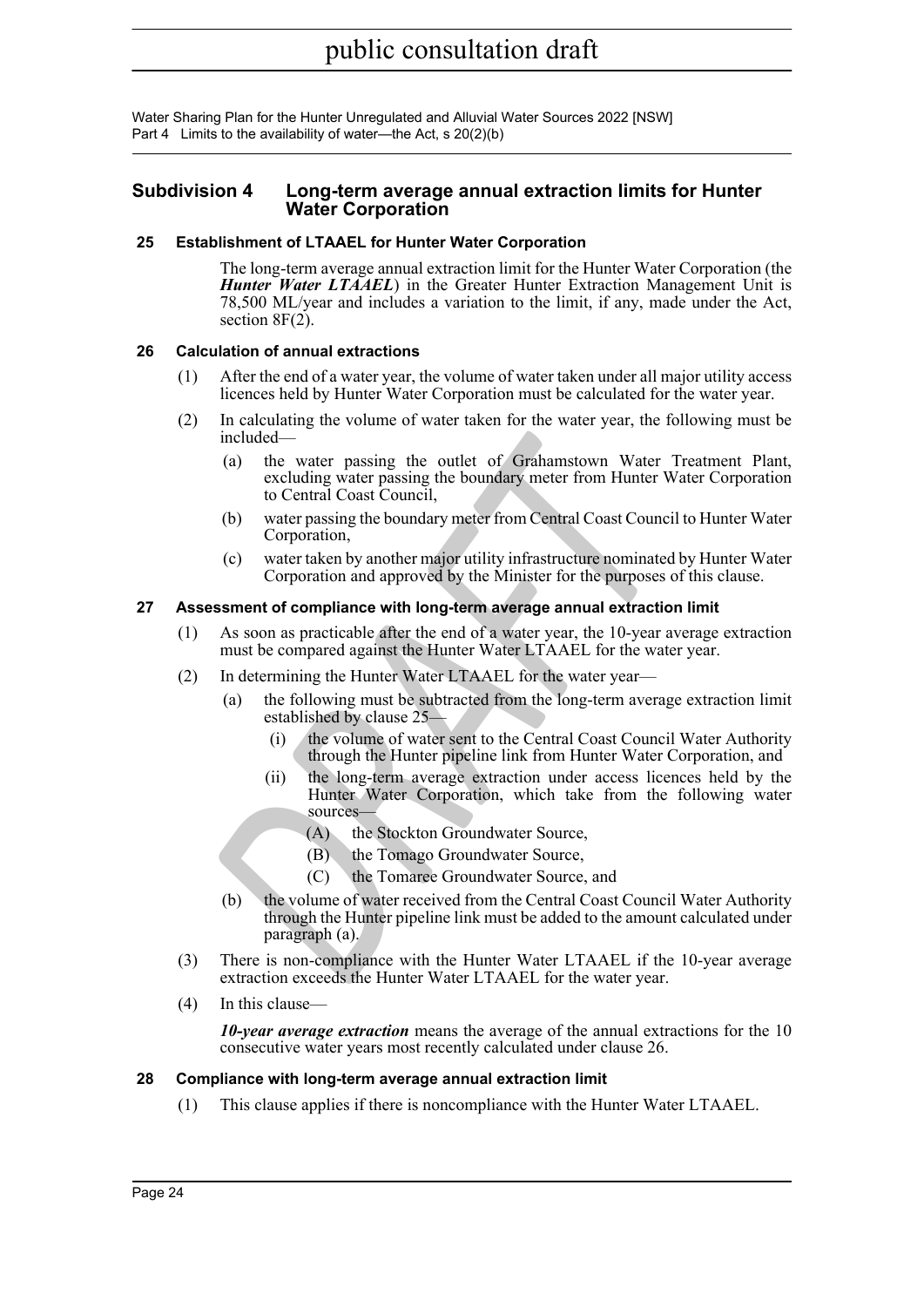Water Sharing Plan for the Hunter Unregulated and Alluvial Water Sources 2022 [NSW] Part 4 Limits to the availability of water—the Act, s 20(2)(b)

- (2) In the water year occurring immediately after a noncompliance is assessed, the Department must carry out a review to consider—
	- (a) the urban water supply requirements of Hunter Water Corporation, and
	- (b) the impacts associated with an increase to the Hunter Water LTAAEL.

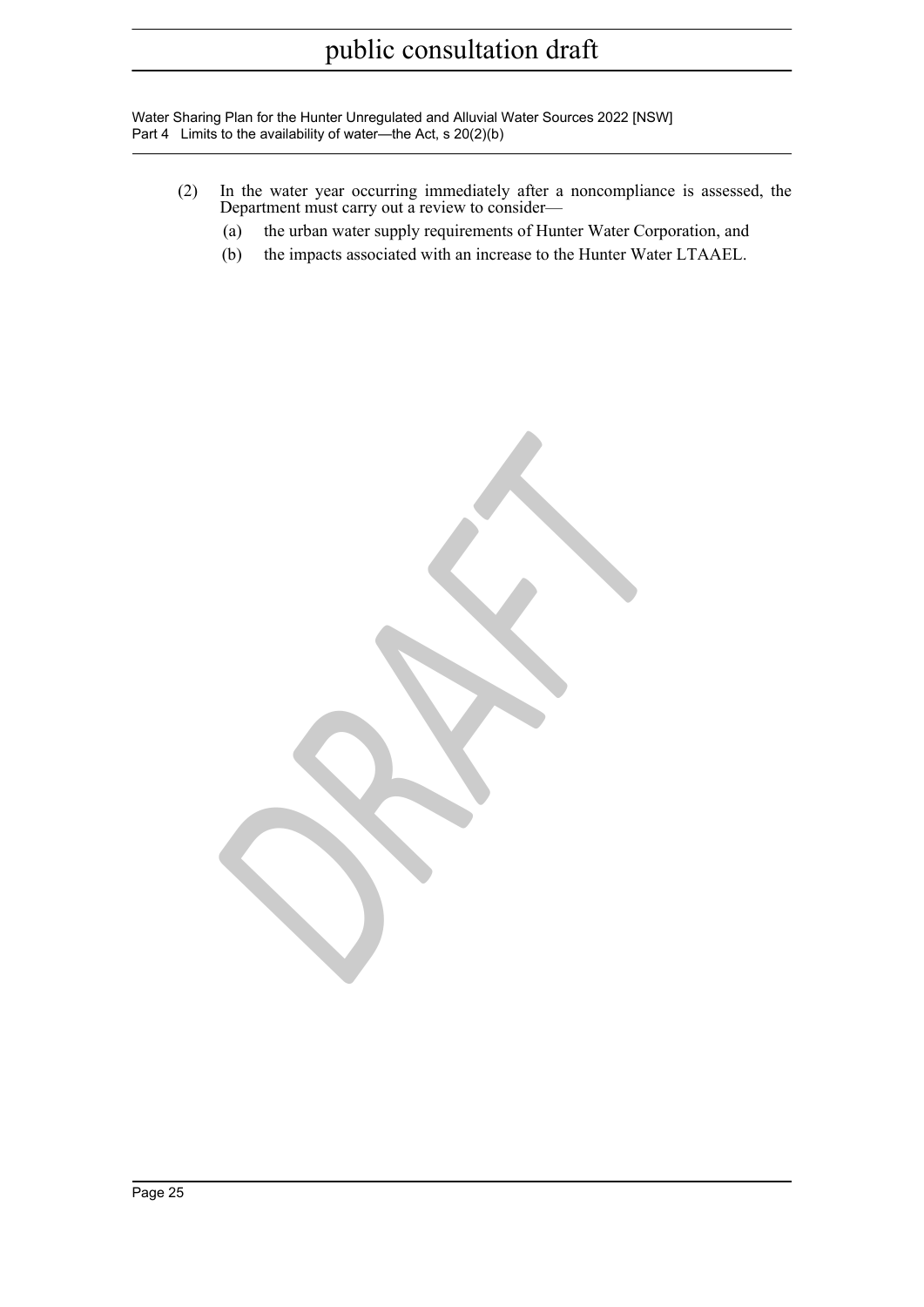Water Sharing Plan for the Hunter Unregulated and Alluvial Water Sources 2022 [NSW] Part 5 Rules for granting access licences

# <span id="page-25-0"></span>**Part 5 Rules for granting access licences**

#### <span id="page-25-1"></span>**29 Specific purpose access licences—the Act, s 20(2)(b)**

- (1) A person may apply for the following specific purpose access licences—
	- (a) an unregulated river (Aboriginal community development) access licence in the following water sources and management zones-
		- (i) the Kewell Creek and Gundy Management Zone of the Pages River Water Source,
		- (ii) the Lower Goulburn River Water Source,
		- (iii) the Lower Wollombi Water Source,
		- (iv) the Rouchel Brook Water Source,
		- (v) the Upper Dart Brook Management Zone of the Dart Brook Water Source,
		- (vi) the Upper Goulburn River Water Source,
		- (vii) the Upper Hunter River Water Source,
	- (b) a major utility (urban water) access licence,
	- (c) an aquifer (Aboriginal community development) access licence in the following water sources—
		- (i) the Hunter Coastal Floodplain Alluvial Groundwater Source,
		- (ii) the Lake Macquarie Coastal Floodplain Alluvial Groundwater Source.

**Note—** A person may also apply for a specific purpose access licence in circumstances where the regulations provide that an application for the licence may be made—see the Act, section 61(1)(a).

- (2) A person may apply for an unregulated river (Aboriginal cultural) access licence or an aquifer (Aboriginal cultural) access licence if—
	- (a) the share component of the licence is no more than 10ML/year, and
	- (b) the licence is only for the taking of water by an Aboriginal person or Aboriginal community for personal, domestic or communal purposes, including the following-
		- (i) drinking and food preparation,
		- (ii) washing,
		- (iii) manufacturing traditional artefacts,
		- (iv) watering domestic gardens,
		- (v) cultural teaching,
		- (vi) hunting, fishing and gathering,
		- (vii) recreational, cultural and ceremonial purposes.
- Source,<br>
(vi) the Upper Goulburn River Water Source,<br>
(vi) the Upper Hunter River Water Source,<br>
(b) a major utility (urban water) access licence.<br>
(c) an aquifer (Aboriginal community development) access<br>
following water (3) An application for an unregulated river (Aboriginal community development) access licence may be made to take water from B class flows only if the total share component of all unregulated river (Aboriginal community development) access licences in the following water sources is no more than the amount shown opposite each water source—
	- (a) the Pages River Water Source—174 unit shares,
	- (b) the Lower Goulburn River Water Source—500 unit shares,
	- (c) the Lower Wollombi Brook Water Source—210 unit shares,
	- (d) the Rouchel Brook Water Source—198 unit shares,
	- (e) the Dart Brook Water Source—210 unit shares,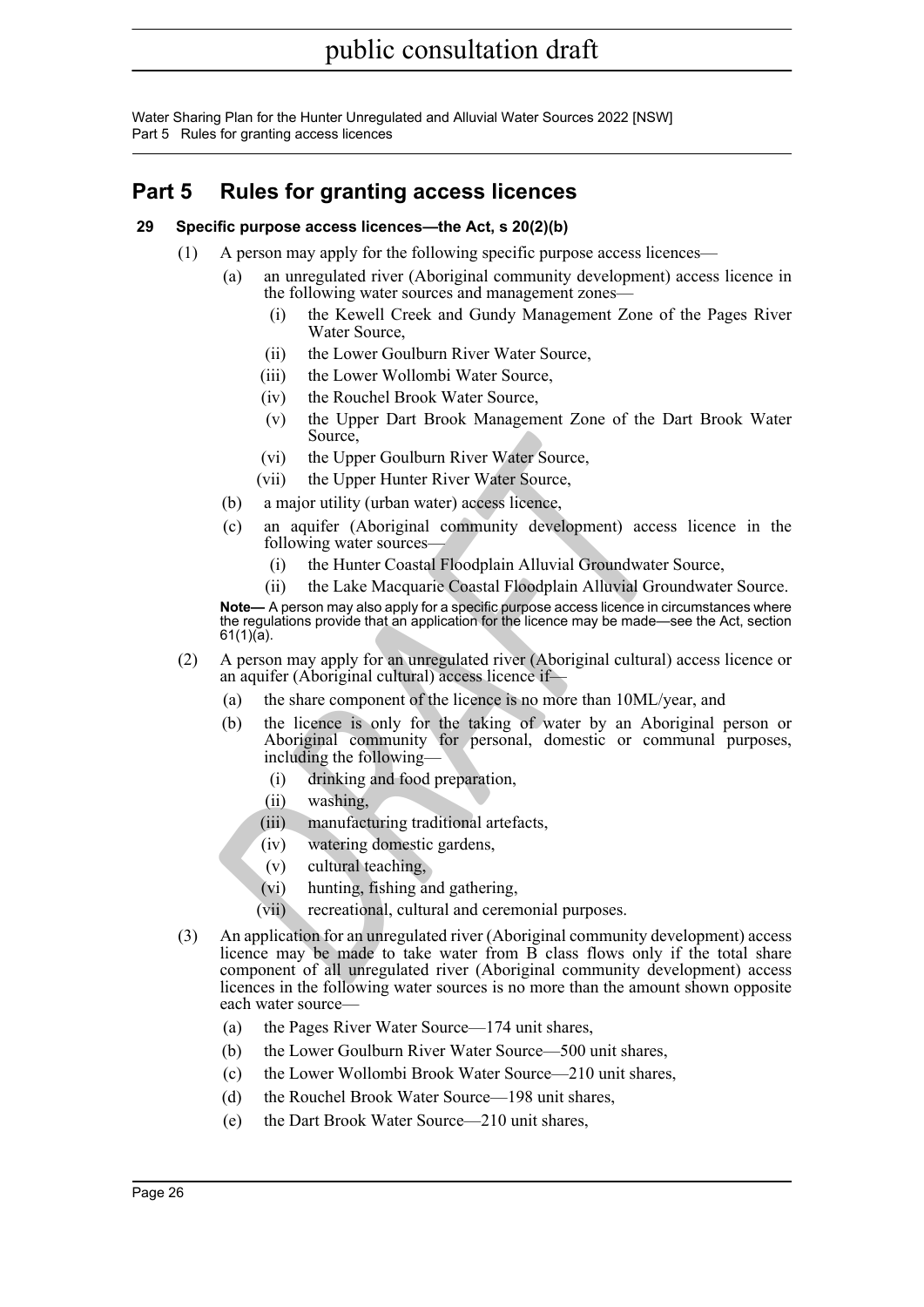Water Sharing Plan for the Hunter Unregulated and Alluvial Water Sources 2022 [NSW] Part 5 Rules for granting access licences

- (f) the Upper Goulburn River Water Source—234 unit shares,
- (g) the Upper Hunter River Water Source—500 unit shares.

*DRAFT*

- (4) An application for a specific purpose access licence must not be made for the Hunter Regulated River Alluvial Water Source unless the share and extraction components of the access licence are the minimum amount required for the proposed use.
- (5) An application for an aquifer (Aboriginal community development) access licence must not be made unless the sum of the share components of all aquifer (Aboriginal community development) access licences in the water source does not exceed 500ML/year.
- (6) In this clause— *Aboriginal person* has the same meaning as in the *Aboriginal Land Rights Act 1983* .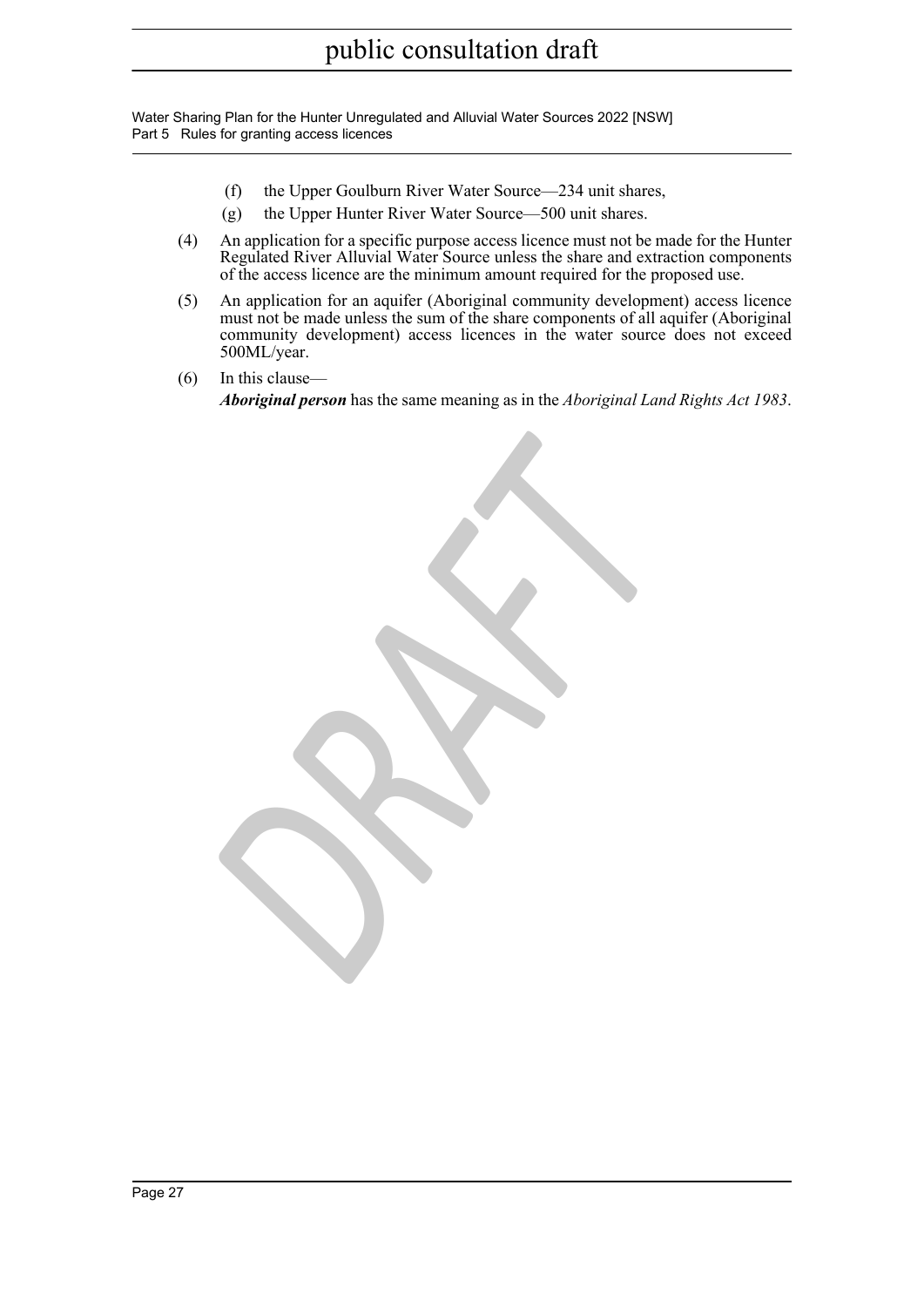## <span id="page-27-0"></span>**Part 6 Operation of water allocation accounts and managing access licences**

**Note 1—** Divisions 1, 2, 3 and 4 contain planned environmental water provisions. The provisions limit the amount of water that may be extracted on a daily and water year basis—see the Act, section 8(1A)(c). **Note 2—** Divisions 2, 3 and 4 contain planned environmental water provisions. The provisions protect a portion of flow from extraction by access licences—see the Act, section 8(1A)(a).

## <span id="page-27-1"></span>**Division 1 Accounting for water allocation accounts—the Act, s 21(c)**

#### <span id="page-27-2"></span>**30 Water allocation account debiting**

- (1) The Minister must debit from the water allocation account of an access licence the volume of water extracted by a water supply work nominated by the access licence.
- (2) The volume of water debited from the water allocation account of an access licence must not be more than—
	- (a) the relevant water allocations in a water year for an access licence in the following water sources and management zones—
		- (i) the Appletree Flat Management Zone of the Jerrys Water Source,
		- (ii) the Baerami Creek Water Source,
		- (iii) the Bylong River Water Source,
		- (iv) the Doyles Creek Water Source,
		- (v) the Halls Creek Water Source,
		- (vi) the Hunter Coastal Floodplain Alluvial Groundwater Source,
		- (vii) the Lake Macquarie Coastal Floodplain Alluvial Groundwater Source,
		- (viii) the Lower Goulburn River Water Source,
		- (ix) the Lower Middle Brook and Kingdon Ponds Management Zone of Dart Brook Water Source,
		- (x) the Lower Wollombi Brook Water Source,
		- (xi) the Martindale Creek Water Source,
		- (xii) the Segenhoe Management Zone of the Pages River Water Source,
		- (xiii) the South Arm Management Zone of the Upper Wollombi Brook Water Source,
		- (xiv) the Upper Goulburn River Water Source,
		- (xv) the Widden Brook Water Source,
		- (xvi) the Wollar Creek Water Source, or
	- (b) otherwise—the relevant water allocations during a period of 3 consecutive water years.
- (3) In this clause—

(a) the relevant vatar tyden transmission in a water year for an access following water sourcess and management zones—<br>
(i) the Appletree Flat Management Zone of the Jerrys Wa<br>
(ii) the Baerami Creek Water Source,<br>
(ii) th *debited* means taken, assigned under the Act, section 71T or otherwise debited or withdrawn from a water allocation account.

*relevant water allocations* means the sum of the following—

- (a) the water allocations credited to the water allocation account from available water determinations,
- (b) the amount of water allocations assigned to or from the water allocation account under the Act, section 71T or  $\overline{7}1V$ ,
- (c) the water allocations recredited to the water allocation account under the Act, section 76.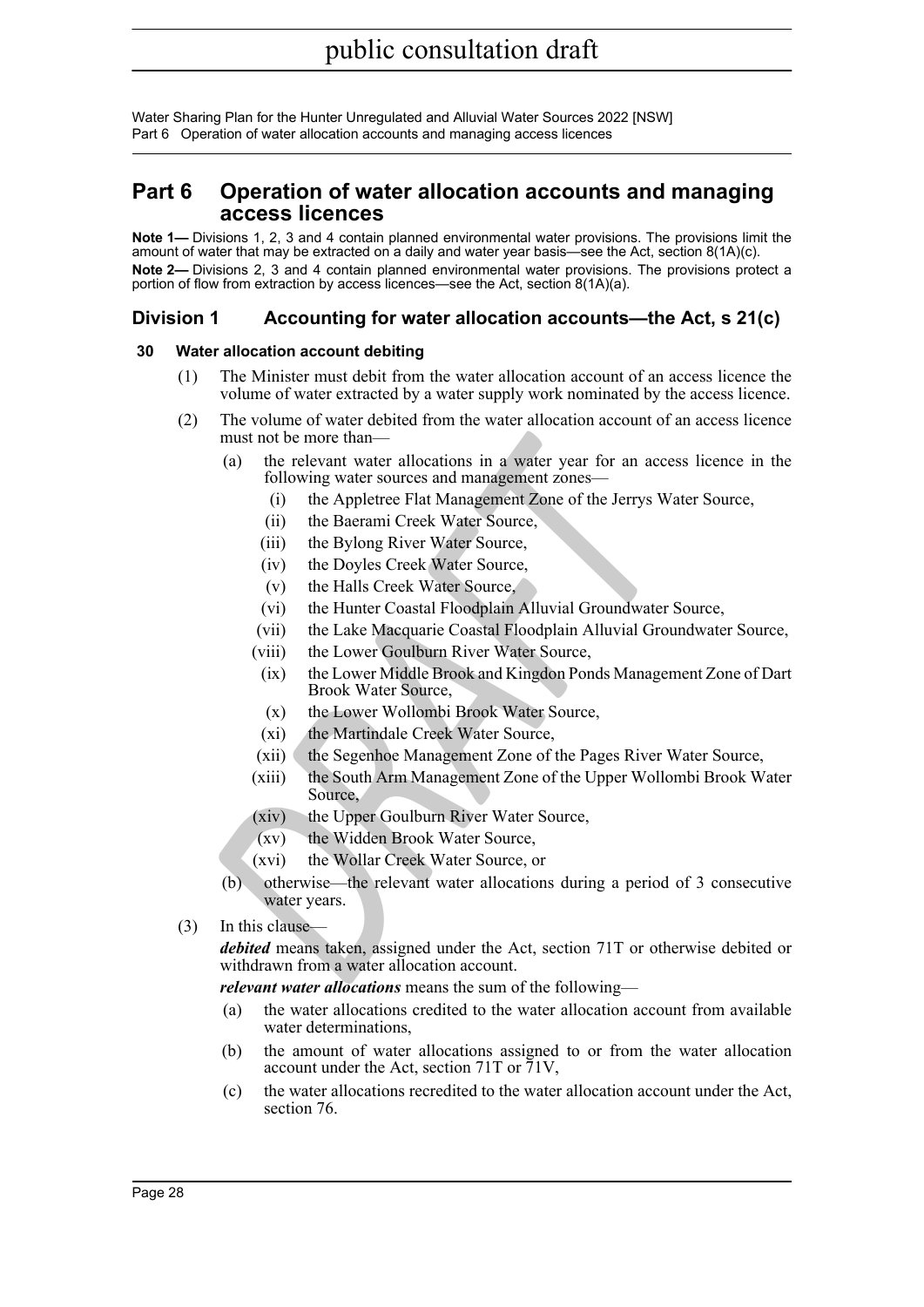#### <span id="page-28-0"></span>**31 Carryover of water remaining in water allocation account**

- (1) For an access licence in the Hunter Regulated River Alluvial Water Source, water allocations remaining in the water allocation account must be carried over from one water year to the next water year up to an amount that is equal to the following—
	- (a) for access licences with share components expressed as ML/year—10% of the share component,
	- (b) for access licences with share components expressed as a number of unit shares—0.1 ML/unit share.
- (2) For all other access licences, water allocations remaining in the water allocation account must be carried over from one water year to the next water year up to an amount that is equal to the following—
	- (a) for access licences with share components expressed as ML/year—100% of the share component,
	- (b) for access licences with share components expressed as a number of unit shares—1 ML/unit share.
- (3) Subclause (2) does not apply to an access licence in the following water sources and management zones—
	- (a) the Appletree Flat Management Zone of the Jerrys Water Source,
	- (b) the Baerami Creek Water Source,
	- (c) the Bylong River Water Source,
	- (d) the Doyles Creek Water Source,
	- (e) the Halls Creek Water Source,
	- (f) the Hunter Coastal Floodplain Alluvial Groundwater Source,
	- (g) the Hunter Regulated River Alluvial Groundwater Source,
	- (h) the Lake Macquarie Coastal Floodplain Alluvial Groundwater Source,
	- (i) the Lower Goulburn River Water Source,
	- (j) the Lower Middle Brook and Kingdon Ponds Management Zone of Dart Brook Water Source,
	- (k) the Lower Wollombi Brook Water Source,
	- (l) the Martindale Creek Water Source,
	- (m) the Segenhoe Management Zone of the Pages River Water Source,
- In state component,<br>
(b) for access licences with share components expressed as a<br>
shares—I ML/unit share.<br>
Subclause (2) does not apply to an access licence in the following w<br>
management zones—<br>
(a) the Applettee Flat Ma (n) the South Arm Management Zone of the Upper Wollombi Brook Water Source,
	- (o) the Upper Goulburn River Water Source,
	- (p) the Widden Brook Water Source,
	- (q) the Wollar Creek Water Source.

## <span id="page-28-1"></span>**Division 2 Flow classes**

### <span id="page-28-2"></span>**32 Flow classes for specified water sources and management zones—the Act, s 21(a)**

- (1) This Plan establishes the flow classes specified in Schedule 1.
- (2) All flows are measured or observed flows at the flow reference point specified for each water source or management zone.
- (3) In this clause, a reference to a flow includes the following—
	- (a) a water flow,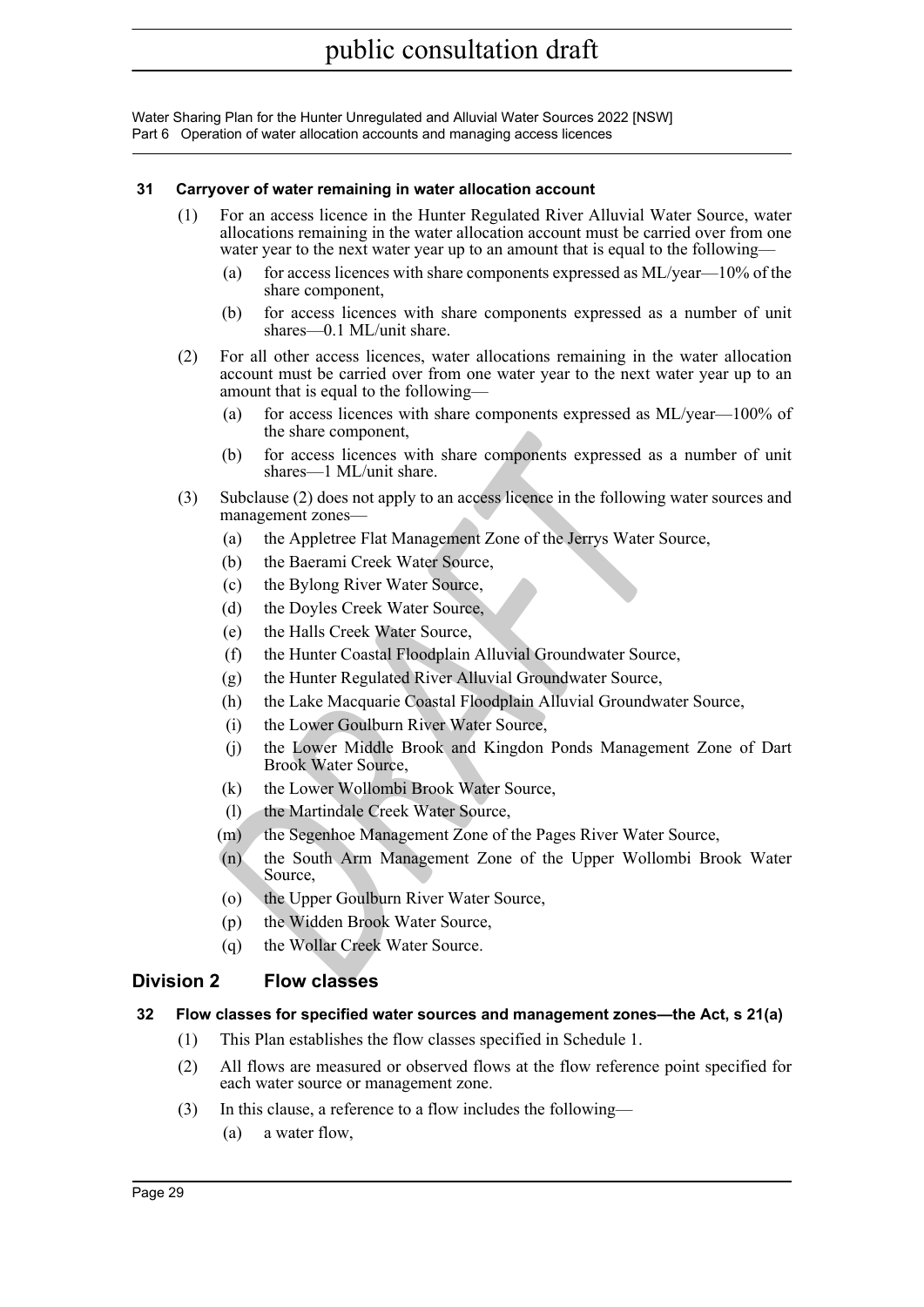- (b) a surface water level,
- (c) a groundwater level,
- (d) an electrical conductivity level.

#### <span id="page-29-0"></span>**33 Minister may determine flow classes in certain circumstances**

- (1) If the Minister is satisfied that accurate flow data is not available from a gauge used to determine a flow class, the Minister may determine the flow class.
- (2) If the Minister determines a flow class, the Minister must cause a notice to be published on the Department's website specifying the following—
	- (a) the flow class and flow class threshold determined by the Minister,
	- (b) the water source and management zone, if any, to which the flow class applies,
	- (c) the day to which the flow class applies.
- (3) In determining the flow class, the Minister may consider the following—
	- (a) evidence of past and current flows,
	- (b) readings at other functioning upstream and downstream gauges.
- (4) A flow class published in a notice under this clause is taken to be a flow class established by this Plan.

## <span id="page-29-1"></span>**Division 3 Access rules for take of surface water—the Act, s 21(a)**

- <span id="page-29-2"></span>**34 General**
	- (1) Surface water must not be taken—
		- (a) if there is no visible flow at the location from which the water is taken, and
- **Example 10**<br> **D** In determining the flow class, the Minister may consider the follow<br>
(a) evidence of past and current flows,<br>
(b) readings at other functioning upstream and downstream gauge<br>
A flow class published in a (b) for take from a water source under an entitlement specified in Schedule 4 when flows are at or less than the flows specified in the cease to take condition if, in the Minister's opinion—
	- (i) the cease to take condition is more restrictive than the upper limit of the relevant Very Low Flow Class for the water source or management zone of the access licence, or
	- (ii) the cease to take condition is more restrictive than the access rules specified in clause 35.
	- (2) Subclause  $(1)(a)$  does not apply to the following—
		- (a) an in-river pool,
		- (b) an off-river pool,
		- (c) an in-river dam pool.

#### <span id="page-29-3"></span>**35 Specific access rules**

- (1) Surface water must not be taken from a water source if flows are in the Very Low Flow Class.
- (2) Surface water must not be taken under the following access licences if flows are in the Very Low Flow Class or the A Class—
	- (a) an access licence of the subcategory Aboriginal community development,
	- (b) a major utility access licence that takes from the Seaham Weir Management Zone in the Williams River Water Source,
	- (c) a major utility access licence with a share component that specifies the Paterson/Allyn Rivers Water Source unless—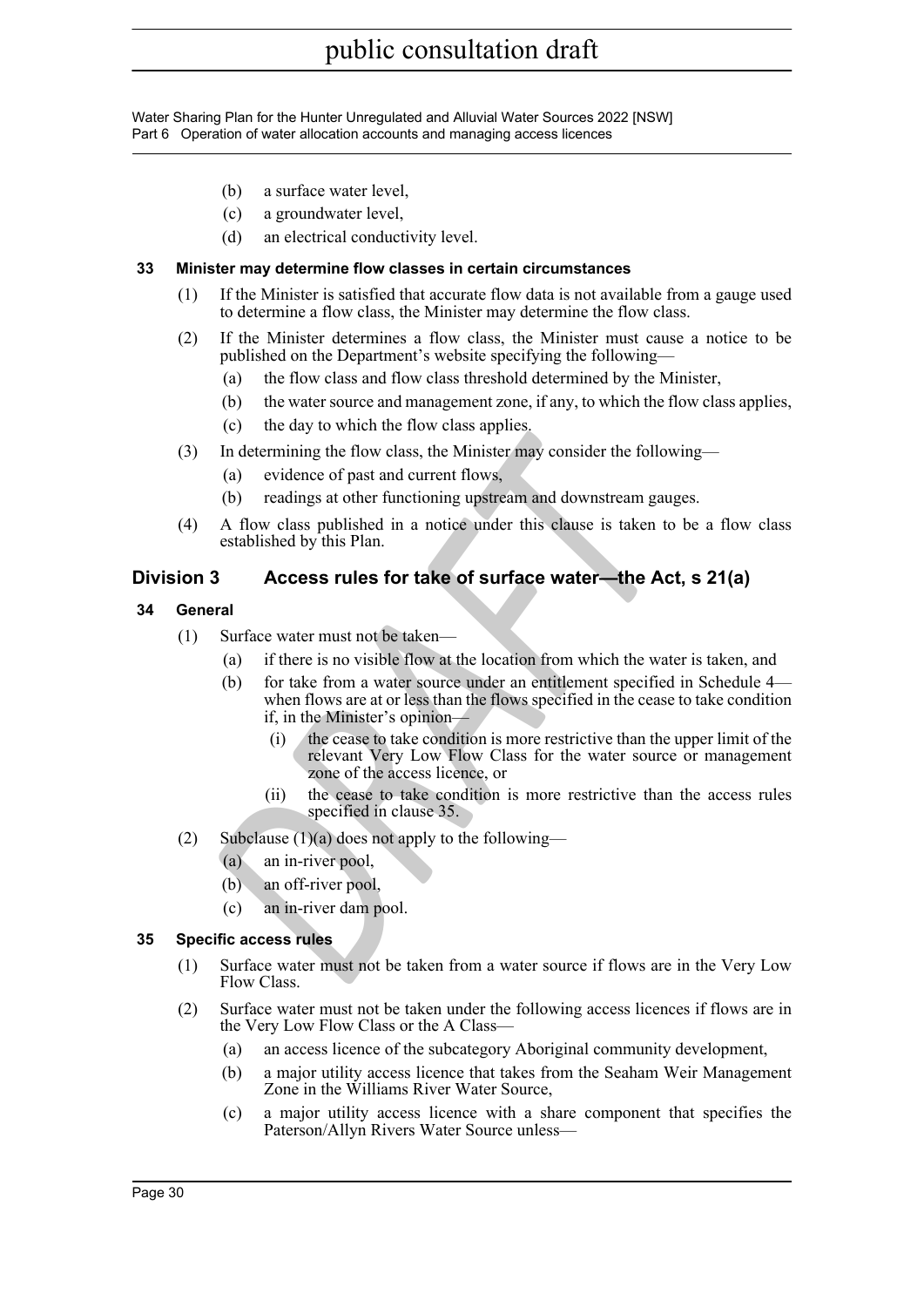- (i) blue green algae is present at the Gresford Water Treatment Plant offtake, and
- (ii) the presence of the algae prevents the water in the Paterson Regulated River from being treated to a potable standard.
- (3) Surface water must not be taken under an access licence of a high flow category when flows are in the Very Low Flow Class, the A Class or the B Class.
- (4) Surface water must not be taken under an unregulated river access licence in the Williams River Management Zone or the Upper Williams Management Zone if flows are in—
	- (a) the Very Low Flow Class, or
	- (b) the Low Flow Class.
- (5) Subclause (4)(b) does not apply to an access licence holder accredited under DPI Agriculture's Williams River Very Low Flow Accreditation Scheme.
- Agriculture's Williams River'Very Low Flow Accreditation Schen<br>
Surface water must not be taken under the following access licen<br>
component that specifies a water source for which a B Class has not<br>
under clause 33 unless (6) Surface water must not be taken under the following access licences with a share component that specifies a water source for which a B Class has not been established under clause 33 unless flows exceed a flow class or level determined by the Minister—
	- (a) a local water utility access licence granted on or after 1 August 2009,
	- (b) a major water utility access licence granted on or after 1 August 2009 that does not replace a local water utility access licence.
- (7) Surface water must not be taken under the following access licences with a share component that specifies a water source for which a B Class has been established under clause 33 if flows are in the Very Low Flow Class or A Class—
	- (a) a local water utility access licence granted on or after 1 August 2009,
	- (b) a major water utility access licence granted on or after 1 August 2009 that does not replace a local water utility access licence,
	- (c) an access licence granted on or after 1 August 2009 that has a zero share component.

#### <span id="page-30-0"></span>**36 Exceptions**

- (1) Clauses 34 and 35 do not apply to the take of surface water in the following circumstances—
	- (a) for the following purposes under an access licence specified in Schedule 4, Table A if no more than 20 kl/day or a lower amount specified by the Minister is taken—
		- (i) fruit washing,
		- (ii) cleaning of dairy plant and equipment for the purposes of hygiene,
		- (iii) poultry watering and misting,
		- (iv) cleaning of enclosures used for intensive animal production for the purposes of hygiene,
	- (b) for domestic consumption under a domestic and stock access licence if no more than 1 kl/day is taken,
	- (c) from a runoff harvesting dam,
	- (d) under an access licence specified in Schedule 4, Table B until, in the Minister's opinion major augmentation of the access licence holder's water supply system occurs,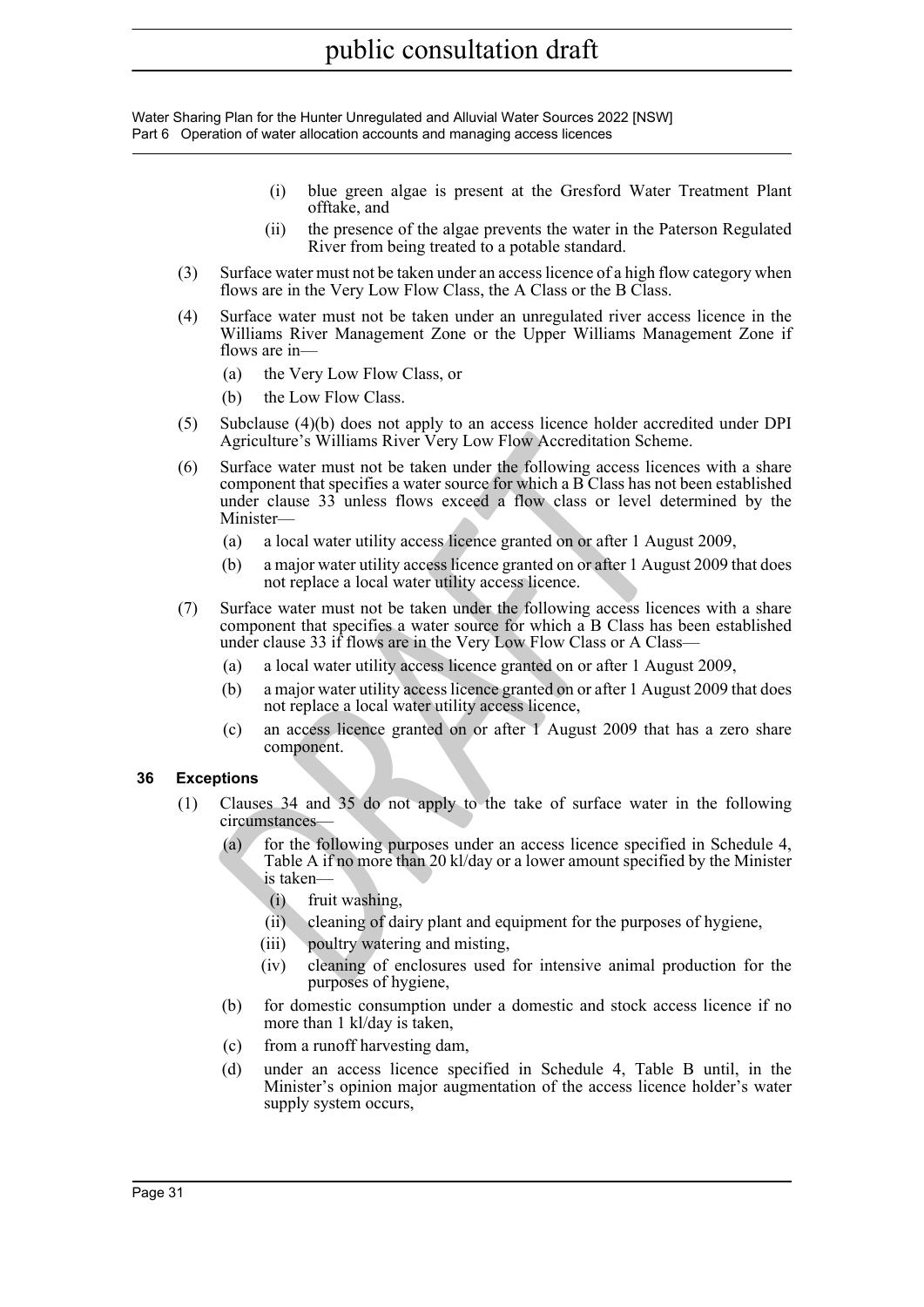- (e) under a major water utility access licence that takes from the Seaham Weir Management Zone in the Williams River Water Source when—
	- (i) flows in the Williams River at the Glen Martin (Mill Dam Falls) gauge (210010) are greater than 600 ML/day, and
	- (ii) the water level in the Seaham Weir Pool in the William River Water Source, as measured at the visual gauge board, is greater than 0.32m pool height.
- (2) Subject to clause 35(1), surface water is permitted to be taken in the following circumstances—
	- (a) from an in-river pool at or above full capacity,
	- (b) from an off-river pool,
	- (c) from an in-river dam pool if—
		- (i) the in-river dam is at or above full capacity, or
		- (ii) the take is otherwise permitted under the water supply work approval for the in-river dam.

### <span id="page-31-0"></span>**Division 4 Access rules for take of groundwater—the Act, s 21(a)**

- <span id="page-31-1"></span>**37 General**
	- (1) Groundwater must not be taken in the following circumstances
		- (a) if there is no visible flow—
			- (i) in the river at the location closest to the water supply work, or
			- (ii) if the location closest to the water supply work is an in-river pool—in or out of the pool,
		- (b) if flows in the water source are in the Very Low Flow Class.
	- (2) Subclause (1) does not apply to the following—
- (i) the in-river dam is at or above full capacity, or<br>
(ii) the take is otherwise permitted under the water suppl<br>
for the in-river dam.<br> **Access rules for take of groundwater—the Act,**<br> **PRAFT**<br> **Access rules for take of** (a) a water supply work that is not located within 40m of the high bank of a river in the following water sources and management zones unless the water is taken under an aquifer access licence arising from a dealing involving the conversion of an unregulated river access licence—
	- (i) the Black Creek Water Source,
	- (ii) the Dora Creek Water Source,
	- (iii) the Glendon Brook Water Source,
	- (iv) the Glennies Creek Water Source,
	- (v) the Isis River Water Source,
	- (vi) the Jerrys Management Zone of the Jerrys Water Source,
	- (vii) the Luskintyre Water Source,
	- (viii) the Muswellbrook Water Source,
	- (ix) the Newcastle Water Source,
	- (x) the North Lake Macquarie Water Source,
	- (xi) the Paterson/Allyn Rivers Water Source,
	- (xii) the Rouchel Brook Water Source,
	- (xiii) the Singleton Water Source,
	- (xiv) the South Lake Macquarie Water Source,
	- (xv) the Upper Hunter River Water Source,
	- (xvi) the Upper Paterson Water Source,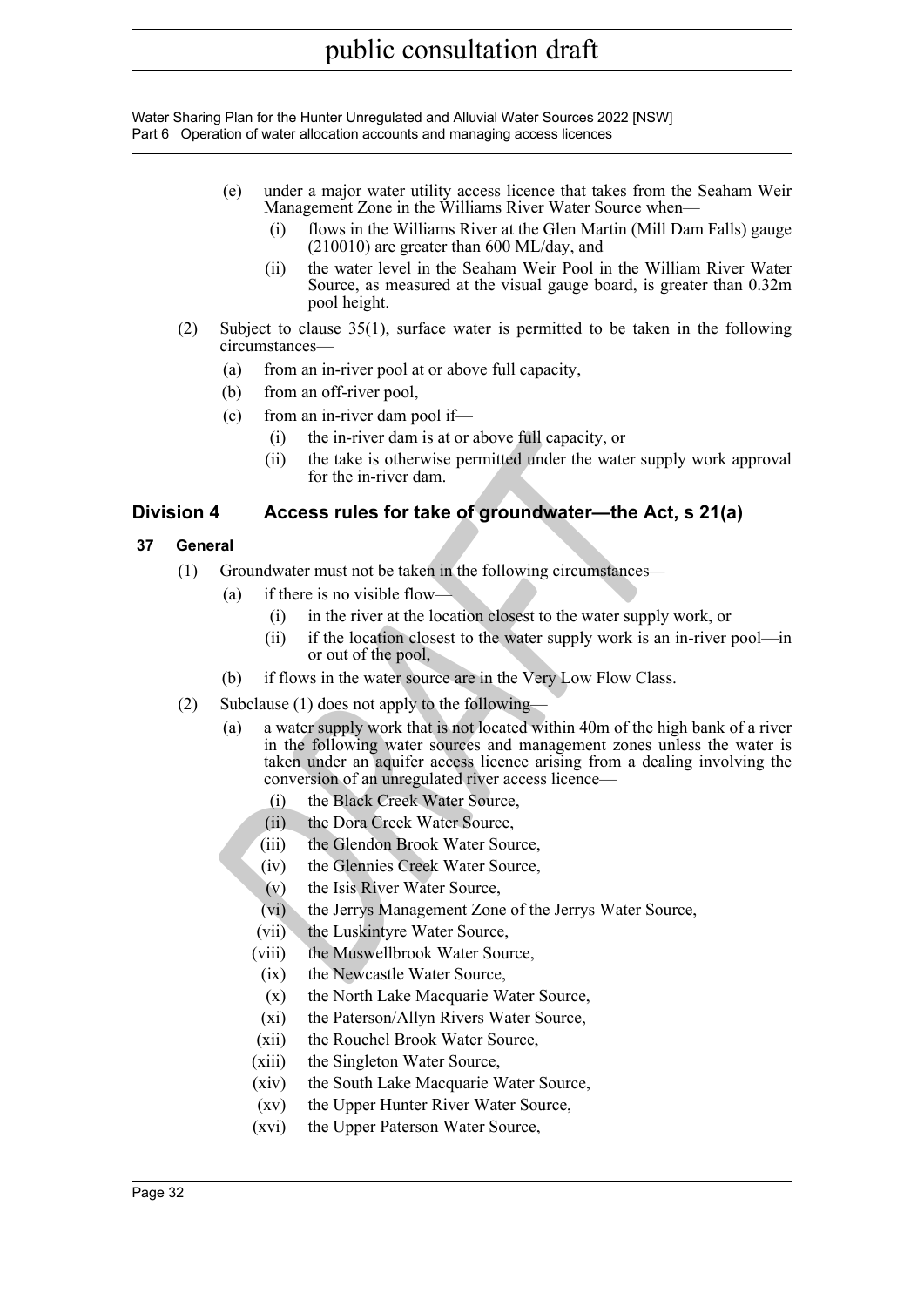- (xvii) the Wallis Creek Water Source,
- (xviii) the Williams River Water Source,
- (b) the Hunter Coastal Floodplain Alluvial Groundwater Source,
- (c) the Lake Macquarie Coastal Floodplain Alluvial Groundwater Source,
- (d) the Hunter Regulated River Alluvial Water Source,
- (e) a water supply work nominated by a local water utility access licence if the work is more than 40m from the high bank of a river.
- (3) Subclause (1)(a) does not apply to the following water sources if flows are in the Very Low Flow Class—
	- (a) the Baerami Creek Water Source,
	- (b) the Bylong River Water Source,
	- (c) the Lower Goulburn River Water Source,
	- (d) the Lower Middle Brook and Kingdon Ponds and Lower Dart Brook and Upper Middle Brook Management Zones of Dart Brook Water Source,
	- (e) the Lower Wollombi Brook Water Source,
	- (f) the Martindale Creek Water Source,
	- (g) the Segenhoe Management Zone of Pages River Water Source,
	- (h) the Widden Brook Water Source.

**Explanatory note** Access rules for these water sources are based on analysis of groundwater levels at bores. The Department recognises that users in the water sources have previously not been subject to access rules.

Groundwater levels in these water sources are affected during droughts. The access rules aim to protect ecosystems that are dependent on groundwater and protect water for basic landholder rights.

To date, targeted consultation on this matter indicates some concern with the impact proposed access rules may have on licence holders.

This is an important issue and your comments are sought.

#### <span id="page-32-0"></span>**38 Specific access rules**

#### [Not applicable]

#### <span id="page-32-1"></span>**39 Exceptions**

Groundwater is permitted to be taken in the following circumstances—

- (c) the Lower Goulburn River Water Source,<br>
(d) the Lower Middle Brook and Kingdom Ponds and Lower<br>
Upper Middle Brook Management Zones of Dart Brook Wat<br>
(e) the Nartimalale Creek Water Source.<br>
(f) the Martimalale Creek for the following purposes under an access licence specified in Schedule 4, Table A if no more than 20 kl/day or a lower amount specified by the Minister is taken—
	- (i) fruit washing,
	- (ii) cleaning of dairy plant and equipment for the purposes of hygiene,
	- (iii) poultry watering and misting,
	- (iv) cleaning of enclosures used for intensive animal production for the purposes of hygiene,
	- (b) for domestic consumption under a domestic and stock access licence if no more than 1 kl/day is taken,
	- (c) under an access licence specified in Schedule 4, Table B until, in the Minister's opinion major augmentation of the access licence holder's water supply system occurs.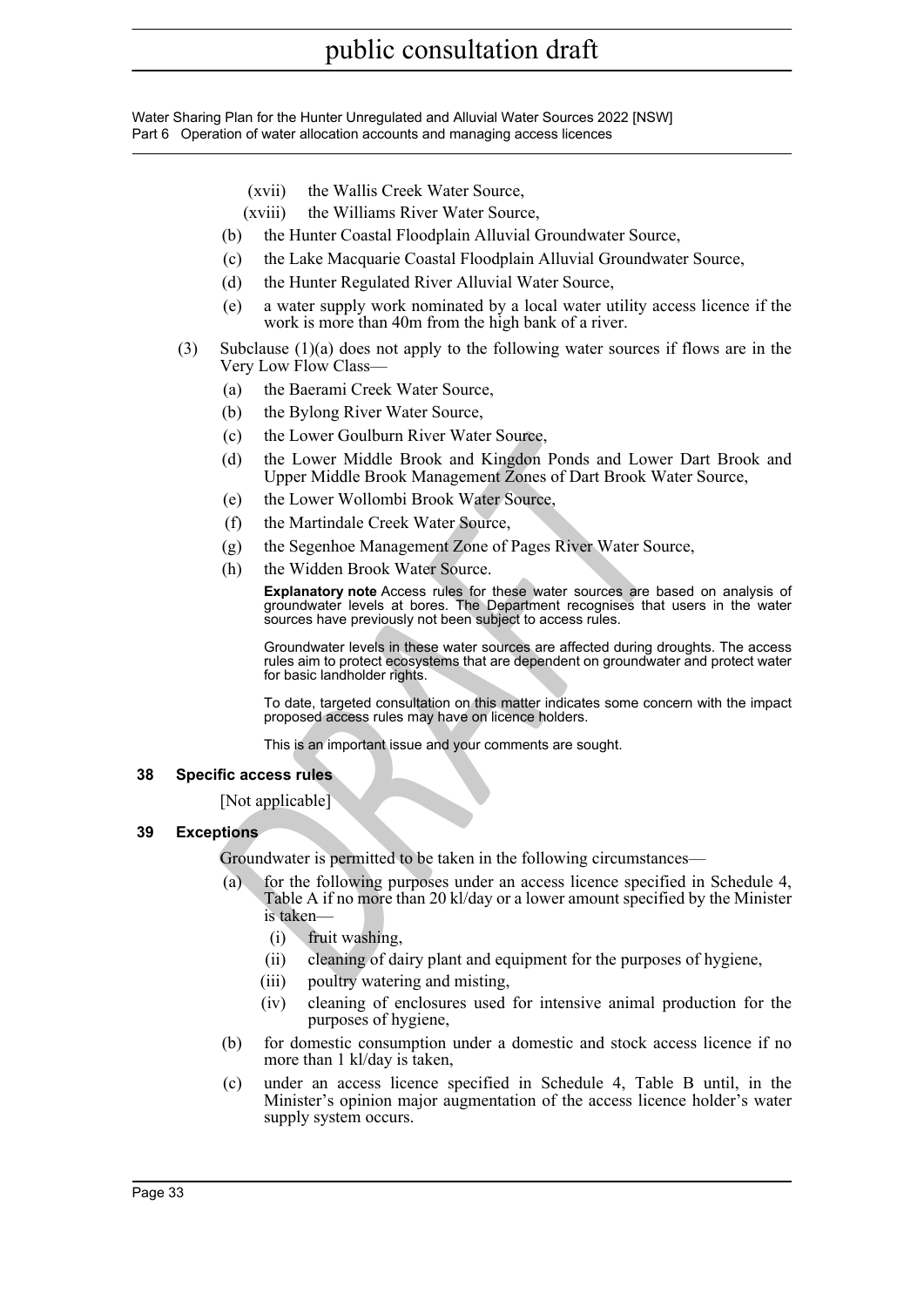Water Sharing Plan for the Hunter Unregulated and Alluvial Water Sources 2022 [NSW] Part 7 Construction and use of water supply works—the Act, s 21(b)

## <span id="page-33-0"></span>**Part 7 Construction and use of water supply works—the Act, s 21(b)**

**Note—** An approval must not be granted in contravention of this Part—see the Act, section 95(3). An application to amend an approval relating to additional uses, works, activities or land must be assessed and determined in the same way as an application for a new approval, but only in relation to the additional uses, works, activities or land—see the Act, section 107(5).

## <span id="page-33-1"></span>**Division 1 Water supply works that take groundwater**

#### <span id="page-33-2"></span>**40 Application of Division**

- (1) This Division applies to a water supply work used to take groundwater.
- (2) In this Part, a reference to a water supply work located within a specified distance includes a reference to a water supply work that is proposed to be located within a specified distance.

#### <span id="page-33-3"></span>**41 Replacement groundwater works**

- (1) In this Part, *replacement groundwater work* means a water supply work that—
	- (a) replaces an existing water supply work that is authorised by a water supply work approval, and
	- (b) is constructed to extract water-
		- (i) from the same water source as the existing water supply work, and
		- (ii) from the same depth as the existing water supply work, and
	- (c) is located—
		- (i) within 20 m of the existing water supply work, and
		- (ii) if the existing water supply work is located within 40 m of the top of the high bank of a river—at the same or a further distance from the top of the high bank of the river, and
	- (d) has an internal diameter or excavation footprint the same as or less than the existing water supply work unless—
		- (i) if the existing water supply work is no longer manufactured—the internal diameter of the water supply work will not be more than 120% of the internal diameter of the existing water supply work, or
		- (ii) if the internal diameter of the existing water supply work is less than 100 mm—the internal diameter of the water supply work will not be more than 100 mm.
- spectred distance.<br>
In this Part, *replacement groundwater work* means a water supply<br>
(a) replaces an existing water supply work that is authorised by<br>
work approval, and<br>
(b) is constructed to extract water—<br>
(i) from th (2) A water supply work that does not meet the requirements in subclause  $(1)(b)(ii)$  or (c)(i) is taken to be a replacement groundwater work if, in the Minister's opinion, the water supply work is not likely to—
	- (a) result in a greater adverse impact than the existing water supply work on the following—
		- (i) a water source,
		- (ii) a high priority groundwater-dependent ecosystem,
		- (iii) public health and safety,
		- (iv) a groundwater-dependent culturally significant area, and
	- (b) adversely affect the ability of a person to take water using an existing water supply work.
- (3) In this clause—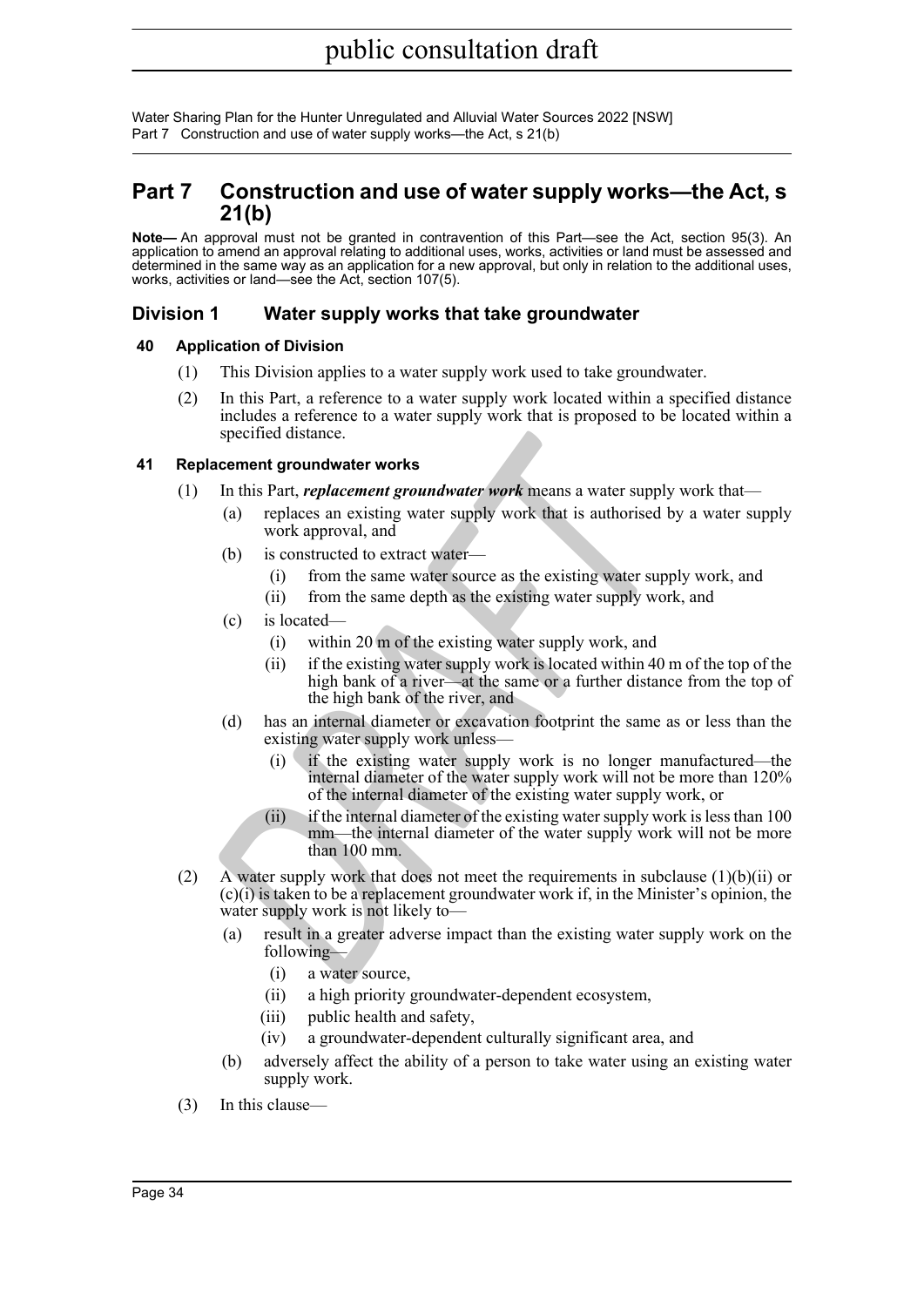Water Sharing Plan for the Hunter Unregulated and Alluvial Water Sources 2022 [NSW] Part 7 Construction and use of water supply works—the Act, s 21(b)

> *existing water supply work* means the water supply work being replaced by the replacement groundwater work.

*internal diameter* means the diameter of the inside of the casing of a water bore.

#### <span id="page-34-0"></span>**42 Interference between water supply works**

- (1) A water supply work must not be constructed on land within the following areas—
	- (a) 200 m of a water supply work that is—
		- (i) located on another landholding, and
		- (ii) authorised to take water solely for basic landholder rights from the same water source,
	- (b) 200 m of a water supply work that is—
		- (i) located on another landholding, and
		- (ii) nominated by another access licence to take water from the same water source,
	- (c) 100 m of the boundary of the landholding on which the water supply work is located unless the owner of the landholding adjoining the boundary has provided written consent,
	- (d) 500 m of a water supply work that is nominated by a local water utility access licence or a major utility access licence authorised to take water from the same water source unless the holder of the licence has provided written consent,
	- (e) 100 m of a Government monitoring or observation bore.
- (2) Subclause (1) does not apply if—
	- (a) the water supply work is used only for basic landholder rights, or
	- (b) the water supply work is a replacement groundwater work, or
	- (c) the water supply work is for the purpose of monitoring, environmental remediation activities or emergency services, or
	- (d) the location of the water supply work at a lesser distance than that specified in subclause (1) would result in no more than a minimal detrimental effect on the ability of a person to take water using an existing approved water supply work.

#### <span id="page-34-1"></span>**43 Contamination sources**

- (1) A water supply work must not be constructed on land within the following areas—
	- (a) within 500 m of a contamination source,
	- (b) within 250 m of the edge of a plume associated with a contamination source,
- (ii) nominated by another access licence to take water from<br>
source,<br>
(c) 100 m of the boundary of the landholding on which the wate<br>
located unless the owner of the landholding adjoining the<br>
provided written consent,<br>
(d (c) between 250 m and 500 m from the edge of a plume associated with a contamination source unless no change in groundwater level will occur within 250 m of the plume.
- (2) Subclause (1) does not apply if—
	- (a) the location of the water supply work is adequate to protect the water source, the environment and public health and safety, or
	- (b) the water supply work is for the purpose of monitoring, environmental remediation activities or emergency services.
- (3) A water supply work must not be constructed on land within 250 m of an on-site sewage disposal system unless the water supply work is—
	- (a) constructed with cement grout in the borehole annulus to a minimum depth of 20 m from the ground surface, and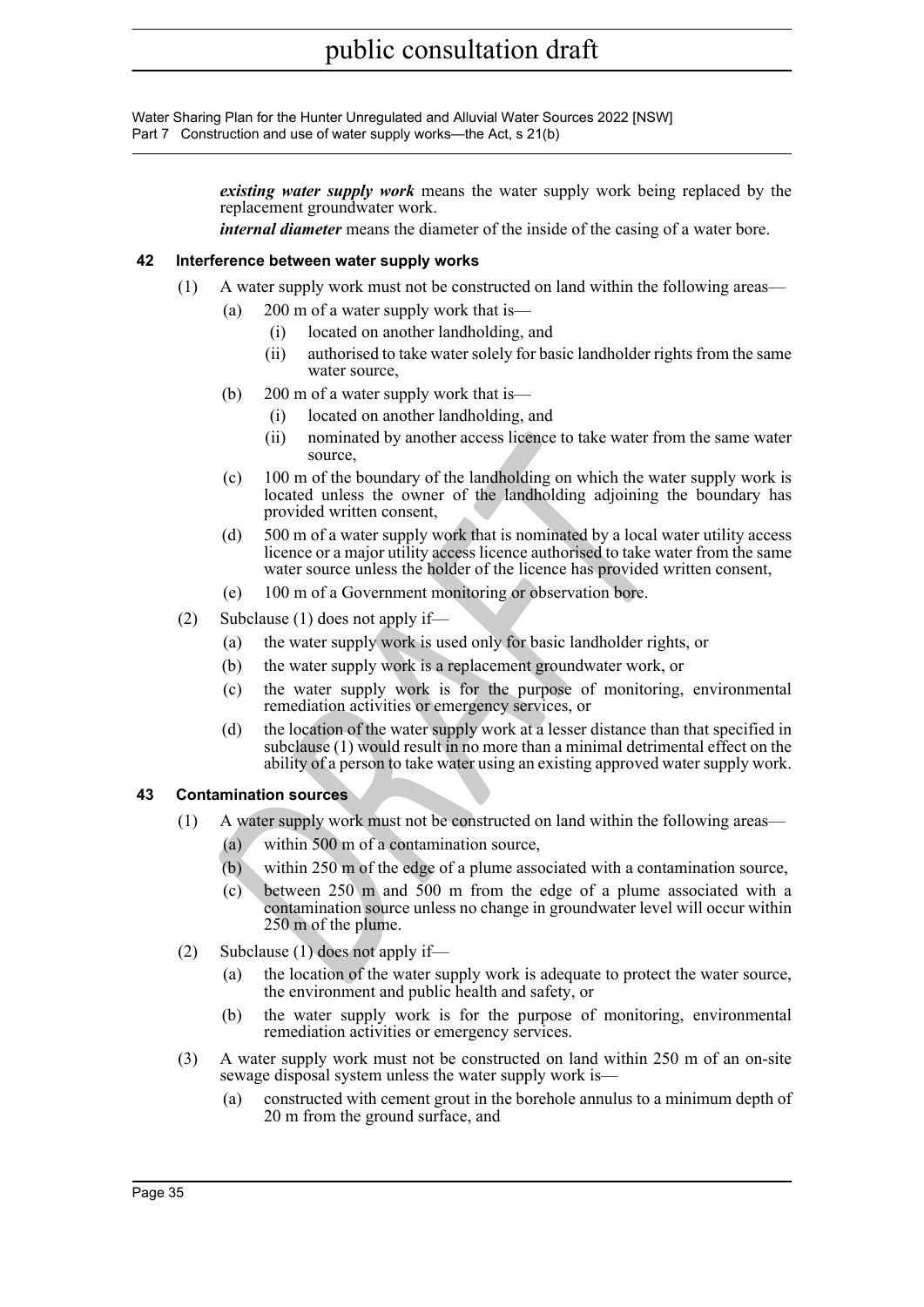Water Sharing Plan for the Hunter Unregulated and Alluvial Water Sources 2022 [NSW] Part 7 Construction and use of water supply works—the Act, s 21(b)

- (b) located at a sufficient distance from the on-site sewage disposal system to prevent migration of septic contamination in the aquifer.
- (4) The Minister may reduce the depth requirement in subclause  $(3)(a)$  if—
	- (a) adequate arrangements are in place to protect the water source, the environment, and public health and safety, or
	- (b) the water supply work is for the purpose of monitoring and environmental remediation activities.
- (5) In this clause—

*contamination source* means a contamination source specified in Schedule 3.

#### <span id="page-35-0"></span>**44 High priority groundwater-dependent ecosystems**

- (1) A water supply work must not be constructed on the following land—
	- (a) for a water source other than the Hunter Regulated River Alluvial Water Source—land within 40m of the top of the high bank of a river,
	- (b) land within 200m of a high priority groundwater-dependent ecosystem unless, in the Minister's opinion—
		- (i) there is not a high probability of groundwater dependence for the relevant ecosystem, and
		- (ii) the location of the water supply work is likely to cause no more than minimal harm to the high priority groundwater-dependent ecosystem,
	- (c) land within 500m of a Karst environment,
	- (d) the bed of a third order or higher stream or perennial stream,
	- (e) land within  $40m$  of-
	- (a) for a water source other than the Hunter Regulated River<br>
	(b) land within 200n of a high priority groundwater-dependent e<br>
	(b) land within 200n of a high priority groundwater-dependent e<br>
	in the Minister's opinion—<br>
	(i (i) a first, second or third order stream upstream of Kerrabee Creek in the Lower Goulburn River Water Source or the Upper Goulburn River Water Source, or
		- (ii) a first or second order stream in the Hunter Regulated River Alluvial Water Source,
		- (f) land within 200m of a third order or higher stream or lagoon in the Hunter Regulated River Alluvial Water Source,
		- (g) land within 200m of the top of the high bank of the Hunter Regulated River.
- (2) Subclause (1) does not apply if—
	- (a) the water supply work is used only for basic landholder rights, or
	- (b) the water supply work is a replacement groundwater work, or
	- (c) the water supply work is for the purpose of monitoring, environmental remediation activities or emergency services.
- (3) Subclause  $(1)(e)$  does not apply if the Minister is satisfied—
	- (a) the water supply work will be drilled into the underlying parent material and the slotted intervals of the work will commence deeper than 30m, or
	- (b) the bore will have no more than minimal impact on base flows in the stream.
- (4) In this clause—

*first, second or third order stream* means a stream identified as a first, second or third order stream, as determined in accordance with the system set out in the *Water Management (General) Regulation 2018*, Schedule 2.

*Karst environment* means an area of land, including subterranean land—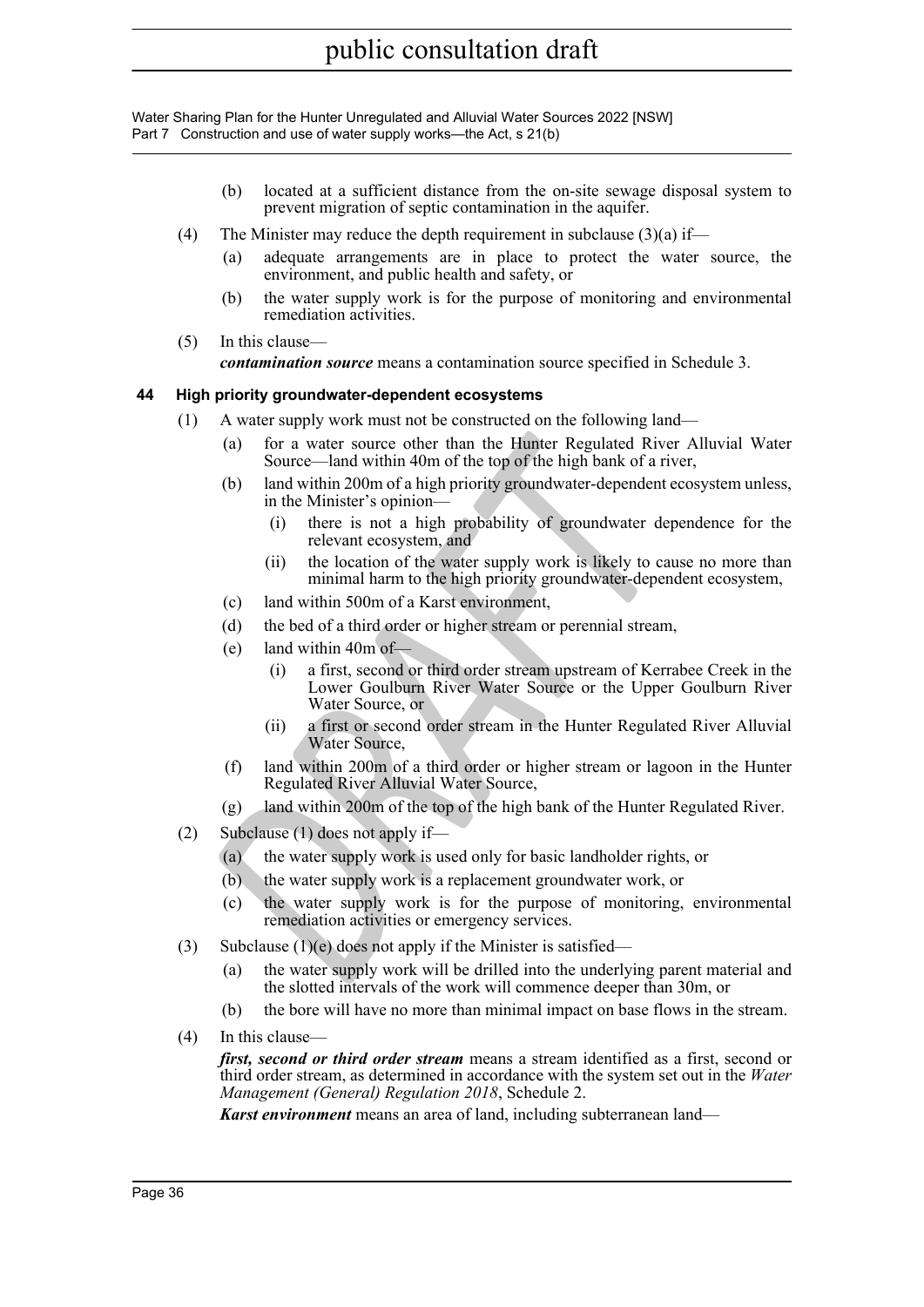Water Sharing Plan for the Hunter Unregulated and Alluvial Water Sources 2022 [NSW] Part 7 Construction and use of water supply works—the Act, s 21(b)

- (a) developed in soluble rock through the processes of solution, abrasion or collapse, together with its associated bedrock, soil, water, gases and biodiversity, and
- (b) identified on the High Priority Groundwater-Dependent Ecosystem Map.

### **45 Potential acid sulfate soils**

- (1) A water supply work must not be constructed on land within an area classed as having a high probability of occurrence of acid sulfate soils on the Acid Sulfate Soil Risk Map.
- (2) Subclause (1) does not apply if there is not likely to be a significant risk of acidification of the water sources as a result of the construction and location of the water supply work.
- (3) In this clause—

*Acid Sulfate Soil Risk Map* means an Acid Sulfate Soil Risk Map authorised by the Department and published on the Department's website.

### **46 Groundwater-dependent culturally significant areas**

- *DRAFT* (1) A water supply work must not be constructed on land within 200 m of a groundwater-dependent culturally significant area. **Note—** Groundwater-dependent culturally significant areas may be identified after the commencement of this Plan.
- (2) Subclause (1) does not apply if—
	- (a) the water supply work is used only for basic landholder rights, or
	- (b) the water supply work is a replacement groundwater work, or
	- (c) the water supply work is for the purpose of monitoring, environmental remediation activities or emergency services, or
	- (d) the location of the water supply work at a lesser distance would result in no more than minimal harm to a groundwater-dependent culturally significant area.

### **47 Water supply works used only for basic landholder rights**

- (1) A water supply work used only for basic landholder rights must not be constructed on land within the following areas—
	- (a) 100 m of a Government monitoring or observation bore,
	- $(b)$  40 m of the top of the high bank of a river,
	- (c) 100 m of a high priority groundwater-dependent ecosystem unless, in the Minister's opinion—
		- (i) there is not a high probability of groundwater dependence for the relevant ecosystem, and
		- (ii) the location of the water supply work is likely to cause no more than minimal harm to the high priority groundwater-dependent ecosystem,
	- (d) 100 m of a groundwater-dependent culturally significant area unless, in the Minister's opinion, the water supply work is likely to cause no more than minimal harm to the groundwater-dependent culturally significant area.
- (2) Subclause (1) does not apply if the water supply work is a replacement groundwater work.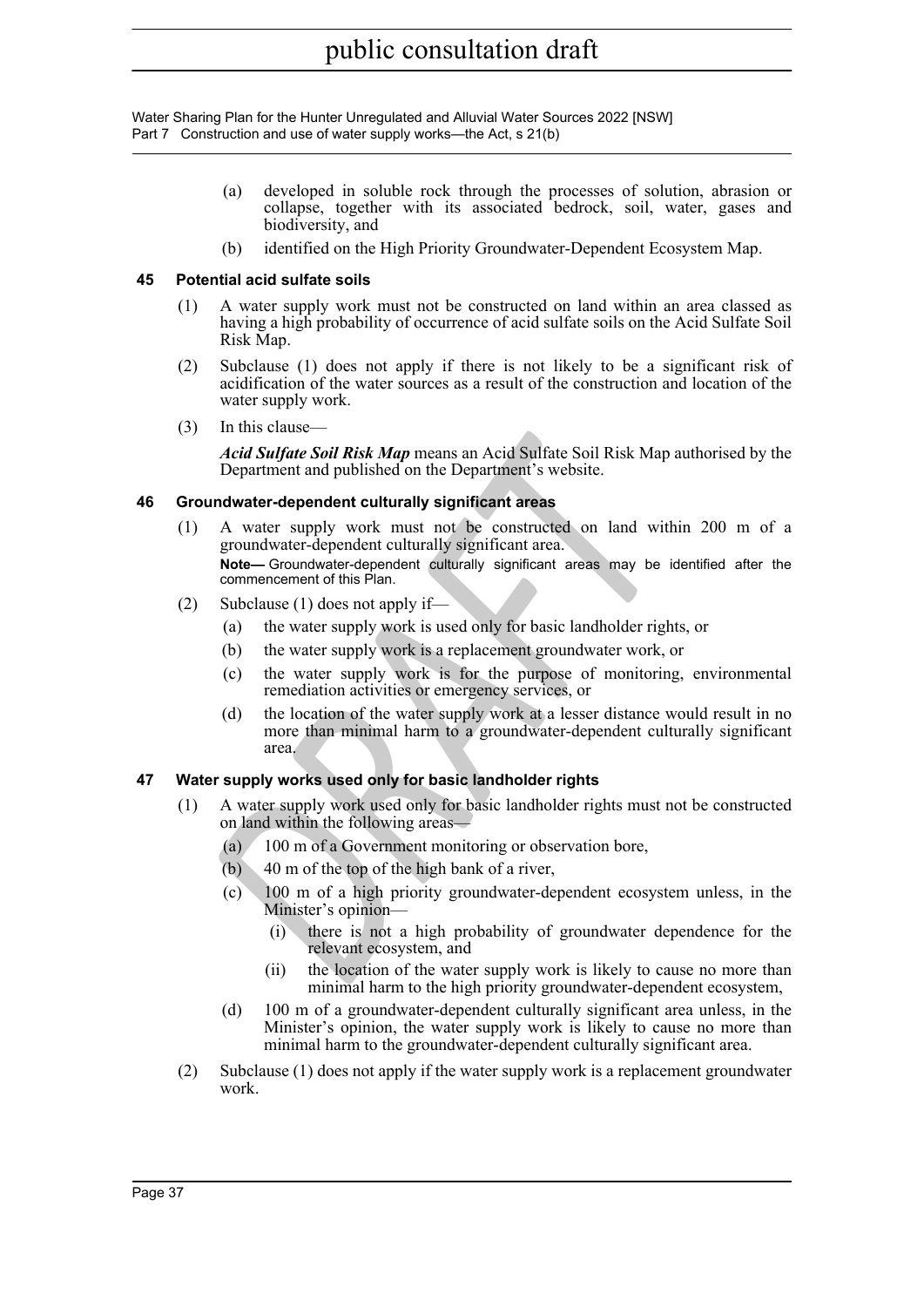Water Sharing Plan for the Hunter Unregulated and Alluvial Water Sources 2022 [NSW] Part 7 Construction and use of water supply works—the Act, s 21(b)

## **Division 2 Water supply works that take surface water**

### **48 Application of Division**

This Division applies to a water supply work used in the take of surface water.

### **49 In-river dams**

An in-river dam on a third order or higher stream must not be constructed or used within the following water sources—

- (a) Dora Creek Water Source,
- (b) Glennies Water Source,
- (c) Hunter River Tidal Pool Water Source,
- (d) Lower Wollombi Brook Water Source,
- (e) Merriwa River Water Source,
- (f) Munmurra River Water Source,
- (g) Newcastle Water Source,
- (h) Paterson/Allyn Rivers Water Source,
- (i) Paterson River Tidal Pool Water Source,
- (j) Rouchel Brook Water Source,
- (k) South Lake Macquarie Water Source,
- (l) Upper Goulburn River Water Source,
- (m) Upper Hunter River Water Source,
- (n) Upper Paterson Water Source,
- (o) Upper Wollombi Brook Water Source,
- (p) Wallis Creek Tidal Pool Water Source,
- (q) Wallis Creek Water Source,
- (r) Widden Brook Water Source,
- (s) Williams River Water Source.

### **50 Coastal wetlands**

- (1) This clause applies to the following water sources—
	- (a) Dora Creek Water Source,
	- (b) Newcastle Water Source,
	- (c) North Lake Macquarie Water Source,
	- (d) South Lake Macquarie Water Source,
	- (e) Williams River Water Source.
- (e) Merriwa River Water Source,<br>
(f) Munmurra River Water Source,<br>
(g) Newcastle Water Source,<br>
(h) Paterson Allyn Rivers Water Source,<br>
(i) Paterson River Tidal Pool Water Source,<br>
(j) Rouchel Brook Water Source,<br>
(g) Dep (2) A water supply work must not be constructed within 200m of coastal wetlands unless, in the Minister's opinion, there will be no more than minimal harm to the coastal wetlands.
- (3) In this clause—

*coastal wetlands* means land identified as coastal wetlands on the Coastal Wetlands and Littoral Rainforests Area Map.

*Coastal Wetlands and Littoral Rainforests Area Map* has the same meaning as in *State Environmental Planning Policy (Coastal Management) 2018* .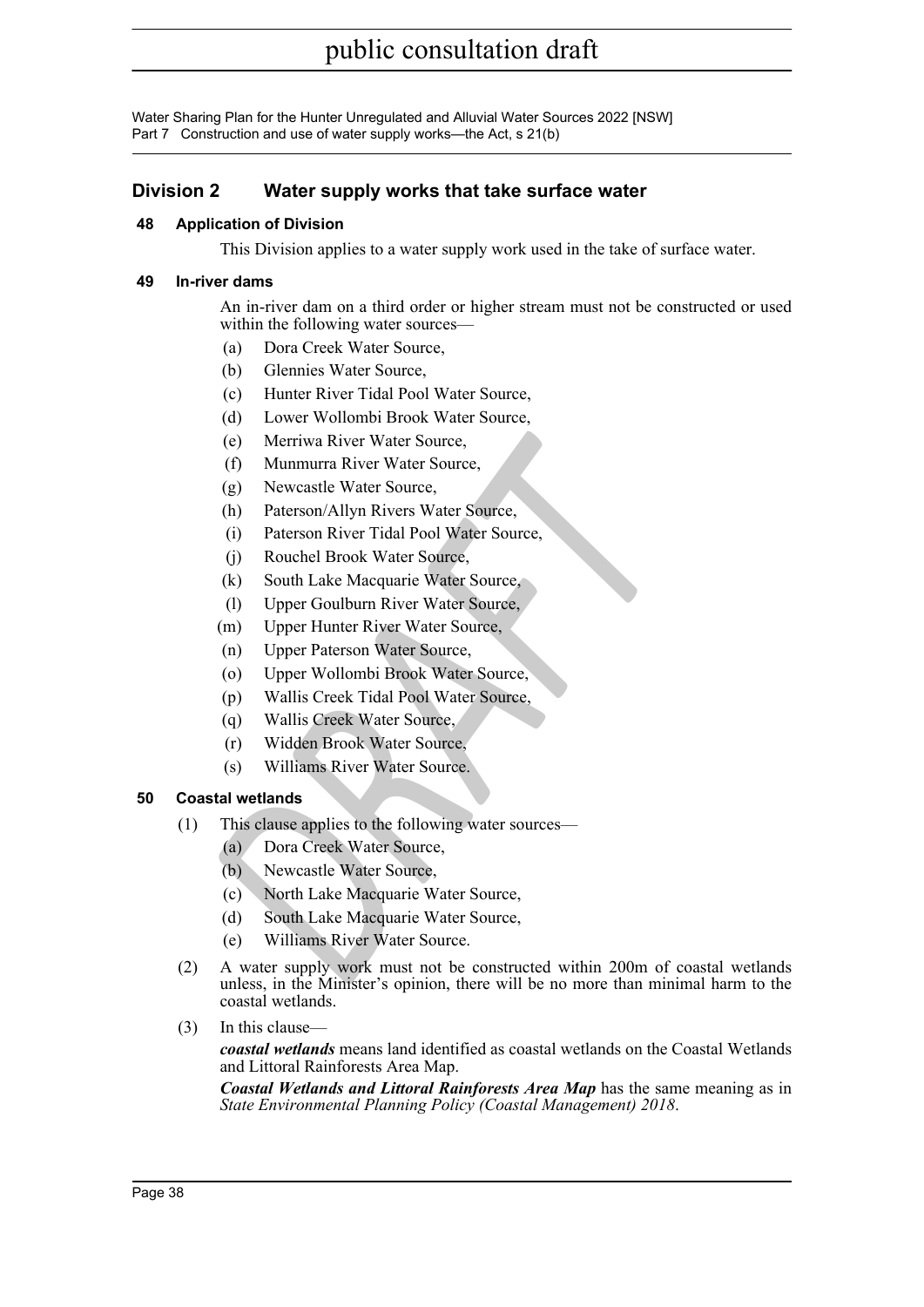## **Part 8 Access licence dealing rules—the Act, s 20(1)(d)**

**Note—** The access licence dealing principles established by the *Access Licence Dealing Principles Order 2004* prevail over the access licence dealing rules in this Part to the extent of an inconsistency. **Explanatory note** The draft trading rules proposed in this Part aim to improve opportunities for trade within and between water sources compared to the current 2009 water sharing plan.

The Department is seeking to reach a balance between providing improved trade opportunities while still protecting environmental values and maintaining water security for existing users.

This is an important issue and your comments are sought.

## **Division 1 Conversions under the Act, section 71O**

### **51 Certain conversions of access licence to new categories permitted**

A dealing under the Act, section 71O is prohibited unless the conversion is from—

- (a) an unregulated river access licence to an aquifer access licence in the same water source,
- (b) an aquifer access licence to an unregulated river access licence in the following water sources—
	- (i) Appletree Flat Management Zone of Jerrys Water Source,
	- (ii) Baerami Creek Water Source,
	- (iii) Bow River Water Source,
	- (iv) Bylong River Water Source,
	- (v) Dart Brook Water Source,
	- (vi) Doyles River Water Source
	- (vii) Halls Creek Water Source,
	- (viii) Krui River Water Source,
		- (ix) Lower Goulburn River Water Sources,
		- (x) Lower Wollombi Brook Water Source,
		- (xi) Martindale Creek Water Source,
	- (xii) Merriwa River Water Source,
	- (xiii) Munmurra River Water Source,
	- (xiv) Pages River Water Source,
	- (xv) Upper Goulburn River Water Source,
	- (xvi) Upper Wollombi Brook Water Source,
	- (xvii) Widden Brook Water Source,
	- (xviii) Wollar Creek Water Source,
	- (xix) Wybong Creek Water Source,
- **Communistant Constrainer Constrainer Constrainer (a)**<br> **ARRAFT SCILL AND AND THEORY AND SCILL AND SCILLAGE CONSTRATE CONSTRATE SCILLAGE (ii)** Barami Creek Water Source,<br>
(ii) Barami Creek Water Source,<br>
(ii) Bow River Wat (c) an unregulated river access licence to an unregulated (high flow) access licence in the Upper Hunter River Water Source if the conversion does not result in the sum of the share components of all access licences in the water source exceeding 3,080 ML/year.

**Note—** The *Access Licence Dealing Principles Order 2004*, clause 11(3) contains restrictions relating to dealings under the Act, section 71O.

### **Division 2 Dealings under the Act, sections 71Q, 71R and 71T**

### **52 Prohibited assignments of rights and water allocations**

(1) This clause applies to the following dealings—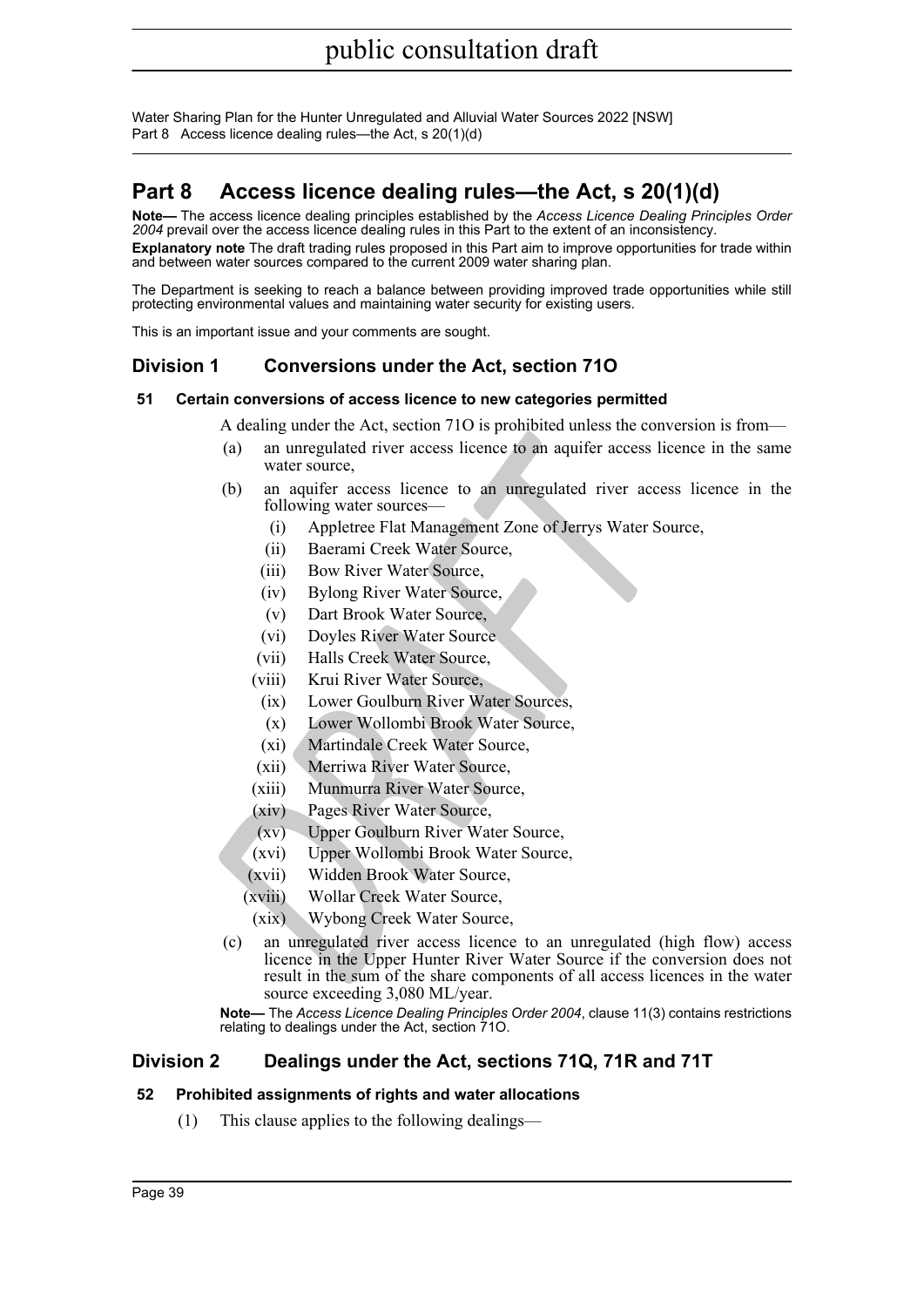- (a) an assignment of rights under the Act, section 71Q,
- (b) an assignment of water allocations under the Act, section 71T.
- (2) An assignment from an access licence that nominates a groundwater water supply work located further than 40 m from the top of the high bank of a river to an access licence that nominates a groundwater water supply work located within 40 m from the top of the high bank of a river in the following water sources—
	- (a) Black Creek Water Source,
	- (b) Dora Creek Water Source,
	- (c) Glendon Brook Water Source,
	- (d) Glennies Water Source,
	- (e) Isis River Water Source,
	- (f) Jerrys Management Zone of Jerrys Water Source,
	- (g) Luskintyre Water Source,
	- (h) Muswellbrook Water Source,
	- (i) Newcastle Water Source,
	- (j) North Lake Macquarie Water Source,
	- (k) Paterson/Allyn Rivers Water Source,
	- (l) Rouchel Brook Water Source,
	- (m) Singleton Water Source,
	- (n) South Lake Macquarie Water Source,
	- (o) Upper Hunter River Water Source,
	- (p) Upper Paterson Water Source,
	- (q) Wallis Creek Water Source,
	- (r) Williams River Water Source.
- (3) An assignment to or from an unregulated river (high flow) access licence is prohibited.
- (4) An assignment to or from an unregulated river (Aboriginal community development) access licence is prohibited.
- (5) An assignment of water allocations under the Act, section 71T from a major utility access licence to another category of access licence is prohibited.
- (1) Jerrys Management Zone of Jerrys water source,<br>
(g) Luskintyre Water Source,<br>
(h) Muswellbrook Water Source,<br>
(i) Newcastle Water Source,<br>
(i) Newcastle Water Source,<br>
(i) Rouchel Brook Water Source,<br>
(i) Rouchel Brook (6) An assignment from an access licence that nominates a water supply work located further than 200 m from the top of the high bank of a river in the Hunter Regulated River Alluvial Water Source to an access licence that nominates a water supply work located within 200 m from the top of the high bank of a river is prohibited.
- (7) An assignment from an access licence that nominates a water supply work located within 200 m from the top of the high bank of a river in the Hunter Regulated River Alluvial Water Source to an access licence that nominates a water supply work located closer to the top of the high bank of the river is prohibited.
- (8) An assignment from an access licence in the Upper Wollombi Brook Water Source that nominates a water supply work located downstream to an access licence that nominates a water supply work located upstream is prohibited unless the assignment relates to an access licence that takes water from the same property.
- (9) An assignment from an access licence that nominates a water supply work located in a stream below Glennies Creek Dam to another access licence that nominates a water supply work in a stream above Glennies Creek Dam.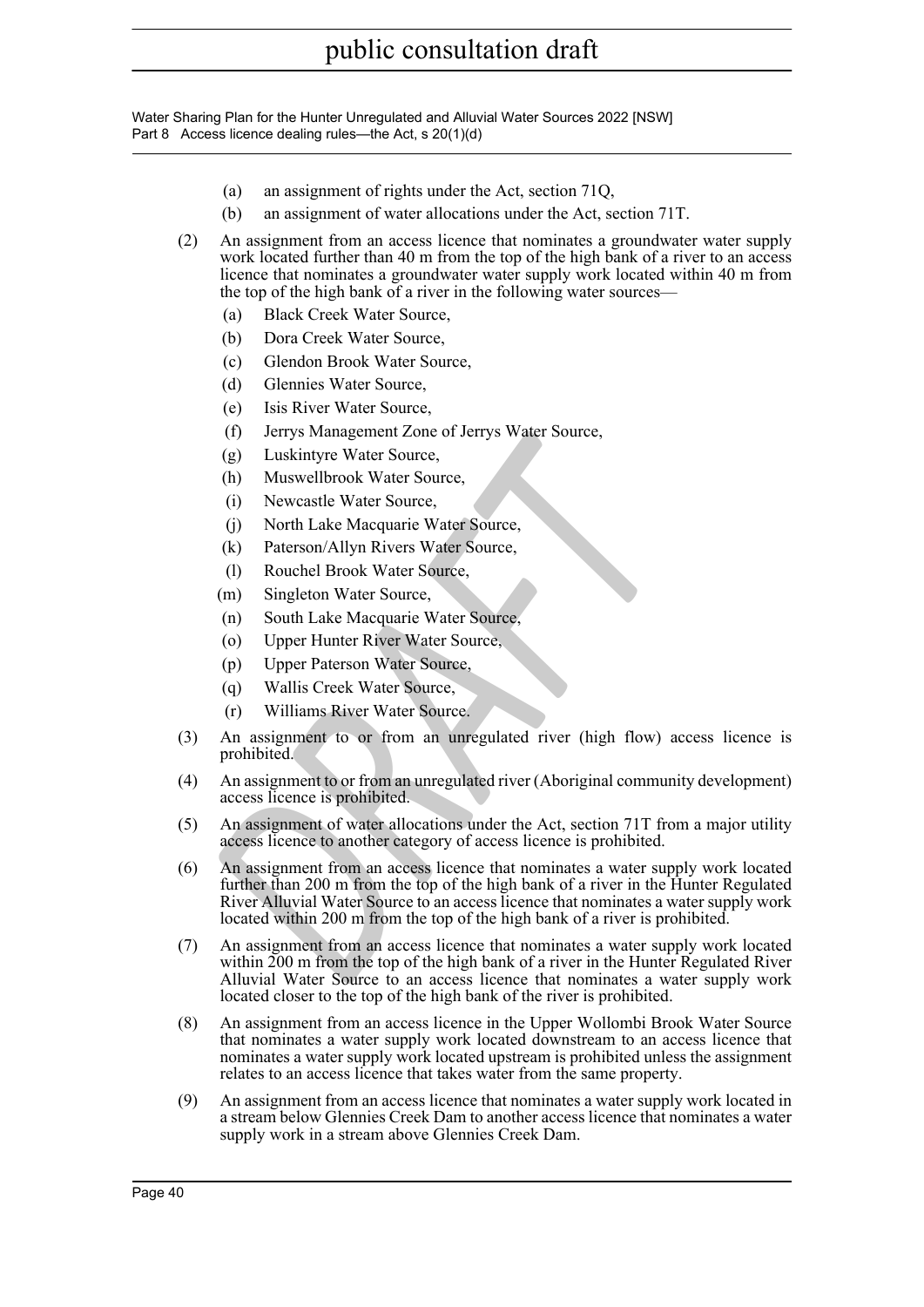- (10) An assignment from an access licence that nominates a water supply work located in a stream below Chichester Dam to another access licence that nominates a water supply work in a stream above Chichester Dam.
- (11) An assignment from an access licence that nominates a water supply work located in the Downstream Glennies Creek Management Zone or the Glennies Creek Management Zone of the Hunter Regulated River Alluvial Water Source to an access licence that nominates a water supply work in the Upstream Glennies Creek Management Zone if the sum of share components in the Upstream Glennies Creek Management Zone will, as a result of the dealing, exceed the sum of the share components in the Upstream Glennies Creek Management Zone as of the date this Plan commenced.

### **53 Prohibited assignments between water sources in the same water management area**

- (1) This clause applies to the following dealings between water sources in the same water management area—
	- (a) an assignment of rights under the Act, section 71Q,
	- (b) a dealing under the Act, section 71R, being the cancellation of an access licence in order to grant an access licence,
	- (c) an assignment of water allocations under the Act, section 71T.
- (2) An assignment to, or the granting of, an access licence in a different extraction management unit is prohibited.
- (3) An assignment to or from an access licence in a water source to which this Plan does not apply is prohibited.
- Final change and change and change of the Act, section 71Q,<br> **ORET management area**—<br>
(a) an assignment of rights under the Act, section 71Q,<br>
(b) a dealing under the Act, section 71R, being the cancellati<br>
(c) an assignme (4) The cancellation of an access licence in a water source to which this Plan does not apply in order to grant an access licence in a water source to which this Plan applies if prohibited.
- (5) An assignment to, or the granting of, an access licence in the following water sources is prohibited—
	- (a) Dora Creek Water Source,
	- (b) Glennies Water Source,
	- (c) Hunter Regulated River Alluvial Water Source,
	- (d) Hunter River Tidal Pool Water Source,
	- (e) Munmurra River Water Source,
	- (f) North Lake Macquarie Water Source,
	- (g) Paterson River Tidal Pool Water Source,
	- (h) South Lake Macquarie Water Source,
	- (i) Upper Hunter River Water Source,
	- (j) Upper Wollombi Brook Water Source,
	- (k) Wallis Creek Tidal Pool Water Source,
	- (l) Wallis Creek Water Source,
	- (m) Widden Brook Water Source,
	- (n) Williams River Water Source.
- (6) An assignment to, or the granting of, an access licence that will be amended to nominate a water supply work upstream of a major water supply dam in the Glennies Creek Water Source or the Williams River Water Source is prohibited.
- (7) In this clause—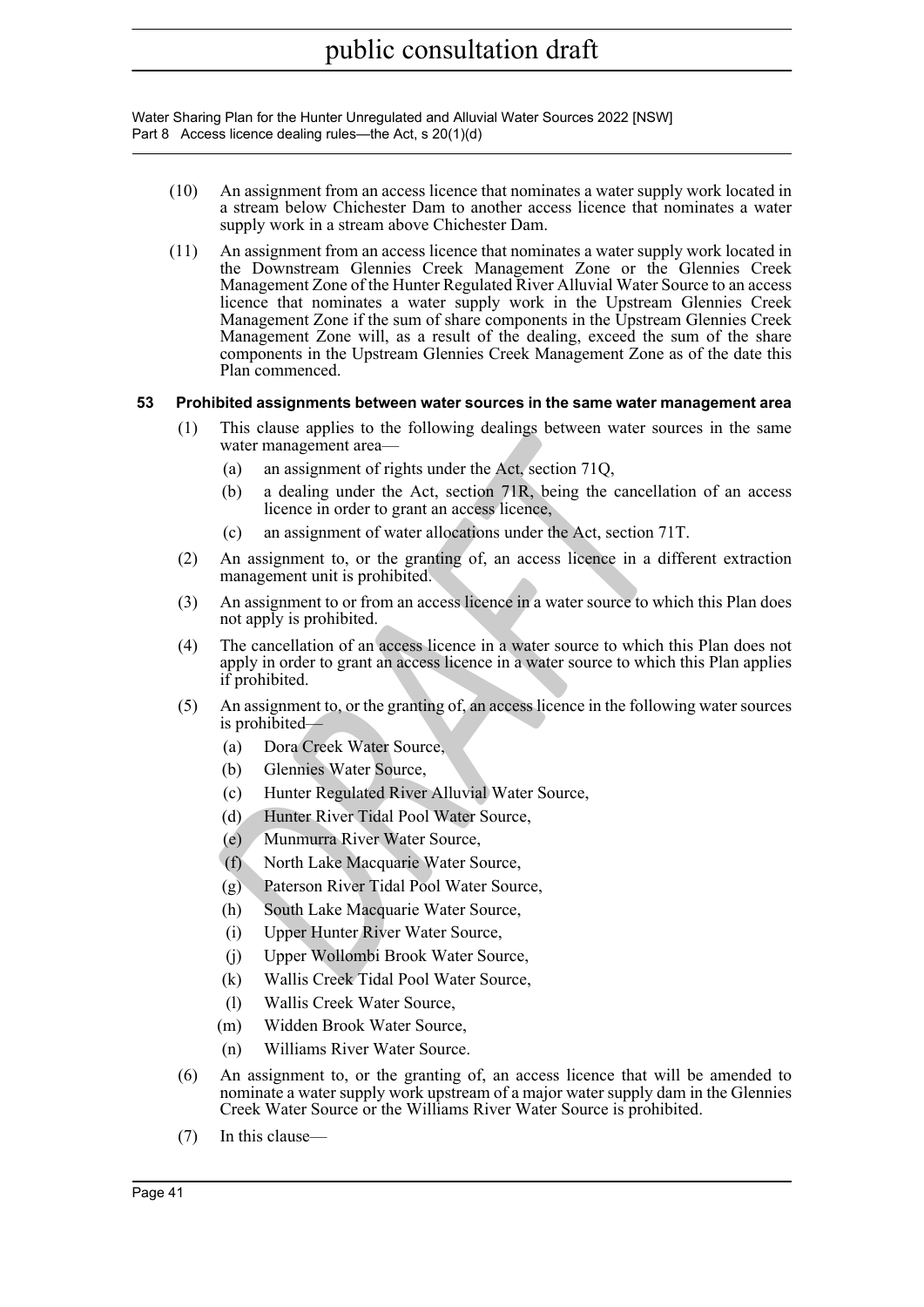*groundwater water supply work* means a water supply work that takes groundwater.

### **54 Permitted dealings—general**

- (1) This clause applies to the following dealings—
	- (a) a dealing under the Act, section 71R, being the cancellation of an access licence in order to grant an access licence,
	- (b) an assignment of water allocations under the Act, section 71T.
- (2) The extraction component of a new access licence granted in accordance with the Act, section 71R does not carry over the extraction component from the cancelled access licence.
- (3) An assignment from an access licence in a water source specified in the table to this subclause to an access licence in the water source specified opposite is permitted.

| Water source from which rights are<br>assigned | Water source to which rights are<br>assigned                                        |
|------------------------------------------------|-------------------------------------------------------------------------------------|
| Munmurra River Water Source                    | <b>Upper Goulburn River Water Source</b><br>downstream of Munmurra River Confluence |
|                                                | Lower Goulburn River Water Source                                                   |
| Krui River Water Source                        | Upper Goulburn River Water Source<br>downstream of the Krui River Confluence        |
|                                                | Lower Goulburn River Water Source                                                   |
| <b>Bow River Water Source</b>                  | <b>Upper Goulburn River Water Source</b><br>downstream of Bow River Confluence      |
|                                                | Lower Goulburn River Water Source                                                   |
| <b>Bylong River Water Source</b>               | Upper Goulburn River Water Source<br>downstream of Bylong River Confluence          |
|                                                | Lower Goulburn River Water Source                                                   |
| <b>Wollar Creek Water Source</b>               | Upper Goulburn River Water Source<br>downstream of Wollar Creek Confluence          |
|                                                | Lower Goulburn River Water Source                                                   |
| Upper Goulburn River Water Source              | Lower Goulburn River Water Source                                                   |
| Widden Brook Water Source                      | Lower Goulburn River Water Source<br>downstream of Widden Brook Confluence          |
| Baerami Creek Water Source                     | Lower Goulburn River Water Source<br>downstream of Baerami Creek Confluence         |
| Merriwa River Water Source                     | Lower Goulburn River Water Source<br>downstream of Merriwa River Confluence         |
| Halls Creek Water Source                       | Lower Goulburn River Water Source<br>downstream of Halls Creek Confluence           |
| Wybong Creek Water Source                      | Lower Goulburn River Water Source<br>downstream of Wybong Creek Confluence          |
| Upper Wollombi Brook Water Source              | Lower Wollombi Brook Water Source                                                   |
| <b>Upper Paterson Water Source</b>             | Paterson/Allyn Rivers Water Source                                                  |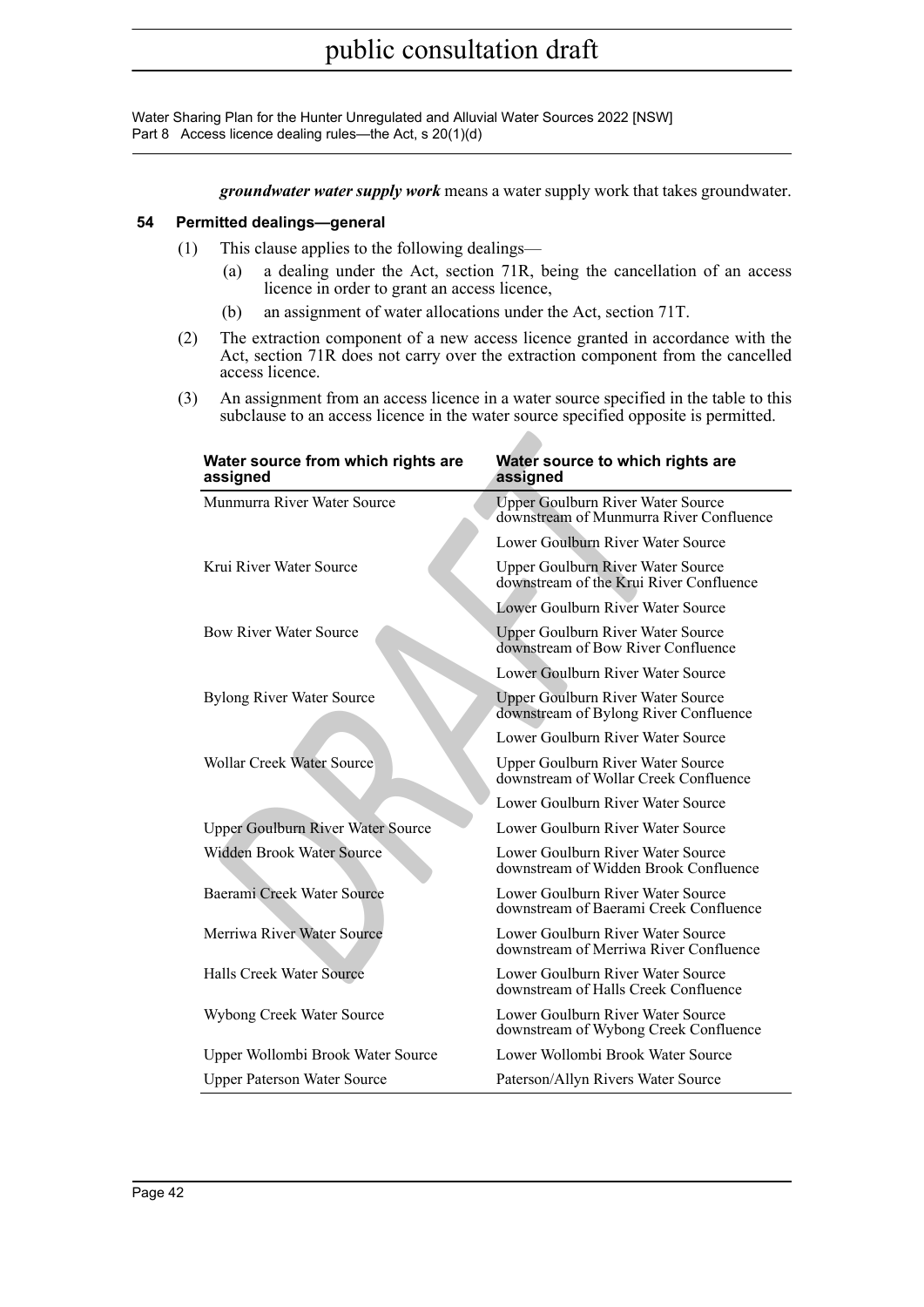### **55 Permitted dealings if share components not increased**

- (1) This clause applies to the following dealings only if the sum of the share components of all access licences in the water source or management zone to which the rights are being assigned or in which the licence is being granted does not, as a result of the assignment or dealing, exceed the sum of the share components of all access licences in the water source or management zone as of the date this Plan commenced—
	- (a) an assignment of rights under the Act, section 71Q,
	- (b) a dealing under the Act, section 71R, being the cancellation of an access licence in order to grant an access licence,
	- (c) an assignment of water allocations under the Act, section 71T.
- (2) An assignment to an access licence and the granting of an access licence in the following water sources is permitted—
	- (a) Baerami Creek Water Source,
	- (b) Black Creek Water Source,
	- (c) Bow River Water Source,
	- (d) Bylong River Water Source,
	- (e) Dart Brook Water Source,
	- (f) Glendon Brook Water Source,
	- (g) Halls Creek Water Source,
	- (h) Isis River Water Source,
	- (i) Jerrys Water Source,
	- (j) Krui River Water Source,
	- (k) Luskintyre Water Source,
	- (l) Martindale Creek Water Source,
	- (m) Merriwa River Water Source,
	- (n) Muswellbrook Water Source,
	- (o) Pages River Water Source,
	- (p) Rouchel Brook Water Source,
	- (q) Singleton Water Source,
	- (r) Upper Paterson Water Source,
	- (s) Wollar Creek Water Source,
	- (t) Wybong Creek Water Source.
- (a) Back Creek Water Source,<br>
(b) Black Creek Water Source,<br>
(c) Bylong River Water Source,<br>
(e) Bylong River Water Source,<br>
(e) Dart Brook Water Source,<br>
(f) Glendon Brook Water Source,<br>
(j) Jerrys Water Source,<br>
(j) Jerr (3) An assignment from an access licence under which water is taken from the Downstream Glennies Creek Management Zone or the Glennies Creek Management Zone to an access licence under which water is taken from the Upstream Glennies Creek Management Zone is permitted.
- (4) An assignment from an access licence under which water is taken from the Lower Goulburn Water Source to an access licence under which water is taken from the Upper Goulburn Water Source is permitted.

### **56 Other permitted dealings**

- (1) An assignment from an access licence to another access licence is permitted if the water will be taken under each licence from—
	- (a) the same water supply work, or
	- (b) the same property, or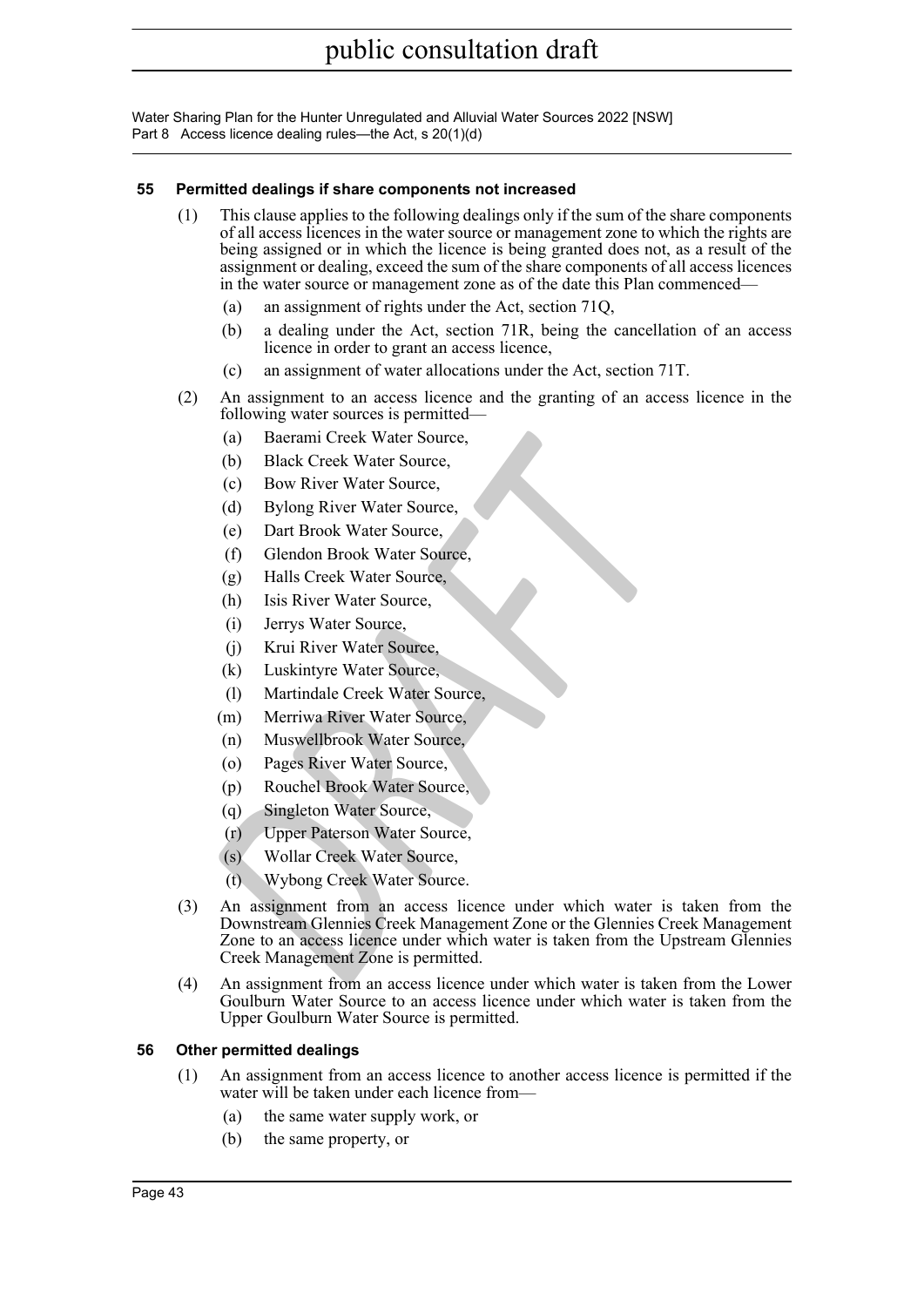- (c) an adjoining property owned by the same owner as the property to which the assignment relates.
- (2) The cancellation of an access licence (the *cancelled licence*) in order to grant an access licence (the *new licence*) is permitted if the new licence will take water from—
	- (a) the same water supply work as the cancelled licence, or
	- (b) the same area of land as the cancelled licence, or
	- (c) land that adjoins the land from which water was taken under the cancelled licence if the adjoining land is owned by the same person.

### **Division 3 Other prohibited dealings**

**57 Interstate access licence transfer and assignment of water allocations dealings prohibited**

Dealings under the Act, sections 71U and 71V are prohibited.

### **58 Nomination of water supply works dealings**

- (1) The following dealings under the Act, section 71W are prohibited—
	- (a) an access licence under which groundwater may be taken being amended to nominate a water supply work authorised by its approval to take surface water,
	- (b) an access licence being amended to nominate a water supply work outside of the State,
	- (c) an access licence that nominates a water supply work located further than 200 m from the top of the high bank of a river in the Hunter Regulated River Alluvial Water Source being amended to nominate a water supply work within 200 m of the river,
- **hibited**<br>
Dealings under the Act, sections 71U and 71V are prohibited.<br> **hination of water supply works dealings**<br>
The following dealings under the Act, section 71W are prohibited-<br>
(a) an access licence under which groun (d) an access licence that nominates a water supply work located in the Downstream Glennies Creek Management Zone or the Glennies Creek Management Zone being amended to nominate a water supply work located in the Upstream Glennies Creek Management Zone if the total extraction for the Upstream Glennies Creek Management Zone in the same water year exceeds the sum of the share components of all access licences in the Upstream Glennies Management Zone as of the date this Plan commenced,
	- (e) an access licence in the Upper Wollombi Brook Water Source being amended to nominate a water supply work located—
		- (i) in a different tributary, or
		- (ii) upstream from an existing nominated work,
	- (f) an access licence being amended to nominate a water supply work that is located upstream of a major water supply dam in the Glennies Creek Water Source or the Williams River Water Source.
- (2) Subclause (1)(a) does not apply to a dealing if the take of surface water is within the following water sources—
	- (a) Appletree Flat Management Zone of Jerrys Water Source,
	- (b) Baerami Creek Water Source,
	- (c) Bow River Water Source,
	- (d) Bylong River Water Source,
	- (e) Dart Brook Water Source,
	- (f) Doyles River Water Source,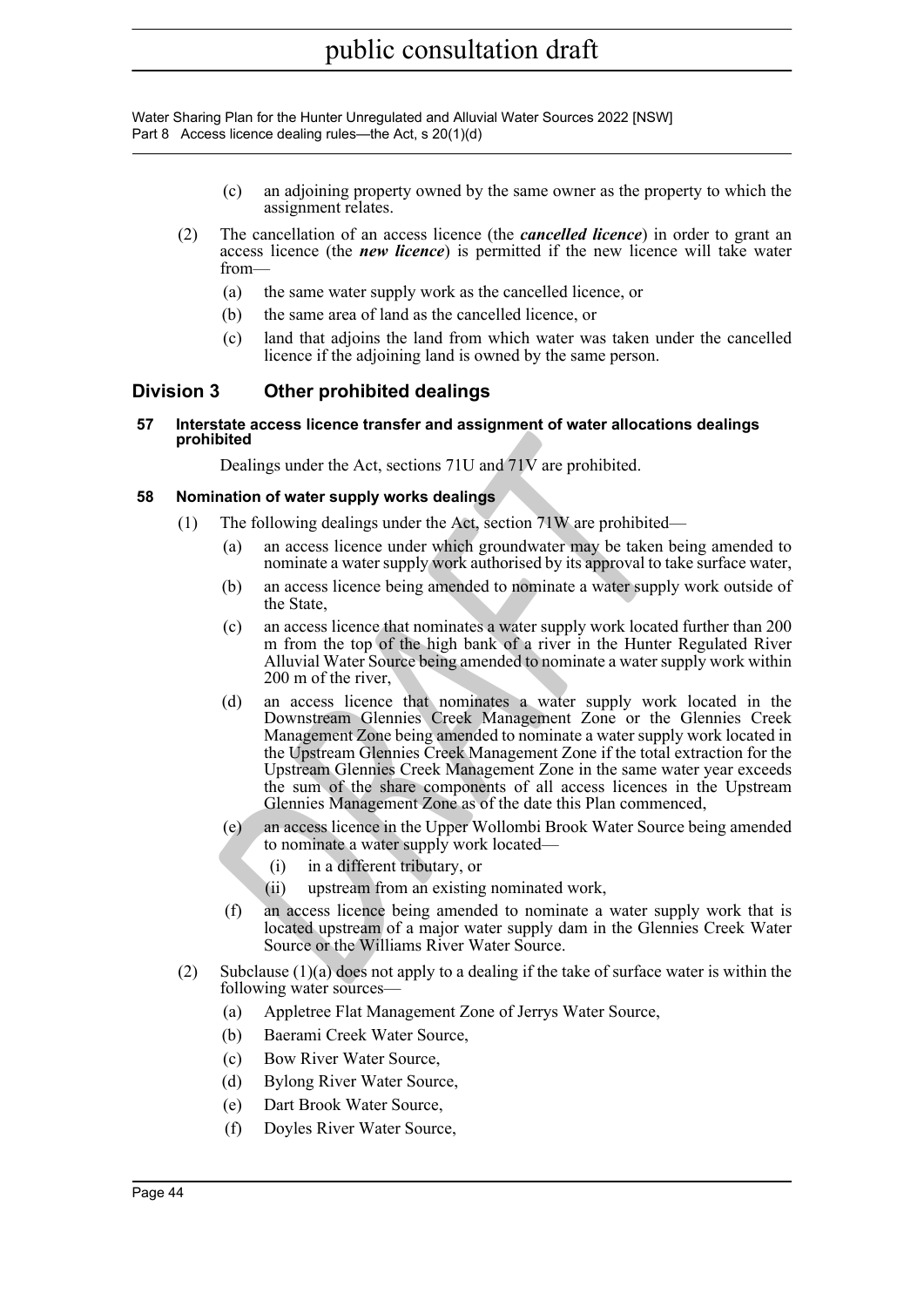- (g) Halls Creek Water Source,
- (h) Krui River Water Source,
- (i) Lower Goulburn River Water Source,
- (j) Lower Wollombi Brook Water Source,
- (k) Martindale Creek Water Source,
- (l) Merriwa River Water Source,
- (m) Munmurra River Water Source,
- (n) Pages River Water Source,
- (o) Upper Goulburn River Water Source,
- (p) Upper Wollombi Brook Water Source,
- (q) Widden Brook Water Source,
- (r) Wollar Creek Water Source,
- (s) Wybong Creek Water Source.
- (r) Wollar Creek Water Source,<br>
(s) Wybong Creek Water Source,<br>
An aquifer access licence that nominates a water supply work located<br>
from the top of the high bank of a river being amended to nominate<br>
work located within (3) An aquifer access licence that nominates a water supply work located more than 40m from the top of the high bank of a river being amended to nominate a water supply work located within 40m from the top of the high bank of a river is prohibited if the dealing involves a river within the following water sources—
	- (a) Black Creek Water Source,
	- (b) Dora Creek Water Source,
	- (c) Glendon Brook Water Source,
	- (d) Glennies Water Source,
	- (e) Isis River Water Source,
	- (f) Jerrys Management Zone of Jerrys Water Source,
	- (g) Luskintyre Water Source,
	- (h) Muswellbrook Water Source,
	- (i) Newcastle Water Source,
	- (j) North Lake Macquarie Water Source,
	- (k) Paterson/Allyn Rivers Water Source,
	- (l) Rouchel Brook Water Source,
	- (m) Singleton Water Source,
	- (n) South Lake Macquarie Water Source,
	- (o) Upper Hunter River Water Source,
	- (p) Upper Paterson Water Source,
	- (q) Wallis Creek Water Source,
	- (r) Williams River Water Source.
- (4) A dealing under the Act, section 71W is permitted if the dealing involves the nomination of a water supply work that is located within a property within which an existing water supply work is located or within another property owned by the same person that adjoins the property.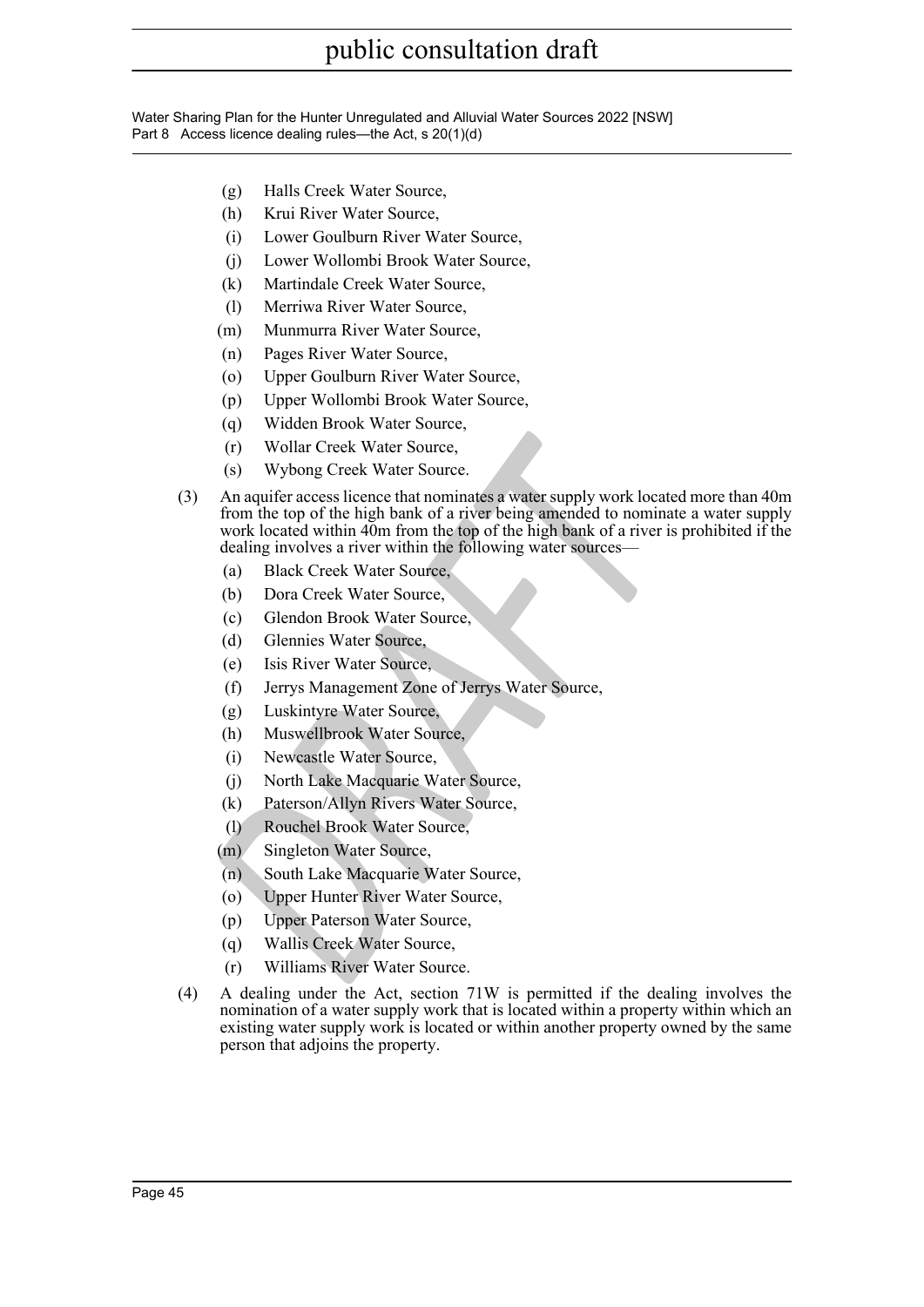Water Sharing Plan for the Hunter Unregulated and Alluvial Water Sources 2022 [NSW] Part 9 Rules for major utility storages—the Act, section 21(a)

## **Part 9 Rules for major utility storages—the Act, section 21(a)**

### **59 Seaham Weir Management Zone**

- (1) This clause applies to the Seaham Weir Management Zone of the Williams River Water Source.
- (2) The maximum percentages of daily flow specified in the table to this subclause, as measured at the Williams River Glen Martin gauge (210010), must be released each day when the combined water storage levels of all water storages operated by Hunter Water Corporation are at the level specified opposite.

| Combined water storage levels-HWC                    | Maximum % daily flow |
|------------------------------------------------------|----------------------|
| Greater than 60%                                     | 30%                  |
| Greater than $40\%$ and less than or equal to $60\%$ | 20%                  |
| Less than or equal to $40\%$                         | 10%                  |

- (3) Seaham Weir in the Williams River Water Source must be managed to ensure—
	- (a) at least 20 ML/day is released, and
	- (b) at least 500 ML is released following 70 days of flows less than 123 ML/day as measured at the Williams River Glen Martin gauge (210010).

### **60 Chichester Dam**

- (1) This clause applies to releases of water made from Chichester Dam in the Williams River Water Source.
- (2) A release that is at least equivalent to the combined daily inflows specified in the table to this subclause must be made from Chichester Dam, as measured at the Chichester River at weir gauge (210150), when the combined water storage levels of all water storages operated by Hunter Water Corporation are at the level specified opposite.

|                                                                                                                                                                                                                                                                                                                                                                  | Greater than 40% and less than or equal to 60%                                                                                                                                                                                                           | 20%                           |  |  |  |  |
|------------------------------------------------------------------------------------------------------------------------------------------------------------------------------------------------------------------------------------------------------------------------------------------------------------------------------------------------------------------|----------------------------------------------------------------------------------------------------------------------------------------------------------------------------------------------------------------------------------------------------------|-------------------------------|--|--|--|--|
|                                                                                                                                                                                                                                                                                                                                                                  | Less than or equal to 40%                                                                                                                                                                                                                                | 10%                           |  |  |  |  |
|                                                                                                                                                                                                                                                                                                                                                                  | Seaham Weir in the Williams River Water Source must be managed to ensure—                                                                                                                                                                                |                               |  |  |  |  |
| (a)                                                                                                                                                                                                                                                                                                                                                              | at least 20 ML/day is released, and                                                                                                                                                                                                                      |                               |  |  |  |  |
| (b)                                                                                                                                                                                                                                                                                                                                                              | at least 500 ML is released following 70 days of flows less than 123 ML/day<br>as measured at the Williams River Glen Martin gauge (210010).                                                                                                             |                               |  |  |  |  |
| chester Dam                                                                                                                                                                                                                                                                                                                                                      |                                                                                                                                                                                                                                                          |                               |  |  |  |  |
|                                                                                                                                                                                                                                                                                                                                                                  | This clause applies to releases of water made from Chichester Dam in the Williams<br>River Water Source.                                                                                                                                                 |                               |  |  |  |  |
| A release that is at least equivalent to the combined daily inflows specified in the<br>table to this subclause must be made from Chichester Dam, as measured at the<br>Chichester River at weir gauge $(210150)$ , when the combined water storage levels of<br>all water storages operated by Hunter Water Corporation are at the level specified<br>opposite. |                                                                                                                                                                                                                                                          |                               |  |  |  |  |
|                                                                                                                                                                                                                                                                                                                                                                  | <b>Combined water storage levels-HWC</b>                                                                                                                                                                                                                 | <b>Combined daily inflows</b> |  |  |  |  |
|                                                                                                                                                                                                                                                                                                                                                                  | Greater than 60%                                                                                                                                                                                                                                         | 20ML/day                      |  |  |  |  |
|                                                                                                                                                                                                                                                                                                                                                                  | Greater than 40% and less than or equal to 60%                                                                                                                                                                                                           | 14ML/day                      |  |  |  |  |
|                                                                                                                                                                                                                                                                                                                                                                  | Less than or equal to $40\%$                                                                                                                                                                                                                             | 7ML/day                       |  |  |  |  |
|                                                                                                                                                                                                                                                                                                                                                                  | Subclause (2) does not apply if the Chichester Dam is spilling at a rate that is equal<br>to or greater than the release required.                                                                                                                       |                               |  |  |  |  |
|                                                                                                                                                                                                                                                                                                                                                                  | The Minister may suspend or adjust the requirements in subclause (2) for the purpose<br>of an emergency or maintenance activity that, in the Minister's opinion, may<br>temporarily affect the flow volume or behaviour of water for more than 24 hours. |                               |  |  |  |  |
|                                                                                                                                                                                                                                                                                                                                                                  |                                                                                                                                                                                                                                                          |                               |  |  |  |  |

- (3) Subclause (2) does not apply if the Chichester Dam is spilling at a rate that is equal to or greater than the release required.
- (4) The Minister may suspend or adjust the requirements in subclause (2) for the purpose of an emergency or maintenance activity that, in the Minister's opinion, may temporarily affect the flow volume or behaviour of water for more than 24 hours.
- (5) In this clause—

*combined daily inflows* means the combined daily inflows from Chichester and Wangat Rivers, as measured at the Chichester River at Chichester gauge (210136) and the Wangat River at Wangat gauge (210137) respectively.

### **61 Upper Hunter River Water Source**

(1) This clause applies to the Upper Hunter River Water Source.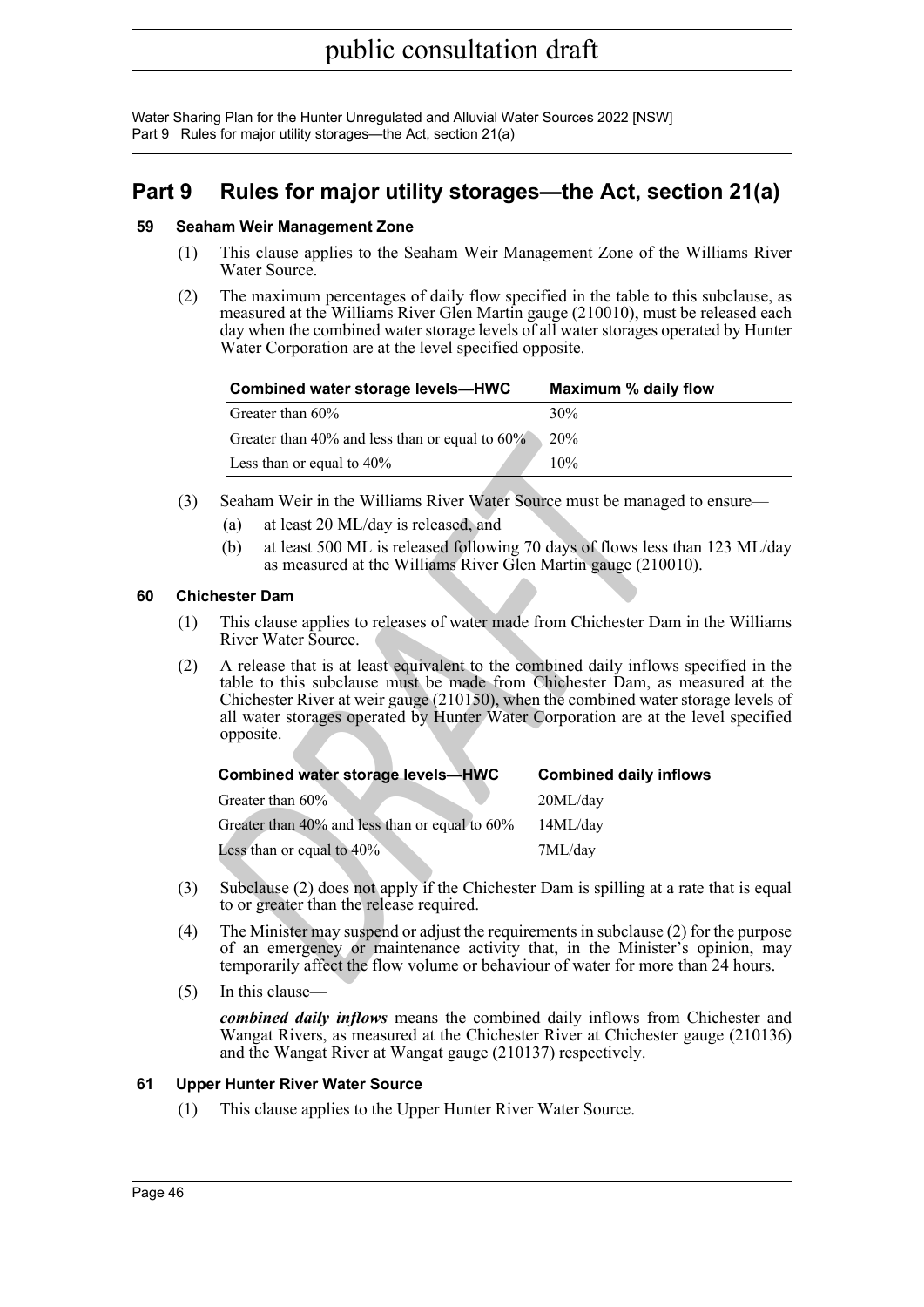Water Sharing Plan for the Hunter Unregulated and Alluvial Water Sources 2022 [NSW] Part 9 Rules for major utility storages—the Act, section 21(a)

(2) All natural inflows to Oakey Creek Dam must be allowed to pass downstream to Oakey Creek.

*DRAFT*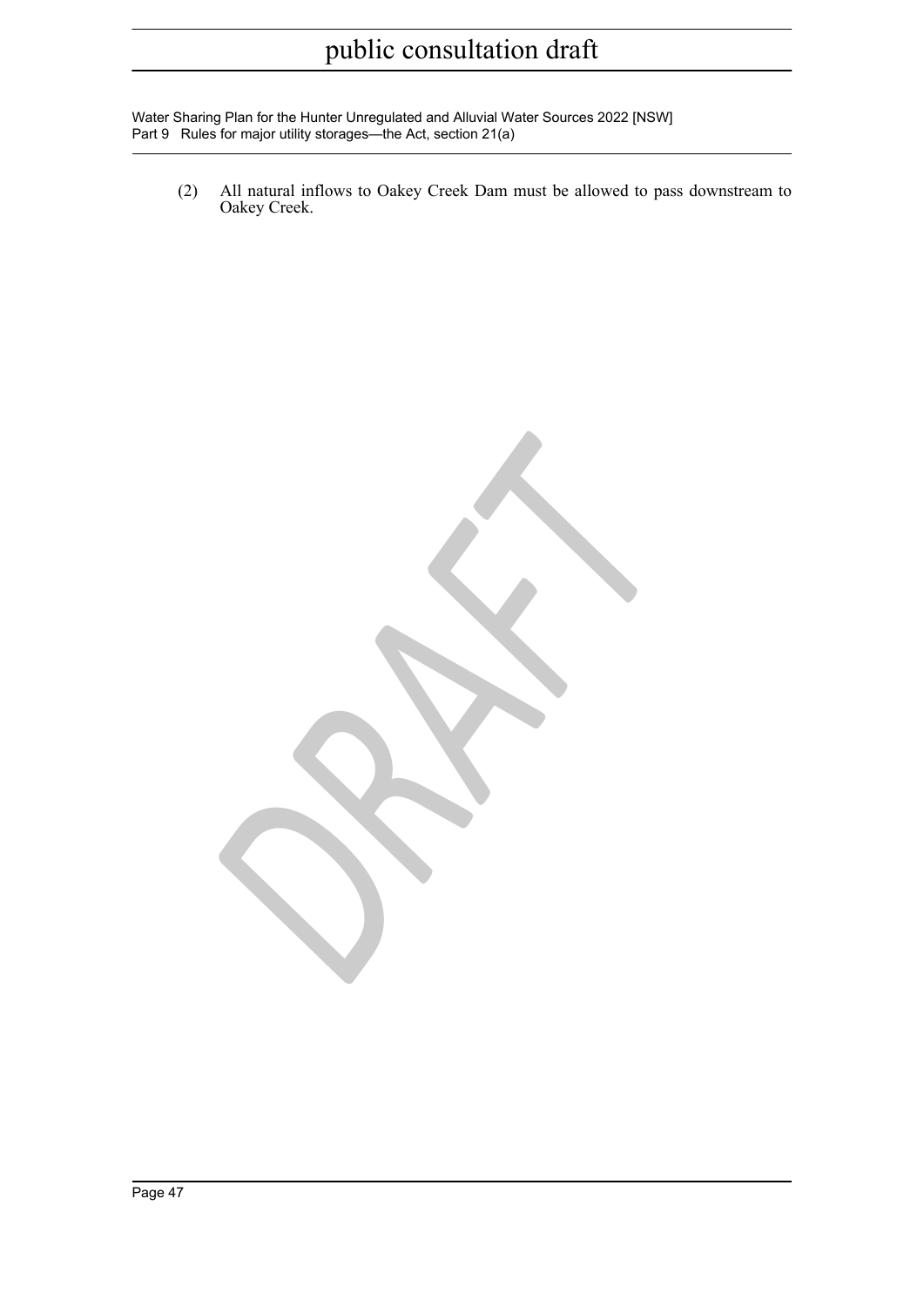## **Part 10 Mandatory conditions—the Act, s 17(c)**

### **Division 1 General**

### **62 Definition**

In this Part *operational meter* means an operational meter that complies with AS 4747.

## **Division 2 Access licences**

### **63 General conditions**

Each access licence must be subject to the following mandatory conditions—

- (a) the water taken under an access licence must not be more than the maximum water account debit permitted under clause 30,
- (b) the relevant access rules for the taking of water specified in [Part 6](#page-27-1), Divisions 3 and 4,
- (c) on becoming aware of a breach of a condition of the access licence, the licence holder must—
	- (i) notify the Minister as soon as practicable, and
	- (ii) if the notification is not provided in writing, give the Minister written notice within 7 days of becoming aware of the breach,
- (d) notice to the Minister must be given by writing to the email address for enquiries specified on the Department's website,
- (e) other conditions required to implement the provisions of this Plan.

### **64 Record keeping conditions**

- (1) Each access licence must have mandatory conditions to give effect to the following—
- (a) the water account debit permitted under classe 30,<br>
(b) the relevant access rules for the taking of water specified in<br>
3 and 4,<br>
(c) one becoming aware of a breach of a condition of the access lic<br>
holder must—<br>
(i) n (a) the licence holder must record the following information in a Logbook each time water is taken using a water supply work that does not have both an operational meter and an operational data logger—
	- (i) the date and the start and end time during which water was taken under the licence,
	- (ii) the volume of water taken on that date,
	- (iii) the water supply work approval number of the water supply work used to take the water on that date,
	- (iv) the purposes for which the water was taken on that date,
	- (v) the volume of water taken in a water year compared with the water account debit permitted under clause 30 for the licence,
	- (b) the licence holder must retain the information required to be recorded in the Logbook for 5 years from the date to which that information relates.
- (2) This clause is repealed on 1 December 2023. **Note—** The *Water Management (General) Regulation 2018* will impose a mandatory condition requiring record keeping on access licences and approvals by 1 December 2023.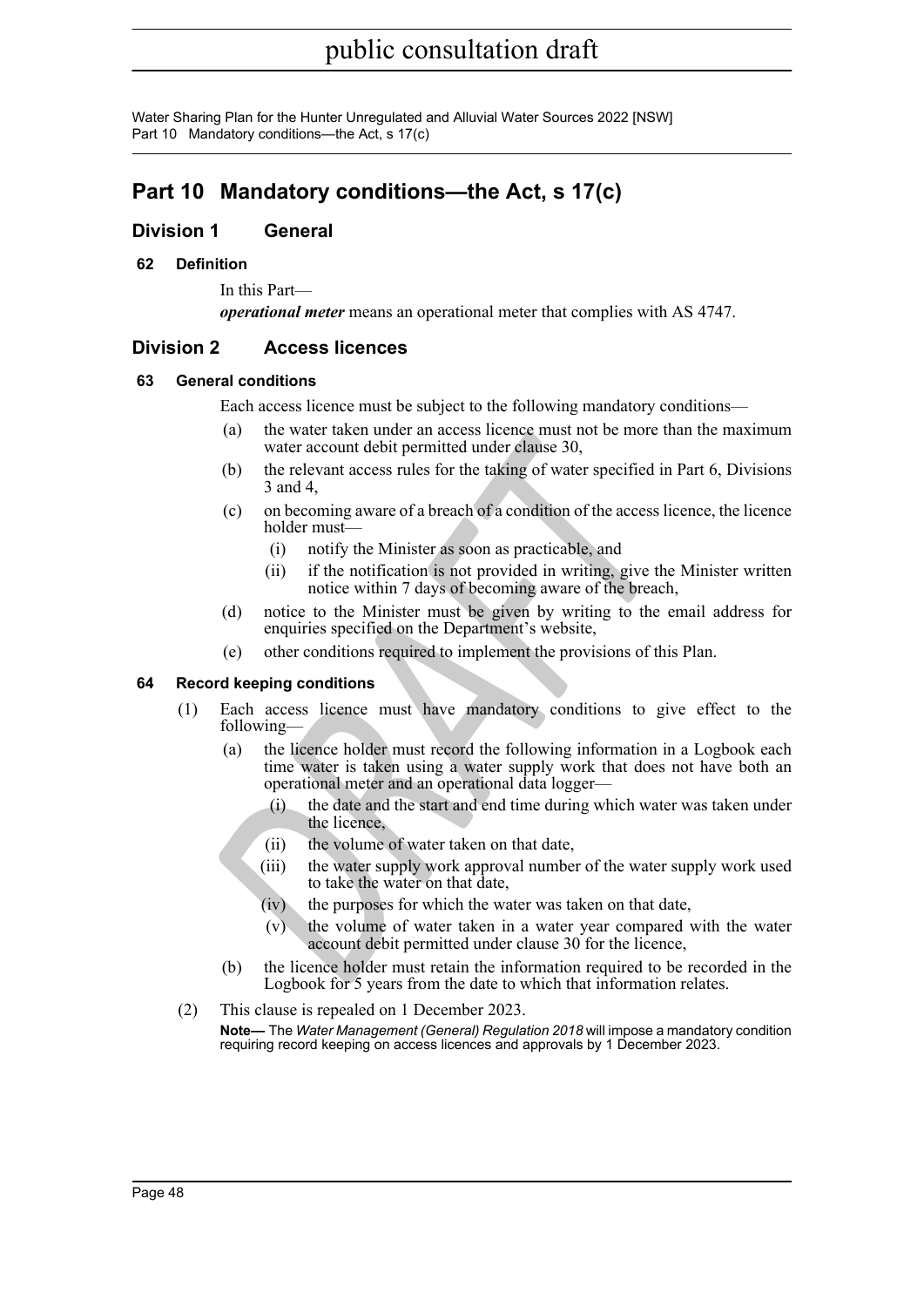## **Division 3 Water supply work approvals**

### **65 General conditions**

- (1) Water supply work approvals must have mandatory conditions to give effect to the provisions of this Plan.
- (2) A water supply work approved for the purpose of monitoring, an environmental remediation activity or emergency services must be used only for that purpose.
- (3) On becoming aware of a breach of any condition of the approval, the approval holder must—
	- (a) notify the Minister as soon as practicable, and
	- (b) if the notification is not provided in writing, give the Minister written notice within 7 days of becoming aware of the breach.

### **66 Record keeping conditions**

- (1) This clause does not apply to a water supply work approval if the work is used only for the purpose of taking water under basic landholder rights.
- (2) Before a water supply work is used to take water, the approval holder must confirm that a cease to take condition does not apply.
- (3) The approval holder must—
	- (a) record the following information in a Logbook whenever the water supply work does not have both an operational meter and an operational data logger—
		- (i) the confirmation required under subclause (2), including the way in which the confirmation was established,
		- (ii) the date and the start and end time during which water was taken using the water supply work,
		- (iii) the volume of water taken on that date,
		- (iv) the access licence under which water was taken on that date or, if water was taken under some other authority, the authority under which water was taken,
		- (v) the purposes for which the water was taken on that date,
		- (vi) details of any cropping carried out using the water taken through the water supply work including the type of crop, area cropped and dates of planting and harvesting,
		- (vii) if metering equipment has been installed for use in connection with the water supply work and is operational, the meter reading before each time water is taken,
- **Cond keeping conditions**<br>
This clause does not apply to a water supply work approval if the v<br>
for the purpose of taking water under basic landholder rights.<br>
Before a water supply work is used to take water, the approval (viii) if metering equipment has not been installed for use in connection with the water supply work, or has been installed but is not operational, details of all pumping activities for the water supply work including pump running hours, pump power usage or pump fuel usage, pump start and stop times and pump capacity per unit of time, and
	- (b) retain the information recorded in the Logbook for 5 years from the date to which that information relates.
- (4) If the holder of a water supply work approval is the same person as the holder of the access licence under which water is proposed to be taken, the holder may comply with the requirements of this Plan in 1 Logbook.
- (5) Subclauses (3) and (4) are repealed on 1 December 2023. **Note—** The *Water Management (General) Regulation 2018* will impose a mandatory condition requiring record keeping on access licences and approvals by 1 December 2023.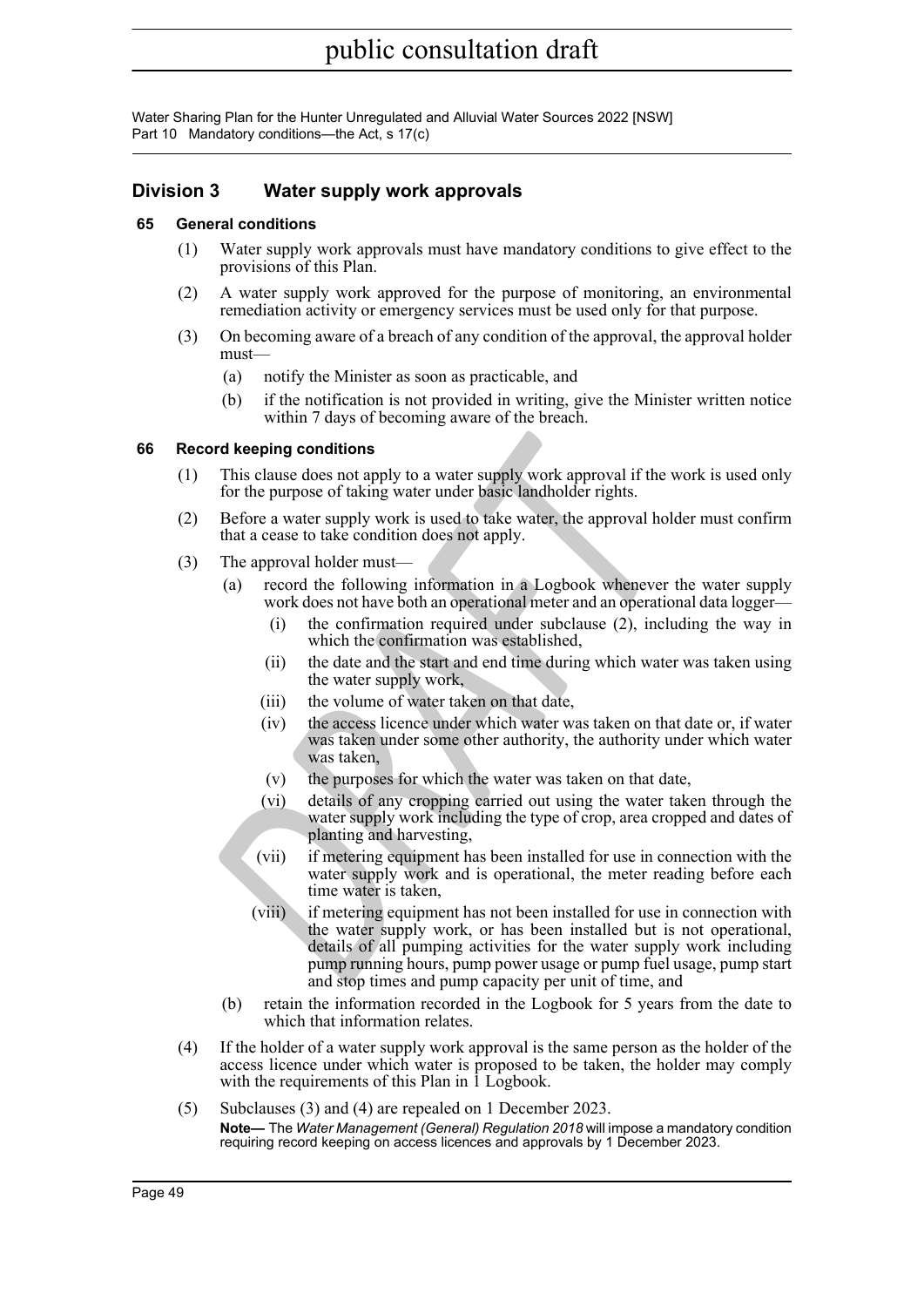### **67 Metering conditions**

- (1) This clause applies to water supply works used to take water under an access licence.
- (2) The approval holder must install metering equipment, as directed by the Minister, that complies with AS 4747.
- (3) If directed to install metering equipment under subclause (2), the approval holder must ensure the following—
	- (a) the metering equipment accurately measures and records the flow of all water taken through each water supply work,
	- (b) the metering equipment is operated and maintained in a proper and efficient manner at all times,
	- (c) other requirements relating to the type, standard or other criteria for metering equipment are complied with, as directed by the Minister.
- (4) This clause is repealed on 1 December 2023.

**Note—** The *Water Management (General) Regulation 2018*, clause 230 provides that the mandatory metering equipment condition applies to all access licences and approvals from 1 December 2023.

### **Division 4 Water supply work approvals for groundwater**

### **68 General conditions**

- (1) This Division sets out the conditions required to be imposed on a water supply work approval for a work that takes groundwater.
- (2) In this Division—

This clause is repealed on 1 December 2023.<br> **Note—** The *Weter Management (General) Regulation 2018*, clause 230<br>
mandatory metering equipment condition applies to all access licences an<br>
mandatory metering equipment cond *Minimum Construction Requirements for Water Bores in Australia* means the document titled *Minimum Construction Requirements for Water Bores in Australia* , ISBN 978-0-646-81881-8, published by the National Uniform Drillers Licensing Committee, 2020.

### **69 Water supply work decommissioning condition**

- (1) An approval holder must, at least 60 days before decommissioning a water supply work, give written notice to the Minister of the intention to decommission the water supply work.
- (2) The written notice must include a work plan for the decommission.
- (3) The work plan must be prepared in accordance with the *Minimum Construction Requirements for Water Bores in Australia* .
- (4) The Minister must, within 60 days of receiving notice under this clause, give a direction that the water supply work—
	- (a) must not be decommissioned, or
	- (b) must be decommissioned in accordance with the requirements specified in the direction.
- (5) In decommissioning the water supply work, the approval holder must comply with the work plan and the requirements specified in the direction.
- (6) The approval holder must, no later than 60 days after decommissioning the water supply work, give the Minister written notice that the water supply work has been decommissioned and provide the name of the driller who decommissioned the work.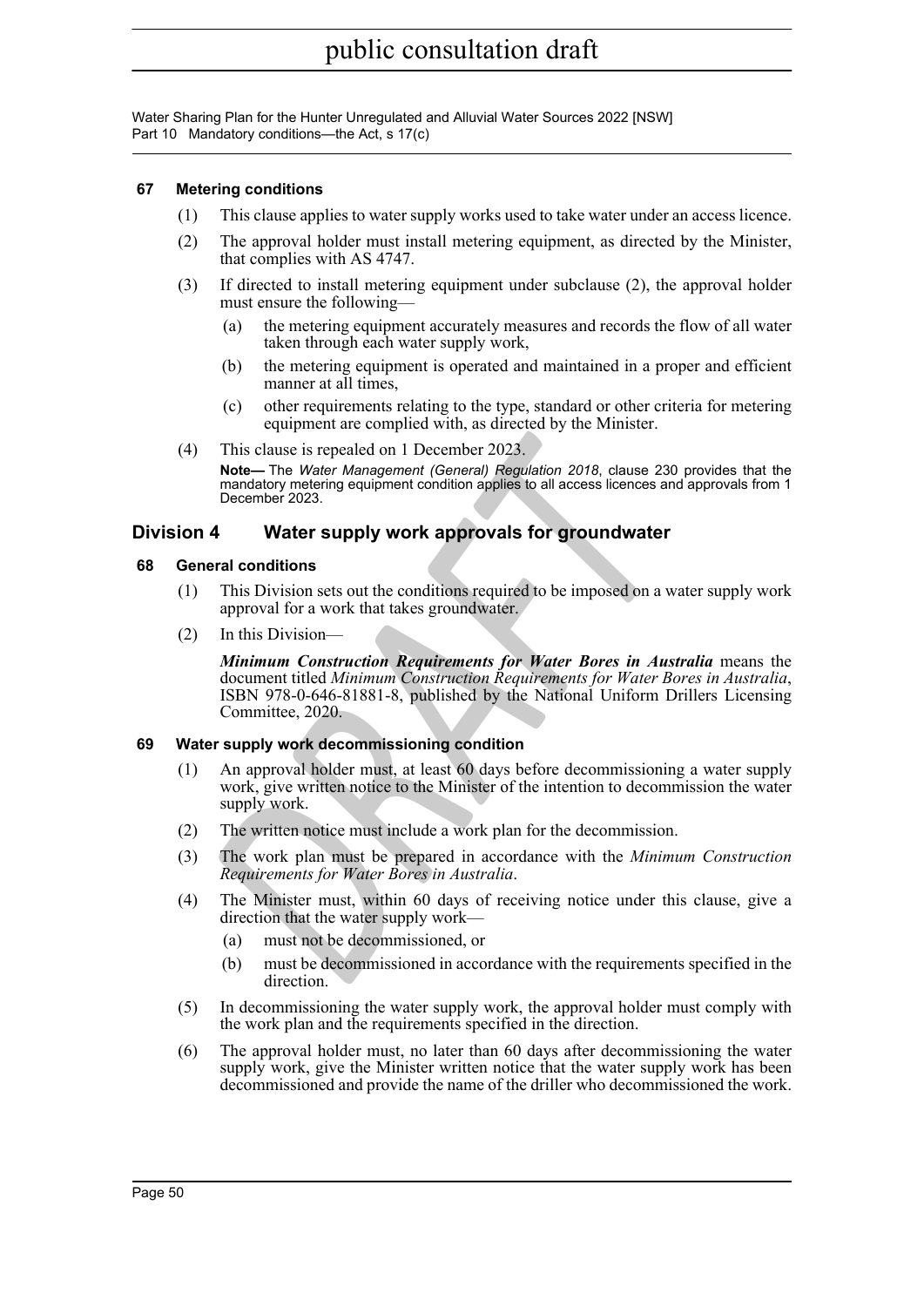### **70 Water supply work construction conditions**

- (1) An approval holder must ensure that a water supply work is constructed to ensure the following—
	- (a) the water supply work must be situated in the location specified in the application for the water supply work,
	- (b) water must be taken through the water supply work only from the water source specified in the share component of the access licence that nominates the water supply work,
	- (c) the water supply work must be sealed off from all other water sources,
	- (d) construction of the water supply work must comply with the construction standards for that type of bore prescribed in the *Minimum Construction Requirements for Water Bores in Australia* ,
	- (e) construction and use of the water supply work must prevent contamination of the aquifer and between aquifers,
	- (f) construction and use of the water supply work must prevent the flow of saline water between aquifers.
- (e) construction and use of the water supply work must prevent<br>
(f) construction and between aquifers,<br>
(f) construction and use of the water supply work must prevent<br>
were between aquifers.<br>
If construction and use of the (2) If contaminated water is encountered during the construction of a water supply work, other than a water supply work constructed for the purposes of monitoring or remediating contaminated water, the approval holder must do the following—
	- (a) notify the Minister within 48 hours of becoming aware of the contaminated water,
	- (b) take all reasonable steps to minimise contamination and environmental harm,
	- (c) ensure that the contaminated water is sealed off by inserting casing to a depth sufficient to exclude the contaminated water from the water supply work,
	- (d) place an impermeable seal in the borehole annulus, when and as directed by the Minister,
	- (e) comply with other requirements, if any, specified by the Minister.
- (3) The approval holder must provide details of the water supply work to the Minister in the approved form-
	- (a) within 60 days of completion of the construction of the water supply work, or
	- (b) if the approval is for the amendment of an existing water supply work—within 60 days after the issue of the amended water supply work approval.
- (4) The approval holder must ensure—
	- (a) the construction of the water supply work is completed within 3 years of the approval being granted, and
	- (b) the water supply work is not used unless construction is completed within 3 years of the approval being granted.
- (5) A water supply work approval for a replacement groundwater work must impose conditions that give effect to clause  $41(1)(b)$ –(d).

### **71 Water quality condition**

The approval holder must, if directed by the Minister by written notice, provide a report in the form specified in the notice detailing the quality of water obtained using the water supply work within the time frame, if any, specified in the notice.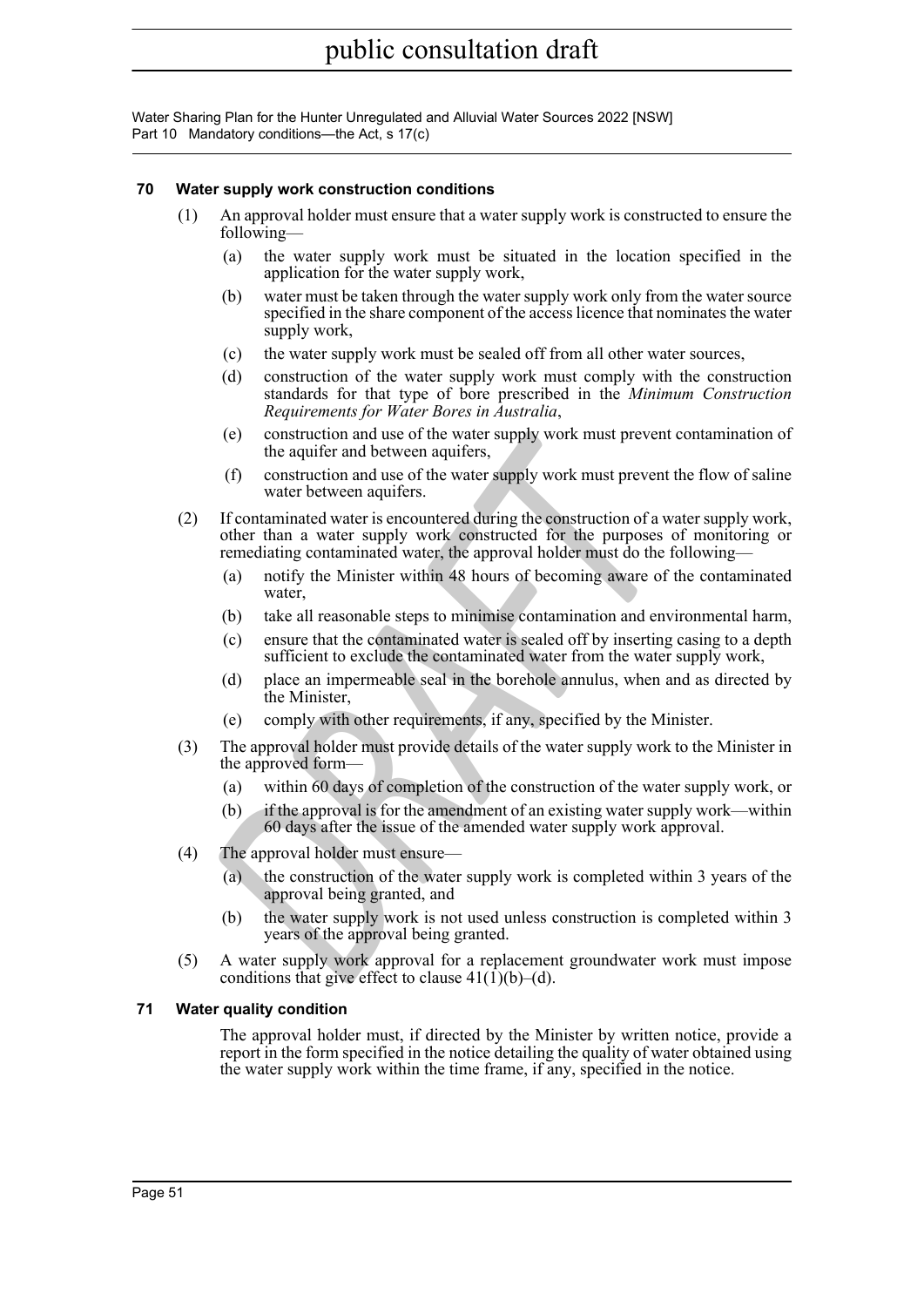Water Sharing Plan for the Hunter Unregulated and Alluvial Water Sources 2022 [NSW] Part 11 Amendment of this Plan—the Act, s 17(d)

## **Part 11 Amendment of this Plan—the Act, s 17(d)**

### **72 Amendments**

- (1) This Plan authorises the following amendments—
	- (a) to extend the application of this Plan to a water source or water management area, or to modify or remove a water source or water management area to which this Plan applies,
	- (b) to add, remove or modify a management zone, including the water sources to which a management zone applies and the boundaries of the zone,
	- (c) to replace Part 4, Division 2 to establish extraction limits that have been determined based on a proportion of flow,
	- (d) to add or modify flow classes, flow reference points, surface water access rules and groundwater access rules in response to changes in water availability resulting from climate change by amending Part 8, Divisions 2–4,
	- (e) to add or modify provisions relating to the following—
		- (i) the management of waters in coastal sands,
		- (ii) managed aquifer recharge,
		- (iii) the interception of water before it reaches a stream or aquifer by plantations or other means,
		- (iv) the management of aquifer interference activities, including the granting of aquifer interference approvals,
		- (v) the protection of groundwater-dependent culturally significant areas,
		- (vi) stormwater harvesting,
		- (vii) total daily extraction limits,
		- (viii) individual daily extraction limits,
	- (f) to protect water-dependent Aboriginal cultural assets, including the following-
		- (i) identifying water-dependent Aboriginal cultural assets,
		- (ii) establishing new flow classes or access rules,
		- (iii) restricting the construction and use of water supply works,
		- (iv) establishing new access licence dealing rules,
	- (g) to give effect to, or in connection with, a determination of native title under the *Native Title Act 1993* of the Commonwealth,
	- and groundwate access tues in response to changes in<br>resulting from climate change by amending Part 8, Divisions<br>(e) to add or modify provisions relating to the following—<br>(i) the management of waters in coastal sands,<br>(ii (h) if, within 3 years of the commencement of this Plan, an analysis of the uptake of harvestable rights determines the take of harvestable rights has increased above the take permitted under the 2006 Harvestable Rights Order—to modify Parts 6–8 to protect critical environmental needs and basic landholder rights,
		- (i) to add, modify or remove a definition,
		- (j) to add or remove a contamination source by amending Schedule 3,
		- (k) to add or remove an access licence by amending Schedule 2 or 4,
		- (l) amendments consequential on an amendment to the Act or regulations made under the Act.
- (2) An amendment authorised by this Plan is taken to include consequential amendments, if any, to give effect to the authorised amendment.
- (3) In this clause—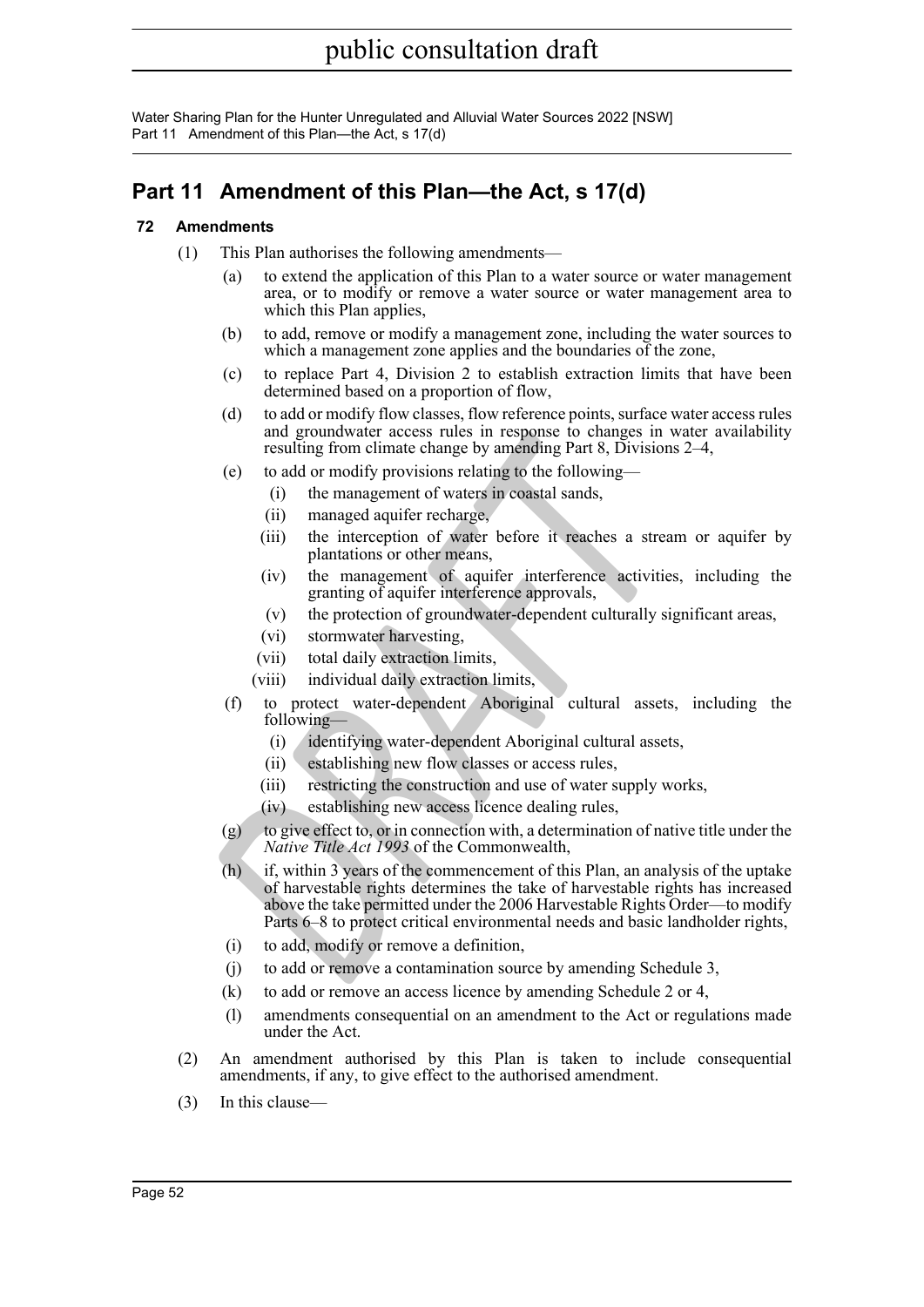Water Sharing Plan for the Hunter Unregulated and Alluvial Water Sources 2022 [NSW] Part 11 Amendment of this Plan—the Act, s 17(d)

> *2006 Harvestable Rights Order* means the *Order under section 54, the Act for harvestable rights—Eastern and Central Division*, Gazette No 40, 31 March 2006, pages 1628–1630.

*DRAFT*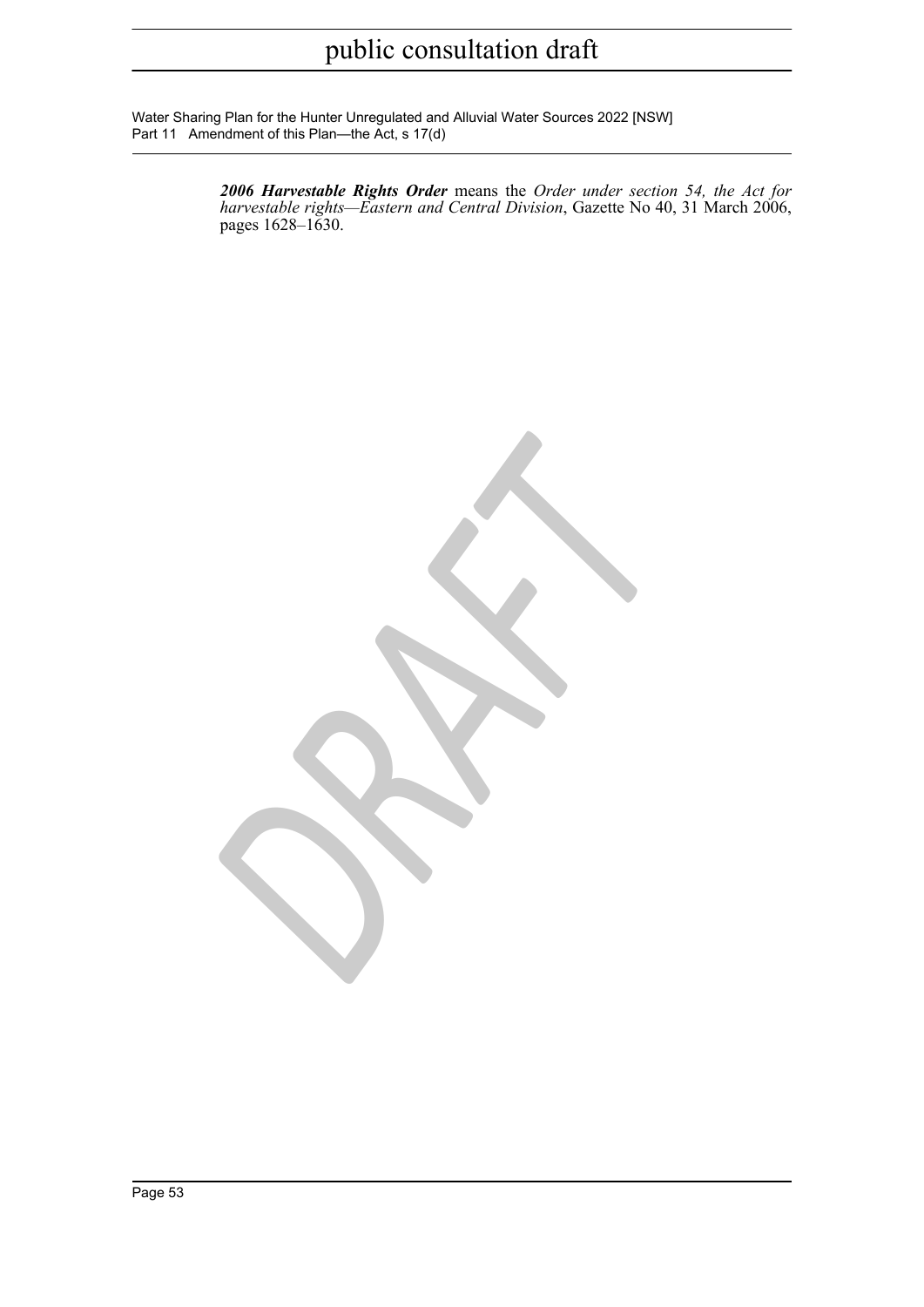Water Sharing Plan for the Hunter Unregulated and Alluvial Water Sources 2022 [NSW] Schedule 1 Flow classes

## **Schedule 1 Flow classes**

clause 32(1)

| Water<br><b>Source</b> | <b>Managemen Flow</b><br>t Zone | class                        | <b>Flow class threshold</b>                                                                                                                                                                        | <b>Flow</b><br>reference<br>point                                               |
|------------------------|---------------------------------|------------------------------|----------------------------------------------------------------------------------------------------------------------------------------------------------------------------------------------------|---------------------------------------------------------------------------------|
| Baerami Creek          |                                 | Very<br>Low<br>Flow<br>Class | Water depth is—<br>(a) if groundwater levels are falling—at<br>least 6.41m below the measuring point,<br>and<br>(b) if groundwater levels are rising—at<br>least 6.28m below the measuring point   | Groundwater<br>Monitoring<br>Bore at<br>Baerami<br>House<br>Baerami             |
|                        |                                 | A Class                      | Water depth is—<br>(a) if groundwater levels are falling—less<br>than 6.41m below the measuring point,<br>and<br>(b) if groundwater levels are rising—less<br>than 6.28m below the measuring point | Road,<br>Baerami<br>(GW040962)                                                  |
| <b>Black Creek</b>     |                                 | Very<br>Low<br>Flow<br>Class | Less than or equal to 1ML/day                                                                                                                                                                      | <b>Black Creek</b><br>at Rothbury<br>gauge<br>(210089)                          |
|                        |                                 | A Class                      | More than 1ML/day                                                                                                                                                                                  |                                                                                 |
| <b>Bylong River</b>    |                                 | Very<br>Low<br>Flow<br>Class | Water depth is-<br>(a) if groundwater levels are falling—at<br>least 6.31m below the measuring point,<br>and<br>(b) if groundwater levels are rising—at<br>least 6.09m below the measuring point   | Groundwater<br>monitoring<br>bore at<br>Sylvania<br>Park Wollar<br>Road, Bylong |
|                        |                                 | A Class                      | Water depth is—<br>(a) if groundwater levels are falling—less<br>than 6.31m below the measuring point,<br>and<br>(b) if groundwater levels are rising—less<br>than 6.09m below the measuring point | (GW271002)                                                                      |
|                        |                                 |                              |                                                                                                                                                                                                    |                                                                                 |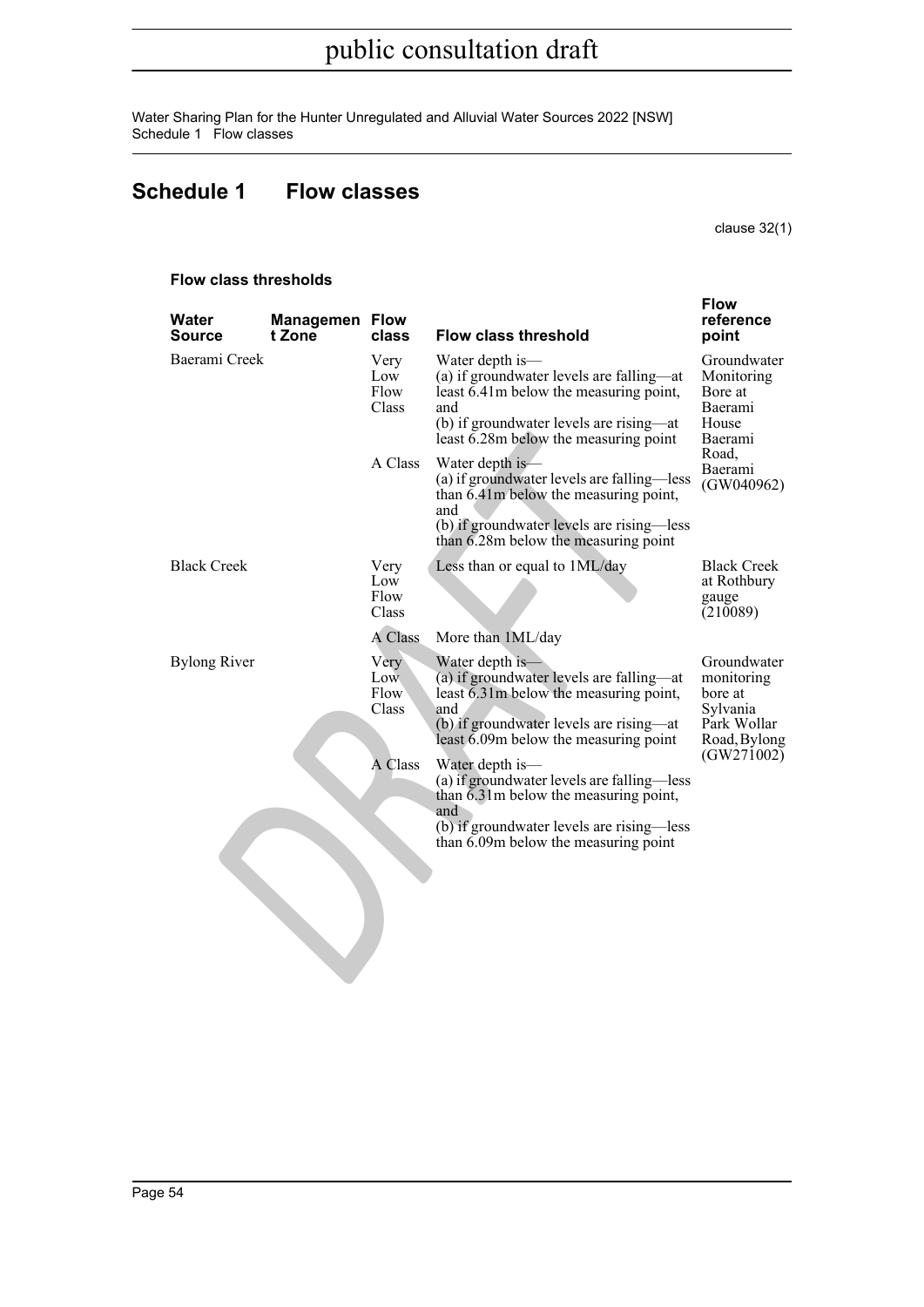Water Sharing Plan for the Hunter Unregulated and Alluvial Water Sources 2022 [NSW] Schedule 1 Flow classes

| Water<br>Source | <b>Managemen Flow</b><br>t Zone                    | class                        | <b>Flow class threshold</b>                                                                                                                                                                        | <b>Flow</b><br>reference<br>point                                                   |
|-----------------|----------------------------------------------------|------------------------------|----------------------------------------------------------------------------------------------------------------------------------------------------------------------------------------------------|-------------------------------------------------------------------------------------|
| Dart Brook      | <b>Upper Dart</b><br><b>Brook</b>                  | Very<br>Low<br>Flow<br>Class | Less than or equal to 1ML/day                                                                                                                                                                      | Dart Brook at<br>Yarrandi<br>Bridge gauge<br>(210124)                               |
|                 |                                                    | A Class                      | More than 1ML/day and less than or equal<br>to 35ML/day                                                                                                                                            |                                                                                     |
|                 |                                                    | <b>B</b> Class               | More than 35ML/day                                                                                                                                                                                 |                                                                                     |
|                 | Upper Middle<br>Brook                              | Very<br>Low<br>Flow<br>Class | Water depth is—<br>(a) if groundwater levels are falling—at<br>least 3.74m below the measuring point,<br>and<br>(b) if groundwater levels are rising—at<br>least 3.45m below the measuring point   | Henderson<br>Middlebrook<br>Road, Scone<br>(GW271019)                               |
|                 |                                                    | A Class                      | Water depth is-<br>(a) if groundwater levels are falling—less<br>than 3.74m below the measuring point,<br>and<br>(b) if groundwater levels are rising—less<br>than 3.45m below the measuring point |                                                                                     |
|                 | Lower Middle Very<br>Brook and<br>Kingdon<br>Ponds | Low<br>Flow<br>Class         | Water depth is-<br>(a) if groundwater levels are falling—at<br>least 4.25m below the measuring point,<br>and<br>(b) if groundwater levels are rising—at<br>least 3.92m below the measuring point   | Groundwater<br>monitoring<br>bore at<br>Turanville,<br>Scone<br>(GW080074)          |
|                 |                                                    | A Class                      | Water depth is-<br>(a) if groundwater levels are falling—less<br>than 4.25m below the measuring point,<br>and<br>(b) if groundwater levels are rising—less<br>than 3.92m below the measuring point |                                                                                     |
|                 | Lower Dart<br>Brook                                | Very<br>Low<br>Flow<br>Class | Water depth is-<br>(a) if groundwater levels are falling—at<br>least 9.71m below the measuring point,<br>and<br>(b) if groundwater levels are rising—at<br>least 9.23m below the measuring point   | Groundwater<br>monitoring<br>bore at<br>Rockview<br>Station,<br>Scone<br>(GW080433) |
|                 |                                                    | A Class                      | Water depth is—<br>(a) if groundwater levels are falling—less<br>than 9.71m below the measuring point,<br>and<br>(b) if groundwater levels are rising—less<br>than 9.23m below the measuring point |                                                                                     |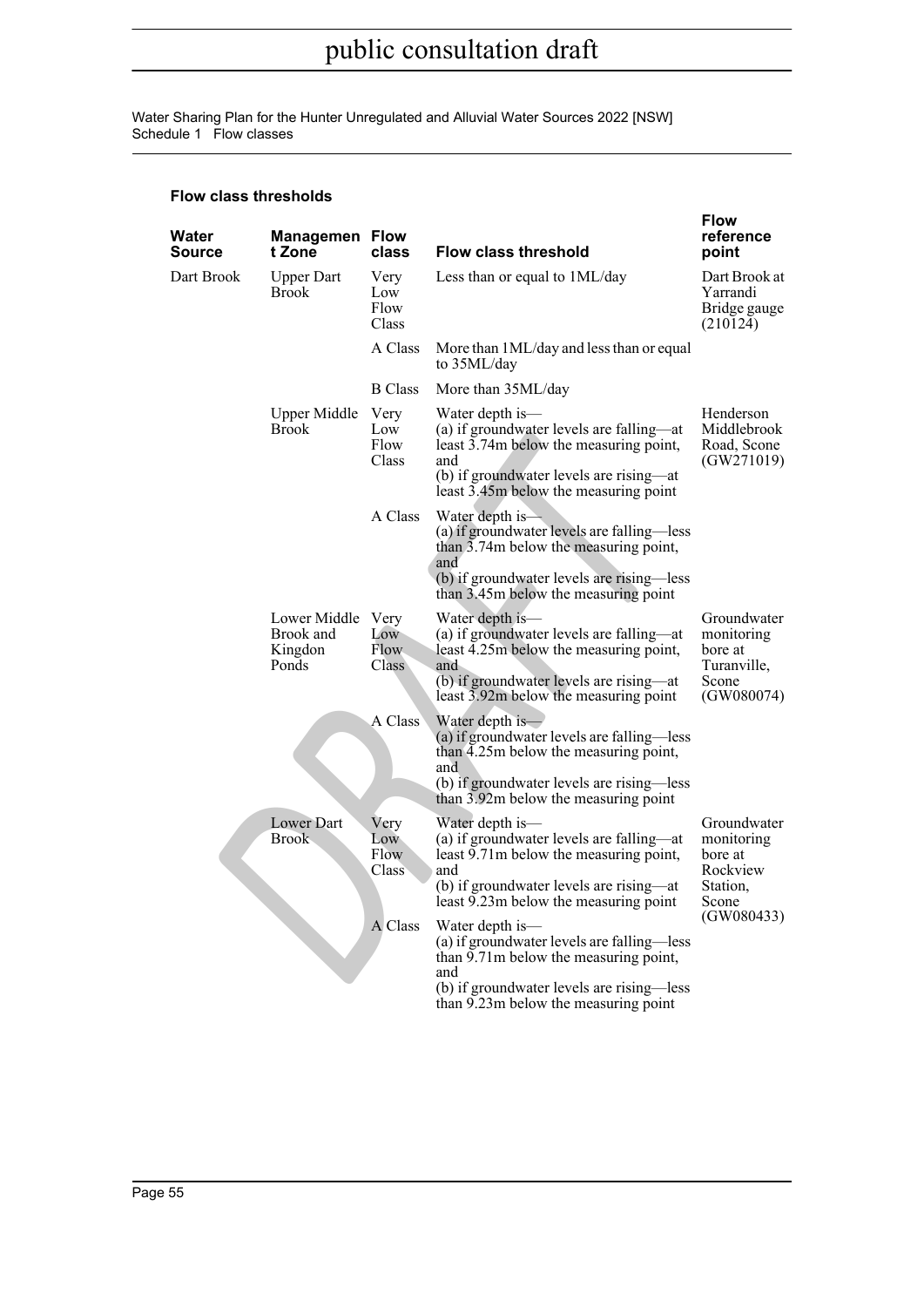Water Sharing Plan for the Hunter Unregulated and Alluvial Water Sources 2022 [NSW] Schedule 1 Flow classes

| Water<br>Source                   | <b>Managemen Flow</b><br>t Zone | class                        | <b>Flow class threshold</b>                                                                                                                                                                                   | <b>Flow</b><br>reference<br>point                                          |
|-----------------------------------|---------------------------------|------------------------------|---------------------------------------------------------------------------------------------------------------------------------------------------------------------------------------------------------------|----------------------------------------------------------------------------|
| Glennies                          |                                 | Very<br>Low<br>Flow<br>Class | No visible flow                                                                                                                                                                                               | At the<br>causeway on<br>Goorangoola<br>Creek 230m                         |
|                                   |                                 | A Class                      | Visible flow                                                                                                                                                                                                  | downstream<br>of the<br>bounday<br>between Lots<br>23 and 24,<br>DP 752462 |
| Halls Creek                       |                                 | Very<br>Low<br>Flow<br>Class | No visible flow                                                                                                                                                                                               | Halls Creek<br>at upstream<br>Giants Creek<br>(210146)                     |
|                                   |                                 | A Class                      | Visible flow                                                                                                                                                                                                  |                                                                            |
| <b>Hunter River</b><br>Tidal Pool |                                 | Very<br>Low<br>Flow<br>Class | Equal to or more than 4,000uS/cm                                                                                                                                                                              | Hunter River<br>at Green<br>Rocks gauge<br>(210432)                        |
|                                   |                                 | A Class                      | Less than 4,000uS/cm                                                                                                                                                                                          |                                                                            |
| Isis River                        | <b>Upper Isis</b><br>River      | Very<br>Low<br>Flow<br>Class | Less than or equal to 3ML/day                                                                                                                                                                                 | Isis River at<br>Lower Timor<br>gauge<br>(210070)                          |
|                                   |                                 | A Class                      | More than 3ML/day                                                                                                                                                                                             |                                                                            |
|                                   | Lower Isis<br>River             | Very<br>Low<br>Flow<br>Class | No visible flow                                                                                                                                                                                               | Isis River at<br>Stick-Me-Up<br>Bridge gauge<br>(210118)                   |
|                                   |                                 | A Class                      | Visible flow                                                                                                                                                                                                  |                                                                            |
| Lower<br>Goulburn<br>River        |                                 | Very<br>Low<br>Flow<br>Class | Water depth is-<br>(a) if groundwater levels are falling—at<br>least 13.13m below the measuring point,<br>and<br>(b) if groundwater levels are rising—at<br>least 13.04m below the measuring point (GW273104) | Groundwater<br>monitoring<br>bore at<br>Constable<br>Yarrawa               |
|                                   |                                 | A Class                      | Water depth is—<br>(a) if groundwater levels are falling—less<br>than 13.13m below the measuring point,<br>and<br>(b) if groundwater levels are rising-less<br>than 13.04m below the measuring point          |                                                                            |
|                                   |                                 | <b>B</b> Class               | More than 93ML/day                                                                                                                                                                                            | Goulburn<br>River at<br>Sandy<br>Hollow<br>gauge<br>(210031)               |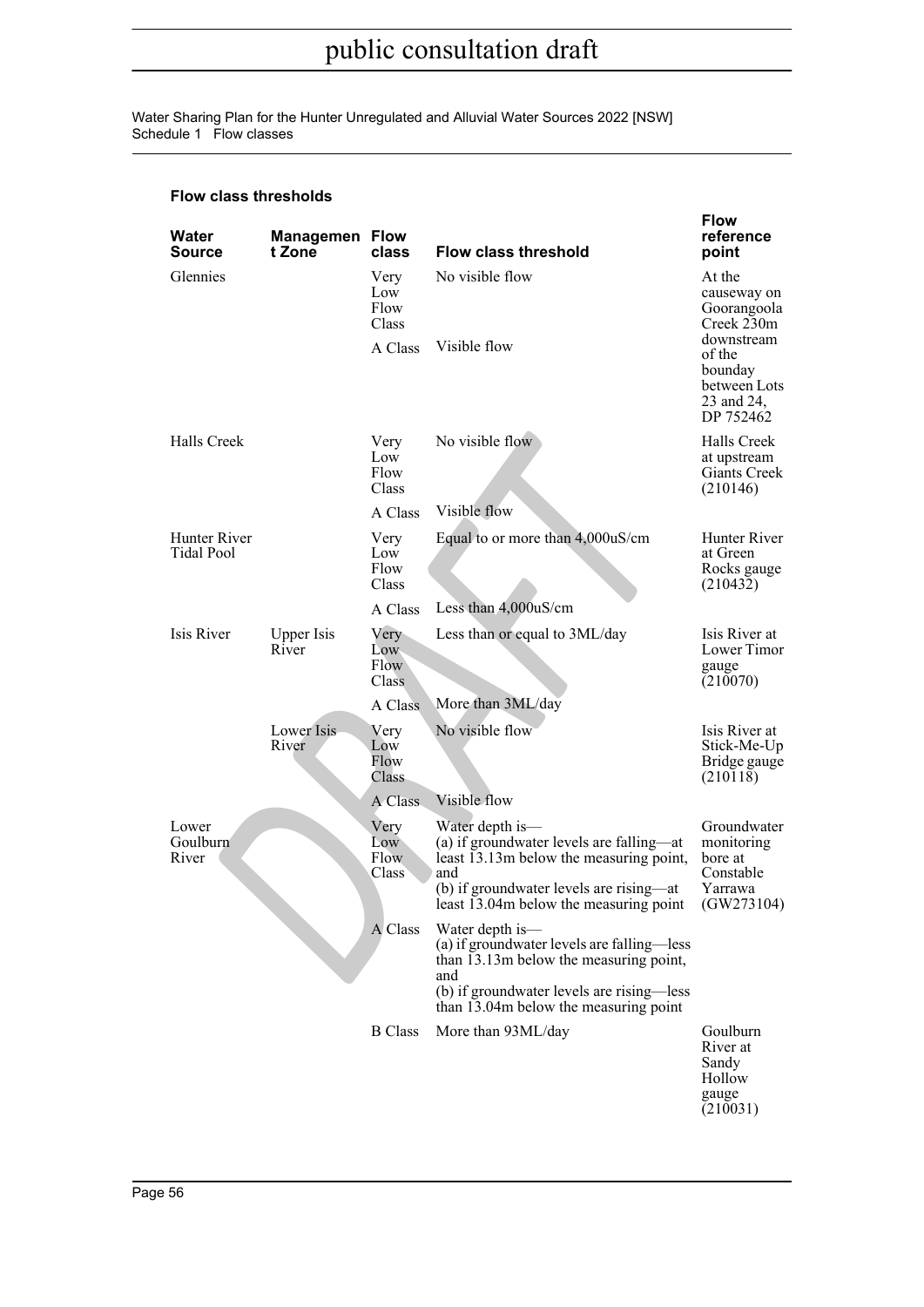Water Sharing Plan for the Hunter Unregulated and Alluvial Water Sources 2022 [NSW] Schedule 1 Flow classes

| Water<br><b>Source</b>            | <b>Managemen Flow</b><br>t Zone | class                        | <b>Flow class threshold</b>                                                                                                                                                                        | <b>Flow</b><br>reference<br>point                                       |
|-----------------------------------|---------------------------------|------------------------------|----------------------------------------------------------------------------------------------------------------------------------------------------------------------------------------------------|-------------------------------------------------------------------------|
| Upper<br>Goulburn<br>River        |                                 | Very<br>Low<br>Flow<br>Class | Less than or equal to 2ML/day                                                                                                                                                                      | Goulburn<br>River at<br>Coggan<br>gauge                                 |
|                                   |                                 | A Class                      | More than 2ML/day and less than or equal<br>to 39ML/day                                                                                                                                            | (210006)                                                                |
|                                   |                                 | <b>B</b> Class               | More than 39ML/day                                                                                                                                                                                 |                                                                         |
| Lower<br>Wollombi<br><b>Brook</b> |                                 | Very<br>Low<br>Flow<br>Class | Water depth is—<br>(a) if groundwater levels are falling-at<br>least 8.81m below the measuring point,<br>and<br>(b) if groundwater levels are rising—at<br>least 8.61m below the measuring point   | Groundwater<br>monitoring<br>bore at<br>Warkworth<br>(GW079060)         |
|                                   |                                 | A Class                      | Water depth is-<br>(a) if groundwater levels are falling—less<br>than 8.81m below the measuring point,<br>and<br>(b) if groundwater levels are rising—less<br>than 8.61m below the measuring point |                                                                         |
|                                   |                                 | <b>B</b> Class               | More than 35ML/day                                                                                                                                                                                 | Wollombi<br>Brook at<br>Warkworth<br>gauge<br>(210004)                  |
| Upper<br>Wollombi<br><b>Brook</b> | Upper<br>Congewai<br>Creek      | Very<br>Low<br>Flow<br>Class | No visible flow                                                                                                                                                                                    | In Congewai<br>Creek under<br>the Congewai<br>Road Bridge               |
|                                   |                                 | A Class                      | Visible flow                                                                                                                                                                                       | adjacent to<br>Lot $2,DP$<br>347691,<br>known as<br>Cameron's<br>corner |
|                                   | Mid Congewai Very<br>Creek      | Low<br>Flow<br>Class         | No visible flow                                                                                                                                                                                    | Congewai<br>Creek at<br>Cedar Creek<br>Road                             |
|                                   |                                 | A Class                      | Visible flow                                                                                                                                                                                       | crossing                                                                |
|                                   | South Arm                       | Very<br>Low<br>Flow<br>Class | No visible flow                                                                                                                                                                                    | Wollombi<br>Creek at<br>Gleghorns<br>Bridge, south<br>of Wollombi       |
|                                   |                                 | A Class                      | Visible flow                                                                                                                                                                                       | at 151.139E<br>and 32.946S                                              |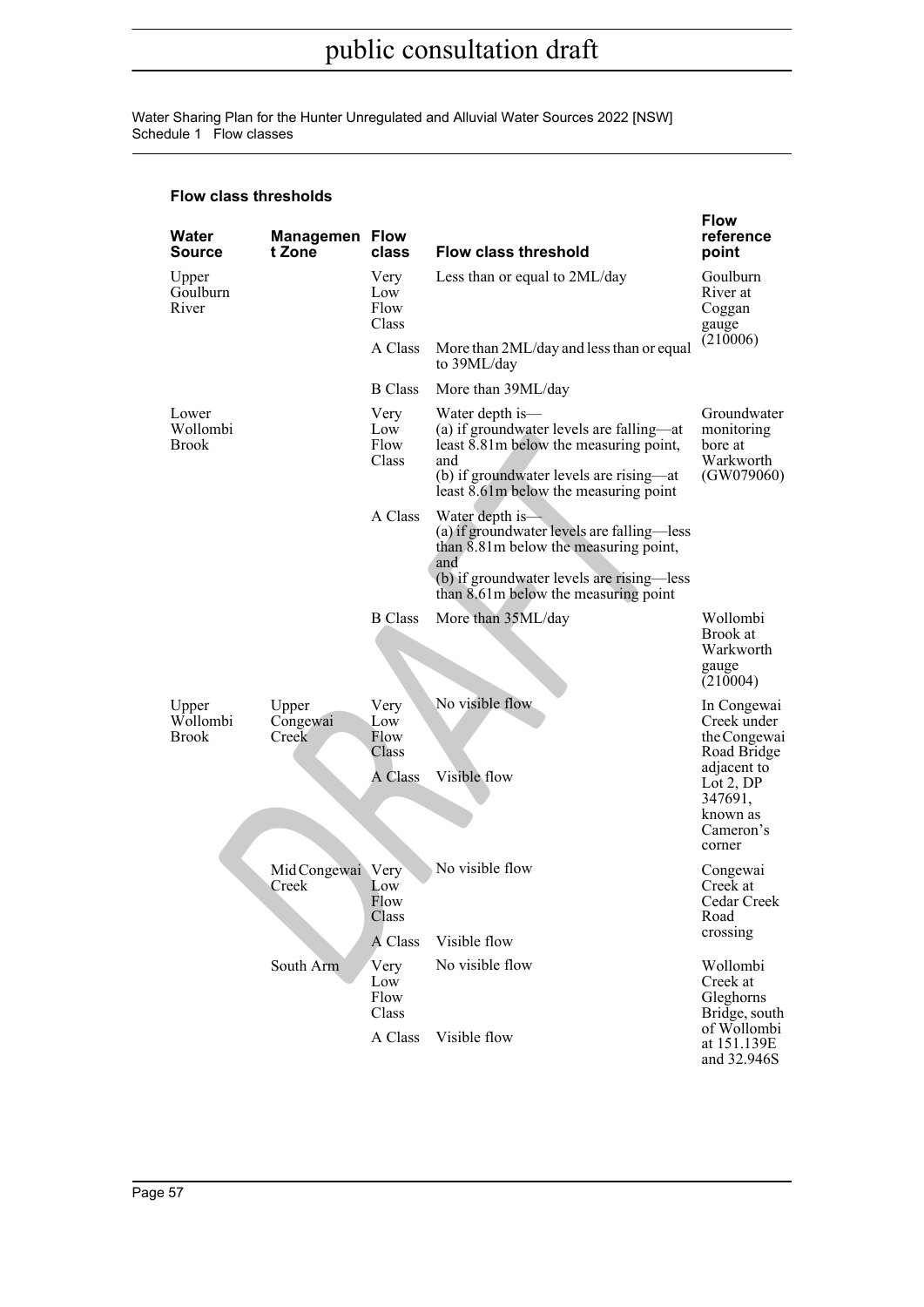Water Sharing Plan for the Hunter Unregulated and Alluvial Water Sources 2022 [NSW] Schedule 1 Flow classes

| Water<br><b>Source</b> | <b>Managemen Flow</b><br>t Zone   | class                               | <b>Flow class threshold</b>                                                                                                                                                                        | <b>Flow</b><br>reference<br>point                                             |
|------------------------|-----------------------------------|-------------------------------------|----------------------------------------------------------------------------------------------------------------------------------------------------------------------------------------------------|-------------------------------------------------------------------------------|
| Martindale<br>Creek    |                                   | Very<br>Low<br>Flow<br>Class        | Water depth is—<br>(a) if groundwater levels are falling—at<br>least 6.91 m below the measuring point,<br>and<br>(b) if groundwater levels are rising—at<br>least 6.61 m below the measuring point | Groundwater<br>monitoring<br>bore $1063$<br>Martindale<br>Road,<br>Martindale |
|                        |                                   | A Class                             | Water depth is—<br>(a) if groundwater levels are falling—less<br>than 6.91m below the measuring point,<br>and<br>(b) if groundwater levels are rising—less<br>than 6.61m below the measuring point | (GW271032)                                                                    |
| Merriwa River          |                                   | Very<br>Low<br>Flow<br>Class        | Less than or equal to 1ML/day                                                                                                                                                                      | Merriwa<br>River at<br>upstream<br>Vallances                                  |
|                        |                                   | A Class                             | More than 1ML/day                                                                                                                                                                                  | Creek<br>(210066)                                                             |
| Pages River            | Murrurundi<br>and Scotts<br>Creek | Very<br>Low<br>Flow<br>Class        | Less than or equal to 1ML/day                                                                                                                                                                      | Pages River<br>at Blandord<br>gauge<br>(210061)                               |
|                        |                                   | A Class                             | More than 1ML/day                                                                                                                                                                                  |                                                                               |
|                        | Kewell Creek<br>and Gundy         | Very<br>Low<br>Flow<br>Class        | Less than or equal to 1ML/day                                                                                                                                                                      | Pages River<br>at Gundy<br>gauge<br>(210052)                                  |
|                        |                                   | A Class                             | More than 1ML/day and less than or equal<br>to 29ML/day                                                                                                                                            |                                                                               |
|                        |                                   | <b>B</b> Class                      | More than 29ML/day                                                                                                                                                                                 |                                                                               |
|                        | Segenhoe                          | Very<br>Low<br><b>Flow</b><br>Class | Water depth is—<br>(a) if groundwater levels are falling—at<br>least 8.39m below the measuring point,<br>and<br>(b) if groundwater levels are rising—at<br>least 7.93m below the measuring point   | Groundwater<br>monitoring<br>bore Pages<br>River<br>Segenhoe<br>(GW271021)    |
|                        |                                   | A Class                             | Water depth is—<br>(a) if groundwater levels are falling—less<br>than 8.39m below the measuring point,<br>and<br>(b) if groundwater levels are rising—less<br>than 7.93m below the measuring point |                                                                               |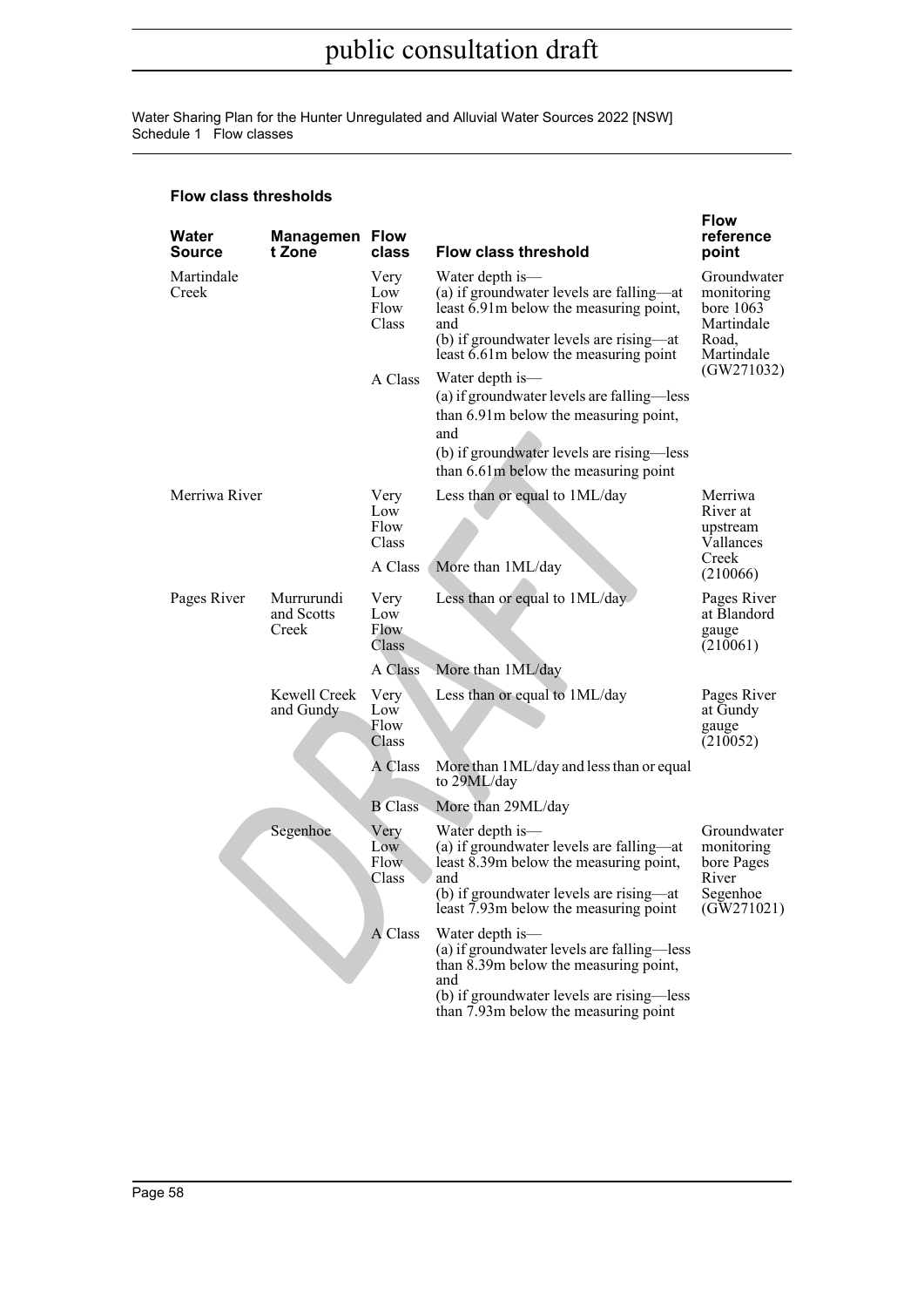Water Sharing Plan for the Hunter Unregulated and Alluvial Water Sources 2022 [NSW] Schedule 1 Flow classes

| Water<br>Source              | Managemen<br>t Zone | <b>Flow</b><br>class         | <b>Flow class threshold</b>                                                                                                                                                           | <b>Flow</b><br>reference<br>point                                                        |
|------------------------------|---------------------|------------------------------|---------------------------------------------------------------------------------------------------------------------------------------------------------------------------------------|------------------------------------------------------------------------------------------|
| Paterson/Ally<br>n Rivers    |                     | Very<br>Low<br>Flow<br>Class | Less than or equal to 3ML/day                                                                                                                                                         | Allyn River<br>at Flying Fox<br>Lane gauge<br>(210143)                                   |
|                              |                     | A Class                      | More than 3ML/day                                                                                                                                                                     |                                                                                          |
|                              |                     |                              | A2 Class More than 25ML/day at Halton gauge<br>$(210022)$ and more than $3ML/day$ at<br>Flying Fox Lane gauge (210143)                                                                | Allyn River<br>at Flying Fox<br>Lane gauge<br>$(210143)$ and<br>Halton gauge<br>(210022) |
| Paterson River<br>Tidal Pool |                     | Very<br>Low<br>Flow<br>Class | Equal to or more than 4,000uS/cm                                                                                                                                                      | Hunter River<br>at Green<br>Rocks gauge<br>(210432)                                      |
|                              |                     | A Class                      | Less than 4,000uS/cm                                                                                                                                                                  |                                                                                          |
| Rouchel<br>Brook             |                     | Very<br>Low<br>Flow<br>Class | During October to March inclusive-<br>Less than or equal to 2ML/day on a falling<br>river; must not commence pumping<br>unless flows are greater than 10ML/day<br>on a rising river   | Rouchel<br>Brook at The<br>Vale gauge<br>(210014)                                        |
|                              |                     |                              | During April to September inclusive—<br>Less than or equal to 1ML/day on a falling<br>river; must not commence pumping<br>unless flows are greater than 10ML/day<br>on a rising river |                                                                                          |
|                              |                     | A Class                      | More than 10ML/day or on a rising river<br>and less than or equal to 35ML/day                                                                                                         |                                                                                          |
|                              |                     | <b>B</b> Class               | More than 35ML/day on a rising river                                                                                                                                                  |                                                                                          |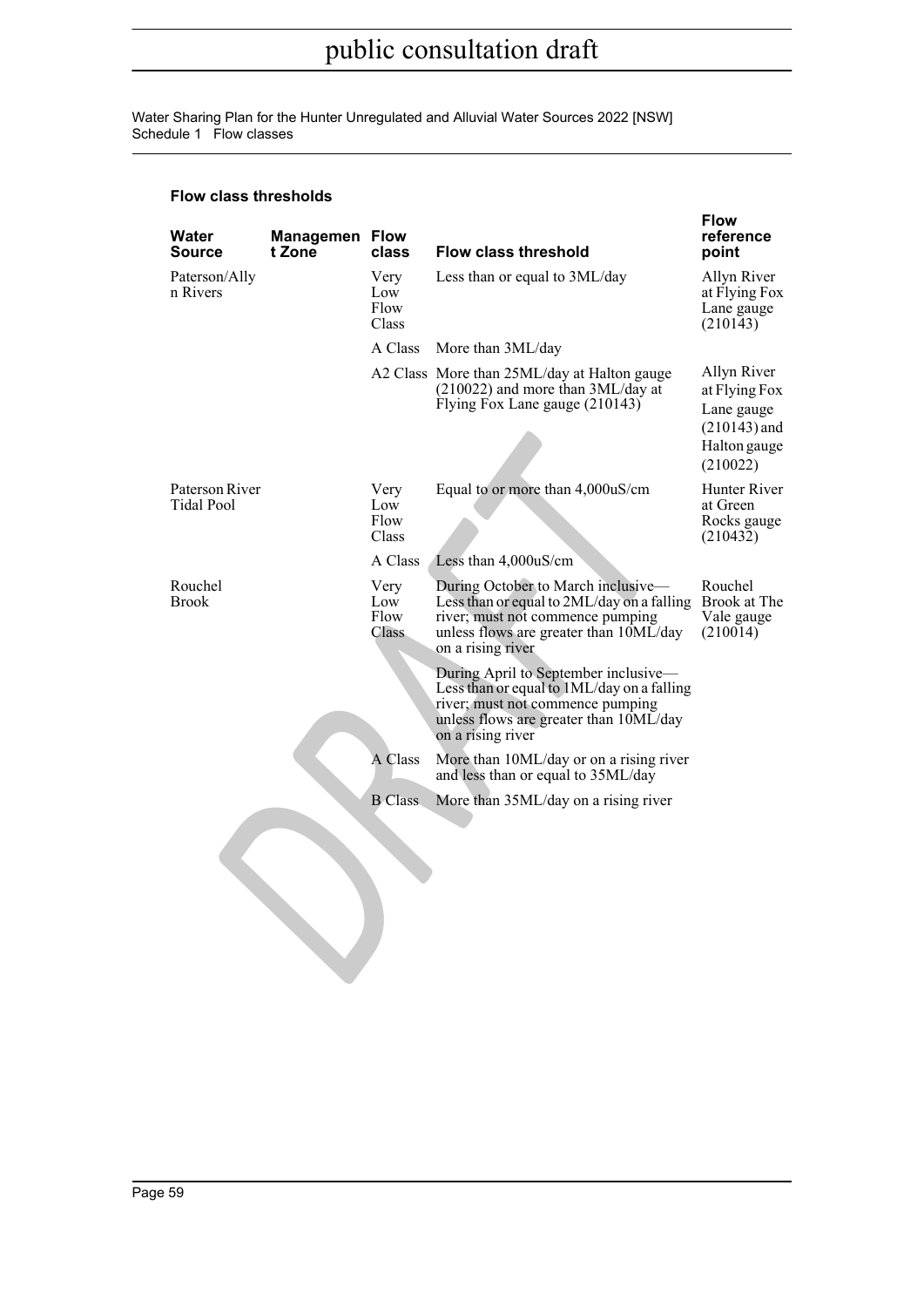Water Sharing Plan for the Hunter Unregulated and Alluvial Water Sources 2022 [NSW] Schedule 1 Flow classes

| Water<br>Source                          | <b>Managemen Flow</b><br>t Zone | class                         | <b>Flow class threshold</b>                                                                                                                                                                        | <b>Flow</b><br>reference<br>point                                               |
|------------------------------------------|---------------------------------|-------------------------------|----------------------------------------------------------------------------------------------------------------------------------------------------------------------------------------------------|---------------------------------------------------------------------------------|
|                                          | Upper Hunter Upper Hunter       | Very<br>Low<br>Flow<br>Class  | Less than or equal to-<br>(a) 10 ML/day at Moonan Dam gauge<br>$(210018)$ , or<br>(b) $1$ ML/day at Belltrees gauge (210039) (210018) and                                                          | Hunter River<br>at Moonan<br>Dam gauge                                          |
|                                          |                                 | A Class                       | More than-<br>(a) 10 ML/day at Moonan Dam gauge<br>$(210018)$ , or<br>(b) 1 ML/day at Belltrees gauge (210039),<br>and<br>Less than or equal to 126 ML/day at<br>Belltrees gauge (210039)          | <b>Belltrees</b><br>gauge<br>(210039)                                           |
|                                          |                                 | <b>B</b> Class                | More than 126 ML/day and less than or<br>equal to 280 ML/day                                                                                                                                       | Hunter River<br>at Belltrees                                                    |
|                                          |                                 | C Class                       | More than 280 ML/day                                                                                                                                                                               | gauge<br>(210039)                                                               |
|                                          | <b>Stewarts</b><br><b>Brook</b> | Very<br>Low<br>Flow<br>Class  | Less than or equal to 1 ML/day                                                                                                                                                                     | <b>Belltrees</b><br>gauge<br>(210039)                                           |
|                                          |                                 | A Class                       | More than 1 ML/day and less than or<br>equal to 126 ML/day                                                                                                                                         |                                                                                 |
|                                          |                                 | <b>B</b> Class                | Less than or equal to 126 ML/day                                                                                                                                                                   |                                                                                 |
|                                          |                                 | C Class                       | More than 280 ML/day                                                                                                                                                                               |                                                                                 |
| Upper<br>Paterson                        |                                 | Very<br>Low<br>Flow<br>Class  | No visible flow                                                                                                                                                                                    | Paterson<br>River<br>crossing on<br>Birds Road at                               |
|                                          |                                 | A Class                       | Visible flow                                                                                                                                                                                       | Beresford<br>Property<br>151.427E<br>32.322S                                    |
| <b>Wallis Creek</b><br><b>Tidal Pool</b> |                                 | Very<br>Low<br>Flow.<br>Class | Equal to or more than 4,000 uS/cm                                                                                                                                                                  | Hunter River<br>at Green<br>Rocks gauge<br>(210432)                             |
|                                          |                                 |                               | A Class Less than 4,000 uS/cm                                                                                                                                                                      |                                                                                 |
| Widden Brook                             |                                 | Very<br>Low<br>Flow<br>Class  | Water depth is—<br>(a) if groundwater levels are falling—at<br>least 3.66m below the measuring point,<br>and<br>(b) if groundwater levels are rising—at<br>least 3.46m below the measuring point   | Groundwater<br>monitoring<br>bore at<br>Widden Stud<br>via Denman<br>(GW271005) |
|                                          |                                 | A Class                       | Water depth is—<br>(a) if groundwater levels are falling—less<br>than 3.66m below the measuring point,<br>and<br>(b) if groundwater levels are rising—less<br>than 3.46m below the measuring point |                                                                                 |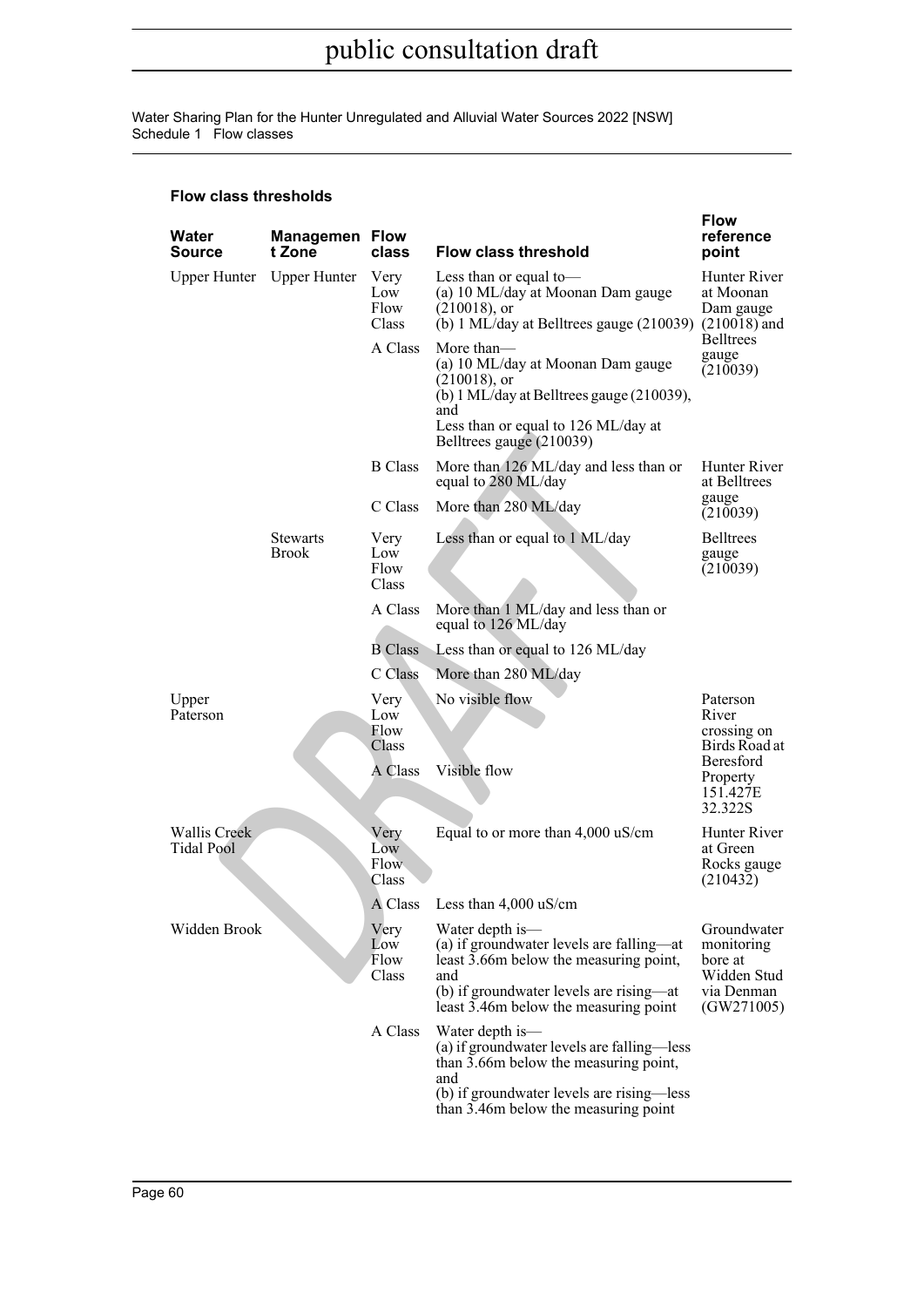Water Sharing Plan for the Hunter Unregulated and Alluvial Water Sources 2022 [NSW] Schedule 1 Flow classes

| Water<br><b>Source</b> | <b>Managemen Flow</b><br>t Zone | class                        | <b>Flow class threshold</b>                                                                                                                                                          | <b>Flow</b><br>reference<br>point                                                                                                                                                                                                                                                                                                                                                                       |
|------------------------|---------------------------------|------------------------------|--------------------------------------------------------------------------------------------------------------------------------------------------------------------------------------|---------------------------------------------------------------------------------------------------------------------------------------------------------------------------------------------------------------------------------------------------------------------------------------------------------------------------------------------------------------------------------------------------------|
| Williams<br>River      | Upper<br>Williams               | Very<br>Low<br>Flow<br>Class | Less than or equal to 1 ML/day                                                                                                                                                       | Williams<br>River at<br>Tillegra<br>gauge                                                                                                                                                                                                                                                                                                                                                               |
|                        |                                 | Low<br>Flow<br>Class         | More than 1 ML/day and less than or<br>equal to 8 ML/day                                                                                                                             | (210011)                                                                                                                                                                                                                                                                                                                                                                                                |
|                        |                                 | A Class                      | More than 8 ML/day                                                                                                                                                                   |                                                                                                                                                                                                                                                                                                                                                                                                         |
|                        | Seaham Weir                     | Very<br>Low<br>Flow<br>Class | Water level is less than or equal to 0.38m Visual gauge<br>pool height                                                                                                               | board at<br>Seaham Weir                                                                                                                                                                                                                                                                                                                                                                                 |
|                        |                                 | A Class                      | Water level is more than 0.38m pool<br>height                                                                                                                                        |                                                                                                                                                                                                                                                                                                                                                                                                         |
|                        |                                 | <b>B</b> Class               | Water level is more than 0.42 pool height<br>at the visual gauge board at Seaham Weir<br>when flows are greater than 15 ML/day at<br>Williams River at Glen Martin gauge<br>(210010) | Visual gauge<br>board at<br>Seaham Weir<br>and Williams<br>River at Glen<br>Martin gauge                                                                                                                                                                                                                                                                                                                |
|                        |                                 |                              |                                                                                                                                                                                      | (210010)                                                                                                                                                                                                                                                                                                                                                                                                |
| Wybong<br>Creek        | Kars Springs                    | Very<br>Low<br>Flow<br>Class | No visible flow at either flow reference<br>point                                                                                                                                    | Wybong<br>Creek at the<br>ford across<br>Little Creek<br>Road at Kars<br>Springs Road<br>along Little<br>Creek Road<br>10m from the<br>western<br>boundary of<br>Lot $33$ , DP<br>750946 and<br>Wybong<br>Creek in the<br>cobble riffle<br>extending<br>50m from the<br>Staunton<br>Bridge on<br>Bunnan Road<br>across<br>Wybong<br>Creek on the<br>southern<br>Boundary of<br>Lot $2$ , $DP$<br>224163 |
|                        |                                 | A Class                      | Visible flow at both reference points                                                                                                                                                |                                                                                                                                                                                                                                                                                                                                                                                                         |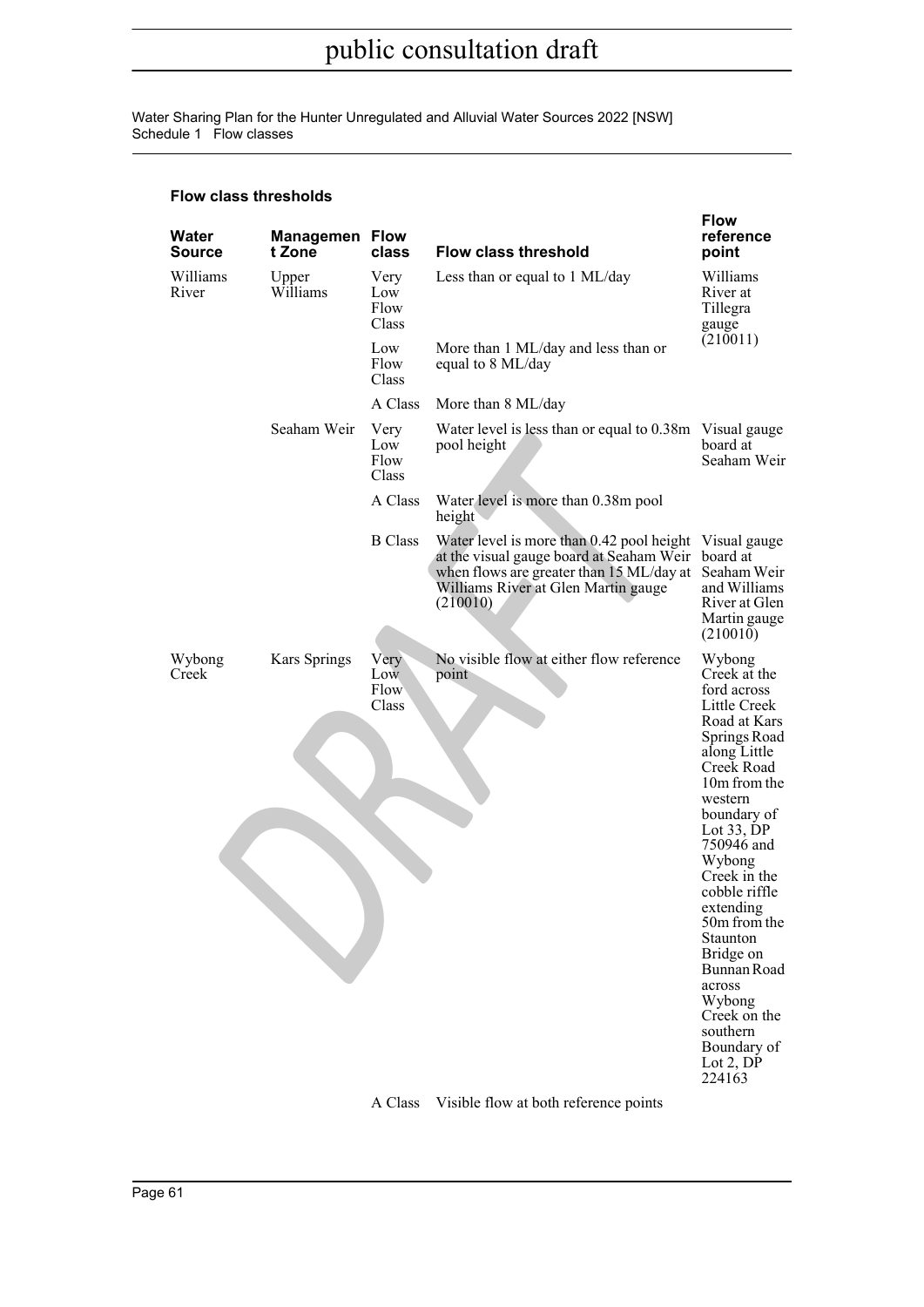Water Sharing Plan for the Hunter Unregulated and Alluvial Water Sources 2022 [NSW] Schedule 1 Flow classes

| Water<br><b>Source</b> | <b>Managemen Flow</b><br>t Zone | class                        | <b>Flow class threshold</b>                       | <b>Flow</b><br>reference<br>point                                                                                                                                                                                                                                                                   |
|------------------------|---------------------------------|------------------------------|---------------------------------------------------|-----------------------------------------------------------------------------------------------------------------------------------------------------------------------------------------------------------------------------------------------------------------------------------------------------|
|                        | Cuan                            | Very<br>Low<br>Flow<br>Class | No visible flow at either flow reference<br>point | Cuan Creek<br>rock bar<br>immediately<br>downstream<br>of the Guan<br>Guan Bridge<br>across Cuan<br>Creek 8km<br>east of<br>Bunnan on<br>the Merriwa<br>to Scone<br>Road<br>between Lots<br>2 and 3, DP<br>1219769 and<br>Cuan Creek<br>rock bar in<br>the Cuan<br>Creek at Lot<br>25, DP<br>750928 |
|                        |                                 | A Class                      | Visible flow at both reference points             |                                                                                                                                                                                                                                                                                                     |
|                        |                                 |                              |                                                   |                                                                                                                                                                                                                                                                                                     |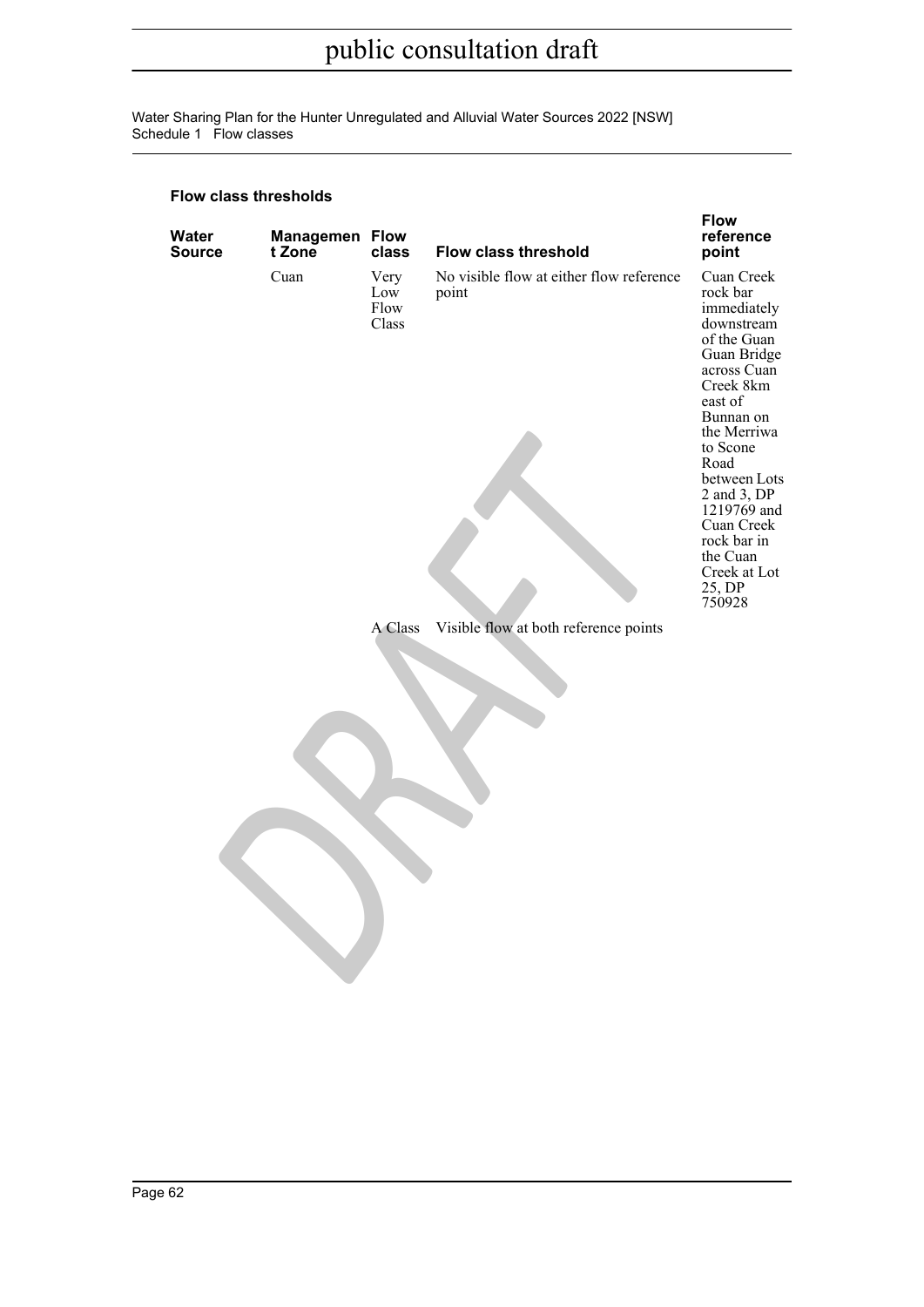Water Sharing Plan for the Hunter Unregulated and Alluvial Water Sources 2022 [NSW] Schedule 1 Flow classes

| Water<br><b>Source</b> | <b>Managemen Flow</b><br>t Zone | class                        | <b>Flow class threshold</b>                       | <b>Flow</b><br>reference<br>point                                                                                                                                                                                                                                                                                                                                                                                                                                             |
|------------------------|---------------------------------|------------------------------|---------------------------------------------------|-------------------------------------------------------------------------------------------------------------------------------------------------------------------------------------------------------------------------------------------------------------------------------------------------------------------------------------------------------------------------------------------------------------------------------------------------------------------------------|
|                        | Bunnan                          | Very<br>Low<br>Flow<br>Class | No visible flow at either flow reference<br>point | Wybong<br>Creek in the<br>cobble riffle<br>extending<br>50m from the<br>Staunton<br>Bridge on<br>Bunnan Road<br>across<br>Wyong<br>Creek on the<br>southern<br>boundary of<br>Lot $2$ , $DP$<br>224163 and<br>Wybong<br>Creek rock<br>bar (located<br>on common<br>boundary<br>between Lot<br>207, DP<br>723279, Lot<br>6, DP 47284<br>and Lot 205,<br>DP 720650)<br>in Wybong<br>Creek 50m<br>upstream<br>from the<br>Ridgelands<br>Road Bridge<br>across<br>Wybong<br>Creek |
|                        |                                 | A Class                      | Visible flow at both reference points             |                                                                                                                                                                                                                                                                                                                                                                                                                                                                               |
|                        | Cuan and<br>Reedy Creeks        | Very<br>Low<br>Flow<br>Class | No visible flow at either flow reference<br>point | Cuan Creek<br>rock bar in<br>the Cuan<br>Creek at Lot<br>25, DP<br>750928 and<br>the cobble<br>riffle in Cuan<br>Creek<br>extending<br>100m<br>downstream<br>of the<br>southern<br>boundary of<br>Lot $1,DP$<br>126490                                                                                                                                                                                                                                                        |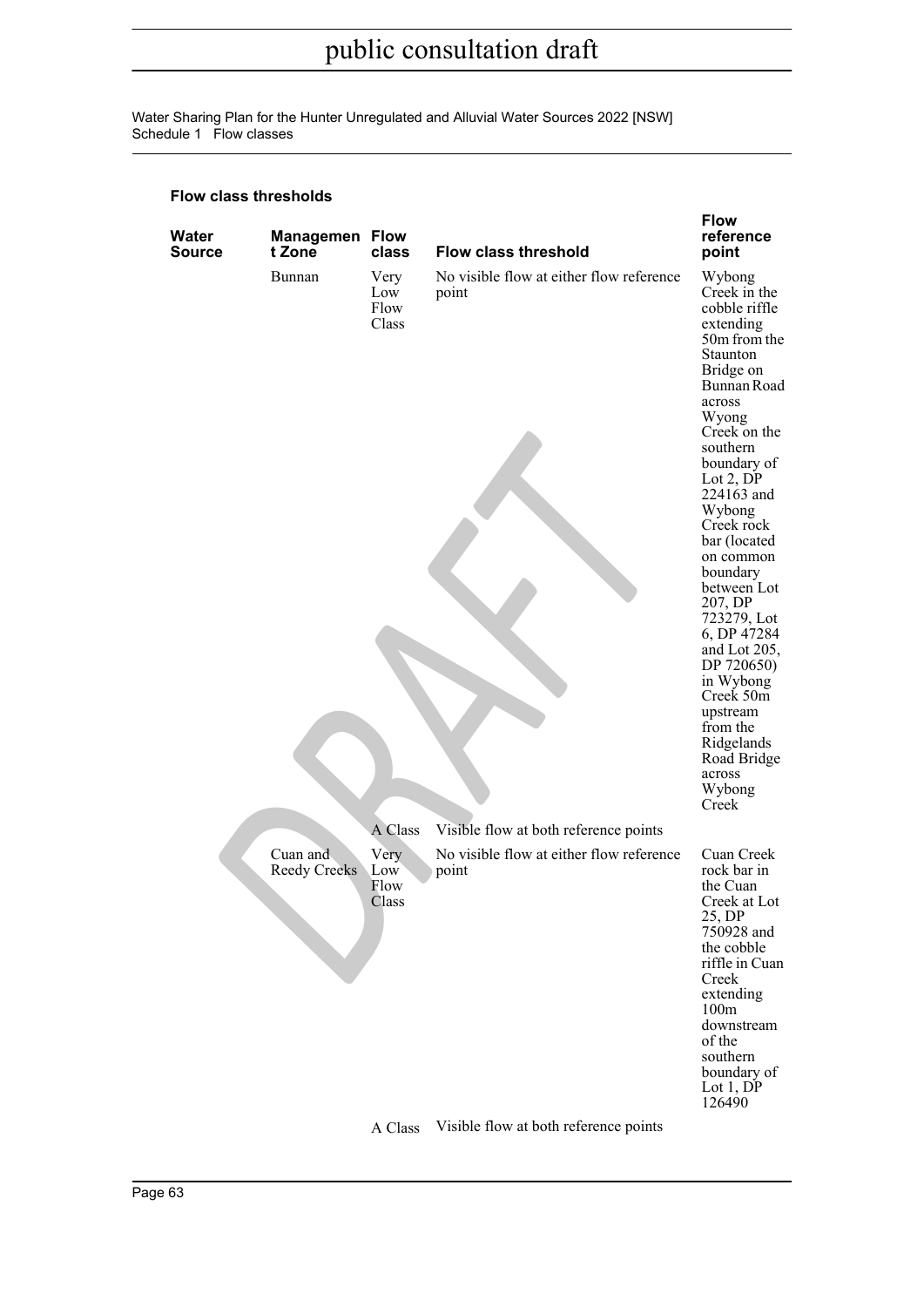Water Sharing Plan for the Hunter Unregulated and Alluvial Water Sources 2022 [NSW] Schedule 1 Flow classes

#### **Flow class thresholds**

| Water<br><b>Source</b> | <b>Managemen Flow</b><br>t Zone | class                               | <b>Flow class threshold</b>                       | <b>Flow</b><br>reference<br>point                                                                                                                                                                                                                                                                                                                                       |
|------------------------|---------------------------------|-------------------------------------|---------------------------------------------------|-------------------------------------------------------------------------------------------------------------------------------------------------------------------------------------------------------------------------------------------------------------------------------------------------------------------------------------------------------------------------|
|                        | White Rock                      | Very<br>Low<br>Flow<br>Class        | No visible flow at either flow reference<br>point | Wybong<br>Creek rock<br>bar (located<br>on common<br>boundary<br>between Lot<br>207, DP<br>723279, Lot<br>6, DP 47284<br>and Lot 205,<br>DP 720650)<br>in Wybong<br>Creek 50m<br>upstream<br>from the<br>Ridgelands<br>Road Bridge<br>across<br>Wybong<br>Creek and<br>Wybong<br>Creek in the<br>ford on<br>Ridgelands<br>Road<br>adjacent to<br>$Lot 4$ , DP<br>113992 |
|                        |                                 | A Class                             | Visible flow at both reference points             |                                                                                                                                                                                                                                                                                                                                                                         |
|                        | Manobalai                       | Very<br>Low<br><b>Flow</b><br>Class | No visible flow at either flow reference<br>point | Wybong<br>Creek in the<br>ford on<br>Ridgelands                                                                                                                                                                                                                                                                                                                         |
|                        |                                 | A Class                             | Visible flow at both reference points             | Road<br>adjacent to<br>Lot 4, DP<br>113992 and<br>Wybong<br>Creek at<br>Manobalai<br>gauge<br>(210147)                                                                                                                                                                                                                                                                  |
|                        | Wybong                          | Very<br>Low<br>Flow<br>Class        | No visible flow at either flow reference<br>point | Wybong<br>Creek at<br>Manobalai<br>gauge                                                                                                                                                                                                                                                                                                                                |
|                        |                                 | A Class                             | Visible flow at both reference points             | $(210147)$ and<br>Wybong<br>Creek gauge<br>(210040)                                                                                                                                                                                                                                                                                                                     |

**Explanatory note** Access rules for the Hunter River, Paterson River and Wallis Creek tidal pool water sources specified in this table are based on results of numerical modelling and scenario testing using a hydrodynamic model developed by UNSW Water Research Laboratory.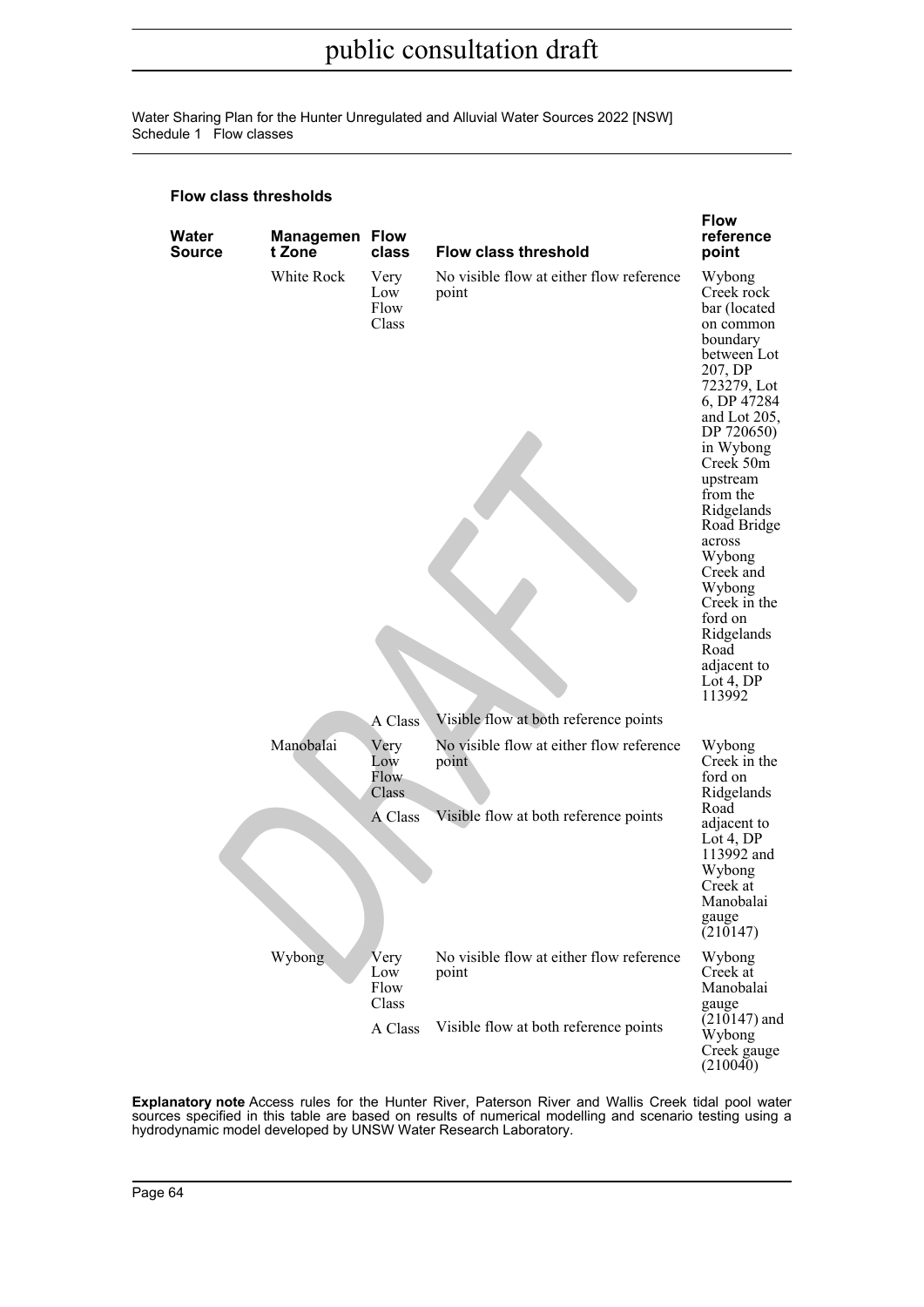Water Sharing Plan for the Hunter Unregulated and Alluvial Water Sources 2022 [NSW] Schedule 1 Flow classes

The Department recognises the tidal pool users have previously not been subject to access rules. It is important to protect the ecological assets of the tidal pools, including the downstream Ramsar wetlands. The access rules aim to minimise the upstream migration of tidal water as a result of extraction during dry times.

To date, targeted consultation on this matter indicates some concerns with the impact proposed access rules may have on licence holders.

This is an important issue and your comments are sought.

#### **Flow classes—Williams Management Zone in the Williams River Water Source**

| <b>Flow class</b>   | <b>Flows in Chichester River</b><br>measured at Cipolletti Weir<br>gauge (210150) | <b>Flow class</b><br>threshold                             | <b>Flow</b><br>reference<br>point |
|---------------------|-----------------------------------------------------------------------------------|------------------------------------------------------------|-----------------------------------|
| Very Low Flow Class | More than 20ML/day                                                                | Less than or equal to<br>8ML/day                           | Williams<br>River at              |
|                     | At least 14ML/day and less than or<br>equal to 20ML/day                           | Less than or equal to<br>6ML/day                           | Glen Martin<br>gauge<br>(210010)  |
|                     | Less than 14ML/day                                                                | Less than or equal to<br>3ML/day                           |                                   |
| Low Flow Class      | More than 20ML/day                                                                | More than 8ML/day<br>and less than or equal<br>to 20ML/day |                                   |
|                     | At least 14ML/day and less than or<br>equal to 20ML/day                           | More than 6ML/day<br>and less than or equal<br>to 15ML/day |                                   |
|                     | Less than 14ML/day                                                                | More than 3ML/day<br>and less than or equal<br>to 8ML/day  |                                   |
| A Class             | More than 20ML/day                                                                | More than 20ML/day                                         |                                   |
|                     | At least 14ML/day and less than or More than 15ML/day<br>equal to 20ML/day        |                                                            |                                   |
|                     | Less than 14ML/day                                                                | More than 8ML/day                                          |                                   |
|                     |                                                                                   |                                                            |                                   |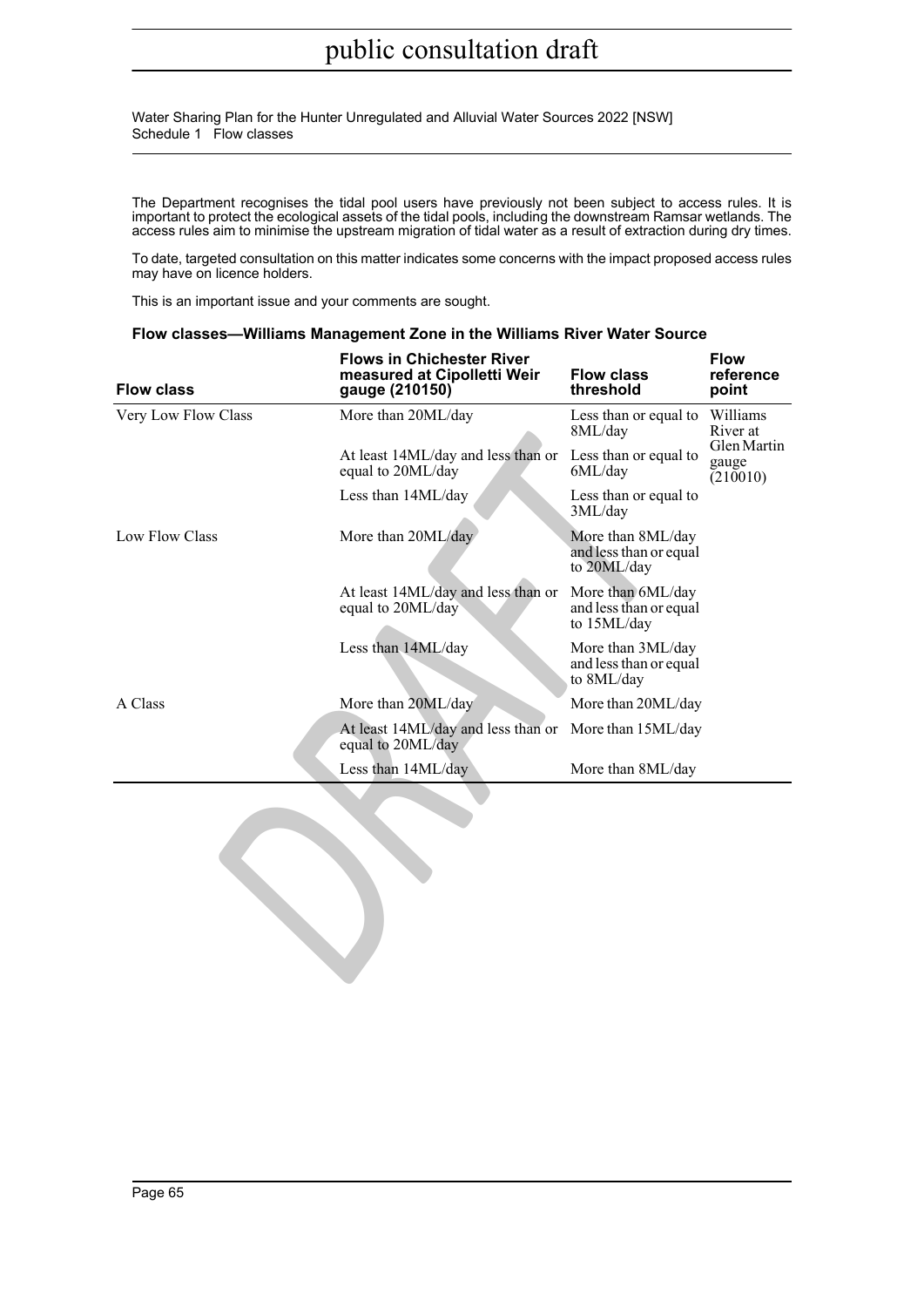Water Sharing Plan for the Hunter Unregulated and Alluvial Water Sources 2022 [NSW] Schedule 2 Cease to take conditions

## **Schedule 2 Cease to take conditions**

clause 34(1)(b)

| <b>Access licence</b><br>numbers                                                                                                                                                                                                                                                                                                      | Water source       | <b>Cease to take condition</b>                                                                                                                                                                                                                                  |
|---------------------------------------------------------------------------------------------------------------------------------------------------------------------------------------------------------------------------------------------------------------------------------------------------------------------------------------|--------------------|-----------------------------------------------------------------------------------------------------------------------------------------------------------------------------------------------------------------------------------------------------------------|
| 20AL209501,<br>20AL209502                                                                                                                                                                                                                                                                                                             | Pages River        | Diversion of water from the Pages River must be at a rate not<br>exceeding 8 ML/day unless the discharge of the Pages River<br>at the Blandford gauge is greater than—<br>(a) 10 ML/day during April to September, and<br>(b) 15 ML/day during October to March |
| 20AL206190,<br>20AL206192,<br>20AL206216,<br>20AL206241,<br>20AL206265,<br>20AL206425,<br>20AL206427,<br>20AL213353                                                                                                                                                                                                                   | <b>Black Creek</b> | Water must only be taken for irrigation when there is a<br>visible flow in Black Creek at the New England Highway<br>Bridge crossing of the Black Creek adjacent to the<br>south-eastern corner of Lot 40, DP 1175531                                           |
| 20AL206194,<br>20AL206208,<br>20AL206212,<br>20AL206218,<br>20AL206220,<br>20AL206234,<br>20AL206239,<br>20AL206245,<br>20AL206253,<br>20AL206258,<br>20AL206263,<br>20AL206271,<br>20AL206273,<br>20AL206275,<br>20AL206282,<br>20AL206371,<br>20AL206397,<br>20AL206442,<br>20AL206444,<br>20AL211189,<br>20AL219490,<br>20AL219491 | <b>Black Creek</b> | Water must only be taken for irrigation when there is a<br>visible flow in Black Creek at the bridge on the Cessnock to<br>Braxton Road adjacent to Lot 1, DP 248540                                                                                            |
| 20AL206267                                                                                                                                                                                                                                                                                                                            | <b>Black Creek</b> | Water must only be taken for irrigation when there is a<br>visible flow in Halls Creek over the concrete road causeway<br>downstream of the work on Lot 28, DP 593178                                                                                           |
| 20AL207229                                                                                                                                                                                                                                                                                                                            | Dora Creek         | Water must only be taken for irrigation when there is a<br>visible flow in Dora Creek at the Owens Road bridge<br>adjacent to Lot 42, DP 867536                                                                                                                 |
| 20AL207243                                                                                                                                                                                                                                                                                                                            | Dora Creek         | Water must only be taken for irrigation when there is a<br>visible flow in Morans Creek at the Chapmans Road bridge<br>at the northern boundary of Lot 17, DP 755238                                                                                            |
| 20AL207386                                                                                                                                                                                                                                                                                                                            | Glennies Creek     | Water must only be taken for irrigation when there is a<br>visible flow in Dawleys Creek at the Falbrook Road Culvert<br>and the Dawson Hill Road culvert, both located on Lot 2, DP<br>741173 and flows must be maintained during pumping                      |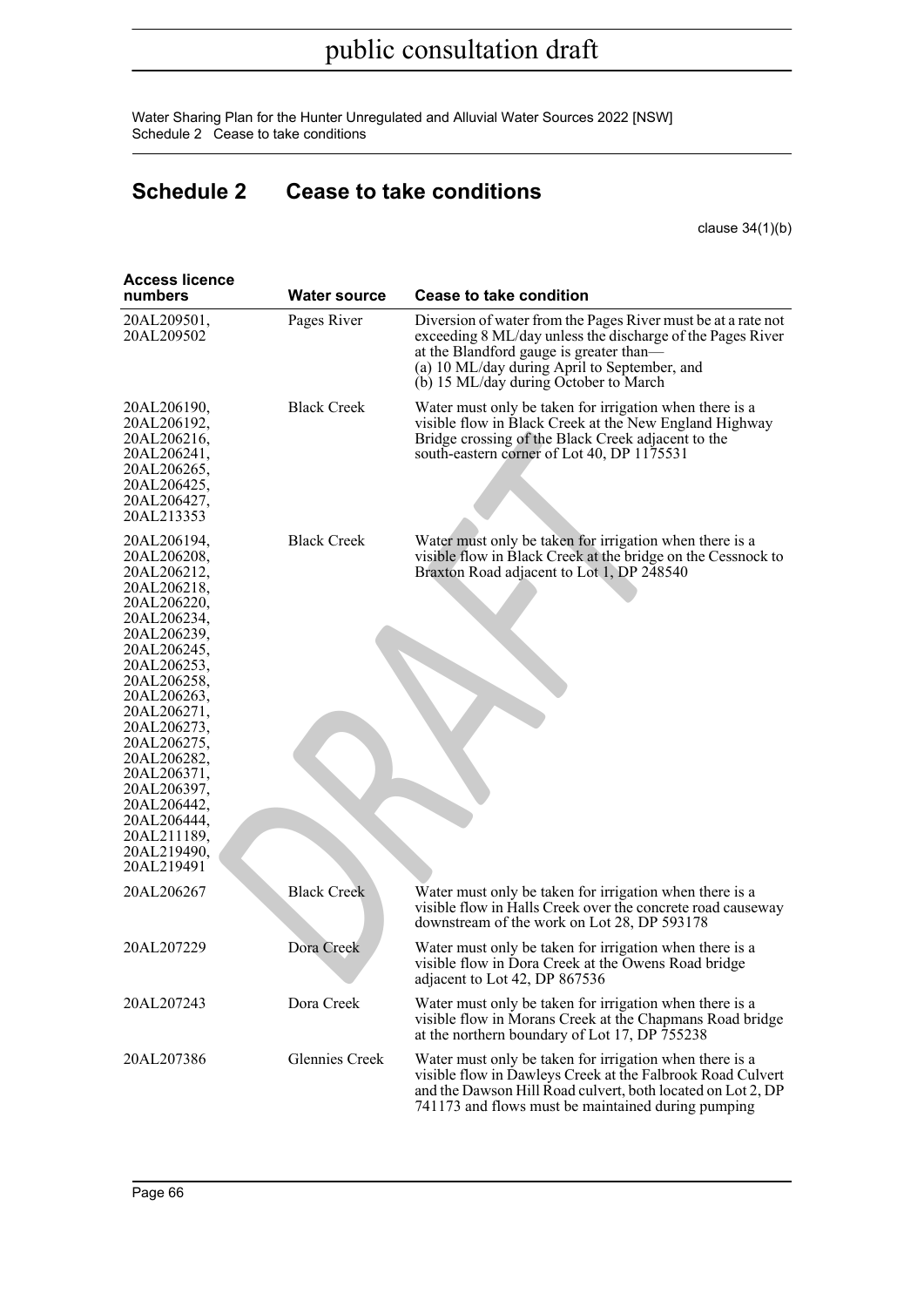| Water Sharing Plan for the Hunter Unregulated and Alluvial Water Sources 2022 [NSW] |  |
|-------------------------------------------------------------------------------------|--|
| Schedule 2 Cease to take conditions                                                 |  |

| <b>Access licence</b><br>numbers                                                                                                                                                                                                                                                                                                                                                                                                                                                                           | <b>Water source</b> | <b>Cease to take condition</b>                                                                                                                                                                      |
|------------------------------------------------------------------------------------------------------------------------------------------------------------------------------------------------------------------------------------------------------------------------------------------------------------------------------------------------------------------------------------------------------------------------------------------------------------------------------------------------------------|---------------------|-----------------------------------------------------------------------------------------------------------------------------------------------------------------------------------------------------|
| 20AL208999,<br>20AL209003,<br>20AL209005,<br>20AL209007,<br>20AL209009,<br>20AL209011,<br>20AL209013,<br>20AL209015,<br>20AL209017,<br>20AL209019,<br>20AL209029,<br>20AL209050,<br>20AL209054,<br>20AL209062,<br>20AL209068                                                                                                                                                                                                                                                                               | Merriwa River       | Water must only be taken for irrigation when the flow in<br>Merriwa River is greater than 2.7 ML/day at the Merriwa<br>town gauge                                                                   |
| 20AL209001,<br>20AL209021,<br>20AL209023,<br>20AL209031,<br>20AL209033,<br>20AL209035,<br>20AL209037,<br>20AL209039,<br>20AL209041,<br>20AL209043,<br>20AL209046,<br>20AL209048,<br>20AL209052,<br>20AL209056,<br>20AL209058,<br>20AL209060,<br>20AL209064,<br>20AL209066,<br>20AL209070,<br>20AL209072,<br>20AL209076,<br>20AL209080,<br>20AL209083,<br>20AL209085,<br>20AL209087,<br>20AL209089,<br>20AL209091,<br>20AL209093,<br>20AL209095,<br>20AL209101,<br>20AL209103,<br>20AL219668,<br>20AL219669 | Merriwa River       | Water must only be taken for irrigation when the flow in<br>Merriwa River is greater than—<br>(a) 2.7 ML/day at the Merriwa town gauge, and<br>(b) 0.5 ML/day at the upstream Vallances Creek gauge |
| 20AL209074                                                                                                                                                                                                                                                                                                                                                                                                                                                                                                 | Merriwa River       | Water must only be taken for irrigation when the flow in the<br>Merriwa River at the Merriwa River town gauge is at least<br>10 ML/day                                                              |
| 20AL209097                                                                                                                                                                                                                                                                                                                                                                                                                                                                                                 | Merriwa River       | Water must only be taken for irrigation when there is a<br>visible flow in Coulsons Creek at the Coulsons Creek Road<br>causeway in the south-eastern corner of Lot 1, DP 609208                    |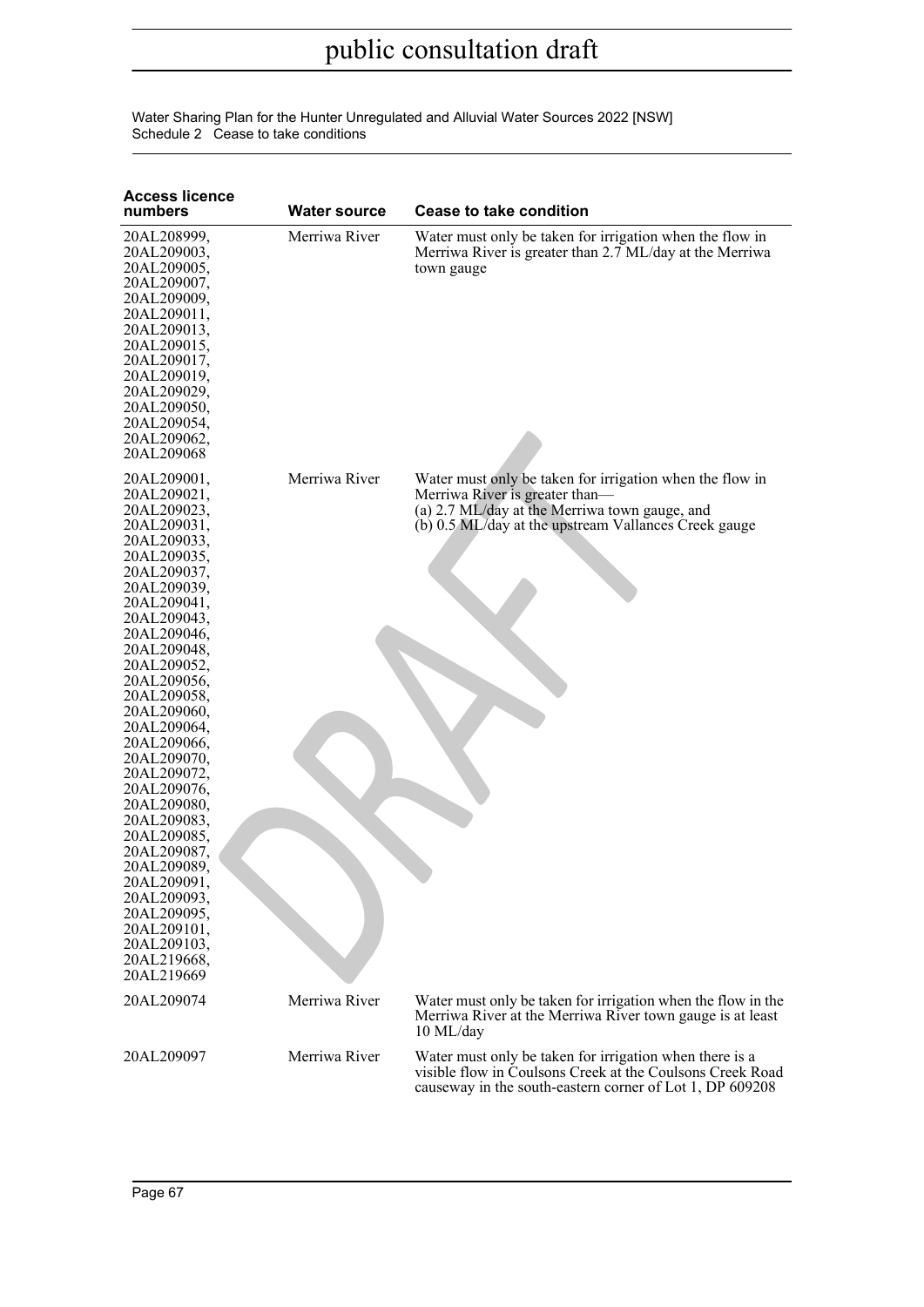Water Sharing Plan for the Hunter Unregulated and Alluvial Water Sources 2022 [NSW] Schedule 2 Cease to take conditions

| <b>Access licence</b><br>numbers                                                                     | <b>Water source</b>            | <b>Cease to take condition</b>                                                                                                                                                                                                                                                                                                                                                                                                               |
|------------------------------------------------------------------------------------------------------|--------------------------------|----------------------------------------------------------------------------------------------------------------------------------------------------------------------------------------------------------------------------------------------------------------------------------------------------------------------------------------------------------------------------------------------------------------------------------------------|
| 20AL208981                                                                                           | Merriwa River                  | Water must only be taken when the flow in the Merriwa<br>River is greater than 0.5 ML/day at the Upstream Vallances<br>gauge (210066)                                                                                                                                                                                                                                                                                                        |
| 20AL209822                                                                                           | Paterson/Allyn<br>Rivers       | The pumps on the Allyn River must not be used for irrigation<br>or filling storages for irrigation unless the water height is<br>more than 0.49m at the Halton gauge in the Allyn River                                                                                                                                                                                                                                                      |
| 20AL210194,<br>20AL210208,<br>20AL210214,<br>20AL210238,<br>20AL210251,<br>20AL210280,<br>20AL210331 | Upper Wollombi<br><b>Brook</b> | Water must only be taken for irrigation when there is a<br>visible flow in Congewai Creek at the Thursby's Road<br>Bridge within Lot 2, DP 347691                                                                                                                                                                                                                                                                                            |
| 20AL210269                                                                                           | Upper Wollombi<br><b>Brook</b> | Water must only be taken for irrigation when the flow in the<br>Quorrobolong Creek is greater than 6.5 ML/day at the Sandy<br>Creek Road Bridge                                                                                                                                                                                                                                                                                              |
| 20AL210261                                                                                           | Upper Wollombi<br><b>Brook</b> | Water must only be taken for irrigation-<br>(a) when the flow in the Quorrobolong Creek is greater than<br>2 ML/day at the Sandy Creek Road Bridge, and<br>(b) when the flow in the Quorrobolong Creek at the private<br>road bridge on South Street at Lots 39 and 45, DP 755225 is<br>at or above the gauge mark attached to the central bridge<br>pylon                                                                                   |
| 20AL210335                                                                                           | Upper Wollombi<br><b>Brook</b> | Water must only be taken for irrigation when there is a<br>visible flow in Wollombi Brook at least 20 m upstream or<br>downstream of the pump site                                                                                                                                                                                                                                                                                           |
| 20AL211878,<br>20AL211879                                                                            | Upper Wollombi<br><b>Brook</b> | Water must only be taken for irrigation-<br>(a) when there is a visible flow in Congewai Creek at<br>Thursby's Road Bridge within Lot 2, DP 347691, and<br>(b) when there is a visible flow at least 10 m upstream or<br>downstream of the extraction point named on the access<br>licence                                                                                                                                                   |
| 20AL211532,<br>20AL212233                                                                            | Upper Wollombi<br><b>Brook</b> | Water must only be taken for irrigation-<br>(a) when there is a visible flow in Congewai Creek at<br>Thursby's Road Bridge, and<br>(b) when there is a visible flow in Congewai Creek at least<br>20 m downstream from the Cedar Creek Bridge at the<br>north-eastern boundary of Lot 1, DP 783764, and<br>$(c)$ when there is a visible flow at least 10 m upstream or<br>downstream of the extraction point named on the access<br>licence |
| 20AL208295,<br>20AL208297,<br>20AL208299,<br>20AL208305,<br>20AL208311,<br>20AL208317                | Krui River                     | Water must only be taken for irrgation when there is a visible<br>flow in the Krui River at the Merriwa–Cassilis Road Bridge<br>adjacent to Lot 11, DP 881929                                                                                                                                                                                                                                                                                |
| 20AL211495                                                                                           | Luskintyre                     | Water must only be taken for irrigation when there is a<br>visible flow in the Lambs Valley Creek at the Stanhope Road<br>Bridge adjacent to Lot 18, DP 752502                                                                                                                                                                                                                                                                               |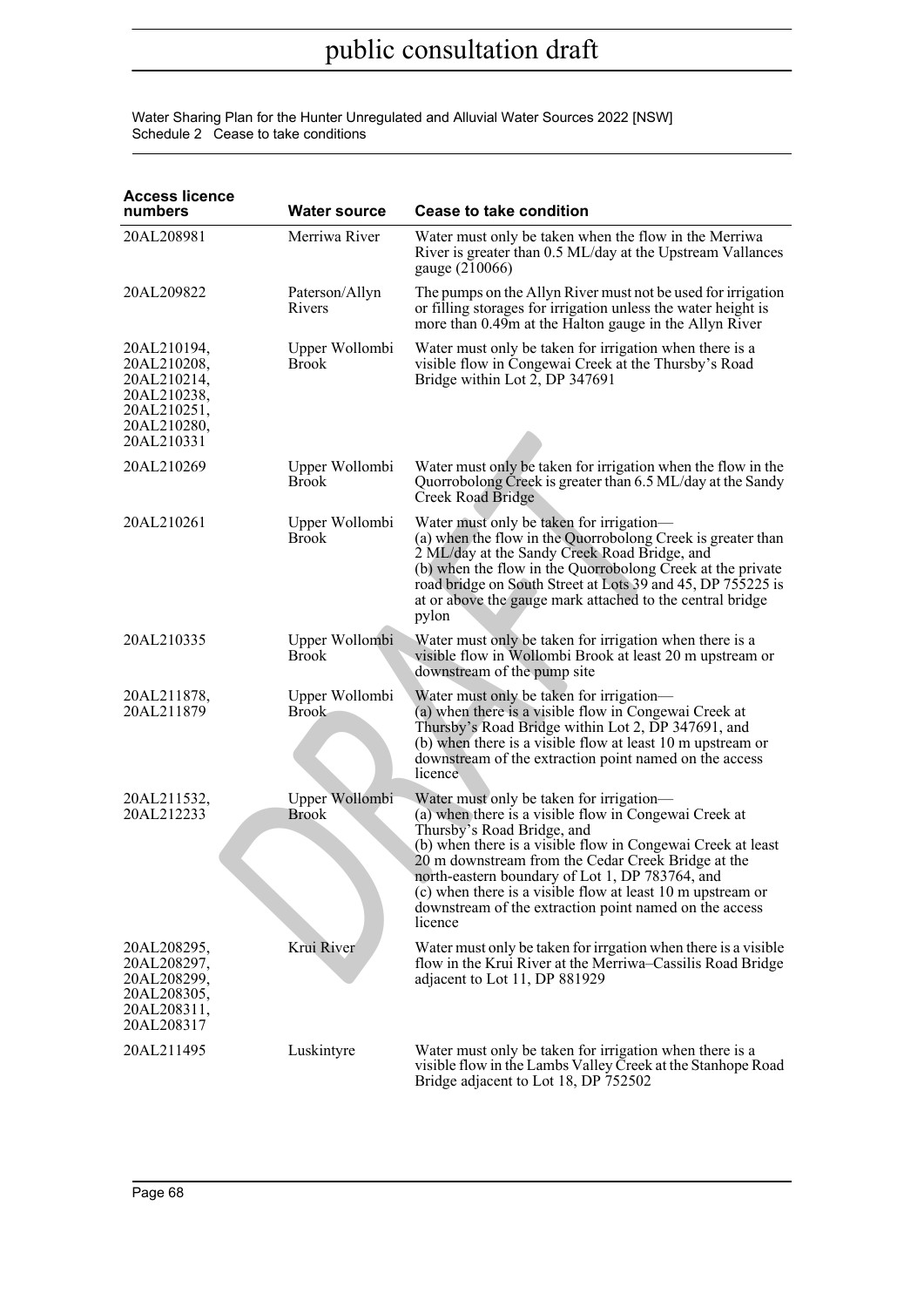Water Sharing Plan for the Hunter Unregulated and Alluvial Water Sources 2022 [NSW] Schedule 2 Cease to take conditions

| <b>Access licence</b><br>numbers | <b>Water source</b>      | Cease to take condition                                                                                                                                                                                                                                                |
|----------------------------------|--------------------------|------------------------------------------------------------------------------------------------------------------------------------------------------------------------------------------------------------------------------------------------------------------------|
| 20AL208842                       | Luskintyre               | Water must only be taken for irrigation when there is a<br>visible flow in the Lambs Valley Creek at the-<br>(a) Stanhope Road Bridge adjacent to Lot 18, DP 752502,<br>and                                                                                            |
|                                  |                          | (b) Lambs Valley Road Bridge at Lot 7, DP 262509                                                                                                                                                                                                                       |
| 20AL208844                       | Luskintyre               | Water must only be taken for irrigation when there is a<br>visible flow in the Lambs Valley Creek at the Stanhope Road<br>Bridge adjacent to Lot 101, DP 809436                                                                                                        |
| 20AL209192                       | Muswellbrook             | Water must only be taken for irrigation when there is a<br>visible flow in Muscle Creek at Terry's Crossing, Lot 111,<br>DP 1042080 and downstream at the property boundary of<br>Lot 4, DP 136691, known as Church Hole and flows must be<br>maintained while pumping |
| 20AL209676                       | Paterson/Allyn<br>Rivers | Water must only be taken for irrigation when there is a<br>visible flow in Chads Creek at the common boundary of Lots<br>5 and 6, DP 666039                                                                                                                            |
| 20AL209829,<br>20AL209830        | Paterson/Allyn<br>Rivers | The pumps on the Allyn River must not be used for irrigation<br>or filling storages for irrigation unless the water height is<br>more than 0.49 m at the Halton gauge in the Allyn River                                                                               |
| 20AL209834                       | Paterson/Allyn<br>Rivers | The pumps on the Allyn River must not be used for irrigation<br>or filling storages for irrigation unless the water height is<br>more than 0.49 m at the Halton gauge in the Allyn River                                                                               |
|                                  |                          | The take of water is limited to 40 ML/year when the gauge<br>reading is between 0.491 and 0.57 m                                                                                                                                                                       |
|                                  |                          | An additional 42 ML/year may be taken from the Allyn<br>River when the water height exceeds 0.57 m at the Halton<br>gauge                                                                                                                                              |
| 20AL211503                       | Singleton                | Water must only be taken for irrigation when there is a<br>visible flow in the Doughboy Hollow Creek at the culverts in<br>Racecourse Land on the boundary of Lot 50, DP 860530                                                                                        |
| 20AL210680                       | Williams River           | Water must only be taken for irrigation when there is a<br>visible flow in the Tumbledown Creek at the road bridge on<br>the Seaham-Clarence Road in Lot 1601, DP 629738                                                                                               |
|                                  |                          |                                                                                                                                                                                                                                                                        |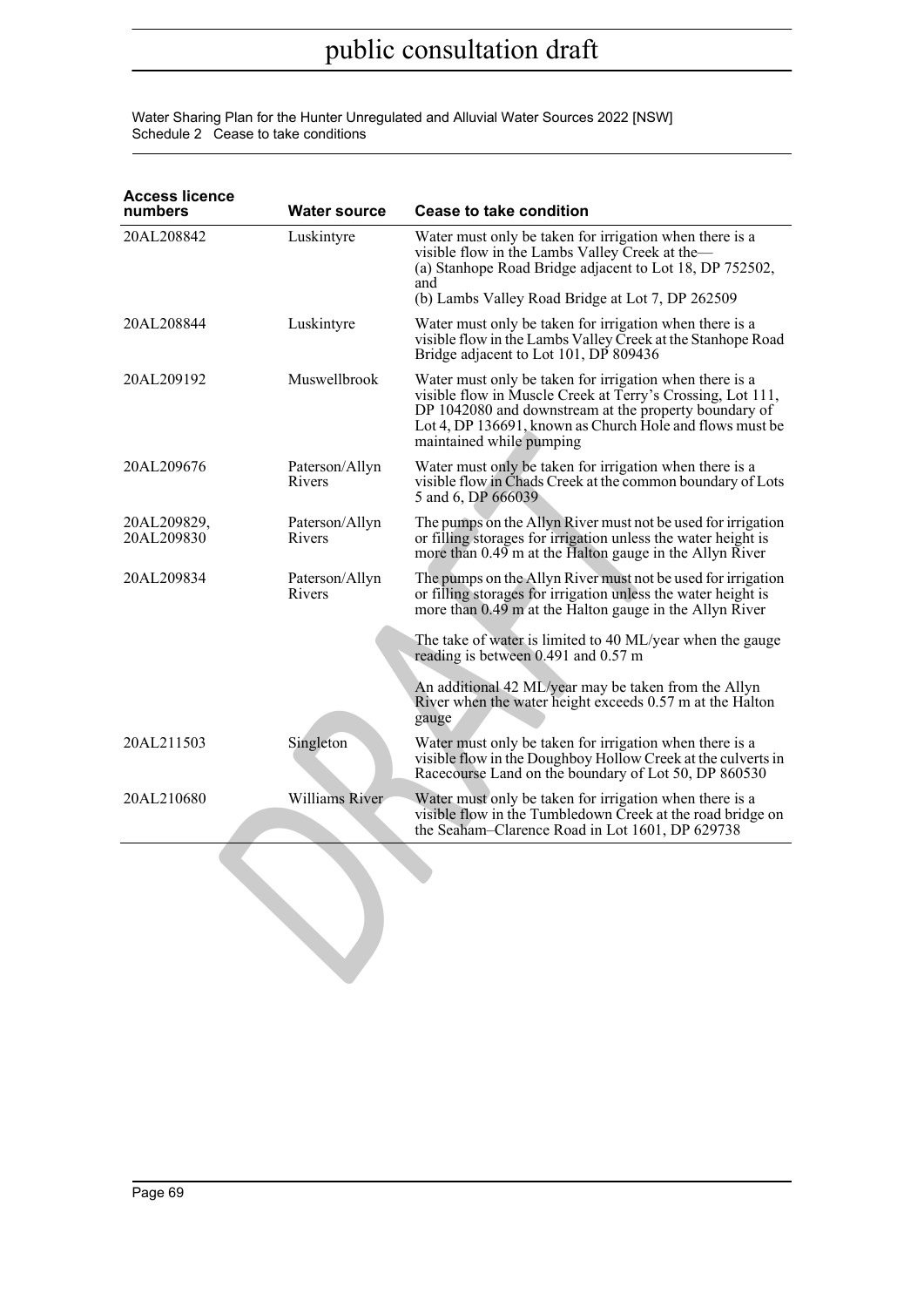Water Sharing Plan for the Hunter Unregulated and Alluvial Water Sources 2022 [NSW] Schedule 3 Contamination sources

## **Schedule 3 Contamination sources**

clause 43(5)

A site that has been declared to be significantly contaminated land within the meaning of the *Contaminated Land Management Act 1997* .

A site that has been notified to the Environment Protection Authority under the *Contaminated Land Management Act 1997*, section 60.

A site that is or has been the subject of an activity listed in Table 1 of the contaminated land planning guidelines within the meaning of the *Environmental Planning and Assessment Act 1979* .

*DRAFT*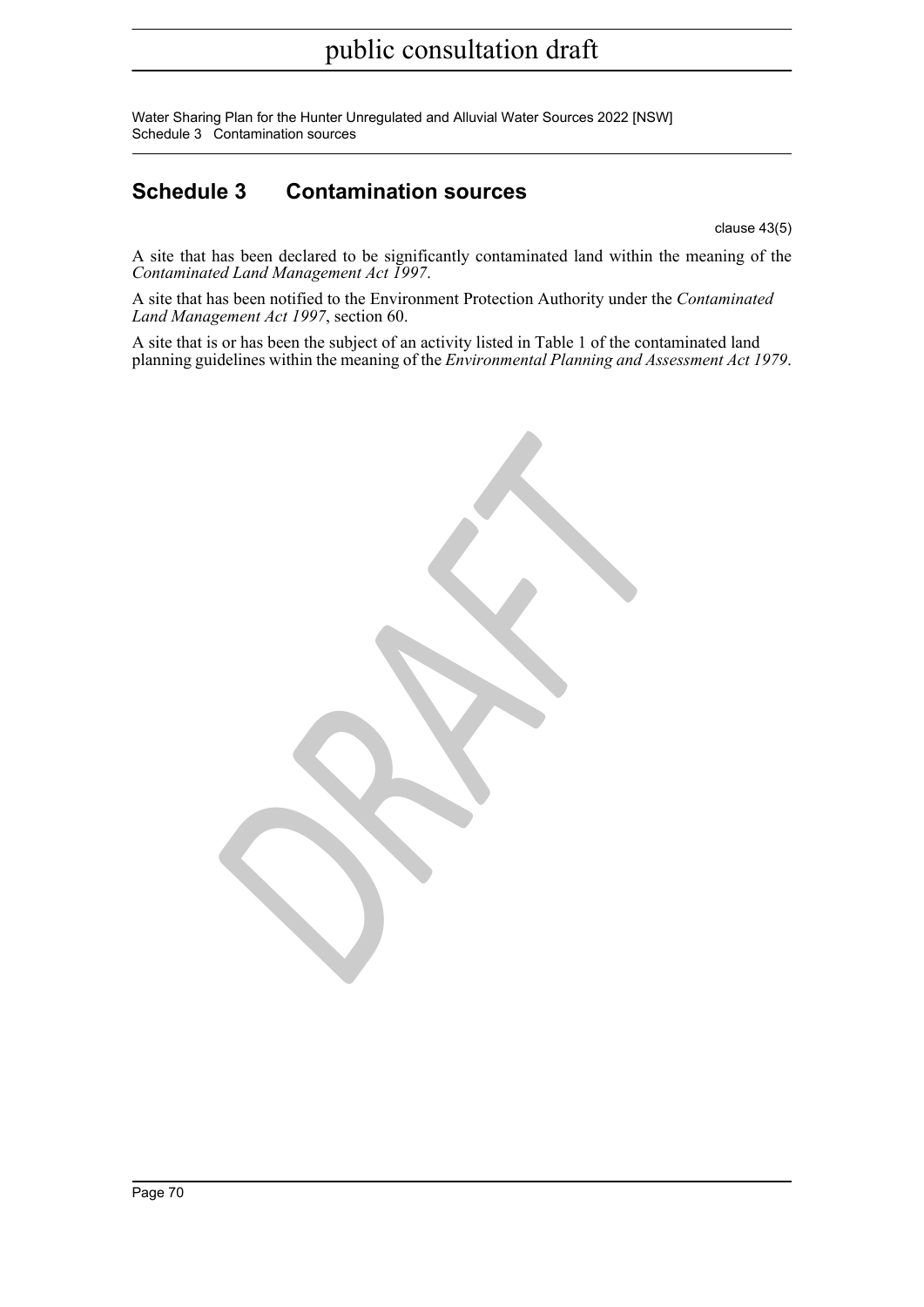Water Sharing Plan for the Hunter Unregulated and Alluvial Water Sources 2022 [NSW] Schedule 4 Access licences permitted to take from very low flows

## **Schedule 4 Access licences permitted to take from very low flows**

clauses  $36(1)(a)$  and  $(d)$  and  $39(a)$  and  $(c)$ 

| Table A – Access licences other than town water supply |                                |                                                                                                                                                                                                                                                                                                                                                                                         |
|--------------------------------------------------------|--------------------------------|-----------------------------------------------------------------------------------------------------------------------------------------------------------------------------------------------------------------------------------------------------------------------------------------------------------------------------------------------------------------------------------------|
| <b>Water Source</b>                                    | <b>Management Zone</b>         | <b>Access licence numbers</b>                                                                                                                                                                                                                                                                                                                                                           |
| Glendon Brook Water Source                             |                                | 17947, 17963, 17987                                                                                                                                                                                                                                                                                                                                                                     |
| Martindale Creek Water Source                          |                                | 18605                                                                                                                                                                                                                                                                                                                                                                                   |
| Paterson/Allyn Rivers Water Source                     |                                | 18918, 18939, 18944, 18947, 18951,<br>18957, 18964, 18971, 18987, 30223                                                                                                                                                                                                                                                                                                                 |
| Williams River Water Source                            | Williams River                 | 19301, 19304, 19311, 19255, 19272,<br>19321, 19329, 19336, 19339, 19343,<br>19341, 19348, 19355, 19369, 19376,<br>19383, 19400                                                                                                                                                                                                                                                          |
|                                                        | Seaham Weir                    | 19250, 19257, 19268, 19382                                                                                                                                                                                                                                                                                                                                                              |
|                                                        | <b>Upper Williams River</b>    | 19251, 19286, 19290, 19313, 19326,<br>19330, 19331, 19359, 19403, 19406,<br>19411, 19416                                                                                                                                                                                                                                                                                                |
| Muswellbrook Water Source                              |                                | 18725                                                                                                                                                                                                                                                                                                                                                                                   |
| <b>Black Creek Water Source</b>                        |                                | 17531, 17536, 17540, 17541, 17546,<br>17552, 17553, 17554, 17555, 17559,<br>17560, 17561, 17567, 17570, 17571,<br>17578, 17581, 17585, 17588, 17593,<br>17594, 17595, 17605, 17606, 17607,<br>17609, 17619, 17626, 17628, 17637,<br>17639, 17641, 17644, 17657, 17658,<br>17660, 17661, 17663, 17664, 17665,<br>17669, 17671, 17678, 17682, 17683,<br>17685, 17686, 17687, 17690, 17695 |
| Upper Wollombi Brook Water<br>Source                   | Mid Congewai Creek             | 19143, 19174                                                                                                                                                                                                                                                                                                                                                                            |
| Lower Wollombi Brook Water<br>Source                   |                                | 18464, 18466, 18467, 18480, 18484,<br>18535, 18543, 18567, 18568, 18569                                                                                                                                                                                                                                                                                                                 |
| Lower Goulburn River Water Source                      |                                | 18395                                                                                                                                                                                                                                                                                                                                                                                   |
| <b>Wallis Creek Water Source</b>                       |                                | 19225                                                                                                                                                                                                                                                                                                                                                                                   |
| Halls Creek Water Source                               |                                | 18014, 18039, 35541                                                                                                                                                                                                                                                                                                                                                                     |
| Pages River Water Source                               | Kewell Creek and Gundy 18872   |                                                                                                                                                                                                                                                                                                                                                                                         |
|                                                        | Murrurundi and Scotts<br>Creek | 18876                                                                                                                                                                                                                                                                                                                                                                                   |
| Dart Brook Water Source                                | Petwyn Vale                    | 17845                                                                                                                                                                                                                                                                                                                                                                                   |
| Widden Brook Water Source                              |                                | 19243                                                                                                                                                                                                                                                                                                                                                                                   |
| Jerrys Water Source                                    | Jerrys                         | 18319                                                                                                                                                                                                                                                                                                                                                                                   |
| Hunter Regulated River Alluvial<br><b>Water Source</b> | Downstream Glennies<br>Creek   | 18093, 18094, 18095, 18148, 18164,<br>18229, 18248                                                                                                                                                                                                                                                                                                                                      |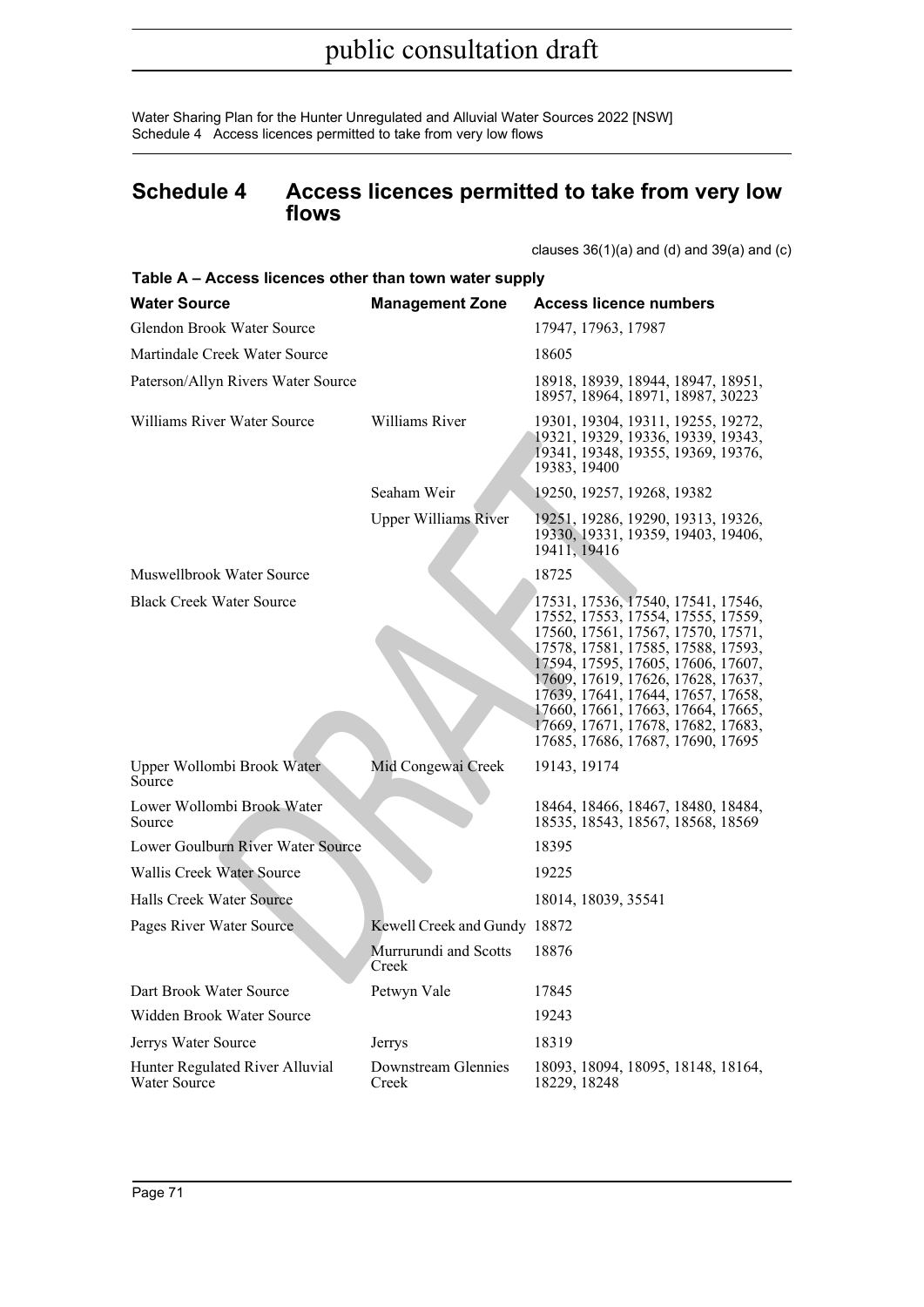Water Sharing Plan for the Hunter Unregulated and Alluvial Water Sources 2022 [NSW] Schedule 4 Access licences permitted to take from very low flows

### **Table B – Major utility access licences, local water utility access licences and access licences of the subcategory "Town water supply"**

| <b>Water Source</b>                             | <b>Management Zone</b>                 | <b>Water Access Licence</b><br>number        |  |  |
|-------------------------------------------------|----------------------------------------|----------------------------------------------|--|--|
| Lower Goulburn River Water<br>Source            |                                        | 18394                                        |  |  |
| Hunter Regulated River Alluvial<br>Water Source | <b>Upstream Glennies Creek</b>         | 18095, 18164, 18168, 18204,<br>18248, 18255, |  |  |
|                                                 | Downstream Glennies Creek              | 18123, 18161                                 |  |  |
| Dart Brook Water Source                         | Lower Middlebrook and Kingdon<br>Ponds | 17738                                        |  |  |
| Paterson/Allyn Rivers Water<br>Source           |                                        | 27427                                        |  |  |
| Pages River Water Source                        | Murrurundi and Scotts Creek            | 30603                                        |  |  |
|                                                 |                                        |                                              |  |  |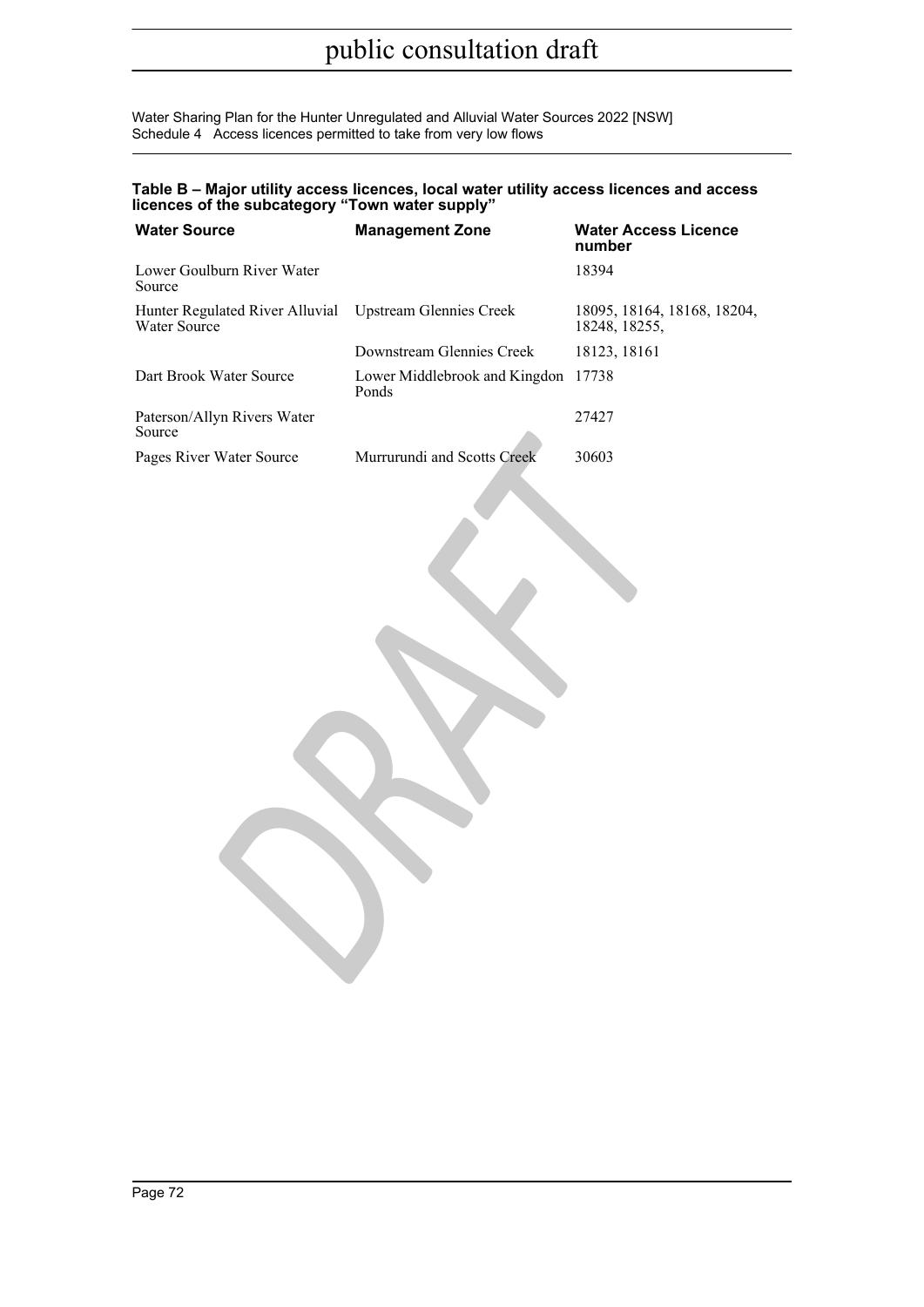## public consultation draft

Water Sharing Plan for the Hunter Unregulated and Alluvial Water Sources 2022 [NSW] **Dictionary** 

## **Dictionary**

*acid sulfate soils* means naturally occurring sediments and soils containing iron sulphides, principally pyrite, or their precursors or oxidation products, whose exposure to oxygen leads to the generation of sulphuric acid, for example by drainage or excavation.

*AS 4747* has the same meaning as in the *Water Management (General) Regulation 2018*, clause 228.

*borehole annulus* means the space between the bore casing and the wall of the borehole.

*cease to take condition* means a term or condition on an entitlement specified in Schedule 2 that prohibits the taking of water in the circumstance specified opposite the entitlement in the Schedule.

*entitlement* has the same meaning as in the Act, Schedule 10, clause 2.

*excavation footprint* means the authorised dimensions of an unlined excavation constructed for the purposes of water supply only.

*extraction management unit* means an extraction management unit established under clause 5.

*flood-runner* means a stream or part of a stream that only flows during a flood.

*Government monitoring or observation bore* means a bore owned or operated by or on behalf of the Minister, the Ministerial Corporation, the Department or WaterNSW and used for observation or monitoring purposes.

**Example 10 Example 10 Example 10 Examplement** unit established the management unit means an extraction management unit established ther means a stream or part of a stream that only flows during a flood.<br> *DRAFT IN t groundwater* means all water contained within all unconsolidated alluvial sediments below the surface of the ground within the boundaries of the water sources shown on the Plan Application Map.

*groundwater-dependent culturally significant area* means an area determined by the Minister to be a groundwater-dependent culturally significant area.

*high priority groundwater-dependent ecosystem* means a high priority groundwater-dependent ecosystem identified on the High Priority Groundwater-Dependent Ecosystem Map.

*High Priority Groundwater-Dependent Ecosystem Map* means the Water Sharing Plan for the Hunter Regulated and Alluvial Water Sources 2022 High Priority Groundwater-Dependent Ecosystem Map.

*in-river pool* means a natural pool, lagoon or lake within a river or stream, but does not include—

- (a) a pool on a flood-runner or floodplain, or
- (b) a pool on an effluent that only begins to flow during high flows.

*kl/day* means kilolitres per day.

*Logbook*, in relation to an access licence or a water supply work approval, means a record in the form—

- (a) approved by the Minister, and
- (b) published on the Department's website.

*ML/unit share* means megalitres per unit share.

*ML/year* means megalitres per year.

*off-river pool* means a natural pool, lagoon or lake that is not within a river or stream, regardless of stream size, and that is located—

(a) on a flood-runner or floodplain, or

(b) on an effluent that only commences to flow during high flows.

*operational meter*, for Part 9—see clause 49.

*Plan Application Map* means the Water Sharing Plan for the Hunter Regulated and Alluvial Water Sources 2022 Plan Application Map.

*replacement groundwater work*—see clause 33.